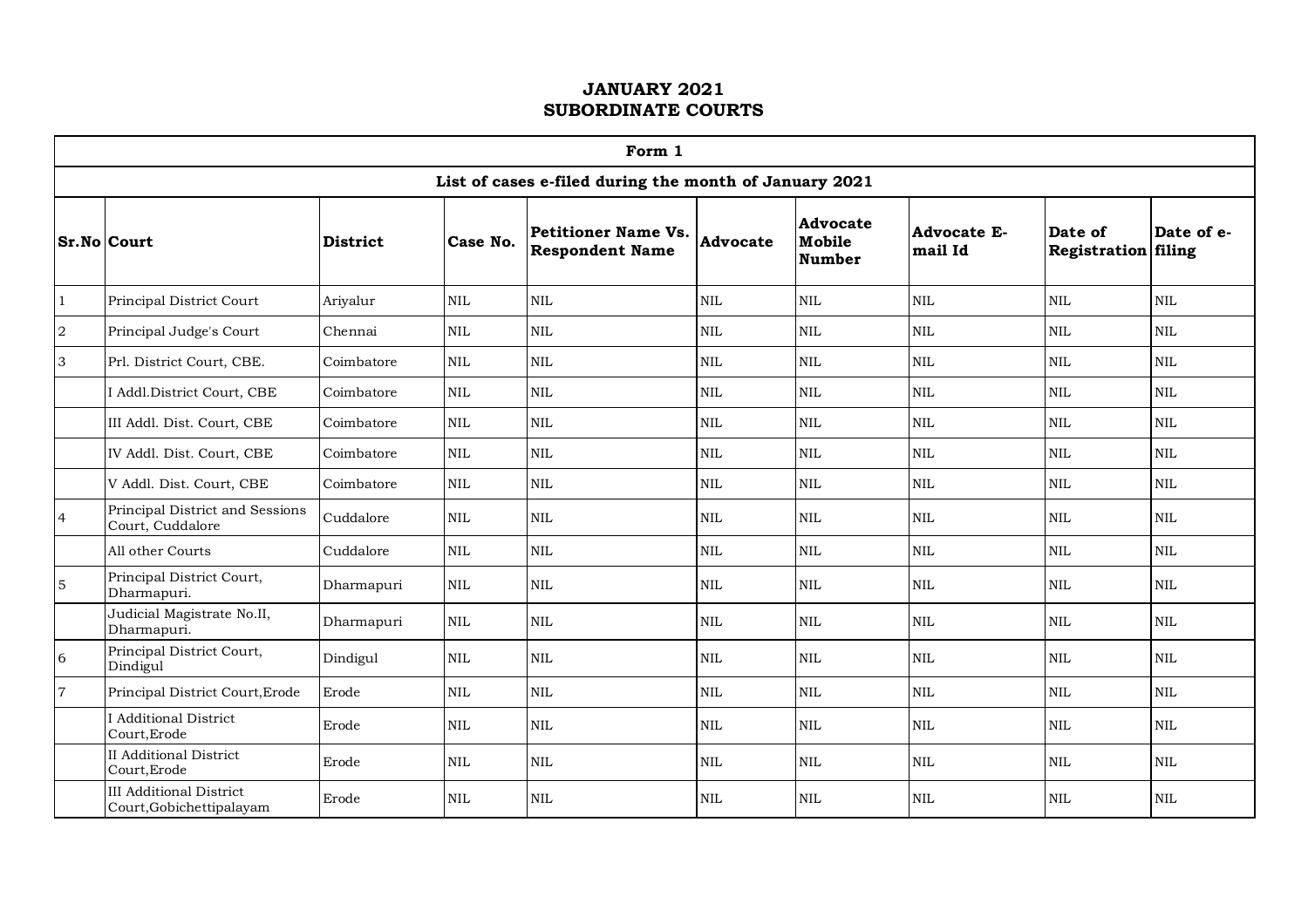|                    | Form 1                                       |                 |              |                                                        |              |                                     |                               |                                |              |  |  |
|--------------------|----------------------------------------------|-----------------|--------------|--------------------------------------------------------|--------------|-------------------------------------|-------------------------------|--------------------------------|--------------|--|--|
|                    |                                              |                 |              | List of cases e-filed during the month of January 2021 |              |                                     |                               |                                |              |  |  |
| <b>Sr.No Court</b> |                                              | <b>District</b> | Case No.     | <b>Petitioner Name Vs.</b><br><b>Respondent Name</b>   | Advocate     | Advocate<br>Mobile<br><b>Number</b> | <b>Advocate E-</b><br>mail Id | Date of<br>Registration filing | Date of e-   |  |  |
|                    | IV Additional District Court,<br>Bhavani.    | Erode           | <b>NIL</b>   | <b>NIL</b>                                             | <b>NIL</b>   | <b>NIL</b>                          | NIL                           | <b>NIL</b>                     | $\text{NIL}$ |  |  |
|                    | Principal Subordinate Court,<br>Erode        | Erode           | $\mbox{NIL}$ | $\mbox{NIL}$                                           | $\mbox{NIL}$ | $\mbox{NIL}$                        | <b>NIL</b>                    | $\mbox{NIL}$                   | <b>NIL</b>   |  |  |
|                    | I Additional Subordinate Court,<br>Erode     | Erode           | NIL          | $\text{NIL}$                                           | $\mbox{NIL}$ | <b>NIL</b>                          | <b>NIL</b>                    | <b>NIL</b>                     | NIL          |  |  |
|                    | II Additional Subordinate<br>Court, Erode    | Erode           | $\mbox{NIL}$ | <b>NIL</b>                                             | <b>NIL</b>   | NIL                                 | <b>NIL</b>                    | <b>NIL</b>                     | NIL.         |  |  |
|                    | Sub Court, Gobichettipalayam                 | Erode           | $\mbox{NIL}$ | $\mbox{NIL}$                                           | $\mbox{NIL}$ | $\text{NIL}$                        | <b>NIL</b>                    | $\mbox{NIL}$                   | $\mbox{NIL}$ |  |  |
| 8                  | Principal District<br>Court, Chengalpattu    | Kancheepuram    | $\mbox{NIL}$ | $\mbox{NIL}$                                           | <b>NIL</b>   | <b>NIL</b>                          | $\mbox{NIL}$                  | $\mbox{NIL}$                   | <b>NIL</b>   |  |  |
| 9                  | Principal District Court                     | Kanniya Kumari  | $\mbox{NIL}$ | $\mbox{NIL}$                                           | <b>NIL</b>   | NIL                                 | <b>NIL</b>                    | <b>NIL</b>                     | <b>NIL</b>   |  |  |
| 10                 | Principal District Court                     | Karur           | $\rm NIL$    | $\mbox{NIL}$                                           | $\mbox{NIL}$ | NIL                                 | <b>NIL</b>                    | $\rm NIL$                      | <b>NIL</b>   |  |  |
| 11                 | Principal District Court,<br>Krishnagiri     | Krishnagiri     | $\mbox{NIL}$ | <b>NIL</b>                                             | <b>NIL</b>   | <b>NIL</b>                          | <b>NIL</b>                    | <b>NIL</b>                     | $\text{NIL}$ |  |  |
|                    | Additional District Court,<br>Krishnagiri    | Krishnagiri     | <b>NIL</b>   | <b>NIL</b>                                             | <b>NIL</b>   | <b>NIL</b>                          | <b>NIL</b>                    | NIL                            | <b>NIL</b>   |  |  |
|                    | Additional District Court,<br>Hosur.         | Krishnagiri     | <b>NIL</b>   | <b>NIL</b>                                             | <b>NIL</b>   | <b>NIL</b>                          | <b>NIL</b>                    | <b>NIL</b>                     | $\text{NIL}$ |  |  |
| 12                 | Prl. Dist. & Sessions Court                  | Madurai         | NIL          | <b>NIL</b>                                             | <b>NIL</b>   | <b>NIL</b>                          | <b>NIL</b>                    | NIL                            | <b>NIL</b>   |  |  |
|                    | I Addl. Dist. & Sessions Court               | Madurai         | NIL          | NIL                                                    | $\text{NIL}$ | <b>NIL</b>                          | <b>NIL</b>                    | <b>NIL</b>                     | $\text{NIL}$ |  |  |
|                    | I Addl. Sub Court                            | Madurai         | <b>NIL</b>   | NIL                                                    | $\mbox{NIL}$ | NIL                                 | <b>NIL</b>                    | <b>NIL</b>                     | $\text{NIL}$ |  |  |
|                    | II Addl. Sub Court                           | Madurai         | $\rm NIL$    | $\mbox{NIL}$                                           | $\mbox{NIL}$ | NIL                                 | <b>NIL</b>                    | $\mbox{NIL}$                   | $\mbox{NIL}$ |  |  |
| 13                 | District Court, Nagapattinam                 | Nagapattinam    | $\text{NIL}$ | $\mbox{NIL}$                                           | $\mbox{NIL}$ | NIL                                 | <b>NIL</b>                    | $\mbox{NIL}$                   | $\mbox{NIL}$ |  |  |
|                    | Fast Track Mahila Court,<br>Nagapattinam     | Nagapattinam    | <b>NIL</b>   | <b>NIL</b>                                             | <b>NIL</b>   | $\mbox{NIL}$                        | <b>NIL</b>                    | NIL                            | <b>NIL</b>   |  |  |
|                    | Additional District Court,<br>Mayiladuthurai | Nagapattinam    | <b>NIL</b>   | <b>NIL</b>                                             | <b>NIL</b>   | <b>NIL</b>                          | <b>NIL</b>                    | <b>NIL</b>                     | NIL          |  |  |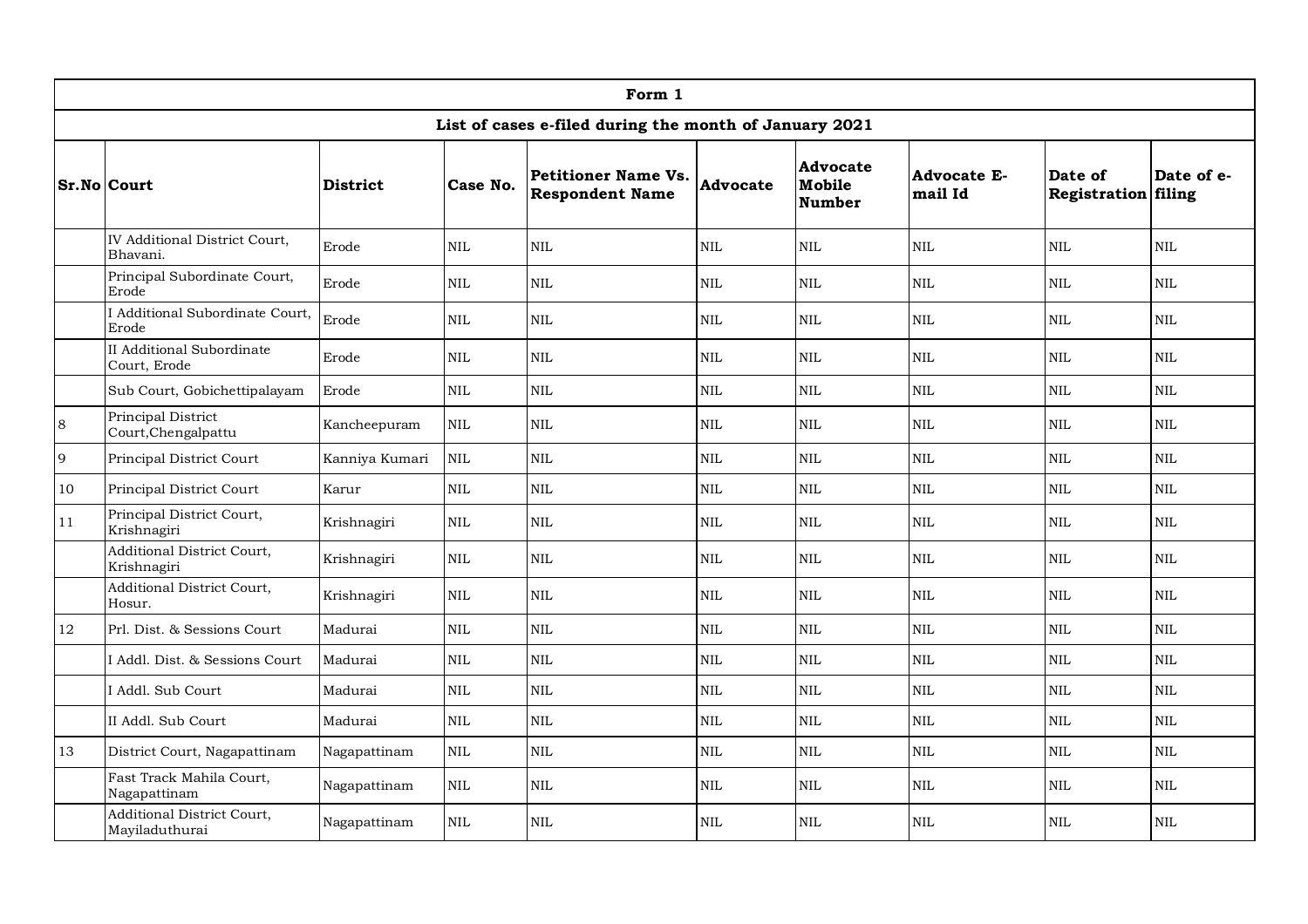|    | Form 1                                    |                    |              |                                                                             |                          |                                     |                               |                                       |              |  |  |  |
|----|-------------------------------------------|--------------------|--------------|-----------------------------------------------------------------------------|--------------------------|-------------------------------------|-------------------------------|---------------------------------------|--------------|--|--|--|
|    |                                           |                    |              | List of cases e-filed during the month of January 2021                      |                          |                                     |                               |                                       |              |  |  |  |
|    | <b>Sr.No Court</b>                        | <b>District</b>    | Case No.     | <b>Petitioner Name Vs.</b><br><b>Respondent Name</b>                        | <b>Advocate</b>          | Advocate<br>Mobile<br><b>Number</b> | <b>Advocate E-</b><br>mail Id | Date of<br><b>Registration filing</b> | Date of e-   |  |  |  |
|    | Sub Court, Nagapattinam                   | Nagapattinam       | $\text{NIL}$ | $\mbox{NIL}$                                                                | $\mbox{NIL}$             | $\mbox{NIL}$                        | $\mbox{NIL}$                  | $\mbox{NIL}$                          | $\mbox{NIL}$ |  |  |  |
|    | Principal Sub Court,<br>Mayiladuthurai    | Nagapattinam       | NIL          | <b>NIL</b>                                                                  | <b>NIL</b>               | $\mbox{NIL}$                        | $\mbox{NIL}$                  | <b>NIL</b>                            | <b>NIL</b>   |  |  |  |
|    | Additional Sub Court,<br>Mayiladuthurai   | Nagapattinam       | NIL          | $\mbox{NIL}$                                                                | $\mbox{NIL}$             | $\mbox{NIL}$                        | $\mbox{NIL}$                  | <b>NIL</b>                            | $\text{NIL}$ |  |  |  |
| 14 | The Principal District Judge              | Namakkal           | <b>NIL</b>   | $\mbox{NIL}$                                                                | $\mbox{NIL}$             | NIL                                 | NIL                           | NIL                                   | NIL          |  |  |  |
| 15 | District Court<br>Udhagamandalam, Nilgris | Nilgris            | NIL          | $\mbox{NIL}$                                                                | $\mbox{NIL}$             | $\mbox{NIL}$                        | $\mbox{NIL}$                  | NIL                                   | NIL.         |  |  |  |
| 16 | Principal District Court                  | Perambalur         | <b>NIL</b>   | $\mbox{NIL}$                                                                | $\mbox{NIL}$             | <b>NIL</b>                          | $\mbox{NIL}$                  | NIL                                   | NIL          |  |  |  |
|    | Mahila Court                              | Perambalur         | <b>NIL</b>   | $\mbox{NIL}$                                                                | $\mbox{NIL}$             | <b>NIL</b>                          | $\mbox{NIL}$                  | <b>NIL</b>                            | $\mbox{NIL}$ |  |  |  |
|    | Sub Court                                 | Perambalur         | NIL          | $\text{NIL}$                                                                | $\mbox{NIL}$             | <b>NIL</b>                          | $\mbox{NIL}$                  | <b>NIL</b>                            | NIL          |  |  |  |
| 17 | The Principal District Court              | Pudukottai         | $\text{NIL}$ | $\mbox{NIL}$                                                                | $\mbox{NIL}$             | $\mbox{NIL}$                        | $\mbox{NIL}$                  | NIL                                   | $\mbox{NIL}$ |  |  |  |
|    | The Additional District Court             | Pudukottai         | NIL          | $\text{NIL}$                                                                | $\text{NIL}$             | <b>NIL</b>                          | $\mbox{NIL}$                  | <b>NIL</b>                            | <b>NIL</b>   |  |  |  |
|    | The Principal Sub Court                   | Pudukottai         | <b>NIL</b>   | $\text{NIL}$                                                                | $\text{NIL}$             | NIL                                 | $\mbox{NIL}$                  | <b>NIL</b>                            | NIL          |  |  |  |
|    | The Additional Sub Court                  | Pudukottai         | <b>NIL</b>   | $\text{NIL}$                                                                | $\text{NIL}$             | NIL                                 | NIL                           | <b>NIL</b>                            | NIL          |  |  |  |
| 18 | Principal District Court                  | Ramanathapuram NIL |              | <b>NIL</b>                                                                  | $\mbox{NIL}$             | NIL                                 | $\mbox{NIL}$                  | <b>NIL</b>                            | NIL.         |  |  |  |
| 19 | Principal District Court, Salem.          | Salem              | <b>NIL</b>   | $\mbox{NIL}$                                                                | $\mbox{NIL}$             | <b>NIL</b>                          | <b>NIL</b>                    | $\mbox{NIL}$                          | NIL.         |  |  |  |
| 20 | Principal District and Sessions<br>Court  | Sivagangai         | $\mbox{NIL}$ | $\mbox{NIL}$                                                                | $\mbox{NIL}$             | $\rm NIL$                           | $\mbox{NIL}$                  | $\mbox{NIL}$                          | $\rm NIL$    |  |  |  |
| 21 | Prl. District Court                       | Thanjavur          | OS 1/2021    | Indian Overseas Bank,<br>Pattukkottai Vs<br>V.Krishnamoorthi and<br>another | K.Rajendran              | 9443138330                          |                               | 04.01.2021                            | 08.01.2020   |  |  |  |
|    | Prl. District Court                       | Thanjavur          | OS 2/2021    | Canara Bank,<br>Ammachatram Branch<br>Kumbakonam Vs.                        | S.Rathinakala 9443582806 |                                     | rathnakalaadv@<br>gmail.com   | 04.01.2021                            | 13.08.2020   |  |  |  |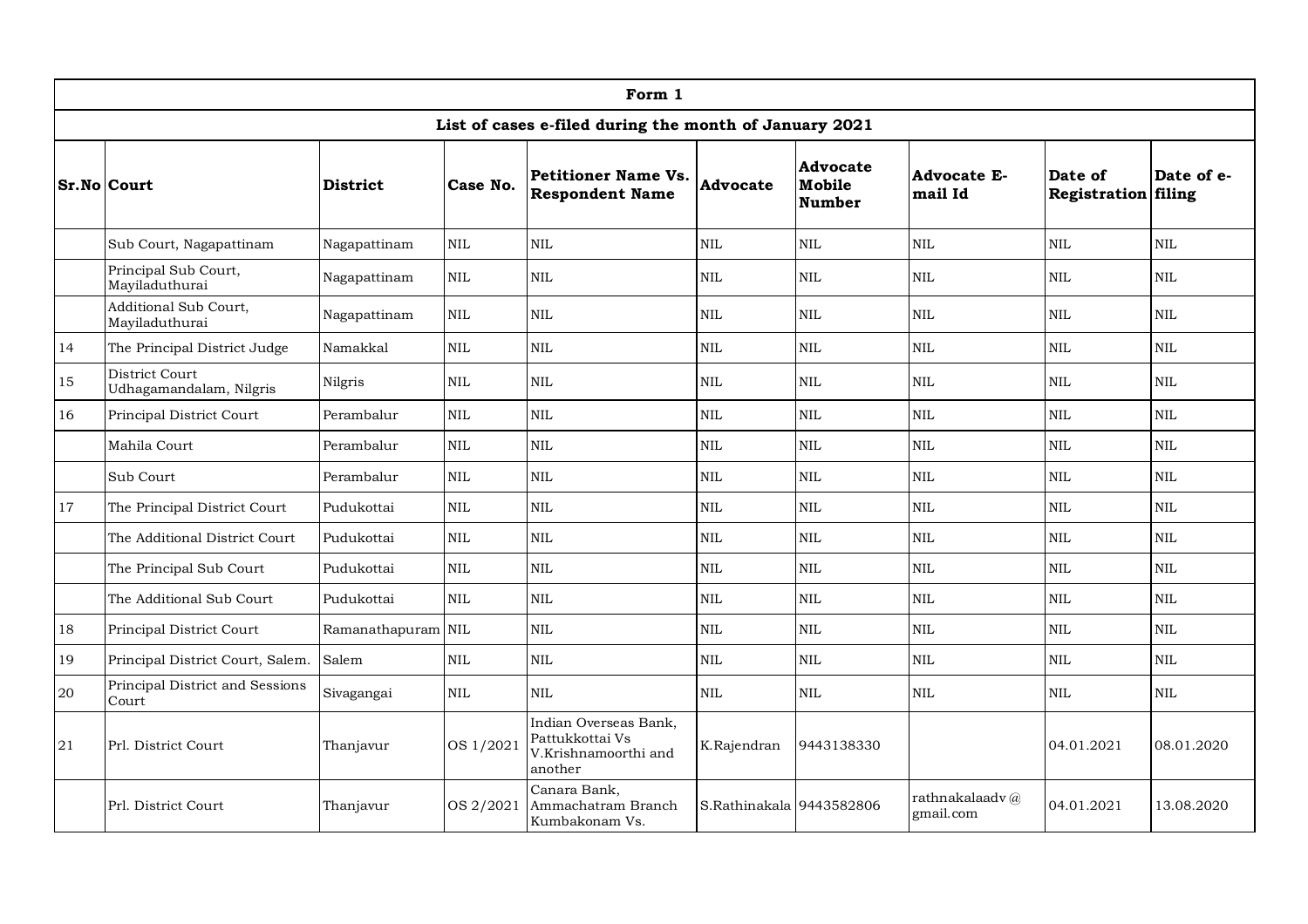|            | Form 1                                          |                 |                      |                                                                                                                    |                         |                                     |                               |                                |              |  |  |  |
|------------|-------------------------------------------------|-----------------|----------------------|--------------------------------------------------------------------------------------------------------------------|-------------------------|-------------------------------------|-------------------------------|--------------------------------|--------------|--|--|--|
|            |                                                 |                 |                      | List of cases e-filed during the month of January 2021                                                             |                         |                                     |                               |                                |              |  |  |  |
|            | <b>Sr.No Court</b>                              | <b>District</b> | Case No.             | <b>Petitioner Name Vs.</b><br><b>Respondent Name</b>                                                               | Advocate                | Advocate<br>Mobile<br><b>Number</b> | <b>Advocate E-</b><br>mail Id | Date of<br>Registration filing | Date of e-   |  |  |  |
|            |                                                 |                 |                      | V.Kumaravel                                                                                                        |                         |                                     |                               |                                |              |  |  |  |
|            | Prl. District Court                             | Thanjavur       | OS 9/2021            | Bank of India,<br>Pappanadu Branch Vs<br>A.Swaminathan and<br>others                                               | S.Sarnaya               | 7200914260                          | saranyababi@<br>gmail.com,    | 08.01.2021                     | 08.01.2021   |  |  |  |
|            | Prl. District Court                             | Thanjavur       | <b>OS</b><br>15/2021 | Bank of India, Thanjavur<br>University Branch Vs<br>Vasukui and 2 others                                           | R.Ganesan               | 944316154                           | ramanathan01 $@$<br>gmail.com | 23.01.2021                     | 16.12.2020   |  |  |  |
|            | III Additional District Judge,<br>Pattukkottai. | Thanjavur       | Nil                  | $\rm Ni1$                                                                                                          | Nil                     | Nil                                 | Nil                           | Nil                            | Nil          |  |  |  |
| ${\bf 22}$ | Principal District Court                        | Theni           | $\rm NIL$            | $\mbox{NIL}$                                                                                                       | NIL                     | NIL                                 | $\mbox{NIL}$                  | $\mbox{NIL}$                   | NIL          |  |  |  |
| 23         | Principal District Court,<br>Thoothukudi        | Thoothukudi     | NIL                  | $\mbox{NIL}$                                                                                                       | NIL                     | $\mbox{NIL}$                        | <b>NIL</b>                    | $\mbox{NIL}$                   | <b>NIL</b>   |  |  |  |
| 24         | Principal District Court                        | Tiruchirappalli | $\mbox{NIL}$         | $\mbox{NIL}$                                                                                                       | NIL                     | $\mbox{NIL}$                        | $\mbox{NIL}$                  | $\mbox{NIL}$                   | NIL          |  |  |  |
|            | II Additional District Court                    | Tiruchirappalli | $\mbox{NIL}$         | $\mbox{NIL}$                                                                                                       | NIL                     | $\mbox{NIL}$                        | $\mbox{NIL}$                  | $\mbox{NIL}$                   | <b>NIL</b>   |  |  |  |
| $25\,$     | Principal District Court                        | Tirunelveli     | <b>NIL</b>           | $\mbox{NIL}$                                                                                                       | <b>NIL</b>              | NIL                                 | $\mbox{NIL}$                  | $\mbox{NIL}$                   | $\text{NIL}$ |  |  |  |
| 26         | Principal District Court,<br>Tiruppur           | Tiruppur        | $\cos$<br>1/2021     | M/s. Mohan Kumar<br>Dhal Mill, Rep. by its<br>Partner A. Dhanabal<br>Vs<br>A. Alwarsay, Prop. M/s.<br>K.A. Traders | Swaminathan<br>Gobinath | 9655805034                          | cher_gobi@yahoo.<br>co.in     | 19-01-2021                     | 05.01.2021   |  |  |  |
|            | Principal District Court,<br>Tiruppur           | Tiruppur        | $\cos$<br>2/2021     | N. Senthil, Prop. M/s.<br>A.K. Tex<br>Vs<br>Vishal Bansal, Prop.<br>M/s. New Aspiration<br>Retails                 | P. Murugesan            |                                     |                               | 25-01-2021                     | 11.01.2021   |  |  |  |
| 27         | Principal District Court,<br>Tiruvallur         | Tiruvallur      | <b>NIL</b>           | <b>NIL</b>                                                                                                         | <b>NIL</b>              | <b>NIL</b>                          | <b>NIL</b>                    | <b>NIL</b>                     | <b>NIL</b>   |  |  |  |
|            | The I Additional District and                   | Tiruvallur      | <b>NIL</b>           | $\mbox{NIL}$                                                                                                       | <b>NIL</b>              | NIL                                 | <b>NIL</b>                    | $\mbox{NIL}$                   | <b>NIL</b>   |  |  |  |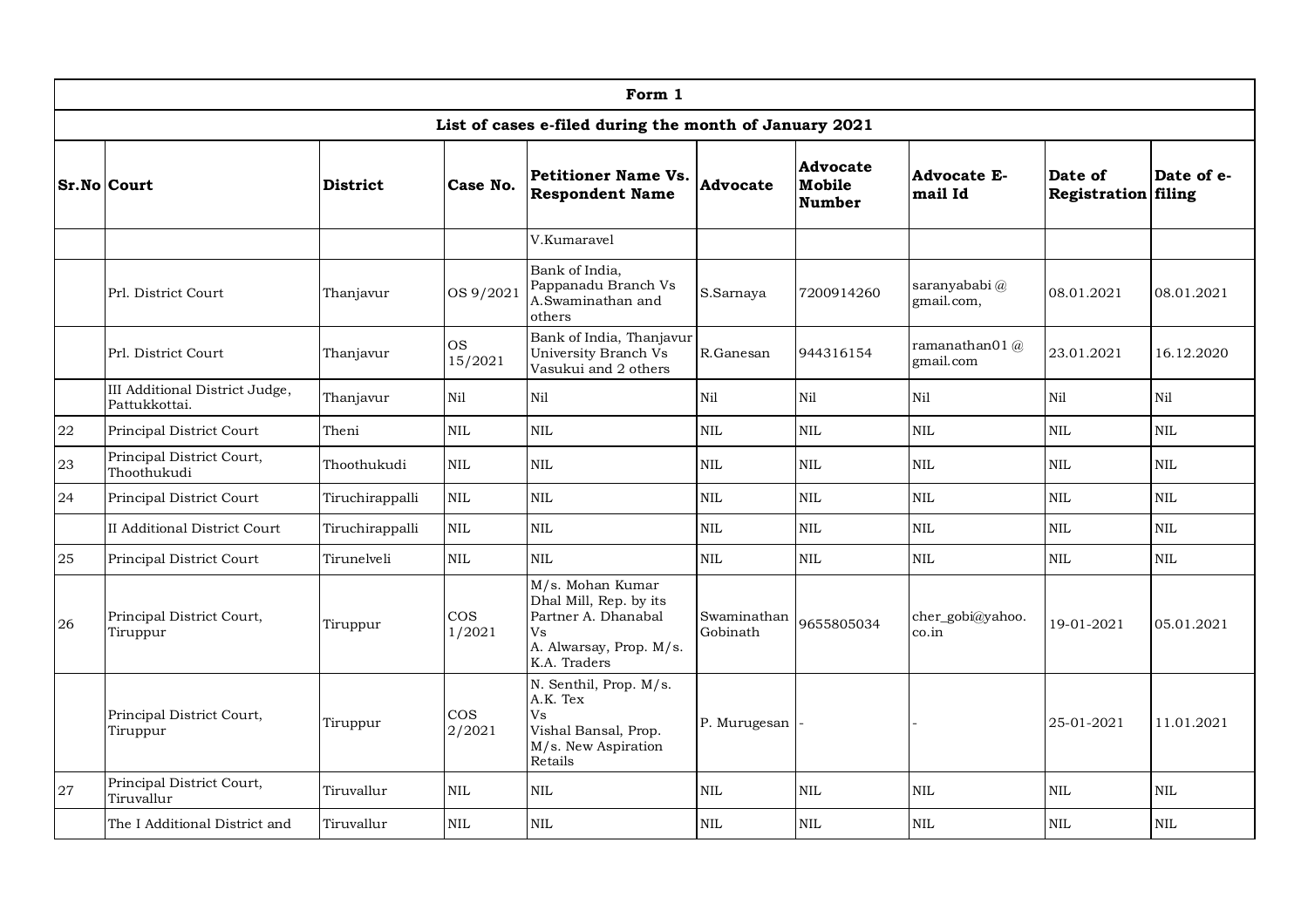| Form 1 |                                                                 |                |              |                                                        |                 |                                     |                               |                                |              |  |
|--------|-----------------------------------------------------------------|----------------|--------------|--------------------------------------------------------|-----------------|-------------------------------------|-------------------------------|--------------------------------|--------------|--|
|        |                                                                 |                |              | List of cases e-filed during the month of January 2021 |                 |                                     |                               |                                |              |  |
|        | <b>Sr.No Court</b><br>District                                  |                | Case No.     | <b>Petitioner Name Vs.</b><br><b>Respondent Name</b>   | <b>Advocate</b> | Advocate<br>Mobile<br><b>Number</b> | <b>Advocate E-</b><br>mail Id | Date of<br>Registration filing | Date of e-   |  |
|        | Sessions Court, Tiruvallur.                                     |                |              |                                                        |                 |                                     |                               |                                |              |  |
|        | The II Additional District and<br>Sessions Court, Poonamallee.  | Tiruvallur     | <b>NIL</b>   | <b>NIL</b>                                             | <b>NIL</b>      | <b>NIL</b>                          | <b>NIL</b>                    | <b>NIL</b>                     | $\text{NIL}$ |  |
|        | The III Additional District and<br>Sessions Court, Poonamallee. | Tiruvallur     | $\mbox{NIL}$ | $\mbox{NIL}$                                           | $\mbox{NIL}$    | $\mbox{NIL}$                        | <b>NIL</b>                    | $\rm NIL$                      | $\mbox{NIL}$ |  |
|        | The IV Additional District and<br>Sessions Court, Ponneri.      | Tiruvallur     | $\mbox{NIL}$ | $\mbox{NIL}$                                           | <b>NIL</b>      | <b>NIL</b>                          | <b>NIL</b>                    | $\rm NIL$                      | $\mbox{NIL}$ |  |
|        | The Sub Court, Tiruvallur.                                      | Tiruvallur     | $\mbox{NIL}$ | $\mbox{NIL}$                                           | $\mbox{NIL}$    | $\textsc{NIL}$                      | <b>NIL</b>                    | $\rm NIL$                      | $\mbox{NIL}$ |  |
|        | The Sub Court, Poonamallee.                                     | Tiruvallur     | NIL          | <b>NIL</b>                                             | <b>NIL</b>      | <b>NIL</b>                          | <b>NIL</b>                    | NIL                            | NIL          |  |
|        | The Sub Court, Tiruttani.                                       | Tiruvallur     | $\mbox{NIL}$ | $\mbox{NIL}$                                           | <b>NIL</b>      | $\textsc{NIL}$                      | <b>NIL</b>                    | $\rm NIL$                      | $\mbox{NIL}$ |  |
| 28     | Principal District Court,<br>Tiruvannamalai.                    | Tiruvannamalai | <b>NIL</b>   | $\mbox{NIL}$                                           | $\mbox{NIL}$    | $\mbox{NIL}$                        | <b>NIL</b>                    | $\rm NIL$                      | $\mbox{NIL}$ |  |
|        | Additional District Court (FTC),<br>Arni                        | Tiruvannamalai | $\mbox{NIL}$ | <b>NIL</b>                                             | $\mbox{NIL}$    | <b>NIL</b>                          | <b>NIL</b>                    | <b>NIL</b>                     | $\mbox{NIL}$ |  |
| 29     | Principal District Court                                        | Tiruvarur      | $\mbox{NIL}$ | $\text{NIL}$                                           | <b>NIL</b>      | <b>NIL</b>                          | <b>NIL</b>                    | <b>NIL</b>                     | <b>NIL</b>   |  |
| 30     | Principal District Court, Vellore                               | Vellore        | NIL          | $\mbox{NIL}$                                           | <b>NIL</b>      | <b>NIL</b>                          | <b>NIL</b>                    | <b>NIL</b>                     | $\mbox{NIL}$ |  |
| 31     | Principal District Court                                        | Villupuram     | $\mbox{NIL}$ | <b>NIL</b>                                             | <b>NIL</b>      | <b>NIL</b>                          | <b>NIL</b>                    | <b>NIL</b>                     | $\mbox{NIL}$ |  |
| 32     | Principal District Court,<br>Srivillliputtur                    | Virudhunagar   | <b>NIL</b>   | <b>NIL</b>                                             | <b>NIL</b>      | <b>NIL</b>                          | <b>NIL</b>                    | <b>NIL</b>                     | <b>NIL</b>   |  |
|        | Sub Court, Sivakasi                                             | Virudhunagar   | $\mbox{NIL}$ | $\mbox{NIL}$                                           | <b>NIL</b>      | $\mbox{NIL}$                        | <b>NIL</b>                    | $\rm NIL$                      | $\rm NIL$    |  |
| 33     | PDJ                                                             | Puducherry     | <b>NIL</b>   | <b>NIL</b>                                             | NIL             | <b>NIL</b>                          | <b>NIL</b>                    | <b>NIL</b>                     | NIL          |  |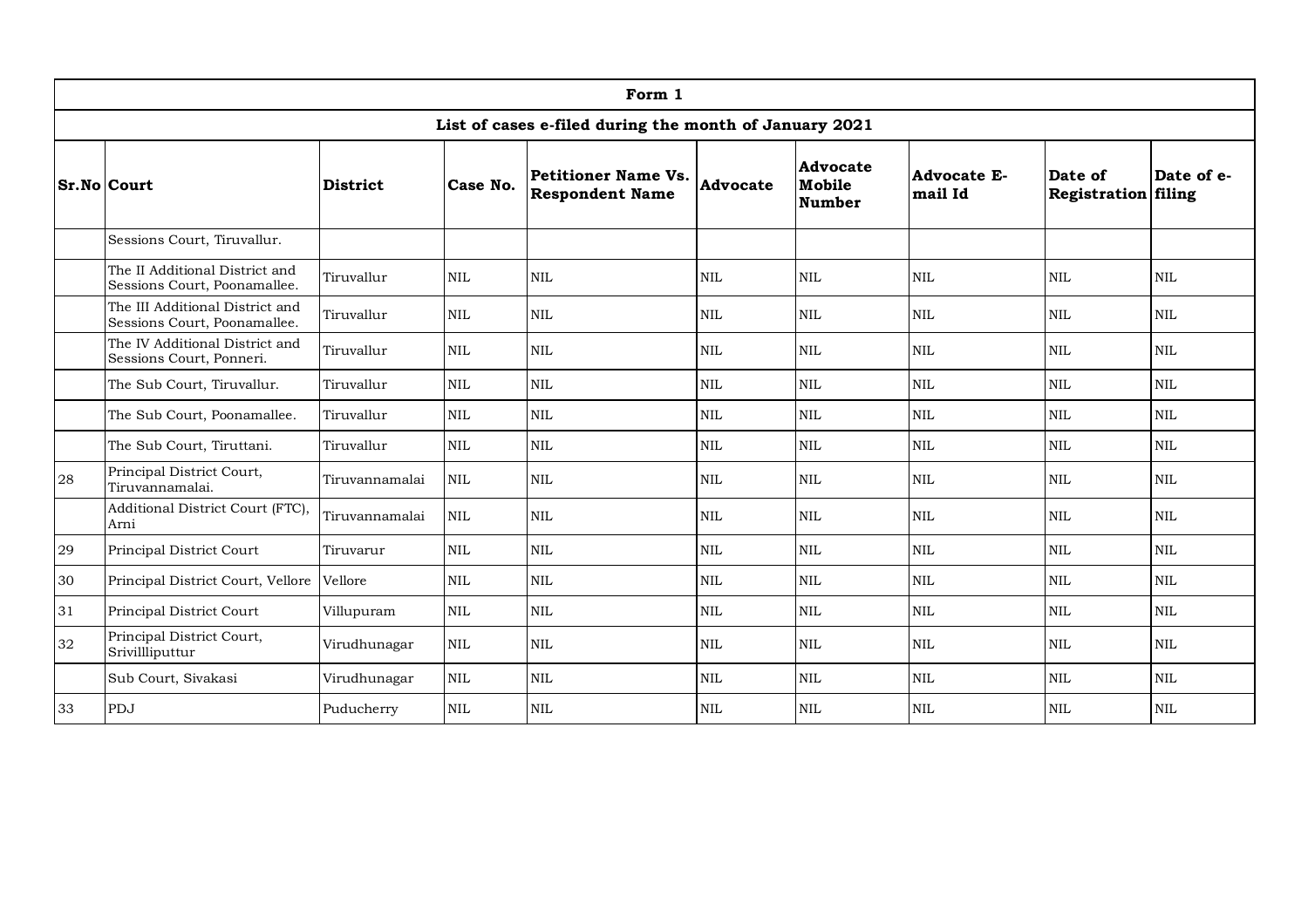|                | Form 2                                                     |                 |              |                                                                                          |                 |                         |                                           |  |  |  |  |
|----------------|------------------------------------------------------------|-----------------|--------------|------------------------------------------------------------------------------------------|-----------------|-------------------------|-------------------------------------------|--|--|--|--|
|                |                                                            |                 |              | List of cases in which e-payment of Court fees was made during the month of January 2021 |                 |                         |                                           |  |  |  |  |
|                | <b>Sr.No Court</b>                                         | <b>District</b> | Case<br>No.  | <b>Petitioner Name Vs.</b><br><b>Respondent Name</b>                                     | <b>Advocate</b> | Date of<br>Registration | Date of e-payment of Court<br><b>Fees</b> |  |  |  |  |
| $\mathbf{1}$   | Principal District Court                                   | Ariyalur        | <b>NIL</b>   | $\rm NIL$                                                                                | $\mbox{NIL}$    | $\mbox{NIL}$            | <b>NIL</b>                                |  |  |  |  |
| $\sqrt{2}$     | Principal Judge's Court                                    | Chennai         | $\mbox{NIL}$ | <b>NIL</b>                                                                               | $\mbox{NIL}$    | $\text{NIL}$            | $\mbox{NIL}$                              |  |  |  |  |
| 3              | Prl. District Court, CBE.                                  | Coimbatore      | $\mbox{NIL}$ | <b>NIL</b>                                                                               | $\mbox{NIL}$    | $\mbox{NIL}$            | $\mbox{NIL}$                              |  |  |  |  |
|                | I Addl.District Court, CBE                                 | Coimbatore      | $\mbox{NIL}$ | $\mbox{NIL}$                                                                             | $\mbox{NIL}$    | $\rm NIL$               | $\mbox{NIL}$                              |  |  |  |  |
|                | III Addl. Dist. Court, CBE                                 | Coimbatore      | $\mbox{NIL}$ | $\mbox{NIL}$                                                                             | $\mbox{NIL}$    | $\mbox{NIL}$            | $\mbox{NIL}$                              |  |  |  |  |
|                | IV Addl. Dist. Court, CBE                                  | Coimbatore      | $\mbox{NIL}$ | $\rm NIL$                                                                                | $\mbox{NIL}$    | $\text{NIL}$            | $\mbox{NIL}$                              |  |  |  |  |
|                | V Addl. Dist. Court, CBE                                   | Coimbatore      | $\mbox{NIL}$ | NIL                                                                                      | $\mbox{NIL}$    | $\mbox{NIL}$            | $\mbox{NIL}$                              |  |  |  |  |
| $\overline{4}$ | Principal District and Sessions Court, Cuddalore Cuddalore |                 | $\mbox{NIL}$ | $\rm NIL$                                                                                | $\mbox{NIL}$    | $\mbox{NIL}$            | NIL                                       |  |  |  |  |
|                | All other Courts                                           | Cuddalore       | $\mbox{NIL}$ | NIL                                                                                      | $\mbox{NIL}$    | $\text{NIL}$            | NIL                                       |  |  |  |  |
| $\sqrt{5}$     | Principal District Court, Dharmapuri.                      | Dharmapuri      | <b>NIL</b>   | <b>NIL</b>                                                                               | <b>NIL</b>      | <b>NIL</b>              | $\mbox{NIL}$                              |  |  |  |  |
|                | Judicial Magistrate No.II, Dharmapuri.                     | Dharmapuri      | $\mbox{NIL}$ | $\rm NIL$                                                                                | $\mbox{NIL}$    | $\mbox{NIL}$            | $\mbox{NIL}$                              |  |  |  |  |
| 6              | Principal District Court, Dindigul                         | Dindigul        | $\mbox{NIL}$ | $\mbox{NIL}$                                                                             | <b>NIL</b>      | $\mbox{NIL}$            | $\mbox{NIL}$                              |  |  |  |  |
| $\overline{7}$ | Principal District Court, Erode                            | Erode           | $\mbox{NIL}$ | NIL                                                                                      | $\mbox{NIL}$    | $\mbox{NIL}$            | $\mbox{NIL}$                              |  |  |  |  |
|                | I Additional District Court, Erode                         | Erode           | $\mbox{NIL}$ | $\mbox{NIL}$                                                                             | $\mbox{NIL}$    | $\mbox{NIL}$            | $\mbox{NIL}$                              |  |  |  |  |
|                | II Additional District Court, Erode                        | Erode           | <b>NIL</b>   | $\mbox{NIL}$                                                                             | $\mbox{NIL}$    | $\mbox{NIL}$            | $\mbox{NIL}$                              |  |  |  |  |
|                | III Additional District Court, Gobichettipalayam           | Erode           | $\mbox{NIL}$ | <b>NIL</b>                                                                               | $\mbox{NIL}$    | $\mbox{NIL}$            | $\mbox{NIL}$                              |  |  |  |  |
|                | IV Additional District Court, Bhavani.                     | Erode           | $\mbox{NIL}$ | $\rm NIL$                                                                                | $\mbox{NIL}$    | NIL                     | $\mbox{NIL}$                              |  |  |  |  |
|                | Principal Subordinate Court, Erode                         | Erode           | $\mbox{NIL}$ | <b>NIL</b>                                                                               | <b>NIL</b>      | $\mbox{NIL}$            | NIL                                       |  |  |  |  |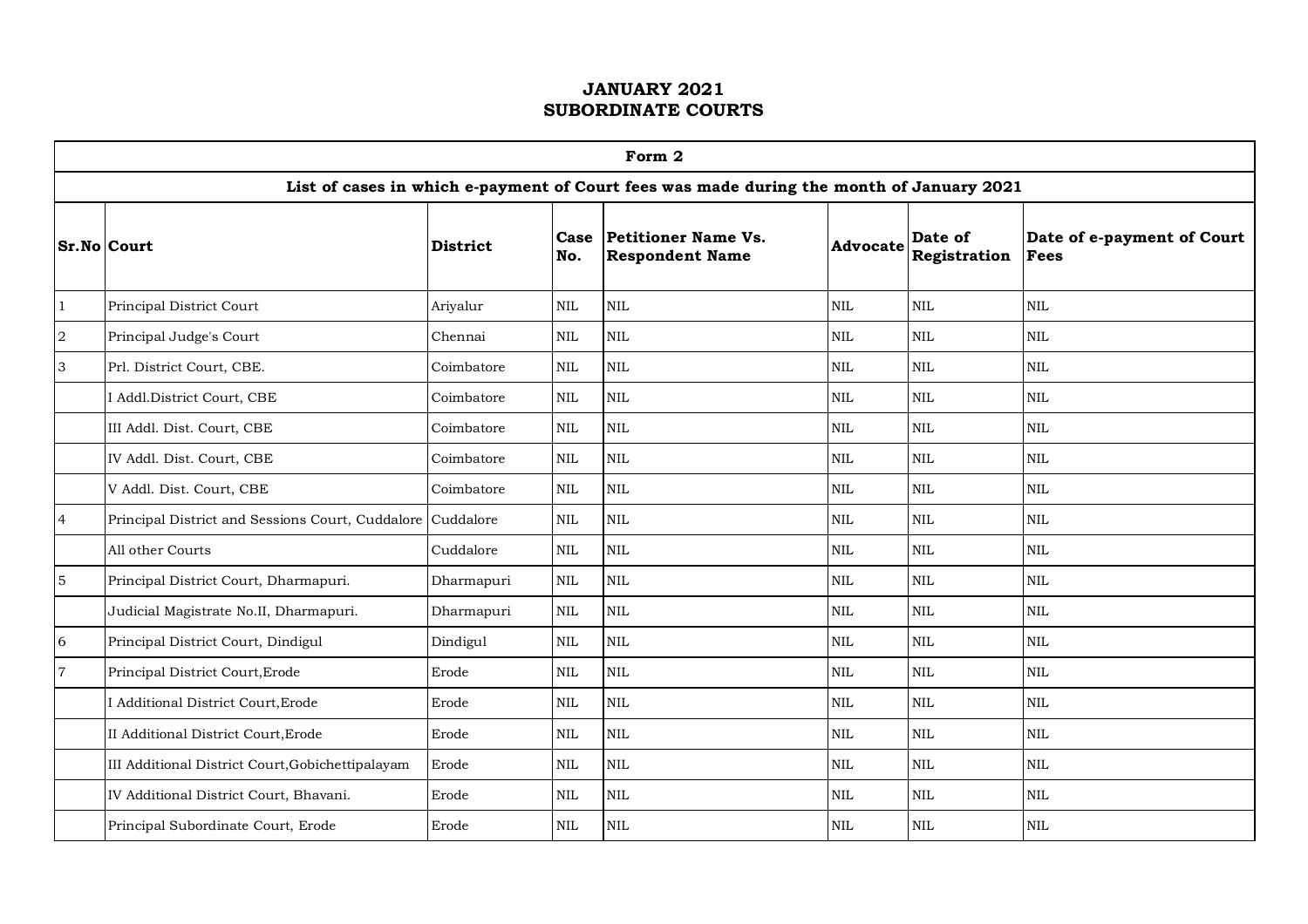|        | Form 2                                    |                 |              |                                                                                          |              |                         |                                    |  |  |  |
|--------|-------------------------------------------|-----------------|--------------|------------------------------------------------------------------------------------------|--------------|-------------------------|------------------------------------|--|--|--|
|        |                                           |                 |              | List of cases in which e-payment of Court fees was made during the month of January 2021 |              |                         |                                    |  |  |  |
|        | <b>Sr.No Court</b>                        | <b>District</b> | Case<br>No.  | Petitioner Name Vs.<br><b>Respondent Name</b>                                            | Advocate     | Date of<br>Registration | Date of e-payment of Court<br>Fees |  |  |  |
|        | I Additional Subordinate Court, Erode     | Erode           | $\rm NIL$    | $\rm NIL$                                                                                | NIL          | <b>NIL</b>              | <b>NIL</b>                         |  |  |  |
|        | II Additional Subordinate Court, Erode    | Erode           | NIL          | <b>NIL</b>                                                                               | <b>NIL</b>   | <b>NIL</b>              | <b>NIL</b>                         |  |  |  |
|        | Sub Court, Gobichettipalayam              | Erode           | $\mbox{NIL}$ | NIL                                                                                      | <b>NIL</b>   | <b>NIL</b>              | $\mbox{NIL}$                       |  |  |  |
| 8      | Principal District Court, Chengalpattu    | Kancheepuram    | $\mbox{NIL}$ | $\mbox{NIL}$                                                                             | <b>NIL</b>   | $\mbox{NIL}$            | <b>NIL</b>                         |  |  |  |
| 9      | Principal District Court                  | Kanniya Kumari  | <b>NIL</b>   | NIL                                                                                      | $\mbox{NIL}$ | $\mbox{NIL}$            | NIL                                |  |  |  |
| 10     | Principal District Court                  | Karur           | $\mbox{NIL}$ | NIL                                                                                      | $\mbox{NIL}$ | $\mbox{NIL}$            | <b>NIL</b>                         |  |  |  |
| 11     | Principal District Court, Krishnagiri     | Krishnagiri     | $\rm NIL$    | $\rm NIL$                                                                                | $\mbox{NIL}$ | $\mbox{NIL}$            | $\mbox{NIL}$                       |  |  |  |
|        | Additional District Court, Krishnagiri    | Krishnagiri     | NIL          | <b>NIL</b>                                                                               | $\mbox{NIL}$ | $\mbox{NIL}$            | NIL                                |  |  |  |
|        | Additional District Court, Hosur.         | Krishnagiri     | NIL          | NIL                                                                                      | $\mbox{NIL}$ | $\mbox{NIL}$            | $\mbox{NIL}$                       |  |  |  |
| $12\,$ | Prl. Dist. & Sessions Court               | Madurai         | $\rm NIL$    | <b>NIL</b>                                                                               | $\mbox{NIL}$ | $\mbox{NIL}$            | $\mbox{NIL}$                       |  |  |  |
|        | I Addl. Dist. & Sessions Court            | Madurai         | $\rm NIL$    | $\rm NIL$                                                                                | $\mbox{NIL}$ | $\mbox{NIL}$            | $\mbox{NIL}$                       |  |  |  |
|        | I Addl. Sub Court                         | Madurai         | $\rm NIL$    | <b>NIL</b>                                                                               | $\mbox{NIL}$ | $\text{NIL}$            | NIL                                |  |  |  |
|        | II Addl. Sub Court                        | Madurai         | NIL          | $\rm NIL$                                                                                | $\mbox{NIL}$ | $\text{NIL}$            | $\mbox{NIL}$                       |  |  |  |
| 13     | District Court, Nagapattinam              | Nagapattinam    | $\rm NIL$    | $\rm NIL$                                                                                | $\mbox{NIL}$ | $\mbox{NIL}$            | $\mbox{NIL}$                       |  |  |  |
|        | Fast Track Mahila Court, Nagapattinam     | Nagapattinam    | NIL          | <b>NIL</b>                                                                               | $\mbox{NIL}$ | $\text{NIL}$            | NIL                                |  |  |  |
|        | Additional District Court, Mayiladuthurai | Nagapattinam    | NIL          | $\rm NIL$                                                                                | <b>NIL</b>   | <b>NIL</b>              | $\mbox{NIL}$                       |  |  |  |
|        | Sub Court, Nagapattinam                   | Nagapattinam    | $\rm NIL$    | <b>NIL</b>                                                                               | $\mbox{NIL}$ | $\mbox{NIL}$            | $\mbox{NIL}$                       |  |  |  |
|        | Principal Sub Court, Mayiladuthurai       | Nagapattinam    | NIL          | $\rm NIL$                                                                                | $\mbox{NIL}$ | $\mbox{NIL}$            | <b>NIL</b>                         |  |  |  |
|        | Additional Sub Court, Mayiladuthurai      | Nagapattinam    | $\rm NIL$    | NIL                                                                                      | <b>NIL</b>   | <b>NIL</b>              | $\mbox{NIL}$                       |  |  |  |
| 14     | The Principal District Judge              | Namakkal        | $\rm NIL$    | <b>NIL</b>                                                                               | <b>NIL</b>   | $\mbox{NIL}$            | <b>NIL</b>                         |  |  |  |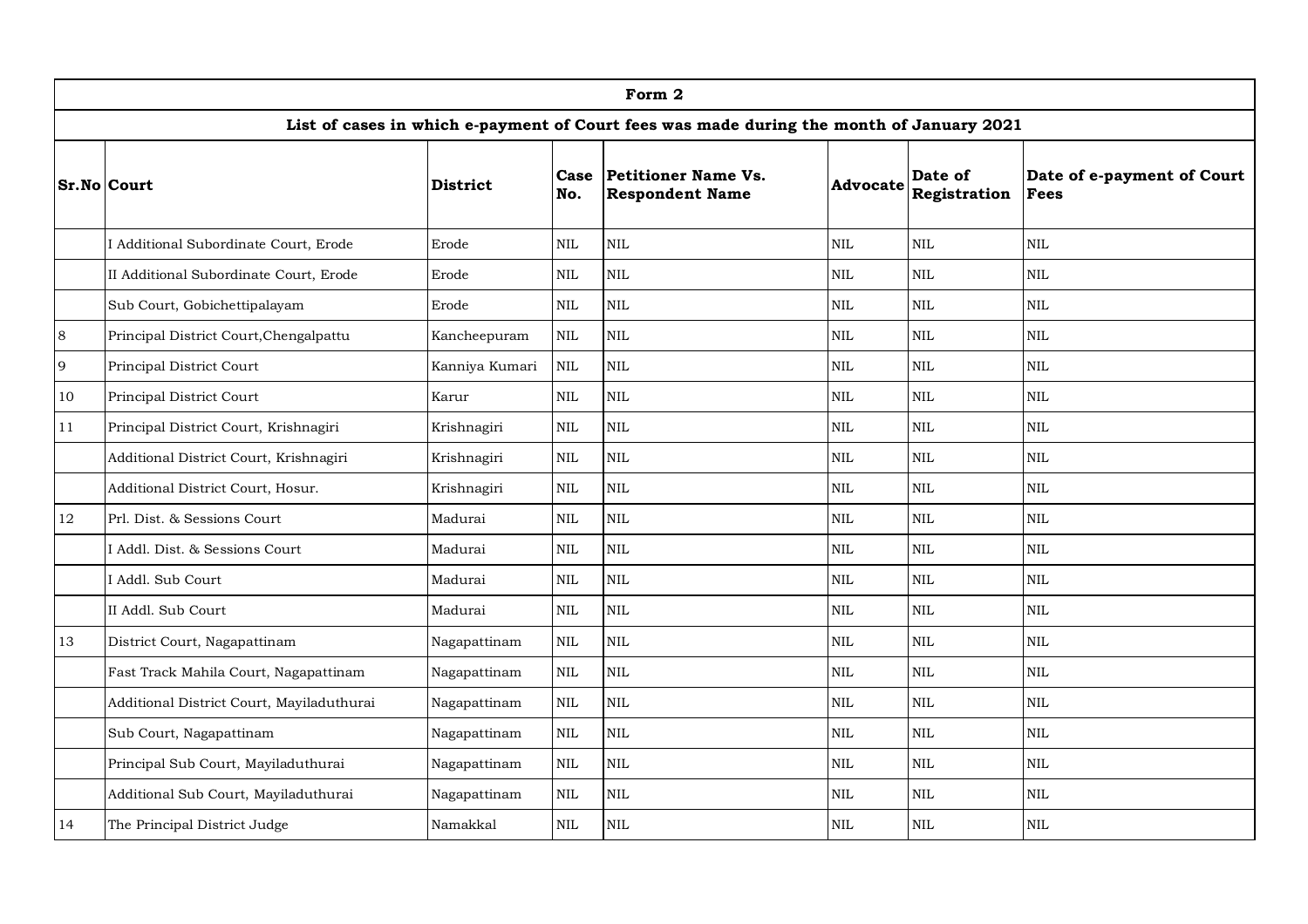|    | Form 2                                       |                 |              |                                                                                          |              |                         |                                           |  |  |  |  |
|----|----------------------------------------------|-----------------|--------------|------------------------------------------------------------------------------------------|--------------|-------------------------|-------------------------------------------|--|--|--|--|
|    |                                              |                 |              | List of cases in which e-payment of Court fees was made during the month of January 2021 |              |                         |                                           |  |  |  |  |
|    | <b>Sr.No Court</b>                           | <b>District</b> | Case<br>No.  | Petitioner Name Vs.<br><b>Respondent Name</b>                                            | Advocate     | Date of<br>Registration | Date of e-payment of Court<br><b>Fees</b> |  |  |  |  |
| 15 | District Court Udhagamandalam, Nilgris       | Nilgris         | NIL          | NIL                                                                                      | $\mbox{NIL}$ | $\text{NIL}$            | NIL                                       |  |  |  |  |
| 16 | Principal District Court                     | Perambalur      | $\rm NIL$    | NIL                                                                                      | $\mbox{NIL}$ | $\mbox{NIL}$            | $\rm NIL$                                 |  |  |  |  |
|    | Mahila Court                                 | Perambalur      | <b>NIL</b>   | <b>NIL</b>                                                                               | $\mbox{NIL}$ | NIL                     | <b>NIL</b>                                |  |  |  |  |
|    | Sub Court                                    | Perambalur      | NIL          | NIL                                                                                      | <b>NIL</b>   | $\mbox{NIL}$            | $\rm NIL$                                 |  |  |  |  |
| 17 | The Principal District Court                 | Pudukottai      | $\mbox{NIL}$ | $\rm NIL$                                                                                | $\mbox{NIL}$ | $\mbox{NIL}$            | $\rm NIL$                                 |  |  |  |  |
|    | The Additional District Court                | Pudukottai      | $\mbox{NIL}$ | $\rm NIL$                                                                                | $\mbox{NIL}$ | $\mbox{NIL}$            | $\rm NIL$                                 |  |  |  |  |
|    | The Principal Sub Court                      | Pudukottai      | $\rm NIL$    | $\rm NIL$                                                                                | $\mbox{NIL}$ | NIL                     | NIL                                       |  |  |  |  |
|    | The Additional Sub Court                     | Pudukottai      | NIL          | NIL                                                                                      | <b>NIL</b>   | $\mbox{NIL}$            | NIL                                       |  |  |  |  |
| 18 | Principal District Court                     | Ramanathapuram  | $\mbox{NIL}$ | $\rm NIL$                                                                                | $\mbox{NIL}$ | $\mbox{NIL}$            | $\rm NIL$                                 |  |  |  |  |
| 19 | Principal District Court, Salem.             | Salem           | $\mbox{NIL}$ | $\rm NIL$                                                                                | $\mbox{NIL}$ | $\mbox{NIL}$            | $\rm NIL$                                 |  |  |  |  |
| 20 | Principal District and Sessions Court        | Sivagangai      | $\rm NIL$    | $\rm NIL$                                                                                | $\mbox{NIL}$ | $\mbox{NIL}$            | NIL                                       |  |  |  |  |
| 21 | Prl. District Court                          | Thanjavur       | $\rm NIL$    | <b>NIL</b>                                                                               | $\mbox{NIL}$ | $\mbox{NIL}$            | $\rm NIL$                                 |  |  |  |  |
|    | III Additional District Judge, Pattukkottai. | Thanjavur       | $\rm NIL$    | $\rm NIL$                                                                                | $\mbox{NIL}$ | $\mbox{NIL}$            | $\rm NIL$                                 |  |  |  |  |
| 22 | Principal District Court                     | Theni           | $\rm NIL$    | <b>NIL</b>                                                                               | $\mbox{NIL}$ | NIL                     | NIL                                       |  |  |  |  |
| 23 | Principal District Court, Thoothukudi        | Thoothukudi     | NIL          | <b>NIL</b>                                                                               | $\mbox{NIL}$ | $\mbox{NIL}$            | $\rm NIL$                                 |  |  |  |  |
| 24 | Principal District Court                     | Tiruchirappalli | $\rm NIL$    | <b>NIL</b>                                                                               | $\mbox{NIL}$ | $\mbox{NIL}$            | $\rm NIL$                                 |  |  |  |  |
|    | <b>II Additional District Court</b>          | Tiruchirappalli | $\rm NIL$    | <b>NIL</b>                                                                               | $\mbox{NIL}$ | $\mbox{NIL}$            | $\rm NIL$                                 |  |  |  |  |
| 25 | Principal District Court                     | Tirunelveli     | NIL          | <b>NIL</b>                                                                               | $\mbox{NIL}$ | $\mbox{NIL}$            | NIL                                       |  |  |  |  |
| 26 | Principal Subordinate Court, Tiruppur        | Tiruppur        | NIL          | <b>NIL</b>                                                                               | $\mbox{NIL}$ | $\mbox{NIL}$            | $\rm NIL$                                 |  |  |  |  |
|    | Additional Sub Court, Tiruppur               | Tiruppur        | <b>NIL</b>   | NIL                                                                                      | $\mbox{NIL}$ | $\mbox{NIL}$            | $\mbox{NIL}$                              |  |  |  |  |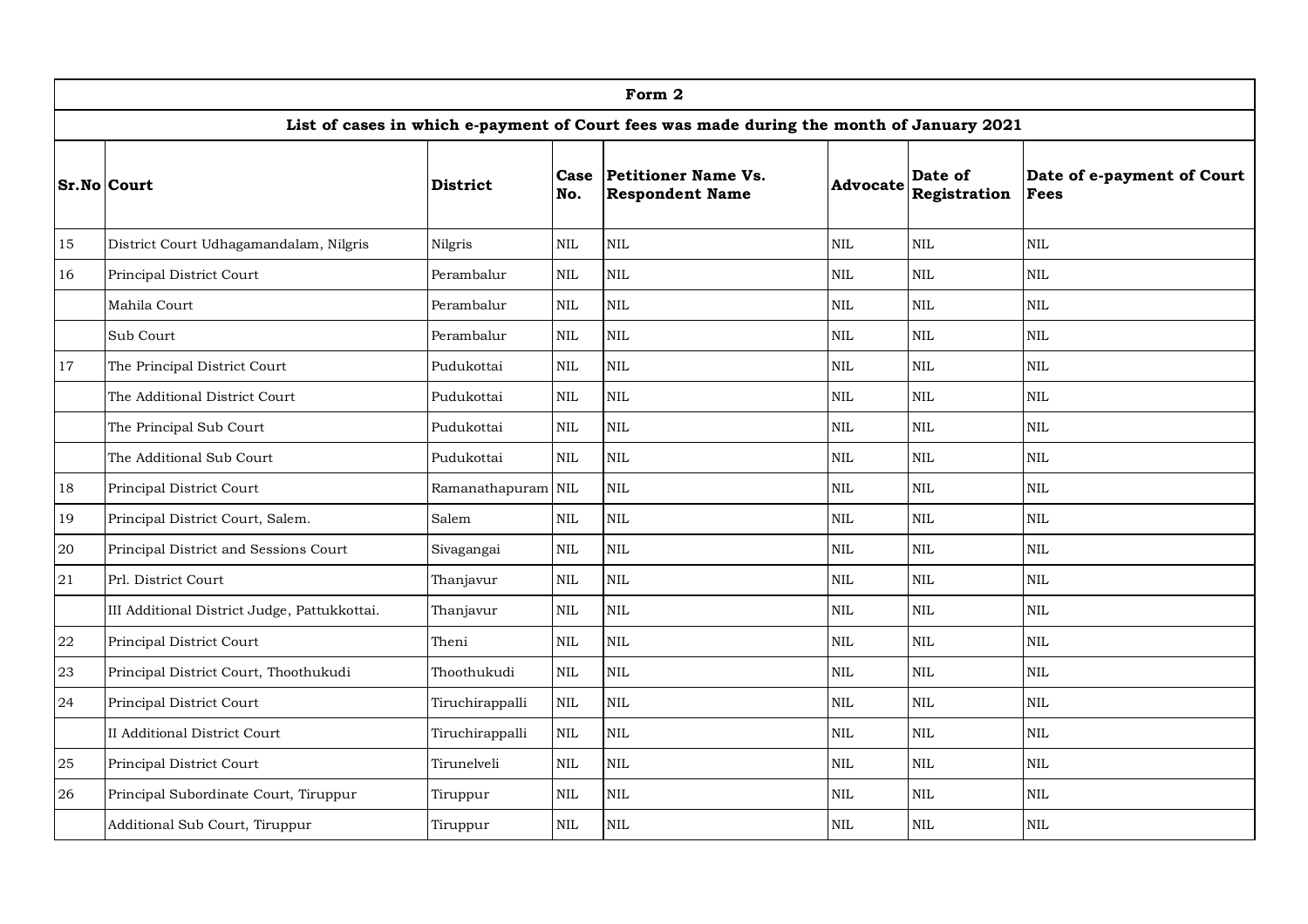|    | Form 2                                                                                   |                 |              |                                                      |                 |                         |                                           |  |  |  |  |
|----|------------------------------------------------------------------------------------------|-----------------|--------------|------------------------------------------------------|-----------------|-------------------------|-------------------------------------------|--|--|--|--|
|    | List of cases in which e-payment of Court fees was made during the month of January 2021 |                 |              |                                                      |                 |                         |                                           |  |  |  |  |
|    | <b>Sr.No Court</b>                                                                       | <b>District</b> | Case<br>No.  | <b>Petitioner Name Vs.</b><br><b>Respondent Name</b> | <b>Advocate</b> | Date of<br>Registration | Date of e-payment of Court<br><b>Fees</b> |  |  |  |  |
| 27 | Principal District Court, Tiruvallur                                                     | Tiruvallur      | $\mbox{NIL}$ | <b>NIL</b>                                           | $\mbox{NIL}$    | $\mbox{NIL}$            | <b>NIL</b>                                |  |  |  |  |
|    | The I Additional District and Sessions Court,<br>Tiruvallur.                             | Tiruvallur      | <b>NIL</b>   | <b>NIL</b>                                           | <b>NIL</b>      | <b>NIL</b>              | <b>NIL</b>                                |  |  |  |  |
|    | The II Additional District and Sessions Court,<br>Poonamallee.                           | Tiruvallur      | <b>NIL</b>   | NIL                                                  | $\mbox{NIL}$    | $\mbox{NIL}$            | <b>NIL</b>                                |  |  |  |  |
|    | The III Additional District and Sessions Court,<br>Poonamallee.                          | Tiruvallur      | $\mbox{NIL}$ | NIL                                                  | $\mbox{NIL}$    | <b>NIL</b>              | <b>NIL</b>                                |  |  |  |  |
|    | The IV Additional District and Sessions Court,<br>Ponneri.                               | Tiruvallur      | NIL          | $\rm NIL$                                            | $\rm NIL$       | $\rm NIL$               | <b>NIL</b>                                |  |  |  |  |
|    | The Sub Court, Tiruvallur.                                                               | Tiruvallur      | NIL          | NIL                                                  | $\mbox{NIL}$    | $\mbox{NIL}$            | <b>NIL</b>                                |  |  |  |  |
|    | The Sub Court, Poonamallee.                                                              | Tiruvallur      | $\rm NIL$    | $\rm NIL$                                            | <b>NIL</b>      | <b>NIL</b>              | <b>NIL</b>                                |  |  |  |  |
|    | The Sub Court, Tiruttani.                                                                | Tiruvallur      | NIL          | NIL                                                  | <b>NIL</b>      | <b>NIL</b>              | <b>NIL</b>                                |  |  |  |  |
| 28 | Principal District Court, Tiruvannamalai.                                                | Tiruvannamalai  | <b>NIL</b>   | <b>NIL</b>                                           | <b>NIL</b>      | <b>NIL</b>              | <b>NIL</b>                                |  |  |  |  |
|    | Additional District Court (FTC), Arni                                                    | Tiruvannamalai  | <b>NIL</b>   | NIL                                                  | $\mbox{NIL}$    | $\text{NIL}$            | <b>NIL</b>                                |  |  |  |  |
| 29 | Principal District Court                                                                 | Tiruvarur       | $\mbox{NIL}$ | NIL                                                  | $\mbox{NIL}$    | $\mbox{NIL}$            | <b>NIL</b>                                |  |  |  |  |
| 30 | Principal District Court, Vellore                                                        | Vellore         | $\mbox{NIL}$ | NIL                                                  | $\mbox{NIL}$    | $\mbox{NIL}$            | $\mbox{NIL}$                              |  |  |  |  |
| 31 | Principal District Court                                                                 | Villupuram      | $\mbox{NIL}$ | <b>NIL</b>                                           | $\mbox{NIL}$    | $\text{NIL}$            | <b>NIL</b>                                |  |  |  |  |
| 32 | Principal District Court, Srivillliputtur                                                | Virudhunagar    | $\mbox{NIL}$ | $\textsc{nil}$                                       | <b>NIL</b>      | <b>NIL</b>              | <b>NIL</b>                                |  |  |  |  |
|    | Sub Court, Sivakasi                                                                      | Virudhunagar    | $\mbox{NIL}$ | NIL                                                  | $\mbox{NIL}$    | $\mbox{NIL}$            | $\mbox{NIL}$                              |  |  |  |  |
| 33 | PDJ                                                                                      | Puducherry      | $\mbox{NIL}$ | <b>NIL</b>                                           | <b>NIL</b>      | <b>NIL</b>              | <b>NIL</b>                                |  |  |  |  |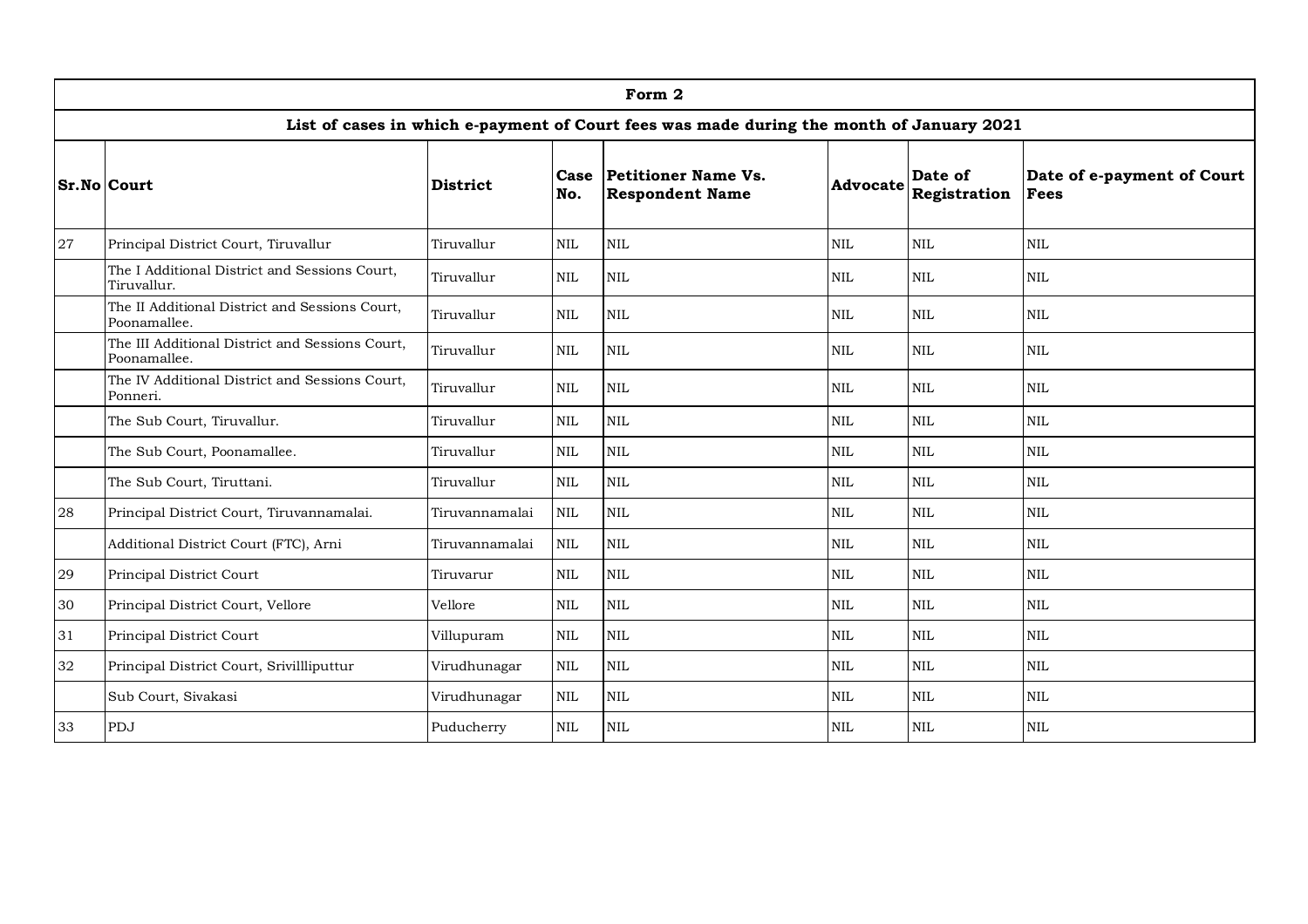|                | Form 3                                                                                                |            |              |                                                                  |              |                         |                                                 |  |  |  |  |
|----------------|-------------------------------------------------------------------------------------------------------|------------|--------------|------------------------------------------------------------------|--------------|-------------------------|-------------------------------------------------|--|--|--|--|
|                | List of cases in which Electronic Service of Process has taken place during the month of January 2021 |            |              |                                                                  |              |                         |                                                 |  |  |  |  |
| Sr.No          | Court                                                                                                 | District   | Case No.     | <b>Petitioner Name</b><br>Vs. Respondent Advocate<br><b>Name</b> |              | Date of<br>Registration | Date of Electronic<br><b>Service of Process</b> |  |  |  |  |
| $\mathbf{1}$   | Principal District Court                                                                              | Ariyalur   | <b>NIL</b>   | $\mbox{NIL}$                                                     | NIL          | $\mbox{NIL}$            | $\mbox{NIL}$                                    |  |  |  |  |
| $\sqrt{2}$     | Principal Judge's Court                                                                               | Chennai    | $\mbox{NIL}$ | NIL                                                              | $\mbox{NIL}$ | $\mbox{NIL}$            | $\mbox{NIL}$                                    |  |  |  |  |
| 3              | Prl. District Court, CBE.                                                                             | Coimbatore | $\mbox{NIL}$ | $\mbox{NIL}$                                                     | $\mbox{NIL}$ | $\mbox{NIL}$            | $\mbox{NIL}$                                    |  |  |  |  |
|                | I Addl.District Court, CBE                                                                            | Coimbatore | <b>NIL</b>   | <b>NIL</b>                                                       | <b>NIL</b>   | <b>NIL</b>              | <b>NIL</b>                                      |  |  |  |  |
|                | III Addl. Dist. Court, CBE                                                                            | Coimbatore | <b>NIL</b>   | <b>NIL</b>                                                       | $\mbox{NIL}$ | <b>NIL</b>              | NIL                                             |  |  |  |  |
|                | IV Addl. Dist. Court, CBE                                                                             | Coimbatore | <b>NIL</b>   | <b>NIL</b>                                                       | <b>NIL</b>   | $\mbox{NIL}$            | NIL                                             |  |  |  |  |
|                | V Addl. Dist. Court, CBE                                                                              | Coimbatore | NIL          | NIL                                                              | $\mbox{NIL}$ | $\text{NIL}$            | NIL                                             |  |  |  |  |
| $\overline{4}$ | Principal District and Sessions Court,<br>Cuddalore                                                   | Cuddalore  | <b>NIL</b>   | $\mbox{NIL}$                                                     | <b>NIL</b>   | $\mbox{NIL}$            | $\mbox{NIL}$                                    |  |  |  |  |
|                | All other Courts                                                                                      | Cuddalore  | <b>NIL</b>   | $\mbox{NIL}$                                                     | $\mbox{NIL}$ | $\mbox{NIL}$            | $\mbox{NIL}$                                    |  |  |  |  |
| $\mathbf 5$    | Principal District Court, Dharmapuri.                                                                 | Dharmapuri | <b>NIL</b>   | <b>NIL</b>                                                       | <b>NIL</b>   | <b>NIL</b>              | <b>NIL</b>                                      |  |  |  |  |
|                | Judicial Magistrate No.II, Dharmapuri.                                                                | Dharmapuri | <b>NIL</b>   | <b>NIL</b>                                                       | $\mbox{NIL}$ | $\mbox{NIL}$            | NIL                                             |  |  |  |  |
| 6              | Principal District Court, Dindigul                                                                    | Dindigul   | NIL          | NIL                                                              | $\mbox{NIL}$ | $\rm NIL$               | NIL                                             |  |  |  |  |
| $\overline{7}$ | Principal District Court, Erode                                                                       | Erode      | $\mbox{NIL}$ | $\rm NIL$                                                        | $\mbox{NIL}$ | $\mbox{NIL}$            | $\mbox{NIL}$                                    |  |  |  |  |
|                | I Additional District Court, Erode                                                                    | Erode      | $\mbox{NIL}$ | $\mbox{NIL}$                                                     | $\mbox{NIL}$ | $\mbox{NIL}$            | $\mbox{NIL}$                                    |  |  |  |  |
|                | II Additional District Court, Erode                                                                   | Erode      | NIL          | <b>NIL</b>                                                       | <b>NIL</b>   | <b>NIL</b>              | <b>NIL</b>                                      |  |  |  |  |
|                | <b>III</b> Additional District<br>Court, Gobichettipalayam                                            | Erode      | <b>NIL</b>   | <b>NIL</b>                                                       | <b>NIL</b>   | <b>NIL</b>              | <b>NIL</b>                                      |  |  |  |  |
|                | IV Additional District Court, Bhavani.                                                                | Erode      | $\mbox{NIL}$ | NIL                                                              | <b>NIL</b>   | $\mbox{NIL}$            | <b>NIL</b>                                      |  |  |  |  |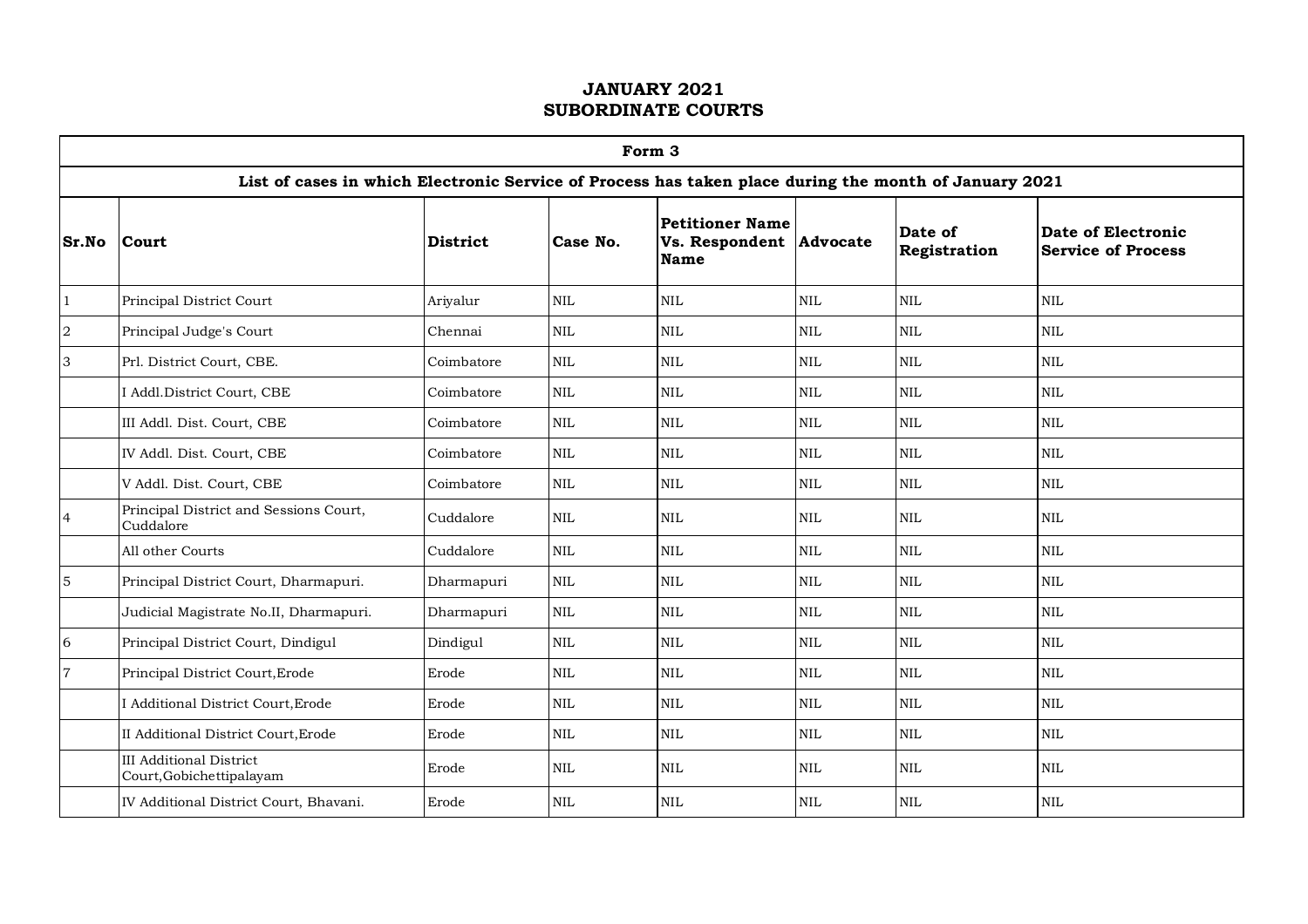|         | Form 3                                                                                                |                 |              |                                                           |              |                         |                                                        |  |  |  |  |
|---------|-------------------------------------------------------------------------------------------------------|-----------------|--------------|-----------------------------------------------------------|--------------|-------------------------|--------------------------------------------------------|--|--|--|--|
|         | List of cases in which Electronic Service of Process has taken place during the month of January 2021 |                 |              |                                                           |              |                         |                                                        |  |  |  |  |
| Sr.No   | Court                                                                                                 | <b>District</b> | Case No.     | Petitioner Name<br>Vs. Respondent Advocate<br><b>Name</b> |              | Date of<br>Registration | <b>Date of Electronic</b><br><b>Service of Process</b> |  |  |  |  |
|         | Principal Subordinate Court, Erode                                                                    | Erode           | $\mbox{NIL}$ | <b>NIL</b>                                                | $\rm NIL$    | <b>NIL</b>              | $\text{NIL}$                                           |  |  |  |  |
|         | I Additional Subordinate Court, Erode                                                                 | Erode           | $\mbox{NIL}$ | $\mbox{NIL}$                                              | $\mbox{NIL}$ | NIL                     | $\mbox{NIL}$                                           |  |  |  |  |
|         | II Additional Subordinate Court, Erode                                                                | Erode           | $\mbox{NIL}$ | $\mbox{NIL}$                                              | $\mbox{NIL}$ | $\text{NIL}$            | $\mbox{NIL}$                                           |  |  |  |  |
|         | Sub Court, Gobichettipalayam                                                                          | Erode           | $\mbox{NIL}$ | $\mbox{NIL}$                                              | $\mbox{NIL}$ | <b>NIL</b>              | $\mbox{NIL}$                                           |  |  |  |  |
| $\,8\,$ | Principal District Court, Chengalpattu                                                                | Kancheepuram    | $\mbox{NIL}$ | $\mbox{NIL}$                                              | $\mbox{NIL}$ | $\text{NIL}$            | $\mbox{NIL}$                                           |  |  |  |  |
| 9       | Principal District Court                                                                              | Kanniya Kumari  | $\mbox{NIL}$ | $\mbox{NIL}$                                              | $\mbox{NIL}$ | $\mbox{NIL}$            | $\mbox{NIL}$                                           |  |  |  |  |
| 10      | Principal District Court                                                                              | Karur           | $\mbox{NIL}$ | $\mbox{NIL}$                                              | $\mbox{NIL}$ | $\text{NIL}$            | $\mbox{NIL}$                                           |  |  |  |  |
| 11      | Principal District Court, Krishnagiri                                                                 | Krishnagiri     | $\mbox{NIL}$ | $\mbox{NIL}$                                              | $\mbox{NIL}$ | $\mbox{NIL}$            | $\mbox{NIL}$                                           |  |  |  |  |
|         | Additional District Court, Krishnagiri                                                                | Krishnagiri     | $\mbox{NIL}$ | <b>NIL</b>                                                | $\mbox{NIL}$ | $\text{NIL}$            | $\text{NIL}$                                           |  |  |  |  |
|         | Additional District Court, Hosur.                                                                     | Krishnagiri     | $\mbox{NIL}$ | $\mbox{NIL}$                                              | $\rm NIL$    | $\text{NIL}$            | $\mbox{NIL}$                                           |  |  |  |  |
| 12      | Prl. Dist. & Sessions Court                                                                           | Madurai         | $\mbox{NIL}$ | $\mbox{NIL}$                                              | $\mbox{NIL}$ | <b>NIL</b>              | $\mbox{NIL}$                                           |  |  |  |  |
|         | Addl. Dist. & Sessions Court                                                                          | Madurai         | $\mbox{NIL}$ | <b>NIL</b>                                                | $\mbox{NIL}$ | <b>NIL</b>              | $\mbox{NIL}$                                           |  |  |  |  |
|         | I Addl. Sub Court                                                                                     | Madurai         | $\text{NIL}$ | <b>NIL</b>                                                | $\rm NIL$    | $\text{NIL}$            | $\text{NIL}$                                           |  |  |  |  |
|         | II Addl. Sub Court                                                                                    | Madurai         | $\mbox{NIL}$ | $\mbox{NIL}$                                              | <b>NIL</b>   | <b>NIL</b>              | $\mbox{NIL}$                                           |  |  |  |  |
| 13      | District Court, Nagapattinam                                                                          | Nagapattinam    | $\mbox{NIL}$ | <b>NIL</b>                                                | $\mbox{NIL}$ | <b>NIL</b>              | $\mbox{NIL}$                                           |  |  |  |  |
|         | Fast Track Mahila Court, Nagapattinam                                                                 | Nagapattinam    | <b>NIL</b>   | <b>NIL</b>                                                | $\mbox{NIL}$ | <b>NIL</b>              | <b>NIL</b>                                             |  |  |  |  |
|         | Additional District Court, Mayiladuthurai                                                             | Nagapattinam    | $\mbox{NIL}$ | $\mbox{NIL}$                                              | $\rm NIL$    | NIL                     | $\mbox{NIL}$                                           |  |  |  |  |
|         | Sub Court, Nagapattinam                                                                               | Nagapattinam    | <b>NIL</b>   | <b>NIL</b>                                                | $\rm NIL$    | <b>NIL</b>              | <b>NIL</b>                                             |  |  |  |  |
|         | Principal Sub Court, Mayiladuthurai                                                                   | Nagapattinam    | $\mbox{NIL}$ | $\mbox{NIL}$                                              | $\mbox{NIL}$ | <b>NIL</b>              | $\mbox{NIL}$                                           |  |  |  |  |
|         | Additional Sub Court, Mayiladuthurai                                                                  | Nagapattinam    | $\mbox{NIL}$ | $\mbox{NIL}$                                              | $\mbox{NIL}$ | NIL                     | $\mbox{NIL}$                                           |  |  |  |  |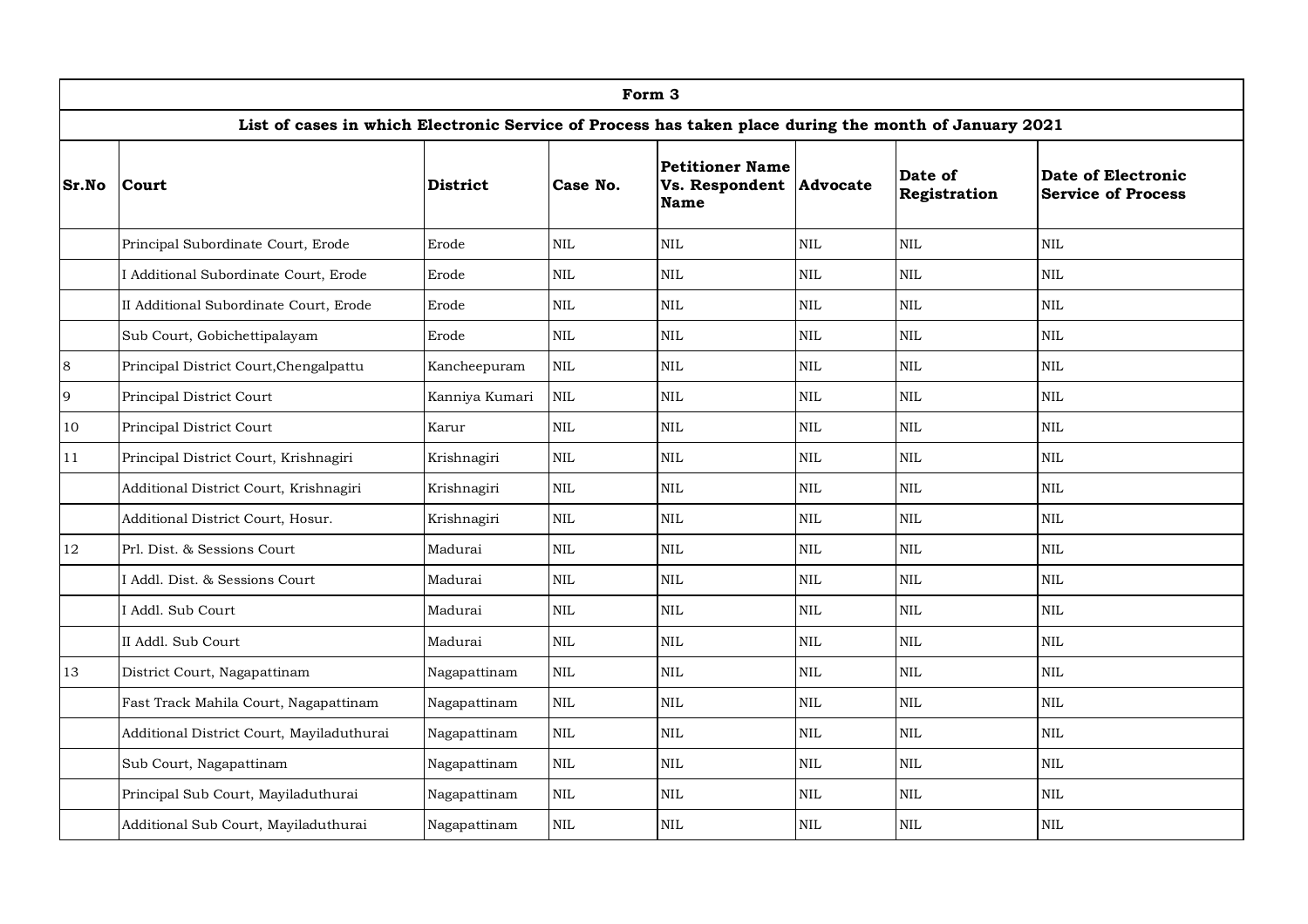|        | Form 3                                                                                                |                    |              |                                                           |              |                         |                                                        |  |  |  |  |
|--------|-------------------------------------------------------------------------------------------------------|--------------------|--------------|-----------------------------------------------------------|--------------|-------------------------|--------------------------------------------------------|--|--|--|--|
|        | List of cases in which Electronic Service of Process has taken place during the month of January 2021 |                    |              |                                                           |              |                         |                                                        |  |  |  |  |
| Sr.No  | <b>Court</b>                                                                                          | <b>District</b>    | Case No.     | Petitioner Name<br>Vs. Respondent Advocate<br><b>Name</b> |              | Date of<br>Registration | <b>Date of Electronic</b><br><b>Service of Process</b> |  |  |  |  |
| 14     | The Principal District Judge                                                                          | Namakkal           | $\mbox{NIL}$ | <b>NIL</b>                                                | $\mbox{NIL}$ | <b>NIL</b>              | $\text{NIL}$                                           |  |  |  |  |
| 15     | District Court Udhagamandalam, Nilgris                                                                | Nilgris            | $\mbox{NIL}$ | $\mbox{NIL}$                                              | $\mbox{NIL}$ | NIL                     | $\mbox{NIL}$                                           |  |  |  |  |
| 16     | Principal District Court                                                                              | Perambalur         | $\mbox{NIL}$ | $\mbox{NIL}$                                              | $\mbox{NIL}$ | $\mbox{NIL}$            | $\mbox{NIL}$                                           |  |  |  |  |
|        | Mahila Court                                                                                          | Perambalur         | $\mbox{NIL}$ | $\mbox{NIL}$                                              | $\mbox{NIL}$ | NIL                     | $\mbox{NIL}$                                           |  |  |  |  |
|        | Sub Court                                                                                             | Perambalur         | $\mbox{NIL}$ | <b>NIL</b>                                                | $\rm NIL$    | $\text{NIL}$            | $\text{NIL}$                                           |  |  |  |  |
| 17     | The Principal District Court                                                                          | Pudukottai         | $\mbox{NIL}$ | <b>NIL</b>                                                | $\mbox{NIL}$ | <b>NIL</b>              | $\mbox{NIL}$                                           |  |  |  |  |
|        | The Additional District Court                                                                         | Pudukottai         | $\mbox{NIL}$ | $\mbox{NIL}$                                              | $\rm NIL$    | $\mbox{NIL}$            | $\mbox{NIL}$                                           |  |  |  |  |
|        | The Principal Sub Court                                                                               | Pudukottai         | $\mbox{NIL}$ | <b>NIL</b>                                                | $\mbox{NIL}$ | <b>NIL</b>              | $\mbox{NIL}$                                           |  |  |  |  |
|        | The Additional Sub Court                                                                              | Pudukottai         | $\mbox{NIL}$ | $\mbox{NIL}$                                              | $\mbox{NIL}$ | $\text{NIL}$            | $\mbox{NIL}$                                           |  |  |  |  |
| 18     | Principal District Court                                                                              | Ramanathapuram NIL |              | $\mbox{NIL}$                                              | $\mbox{NIL}$ | <b>NIL</b>              | $\mbox{NIL}$                                           |  |  |  |  |
| 19     | Principal District Court, Salem.                                                                      | Salem              | $\mbox{NIL}$ | $\mbox{NIL}$                                              | $\mbox{NIL}$ | $\text{NIL}$            | $\mbox{NIL}$                                           |  |  |  |  |
| $20\,$ | Principal District and Sessions Court                                                                 | Sivagangai         | $\mbox{NIL}$ | $\mbox{NIL}$                                              | $\mbox{NIL}$ | $\text{NIL}$            | $\mbox{NIL}$                                           |  |  |  |  |
| 21     | Prl. District Court                                                                                   | Thanjavur          | $\mbox{NIL}$ | $\mbox{NIL}$                                              | $\mbox{NIL}$ | <b>NIL</b>              | $\mbox{NIL}$                                           |  |  |  |  |
|        | III Additional District Judge, Pattukkottai.                                                          | Thanjavur          | <b>NIL</b>   | <b>NIL</b>                                                | $\mbox{NIL}$ | $\text{NIL}$            | <b>NIL</b>                                             |  |  |  |  |
| 22     | Principal District Court                                                                              | Theni              | $\mbox{NIL}$ | $\mbox{NIL}$                                              | $\rm NIL$    | $\text{NIL}$            | $\mbox{NIL}$                                           |  |  |  |  |
| 23     | Principal District Court, Thoothukudi                                                                 | Thoothukudi        | $\mbox{NIL}$ | NIL                                                       | $\rm NIL$    | $\text{NIL}$            | <b>NIL</b>                                             |  |  |  |  |
| 24     | Principal District Court                                                                              | Tiruchirappalli    | $\mbox{NIL}$ | $\mbox{NIL}$                                              | $\mbox{NIL}$ | NIL                     | $\mbox{NIL}$                                           |  |  |  |  |
|        | <b>II Additional District Court</b>                                                                   | Tiruchirappalli    | <b>NIL</b>   | $\mbox{NIL}$                                              | $\mbox{NIL}$ | $\mbox{NIL}$            | $\mbox{NIL}$                                           |  |  |  |  |
| 25     | Principal District Court                                                                              | Tirunelveli        | <b>NIL</b>   | <b>NIL</b>                                                | $\rm NIL$    | $\text{NIL}$            | $\text{NIL}$                                           |  |  |  |  |
| 26     | Principal Subordinate Court, Tiruppur                                                                 | Tiruppur           | <b>NIL</b>   | $\mbox{NIL}$                                              | <b>NIL</b>   | NIL                     | $\mbox{NIL}$                                           |  |  |  |  |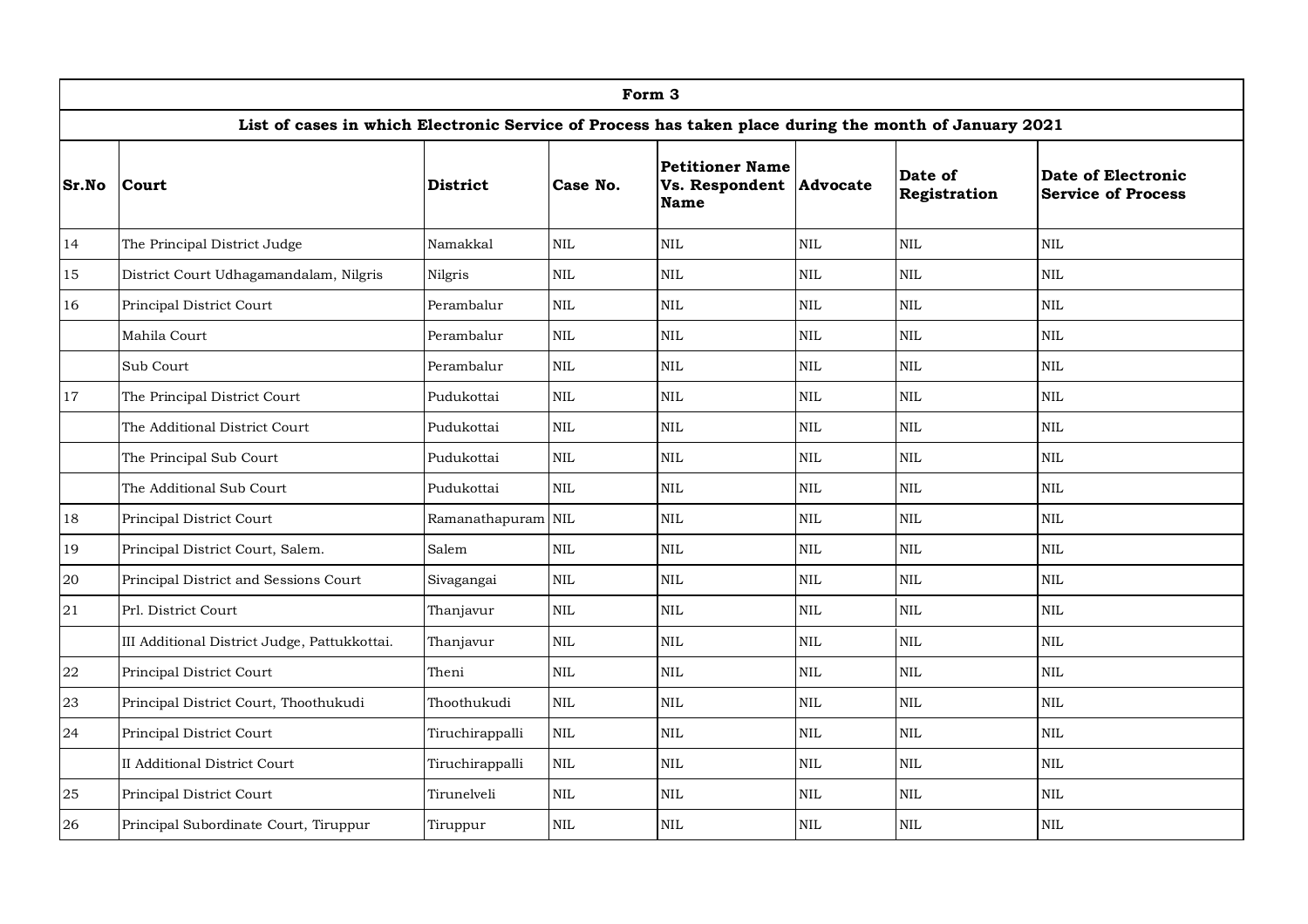|       | Form 3                                                                                                |                 |              |                                                                  |              |                         |                                                 |  |  |  |  |
|-------|-------------------------------------------------------------------------------------------------------|-----------------|--------------|------------------------------------------------------------------|--------------|-------------------------|-------------------------------------------------|--|--|--|--|
|       | List of cases in which Electronic Service of Process has taken place during the month of January 2021 |                 |              |                                                                  |              |                         |                                                 |  |  |  |  |
| Sr.No | <b>Court</b>                                                                                          | <b>District</b> | Case No.     | <b>Petitioner Name</b><br>Vs. Respondent Advocate<br><b>Name</b> |              | Date of<br>Registration | Date of Electronic<br><b>Service of Process</b> |  |  |  |  |
|       | Additional Sub Court, Tiruppur                                                                        | Tiruppur        | $\mbox{NIL}$ | <b>NIL</b>                                                       | NIL          | $\mbox{NIL}$            | $\mbox{NIL}$                                    |  |  |  |  |
| 27    | Principal District Court, Tiruvallur                                                                  | Tiruvallur      | $\mbox{NIL}$ | <b>NIL</b>                                                       | $\mbox{NIL}$ | $\mbox{NIL}$            | $\mbox{NIL}$                                    |  |  |  |  |
|       | The I Additional District and Sessions Court,<br>Tiruvallur.                                          | Tiruvallur      | $\mbox{NIL}$ | <b>NIL</b>                                                       | $\mbox{NIL}$ | <b>NIL</b>              | $\mbox{NIL}$                                    |  |  |  |  |
|       | The II Additional District and Sessions Court,<br>Poonamallee.                                        | Tiruvallur      | $\mbox{NIL}$ | <b>NIL</b>                                                       | $\mbox{NIL}$ | $\mbox{NIL}$            | $\mbox{NIL}$                                    |  |  |  |  |
|       | The III Additional District and Sessions Court,<br>Poonamallee.                                       | Tiruvallur      | <b>NIL</b>   | <b>NIL</b>                                                       | $\mbox{NIL}$ | <b>NIL</b>              | <b>NIL</b>                                      |  |  |  |  |
|       | The IV Additional District and Sessions Court,<br>Ponneri.                                            | Tiruvallur      | <b>NIL</b>   | <b>NIL</b>                                                       | $\mbox{NIL}$ | <b>NIL</b>              | <b>NIL</b>                                      |  |  |  |  |
|       | The Sub Court, Tiruvallur.                                                                            | Tiruvallur      | $\mbox{NIL}$ | <b>NIL</b>                                                       | $\mbox{NIL}$ | $\mbox{NIL}$            | $\mbox{NIL}$                                    |  |  |  |  |
|       | The Sub Court, Poonamallee.                                                                           | Tiruvallur      | $\mbox{NIL}$ | <b>NIL</b>                                                       | NIL          | $\mbox{NIL}$            | $\mbox{NIL}$                                    |  |  |  |  |
|       | The Sub Court, Tiruttani.                                                                             | Tiruvallur      | NIL          | <b>NIL</b>                                                       | $\rm NIL$    | $\mbox{NIL}$            | $\mbox{NIL}$                                    |  |  |  |  |
| 28    | Principal District Court, Tiruvannamalai.                                                             | Tiruvannamalai  | $\mbox{NIL}$ | $\mbox{NIL}$                                                     | $\rm NIL$    | $\mbox{NIL}$            | $\mbox{NIL}$                                    |  |  |  |  |
|       | Additional District Court (FTC), Arni                                                                 | Tiruvannamalai  | $\mbox{NIL}$ | <b>NIL</b>                                                       | $\mbox{NIL}$ | <b>NIL</b>              | $\rm NIL$                                       |  |  |  |  |
| 29    | Principal District Court                                                                              | Tiruvarur       | $\mbox{NIL}$ | <b>NIL</b>                                                       | $\rm NIL$    | $\mbox{NIL}$            | <b>NIL</b>                                      |  |  |  |  |
| 30    | Principal District Court, Vellore                                                                     | Vellore         | $\mbox{NIL}$ | <b>NIL</b>                                                       | $\mbox{NIL}$ | $\mbox{NIL}$            | $\mbox{NIL}$                                    |  |  |  |  |
| 31    | Principal District Court                                                                              | Villupuram      | <b>NIL</b>   | <b>NIL</b>                                                       | $\mbox{NIL}$ | <b>NIL</b>              | <b>NIL</b>                                      |  |  |  |  |
| 32    | Principal District Court, Srivillliputtur                                                             | Virudhunagar    | <b>NIL</b>   | <b>NIL</b>                                                       | NIL          | $\mbox{NIL}$            | $\mbox{NIL}$                                    |  |  |  |  |
|       | Sub Court, Sivakasi                                                                                   | Virudhunagar    | $\mbox{NIL}$ | <b>NIL</b>                                                       | $\mbox{NIL}$ | $\mbox{NIL}$            | $\mbox{NIL}$                                    |  |  |  |  |
| 33    | PDJ                                                                                                   | Puducherry      | <b>NIL</b>   | <b>NIL</b>                                                       | <b>NIL</b>   | $\rm NIL$               | $\rm NIL$                                       |  |  |  |  |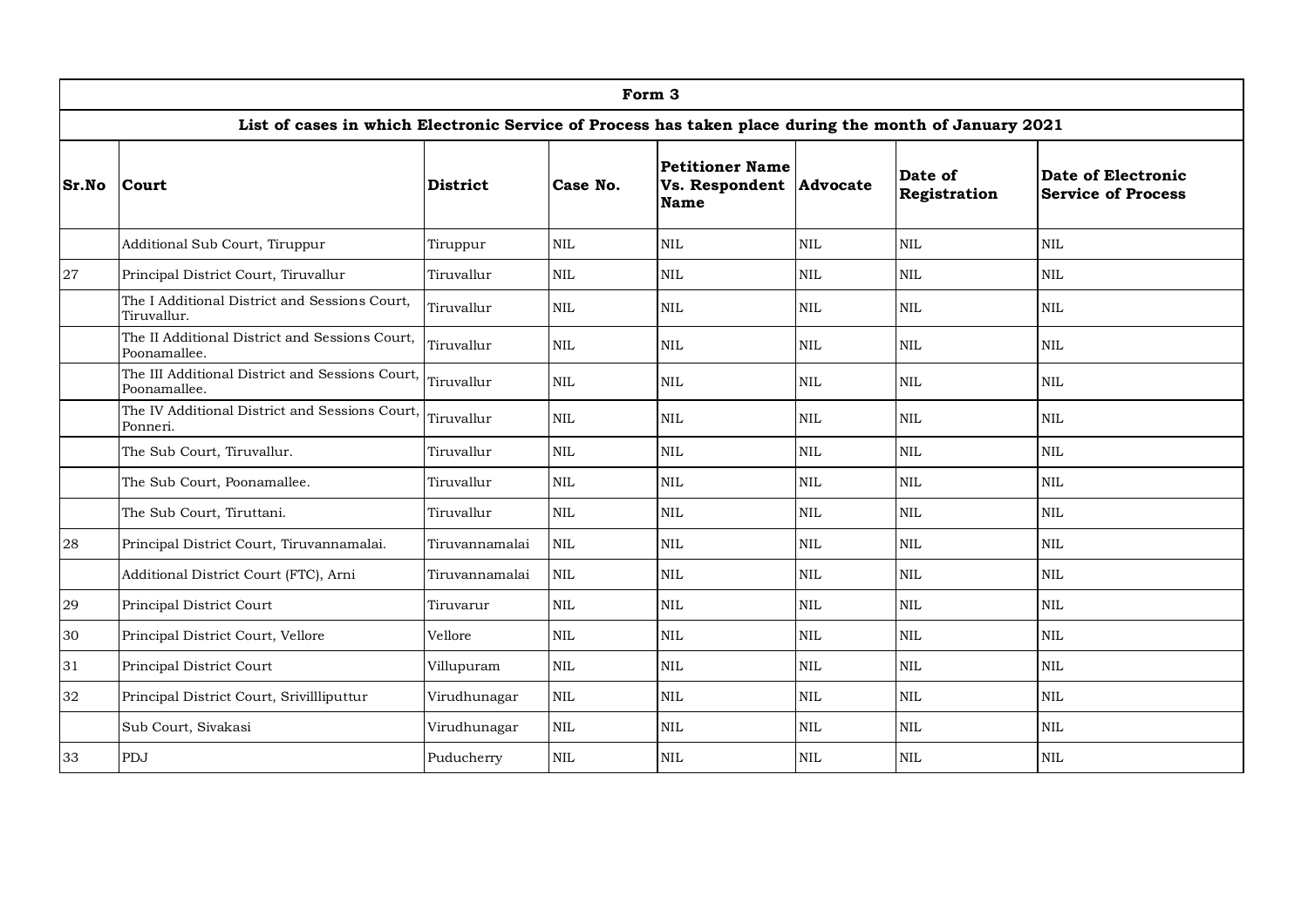|                | Form 4                                                     |                 |                                                                                                |              |                  |                                                    |  |  |  |  |  |  |
|----------------|------------------------------------------------------------|-----------------|------------------------------------------------------------------------------------------------|--------------|------------------|----------------------------------------------------|--|--|--|--|--|--|
|                |                                                            |                 | List of total no. of cases randomly allocated during the month of January 2021                 |              |                  |                                                    |  |  |  |  |  |  |
|                | <b>Sr.No Court</b>                                         | <b>District</b> | <b>Court Name</b>                                                                              | Court No.    | <b>Case Type</b> | Case Count (No. of<br>cases randomly<br>allocated) |  |  |  |  |  |  |
| 1              | Principal District Court                                   | Ariyalur        | $\mbox{NIL}$                                                                                   | $\mbox{NIL}$ | <b>NIL</b>       | $\mbox{NIL}$                                       |  |  |  |  |  |  |
| $\,2$          | Principal Judge's Court                                    | Chennai         | Principal Judge's Court is designated to deal<br>with the cases under Commercial Original Suit | $\mbox{NIL}$ | <b>COS</b>       | $\rm NIL$                                          |  |  |  |  |  |  |
| 3              | Prl. District Court, CBE.                                  | Coimbatore      | Principal District & Sessions Court,<br>Coimbatore                                             | $\text{NIL}$ | Original Suit    | 10                                                 |  |  |  |  |  |  |
|                | I Addl.District Court, CBE                                 | Coimbatore      | $\text{NIL}$                                                                                   | NIL          | <b>NIL</b>       | NIL                                                |  |  |  |  |  |  |
|                | III Addl. Dist. Court, CBE                                 | Coimbatore      | $\mbox{NIL}$                                                                                   | $\text{NIL}$ | <b>NIL</b>       | $\mbox{NIL}$                                       |  |  |  |  |  |  |
|                | IV Addl. Dist. Court, CBE                                  | Coimbatore      | $\mbox{NIL}$                                                                                   | <b>NIL</b>   | <b>NIL</b>       | $\rm NIL$                                          |  |  |  |  |  |  |
|                | V Addl. Dist. Court, CBE                                   | Coimbatore      | $\mbox{NIL}$                                                                                   | $\text{NIL}$ | $\mbox{NIL}$     | NIL                                                |  |  |  |  |  |  |
| $\overline{4}$ | Principal District and Sessions Court,<br>Cuddalore        | Cuddalore       | $\mbox{NIL}$                                                                                   | $\mbox{NIL}$ | <b>COS</b>       | 5                                                  |  |  |  |  |  |  |
|                | All other Courts                                           | Cuddalore       | $\mbox{NIL}$                                                                                   | $\mbox{NIL}$ | <b>NIL</b>       | $\mbox{NIL}$                                       |  |  |  |  |  |  |
| $\mathbf 5$    | Principal District Court, Dharmapuri.                      | Dharmapuri      | $\mbox{NIL}$                                                                                   | $\rm NIL$    | <b>NIL</b>       | $\rm NIL$                                          |  |  |  |  |  |  |
|                | Judicial Magistrate No.II, Dharmapuri.                     | Dharmapuri      | $\mbox{NIL}$                                                                                   | $\mbox{NIL}$ | <b>NIL</b>       | $\mbox{NIL}$                                       |  |  |  |  |  |  |
| 6              | Principal District Court, Dindigul                         | Dindigul        | Principal District Court, Dindigul                                                             | $\mbox{NIL}$ | <b>NIL</b>       | 27                                                 |  |  |  |  |  |  |
| $\overline{7}$ | Principal District Court, Erode                            | Erode           | $\mbox{NIL}$                                                                                   | $\text{NIL}$ | <b>NIL</b>       | $\mbox{NIL}$                                       |  |  |  |  |  |  |
|                | I Additional District Court, Erode                         | Erode           | $\mbox{NIL}$                                                                                   | $\mbox{NIL}$ | <b>NIL</b>       | $\mbox{NIL}$                                       |  |  |  |  |  |  |
|                | II Additional District Court, Erode                        | Erode           | <b>NIL</b>                                                                                     | <b>NIL</b>   | <b>NIL</b>       | <b>NIL</b>                                         |  |  |  |  |  |  |
|                | <b>III</b> Additional District<br>Court, Gobichettipalayam | Erode           | $\mbox{NIL}$                                                                                   | $\mbox{NIL}$ | <b>NIL</b>       | $\rm NIL$                                          |  |  |  |  |  |  |
|                | IV Additional District Court, Bhavani.                     | Erode           | $\text{NIL}$                                                                                   | <b>NIL</b>   | <b>NIL</b>       | $\mbox{NIL}$                                       |  |  |  |  |  |  |
|                | Principal Subordinate Court, Erode                         | Erode           | $\mbox{NIL}$                                                                                   | $\rm NIL$    | <b>NIL</b>       | $\mbox{NIL}$                                       |  |  |  |  |  |  |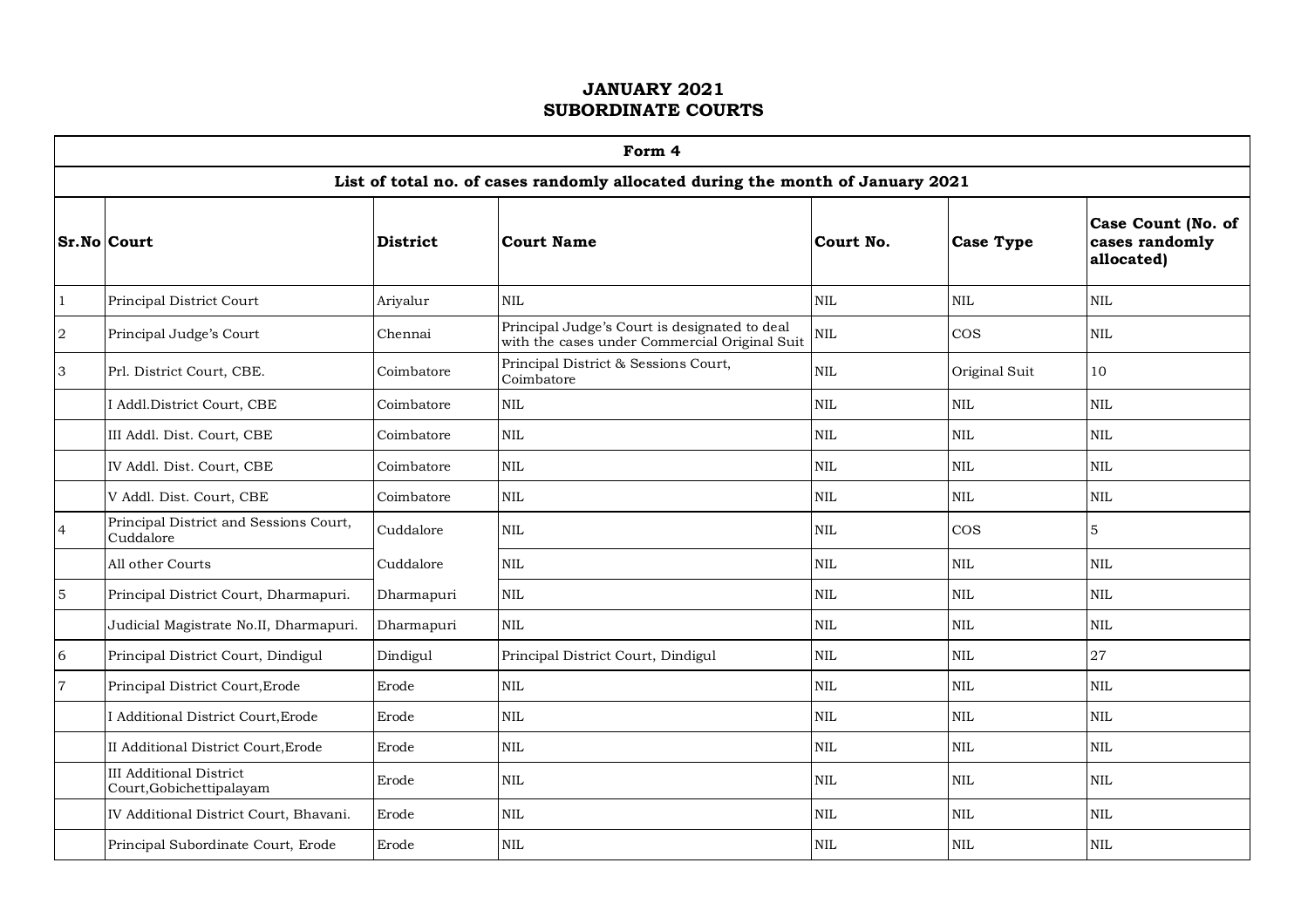|    |                                                |                 | Form 4                                                                         |              |                  |                                                    |
|----|------------------------------------------------|-----------------|--------------------------------------------------------------------------------|--------------|------------------|----------------------------------------------------|
|    |                                                |                 | List of total no. of cases randomly allocated during the month of January 2021 |              |                  |                                                    |
|    | Sr.No Court                                    | <b>District</b> | <b>Court Name</b>                                                              | Court No.    | <b>Case Type</b> | Case Count (No. of<br>cases randomly<br>allocated) |
|    | I Additional Subordinate Court, Erode          | Erode           | $\mbox{NIL}$                                                                   | $\rm NIL$    | $\mbox{NIL}$     | $\mbox{NIL}$                                       |
|    | II Additional Subordinate Court, Erode         | Erode           | $\mbox{NIL}$                                                                   | $\rm NIL$    | $\text{NIL}$     | $\mbox{NIL}$                                       |
|    | Sub Court, Gobichettipalayam                   | Erode           | $\mbox{NIL}$                                                                   | $\mbox{NIL}$ | $\mbox{NIL}$     | $\mbox{NIL}$                                       |
| 8  | Principal District Court, Chengalpattu         | Kancheepuram    | $\mbox{NIL}$                                                                   | NIL          | $\rm NIL$        | $\mbox{NIL}$                                       |
| 9  | Principal District Court                       | Kanniya Kumari  | Principal District Court                                                       | 1            | <b>OS</b>        | 20                                                 |
| 10 | Principal District Court                       | Karur           | $\mbox{NIL}$                                                                   | $\rm NIL$    | $\mbox{NIL}$     | $\mbox{NIL}$                                       |
| 11 | Principal District Court, Krishnagiri          | Krishnagiri     | $\mbox{NIL}$                                                                   | $\rm NIL$    | $\text{NIL}$     | $\mbox{NIL}$                                       |
|    | Additional District Court, Krishnagiri         | Krishnagiri     | $\mbox{NIL}$                                                                   | $\rm NIL$    | $\rm NIL$        | $\mbox{NIL}$                                       |
|    | Additional District Court, Hosur.              | Krishnagiri     | $\mbox{NIL}$                                                                   | NIL          | $\mbox{NIL}$     | $\mbox{NIL}$                                       |
| 12 | Prl. Dist. & Sessions Court                    | Madurai         | NIL                                                                            | NIL          | <b>NIL</b>       | $\mbox{NIL}$                                       |
|    | I Addl. Dist. & Sessions Court                 | Madurai         | NIL                                                                            | NIL          | $\mbox{NIL}$     | $\mbox{NIL}$                                       |
|    | I Addl. Sub Court                              | Madurai         | $\mbox{NIL}$                                                                   | $\mbox{NIL}$ | $\mbox{NIL}$     | $\mbox{NIL}$                                       |
|    | II Addl. Sub Court                             | Madurai         | $\mbox{NIL}$                                                                   | $\rm NIL$    | $\text{NIL}$     | $\mbox{NIL}$                                       |
| 13 | District Court, Nagapattinam                   | Nagapattinam    | $\mbox{NIL}$                                                                   | $\mbox{NIL}$ | $\mbox{NIL}$     | $\rm NIL$                                          |
|    | Fast Track Mahila Court, Nagapattinam          | Nagapattinam    | $\mbox{NIL}$                                                                   | $\mbox{NIL}$ | <b>NIL</b>       | $\mbox{NIL}$                                       |
|    | Additional District Court,<br>Mayiladuthurai   | Nagapattinam    | $\mbox{NIL}$                                                                   | NIL          | <b>NIL</b>       | $\mbox{NIL}$                                       |
|    | Sub Court, Nagapattinam                        | Nagapattinam    | <b>NIL</b>                                                                     | <b>NIL</b>   | <b>NIL</b>       | NIL                                                |
|    | Principal Sub Court, Mayiladuthurai            | Nagapattinam    | $\mbox{NIL}$                                                                   | <b>NIL</b>   | <b>NIL</b>       | <b>NIL</b>                                         |
|    | Additional Sub Court, Mayiladuthurai           | Nagapattinam    | $\mbox{NIL}$                                                                   | $\mbox{NIL}$ | $\mbox{NIL}$     | $\mbox{NIL}$                                       |
| 14 | The Principal District Judge                   | Namakkal        | <b>NIL</b>                                                                     | <b>NIL</b>   | <b>NIL</b>       | <b>NIL</b>                                         |
| 15 | District Court Udhagamandalam, Nilgris Nilgris |                 | $\mbox{NIL}$                                                                   | $\rm NIL$    | $\mbox{NIL}$     | $\mbox{NIL}$                                       |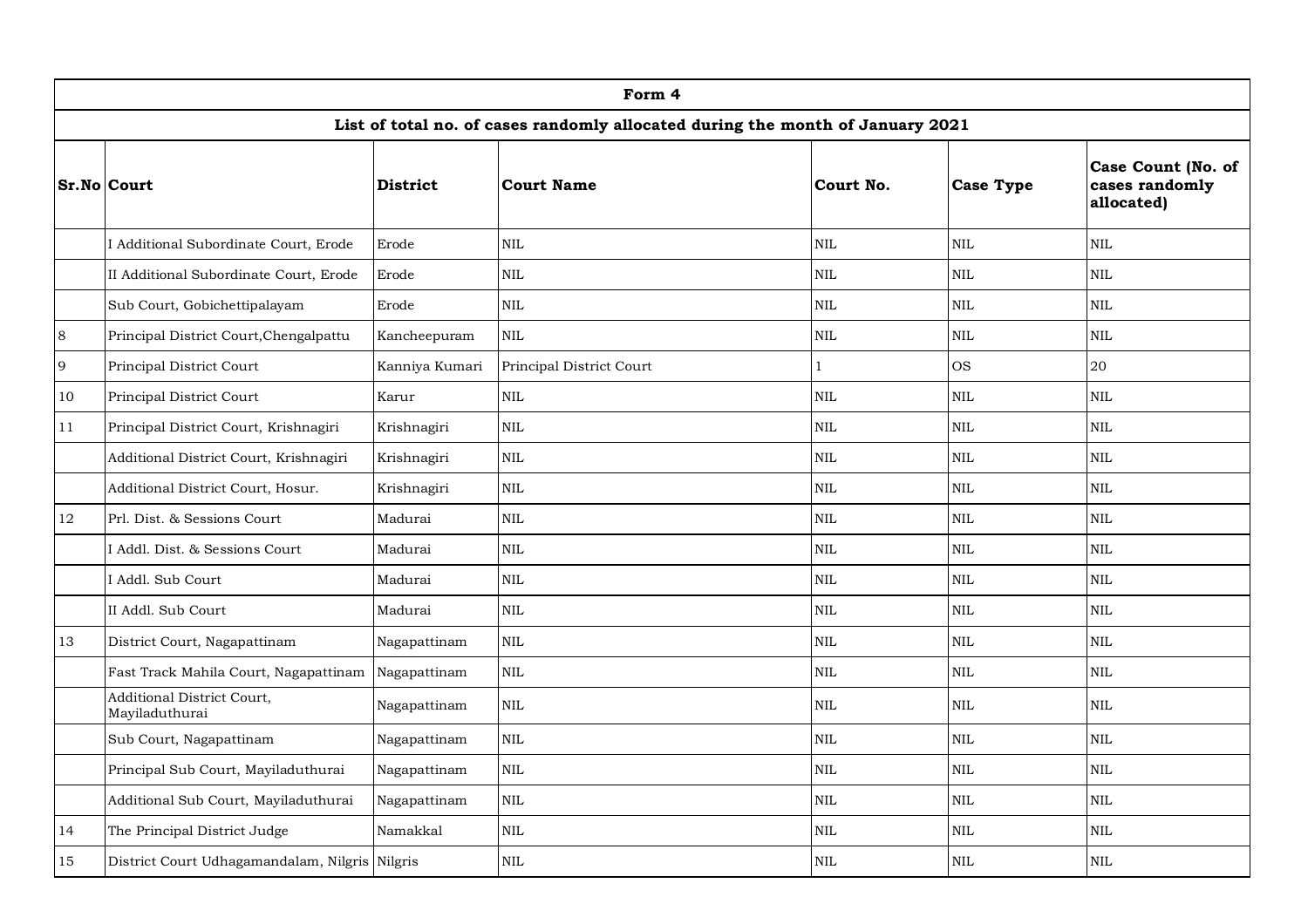|        |                                                 |                    | Form 4                                                                         |              |                            |                                                    |
|--------|-------------------------------------------------|--------------------|--------------------------------------------------------------------------------|--------------|----------------------------|----------------------------------------------------|
|        |                                                 |                    | List of total no. of cases randomly allocated during the month of January 2021 |              |                            |                                                    |
|        | Sr.No Court                                     | <b>District</b>    | <b>Court Name</b>                                                              | Court No.    | <b>Case Type</b>           | Case Count (No. of<br>cases randomly<br>allocated) |
| 16     | Principal District Court                        | Perambalur         | NIL                                                                            | <b>NIL</b>   | <b>NIL</b>                 | <b>NIL</b>                                         |
|        | Mahila Court                                    | Perambalur         | NIL                                                                            | <b>NIL</b>   | <b>NIL</b>                 | <b>NIL</b>                                         |
|        | Sub Court                                       | Perambalur         | $\rm NIL$                                                                      | <b>NIL</b>   | $\rm NIL$                  | NIL                                                |
| 17     | The Principal District Court                    | Pudukottai         | The Principal District Court                                                   | $\mathbf{1}$ | Commercial Case<br>(Money) | $\mathbf{1}$                                       |
|        | The Additional District Court                   | Pudukottai         | <b>NIL</b>                                                                     | NIL          | $\rm NIL$                  | $\mbox{NIL}$                                       |
|        | The Principal Sub Court                         | Pudukottai         | NIL                                                                            | <b>NIL</b>   | $\mbox{NIL}$               | <b>NIL</b>                                         |
|        | The Additional Sub Court                        | Pudukottai         | NIL                                                                            | $\rm NIL$    | $\rm NIL$                  | NIL                                                |
| 18     | Principal District Court                        | Ramanathapuram NIL |                                                                                | <b>NIL</b>   | $\mbox{NIL}$               | $\mbox{NIL}$                                       |
| 19     | Principal District Court, Salem.                | Salem              | Principal District Court, Salem.                                               |              | $\cos$                     | 6                                                  |
| 20     | Principal District and Sessions Court           | Sivagangai         | <b>NIL</b>                                                                     | <b>NIL</b>   | <b>NIL</b>                 | <b>NIL</b>                                         |
| 21     | Prl. District Court                             | Thanjavur          | NIL                                                                            | <b>NIL</b>   | $\mbox{NIL}$               | $\mbox{NIL}$                                       |
|        | III Additional District Judge,<br>Pattukkottai. | Thanjavur          | NIL                                                                            | <b>NIL</b>   | <b>NIL</b>                 | <b>NIL</b>                                         |
| $22\,$ | Principal District Court                        | Theni              | <b>NIL</b>                                                                     | <b>NIL</b>   | $\text{NIL}$               | <b>NIL</b>                                         |
| 23     | Principal District Court, Thoothukudi           | Thoothukudi        | $\mbox{NIL}$                                                                   | $\mbox{NIL}$ | $\rm NIL$                  | $\mbox{NIL}$                                       |
| 24     | Principal District Court                        | Tiruchirappalli    | $\mbox{NIL}$                                                                   | NIL          | $\rm NIL$                  | $\mbox{NIL}$                                       |
|        | <b>II Additional District Court</b>             | Tiruchirappalli    | <b>NIL</b>                                                                     | NIL          | <b>NIL</b>                 | NIL                                                |
| $25\,$ | Principal District Court                        | Tirunelveli        | NIL                                                                            | <b>NIL</b>   | <b>OS</b>                  | 18                                                 |
| 26     | Principal Subordinate Court, Tiruppur           | Tiruppur           | $\mbox{NIL}$                                                                   | <b>NIL</b>   | $\mbox{NIL}$               | <b>NIL</b>                                         |
|        | Additional Sub Court, Tiruppur                  | Tiruppur           | $\rm NIL$                                                                      | NIL          | <b>NIL</b>                 | NIL                                                |
| 27     | Principal District Court, Tiruvallur            | Tiruvallur         | $\mbox{NIL}$                                                                   | <b>NIL</b>   | $\mbox{NIL}$               | $\mbox{NIL}$                                       |
|        | The I Additional District and Sessions          | Tiruvallur         | NIL                                                                            | <b>NIL</b>   | <b>NIL</b>                 | NIL                                                |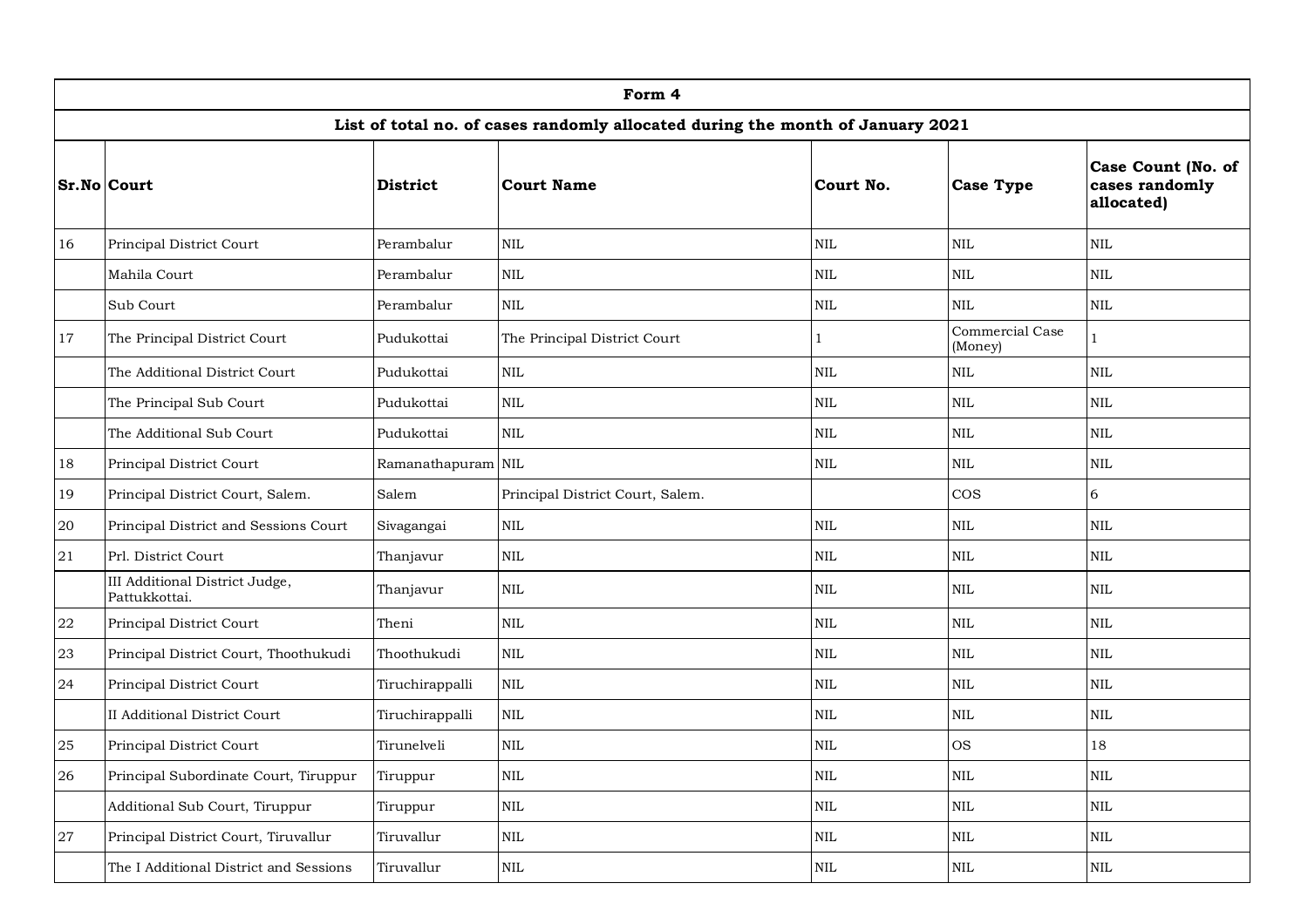|                    | Form 4                                                                         |                 |              |              |                  |                                                    |  |  |  |  |  |  |
|--------------------|--------------------------------------------------------------------------------|-----------------|--------------|--------------|------------------|----------------------------------------------------|--|--|--|--|--|--|
|                    | List of total no. of cases randomly allocated during the month of January 2021 |                 |              |              |                  |                                                    |  |  |  |  |  |  |
| <b>Sr.No Court</b> |                                                                                | <b>District</b> | Court Name   | Court No.    | <b>Case Type</b> | Case Count (No. of<br>cases randomly<br>allocated) |  |  |  |  |  |  |
|                    | Court, Tiruvallur.                                                             |                 |              |              |                  |                                                    |  |  |  |  |  |  |
|                    | The II Additional District and Sessions<br>Court, Poonamallee.                 | Tiruvallur      | <b>NIL</b>   | <b>NIL</b>   | <b>NIL</b>       | $\mbox{NIL}$                                       |  |  |  |  |  |  |
|                    | The III Additional District and Sessions<br>Court, Poonamallee.                | Tiruvallur      | <b>NIL</b>   | <b>NIL</b>   | <b>NIL</b>       | $\mbox{NIL}$                                       |  |  |  |  |  |  |
|                    | The IV Additional District and Sessions<br>Court, Ponneri.                     | Tiruvallur      | <b>NIL</b>   | <b>NIL</b>   | <b>NIL</b>       | <b>NIL</b>                                         |  |  |  |  |  |  |
|                    | The Sub Court, Tiruvallur.                                                     | Tiruvallur      | <b>NIL</b>   | <b>NIL</b>   | $\mbox{NIL}$     | $\mbox{NIL}$                                       |  |  |  |  |  |  |
|                    | The Sub Court, Poonamallee.                                                    | Tiruvallur      | <b>NIL</b>   | <b>NIL</b>   | $\mbox{NIL}$     | $\mbox{NIL}$                                       |  |  |  |  |  |  |
|                    | The Sub Court, Tiruttani.                                                      | Tiruvallur      | <b>NIL</b>   | $\mbox{NIL}$ | $\mbox{NIL}$     | $\mbox{NIL}$                                       |  |  |  |  |  |  |
| 28                 | Principal District Court,<br>Tiruvannamalai.                                   | Tiruvannamalai  | <b>NIL</b>   | <b>NIL</b>   | <b>NIL</b>       | <b>NIL</b>                                         |  |  |  |  |  |  |
|                    | Additional District Court (FTC), Arni                                          | Tiruvannamalai  | $\mbox{NIL}$ | <b>NIL</b>   | <b>NIL</b>       | <b>NIL</b>                                         |  |  |  |  |  |  |
| 29                 | Principal District Court                                                       | Tiruvarur       | <b>NIL</b>   | <b>NIL</b>   | <b>NIL</b>       | <b>NIL</b>                                         |  |  |  |  |  |  |
| 30                 | Principal District Court, Vellore                                              | Vellore         | <b>NIL</b>   | $\mbox{NIL}$ | $\mbox{NIL}$     | $\mbox{NIL}$                                       |  |  |  |  |  |  |
| 31                 | Principal District Court                                                       | Villupuram      | <b>NIL</b>   | <b>NIL</b>   | <b>NIL</b>       | $\mbox{NIL}$                                       |  |  |  |  |  |  |
| 32                 | Principal District Court, Srivillliputtur                                      | Virudhunagar    | <b>NIL</b>   | <b>NIL</b>   | <b>NIL</b>       | <b>NIL</b>                                         |  |  |  |  |  |  |
|                    | Sub Court, Sivakasi                                                            | Virudhunagar    | <b>NIL</b>   | <b>NIL</b>   | <b>NIL</b>       | <b>NIL</b>                                         |  |  |  |  |  |  |
| 33                 | PDJ                                                                            | Puducherry      | <b>NIL</b>   | <b>NIL</b>   | <b>NIL</b>       | <b>NIL</b>                                         |  |  |  |  |  |  |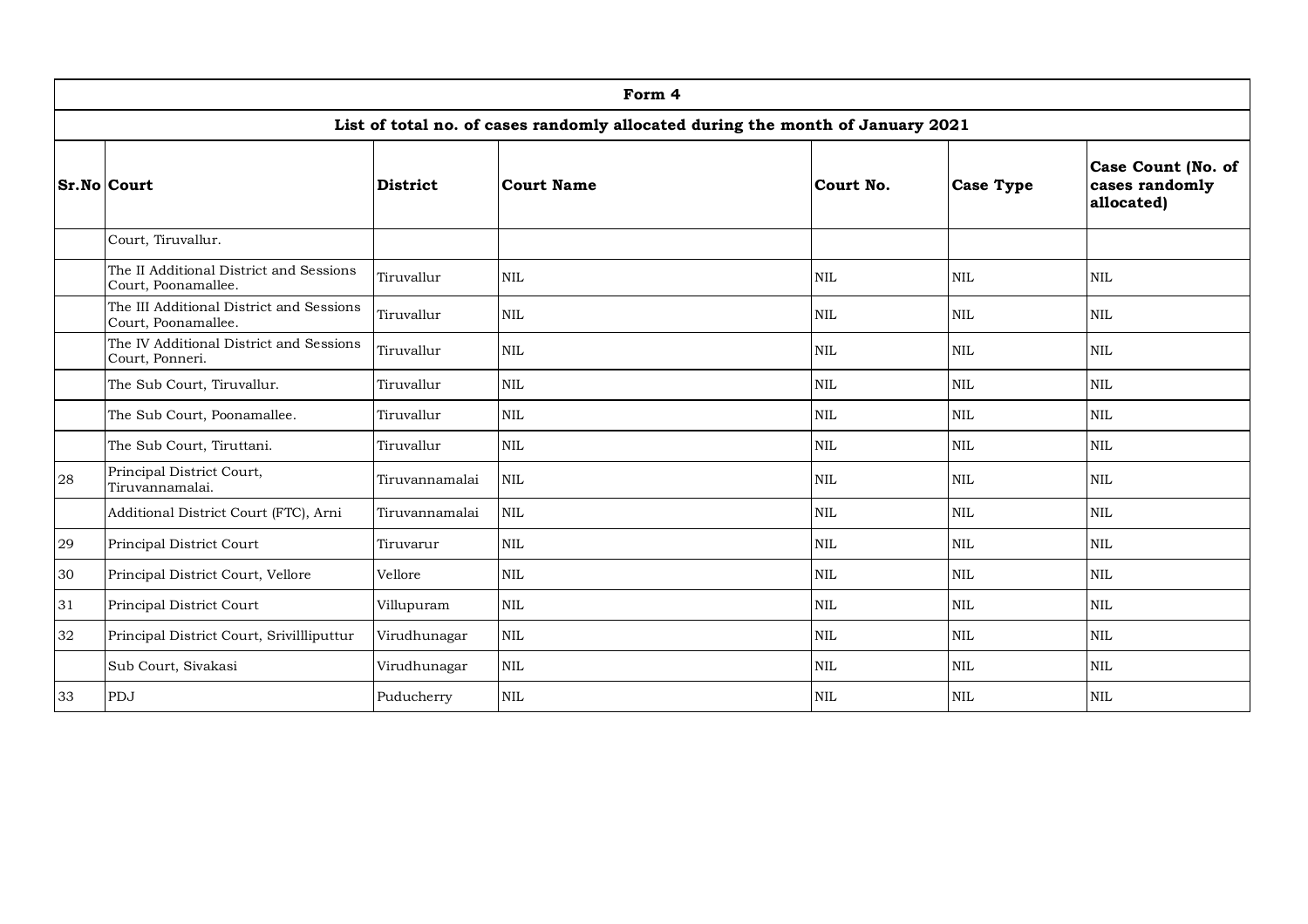|                      |                             |          |                  | Form 5                                                                                                                                                                                                                                                                                                                                              |                                                                      |                             |                                                  |
|----------------------|-----------------------------|----------|------------------|-----------------------------------------------------------------------------------------------------------------------------------------------------------------------------------------------------------------------------------------------------------------------------------------------------------------------------------------------------|----------------------------------------------------------------------|-----------------------------|--------------------------------------------------|
|                      |                             |          |                  | List of cases in which Case Management Hearing was held during the month of January 2021                                                                                                                                                                                                                                                            |                                                                      |                             |                                                  |
| Sr.N<br>$\mathbf{o}$ | Court                       | District |                  | Case No. Petitioner Name Vs. Respondent Name                                                                                                                                                                                                                                                                                                        | Advocate                                                             | Date of<br>Registratio<br>n | Date of<br>Case<br><b>Manageme</b><br>nt Hearing |
| $\mathbf{1}$         | Principal District<br>Court | Ariyalur | <b>NIL</b>       | <b>NIL</b>                                                                                                                                                                                                                                                                                                                                          | <b>NIL</b>                                                           | <b>NIL</b>                  | $\mbox{NIL}$                                     |
| $\overline{2}$       | Principal Judge's<br>Court  | Chennai  | $\cos 4/20$      | M/s. CLN Cinemas, Rep. by its Proprietor, Mr. Praveen Prasad,<br>No.15/8, Dhanappa Mudalai Street, Madurai - 625 001. --<br>Plaintiff<br>$-VS-$<br>1. M/s. JSK Film Corporation, Rep. by Authorized signatory,<br>JSK. Satish Kumar<br>2. Qube Cinema Technologies, 42, Dr. Ranga Road,<br>Bhaskarapuram, Mylapore, Chennai - 600 004. -- Defendant | M/s. V.P. Raman<br>M.S. Seshadri                                     | 26.08.2020                  | 06.01.2021                                       |
|                      | Principal Judge's<br>Court  | Chennai  | COS 7/20         | Haja Mohideen -- Plaintiff<br>S.V. Thangaraj -- Defendant                                                                                                                                                                                                                                                                                           | Mr. K. Harishankar (Plaintiff)<br>Mr. V. Deenadayalan<br>(Defendant) | 13.10.2020                  | 20.01.2021                                       |
|                      | Principal Judge's<br>Court  | Chennai  | COS 1/19         | Bramananth Subramanian, Rep. by his Specific Power of<br>Attorney, Mr. Chidambrama.  Plaintiff<br>-VS-<br>S.A. Chandrasekaran, Proprietor of M/s. Green Signal<br>Defendant                                                                                                                                                                         | AL. Gandhimathi                                                      | 04.12.2019                  | 25.01.2021                                       |
|                      | Principal Judge's<br>Court  | Chennai  | $\cos$<br>8/2020 | M/s. Agrocrops Exim Limited,<br>Rep. by its Sales Manager, Mr. A. Prabakaran, No.45, Armenian<br>Street, SM Plaza, Room No.1, 1st Floor, Chennai - 600 001. ---<br>Plaintiff<br>$-VS-$<br>M/s. Royal Sundaram General Insurance Co. Limited, Sundaram<br>Towers, No.46, Whites Road, Royapettah, Chennai - 600 014. ---<br>Defendant                | S. Vasudevan (Plaintiff)                                             | 05.12.2020                  | 27.01.2021                                       |
|                      | Principal Judge's<br>Court  | Chennai  | $\cos 1/20$      | 1. M/s. Larsen & Toubro Ltd, Gujarat<br>2. United India Insurance Company Ltd, Mumbai  Plaintiffs<br>$-VS-$<br>NTC Logistics India (Pvt) Ltd, Chennai<br>Defendant                                                                                                                                                                                  | M/s Ashok Rajaraman<br>M/s. Andrew Vivek                             | 04.12.2019                  | 28.01.2021                                       |
|                      | Principal Judge's<br>Court  | Chennai  | COS 6/20         | Punjab National Bank<br>Erstwhile Oriental Bank of Commerce,                                                                                                                                                                                                                                                                                        | M/s. Anand Jain (Plaintiff)                                          | 06.10.2020                  | 28.01.2021                                       |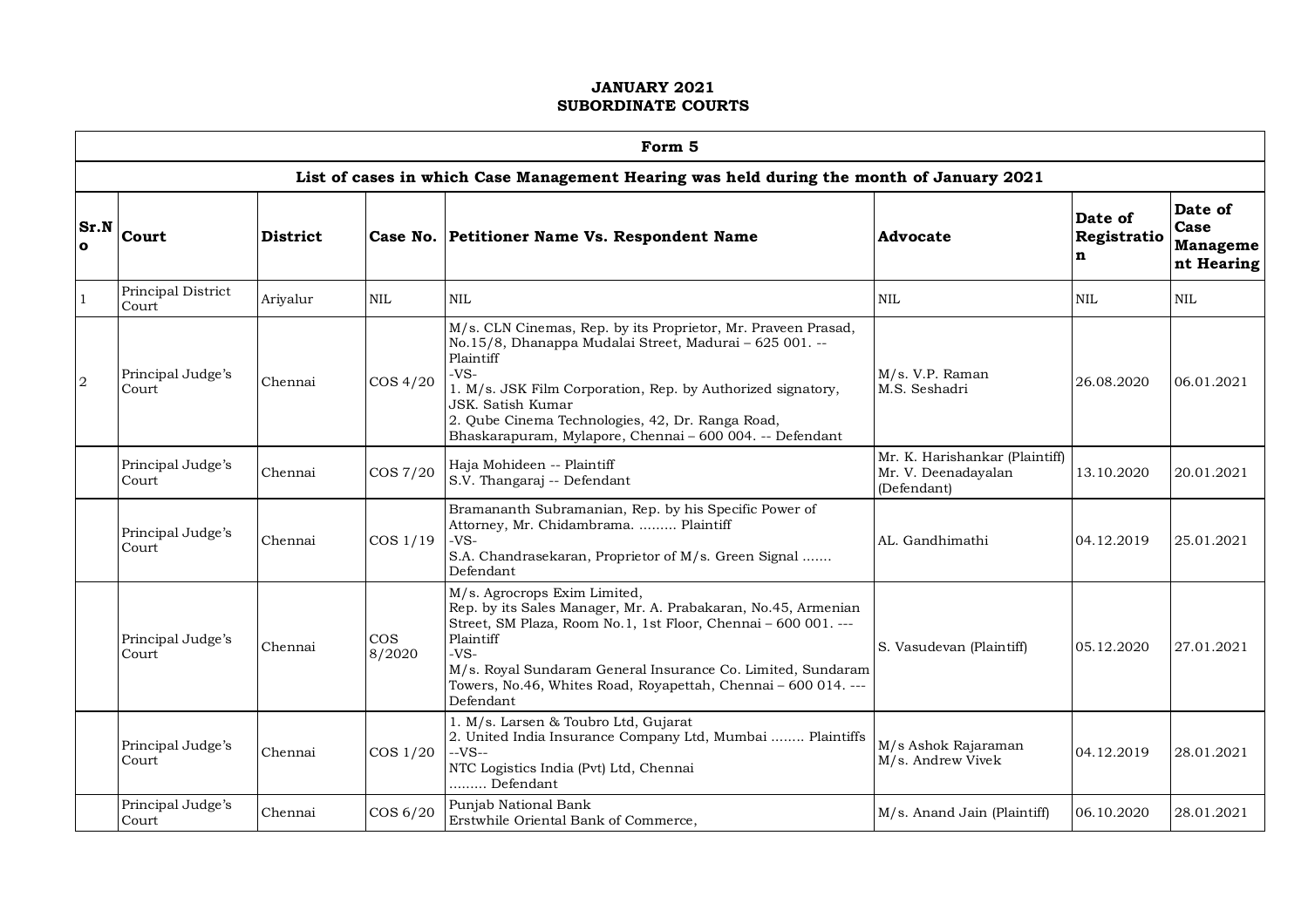|                            | Form 5                                                           |                 |                      |                                                                                                                                                                                                                                                                                                                                                                                                                                                                                     |              |                             |                                                         |  |  |  |  |  |
|----------------------------|------------------------------------------------------------------|-----------------|----------------------|-------------------------------------------------------------------------------------------------------------------------------------------------------------------------------------------------------------------------------------------------------------------------------------------------------------------------------------------------------------------------------------------------------------------------------------------------------------------------------------|--------------|-----------------------------|---------------------------------------------------------|--|--|--|--|--|
|                            |                                                                  |                 |                      | List of cases in which Case Management Hearing was held during the month of January 2021                                                                                                                                                                                                                                                                                                                                                                                            |              |                             |                                                         |  |  |  |  |  |
| <b>Sr.N</b><br>$\mathbf o$ | Court                                                            | <b>District</b> |                      | Case No. Petitioner Name Vs. Respondent Name                                                                                                                                                                                                                                                                                                                                                                                                                                        | Advocate     | Date of<br>Registratio<br>n | Date of<br>Case<br>Manageme<br>nt Hearing               |  |  |  |  |  |
|                            |                                                                  |                 |                      | No.769, Ground Floor, Spencer Plaza, Anna Salai, Chennai - 600<br>002.<br>Represented by its Power of Attorney Agent, Assistant Manager,<br>Mr. S. Dhayalan<br>--- Plaintiff<br>$-vs-$<br>1. M/s. General Engineering Components, Represented by its<br>Proprietor, Mrs. N. Kavitha, No.101/D-2, Vanniyar Street, Padi,<br>Chennai - 600 050.<br>2. N. Kavitha, Propreitor, M/s. General Engineering Components,<br>No.4497, TNHB, Ayyappakkam, Chennai - 600 077. ---<br>Defendant |              |                             |                                                         |  |  |  |  |  |
| 3                          | Prl. District Court.<br>CBE.                                     | Coimbatore      | $\mbox{NIL}$         | $\mbox{NIL}$                                                                                                                                                                                                                                                                                                                                                                                                                                                                        | $\mbox{NIL}$ | NIL                         | <b>NIL</b>                                              |  |  |  |  |  |
|                            | I Addl.District<br>Court, CBE                                    | Coimbatore      | $\mbox{NIL}$         | $\mbox{NIL}$                                                                                                                                                                                                                                                                                                                                                                                                                                                                        | $\mbox{NIL}$ | NIL                         | <b>NIL</b>                                              |  |  |  |  |  |
|                            | III Addl. Dist. Court,<br>CBE                                    | Coimbatore      | <b>NIL</b>           | $\mbox{NIL}$                                                                                                                                                                                                                                                                                                                                                                                                                                                                        | <b>NIL</b>   | NIL                         | <b>NIL</b>                                              |  |  |  |  |  |
|                            | IV Addl. Dist. Court,<br><b>CBE</b>                              | Coimbatore      | $\mbox{NIL}$         | <b>NIL</b>                                                                                                                                                                                                                                                                                                                                                                                                                                                                          | $\mbox{NIL}$ | $\rm NIL$                   | <b>NIL</b>                                              |  |  |  |  |  |
|                            | V Addl. Dist. Court,<br><b>CBE</b>                               | Coimbatore      | <b>NIL</b>           | <b>NIL</b>                                                                                                                                                                                                                                                                                                                                                                                                                                                                          | <b>NIL</b>   | <b>NIL</b>                  | <b>NIL</b>                                              |  |  |  |  |  |
| $\overline{4}$             | Principal District<br>and Sessions Court, Cuddalore<br>Cuddalore |                 | <b>COS</b><br>2/2019 | SPDS .Kumar vs D.Karthikeyan                                                                                                                                                                                                                                                                                                                                                                                                                                                        | P.Baskar     | 12.12.2019                  | 06.01.2021,<br>08.01.2021,2<br>5.01.2021,09<br>.02.2021 |  |  |  |  |  |
|                            | Principal District<br>and Sessions Court, Cuddalore<br>Cuddalore |                 | $\cos$<br>1/2020     | Kumarasamy Industries vs M/S Ether Coating and<br>Engineers pvt.Ltd and others                                                                                                                                                                                                                                                                                                                                                                                                      | P.Baskar     | 22.01.2020                  | 06.01.2021,<br>08.02.2021                               |  |  |  |  |  |
|                            | Principal District<br>and Sessions Court, Cuddalore<br>Cuddalore |                 | <b>COS</b><br>2/2020 | Kavitha karthik Rep by Manager M.Arul selvam vs<br>M/S Ether cooling and Eng pvt and others                                                                                                                                                                                                                                                                                                                                                                                         | P.Baskar     | 04.02.2020                  | 05.01.2021,2<br>2.02.2021                               |  |  |  |  |  |
|                            | Principal District<br>and Sessions Court,<br>Cuddalore           | Cuddalore       | $\cos$<br>3/2020     | M/S Harini traders vs Skyline Impex                                                                                                                                                                                                                                                                                                                                                                                                                                                 | P.Baskar     | 23.09.2020                  | 08.01.2021,<br>18.02.2021                               |  |  |  |  |  |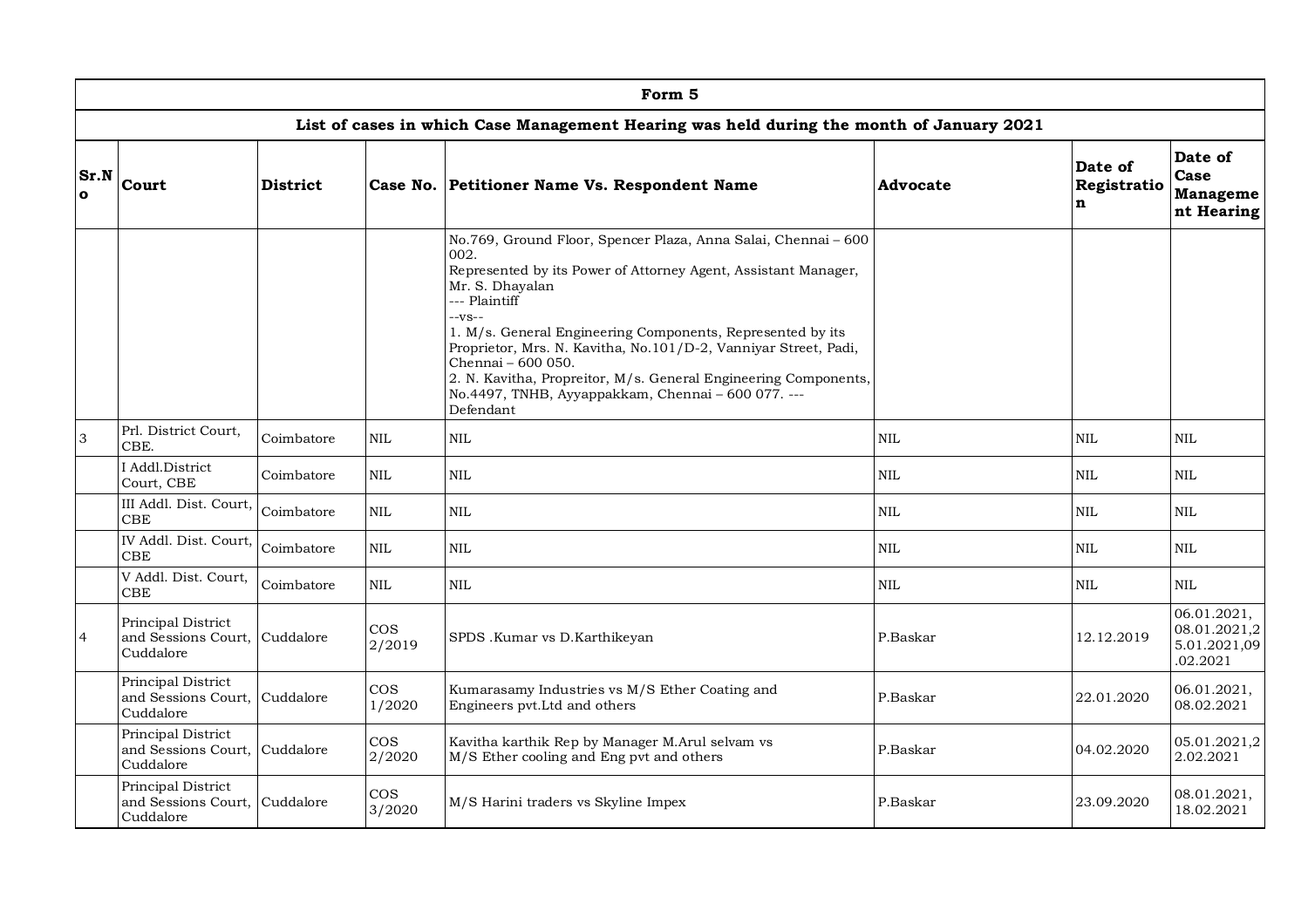|                      | Form 5                                                 |                 |                      |                                                                                          |                          |                             |                                                  |  |  |  |  |
|----------------------|--------------------------------------------------------|-----------------|----------------------|------------------------------------------------------------------------------------------|--------------------------|-----------------------------|--------------------------------------------------|--|--|--|--|
|                      |                                                        |                 |                      | List of cases in which Case Management Hearing was held during the month of January 2021 |                          |                             |                                                  |  |  |  |  |
| Sr.N<br>$\mathbf{o}$ | Court                                                  | <b>District</b> | Case No.             | Petitioner Name Vs. Respondent Name                                                      | Advocate                 | Date of<br>Registratio<br>n | Date of<br>Case<br><b>Manageme</b><br>nt Hearing |  |  |  |  |
|                      | Principal District<br>and Sessions Court,<br>Cuddalore | Cuddalore       | $\cos$<br>4/2020     | S.P.D.S.Kumaresh vs Lakshmi                                                              | P.Baskar                 | 02.11.2020                  | 29.01.2021,<br>08.02.2021                        |  |  |  |  |
|                      | All other Courts                                       | Cuddalore       | $\mbox{NIL}$         | <b>NIL</b>                                                                               | $\mbox{NIL}$             | $\rm NIL$                   | $\mbox{NIL}$                                     |  |  |  |  |
| $\overline{5}$       | Principal District<br>Court, Dharmapuri.               | Dharmapuri      | <b>NIL</b>           | <b>NIL</b>                                                                               | <b>NIL</b>               | NIL                         | <b>NIL</b>                                       |  |  |  |  |
|                      | Judicial Magistrate<br>No.II, Dharmapuri.              | Dharmapuri      | <b>NIL</b>           | <b>NIL</b>                                                                               | <b>NIL</b>               | <b>NIL</b>                  | <b>NIL</b>                                       |  |  |  |  |
| 6                    | Principal District<br>Court, Dindigul.                 | Dindigul.       | AROP.No.<br>103/2018 | Muthappa Goundar vs District Collector, Dindigul.                                        | S.Harihara Ramachandiran | 05.10.2018                  | 26.02.2021                                       |  |  |  |  |
|                      | Principal District<br>Court, Dindigul.                 | Dindigul.       | AROP.No.<br>111/2018 | Shanthi Vs District Collector, Dindigul.                                                 | S.Harihara Ramachandiran | 30.10.2018                  | 26.02.2021                                       |  |  |  |  |
|                      | Principal District<br>Court, Dindigul.                 | Dindigul.       | AROP.No.<br>129/2018 | Mani and 2 others Vs District Collector, Dindigul.                                       | M.Ramalingam             | 12.12.2018                  | 26.02.2021                                       |  |  |  |  |
|                      | Principal District<br>Court, Dindigul.                 | Dindigul.       | AROP.No.<br>136/2018 | Arayammal Vs District Collector, Dindigul.                                               | S.Harihara Ramachandiran | 21.12.2018                  | 26.02.2021                                       |  |  |  |  |
|                      | Principal District<br>Court, Dindigul.                 | Dindigul.       | AROP.No.<br>137/2018 | Thangavel Vs District Collector, Dindigul.                                               | S.Harihara Ramachandiran | 21.12.2018                  | 26.02.2021                                       |  |  |  |  |
|                      | Principal District<br>Court, Dindigul.                 | Dindigul.       | AROP.No.<br>138/2018 | Shanmugavel Vs District Collector, Dindigul.                                             | V.Arumugam               | 21.12.2018                  | 26.02.2021                                       |  |  |  |  |
|                      | Principal District<br>Court, Dindigul.                 | Dindigul.       | AROP.No.<br>99/2019  | Palanichamy Vs District Collector, Dindigul.                                             | V.Palanichamy            | 18.07.2019                  | 26.02.2021                                       |  |  |  |  |
|                      | Principal District<br>Court, Dindigul.                 | Dindigul.       | AROP.No.<br>109/2019 | Thangavel Vs District Collector, Dindigul.                                               | S.Harihara Ramachandiran | 19.08.2019                  | 26.02.2021                                       |  |  |  |  |
|                      | Principal District<br>Court, Dindigul.                 | Dindigul.       | AROP.No.<br>110/2019 | Nachimuthu Vs District Collector, Dindigul.                                              | S.Harihara Ramachandiran | 19.08.2019                  | 26.02.2021                                       |  |  |  |  |
|                      | Principal District<br>Court, Dindigul.                 | Dindigul.       | AROP.No.<br>46/2020  | Thirumalaichamy Vs District Collector, Dindigul.                                         | P.Mahendiran             | 06.07.2020                  | 26.02.2021                                       |  |  |  |  |
|                      | Principal District<br>Court, Dindigul.                 | Dindigul.       | AROP.No.<br>47/2020  | Karuppusamy Vs District Collector, Dindigul.                                             | P.Mahendiran             | 06.07.2020                  | 26.02.2021                                       |  |  |  |  |
|                      | Principal District<br>Court, Dindigul.                 | Dindigul.       | AROP.No.<br>48/2020  | Murugesan Vs District Collector, Dindigul.                                               | P.Mahendiran             | 06.07.2020                  | 26.02.2021                                       |  |  |  |  |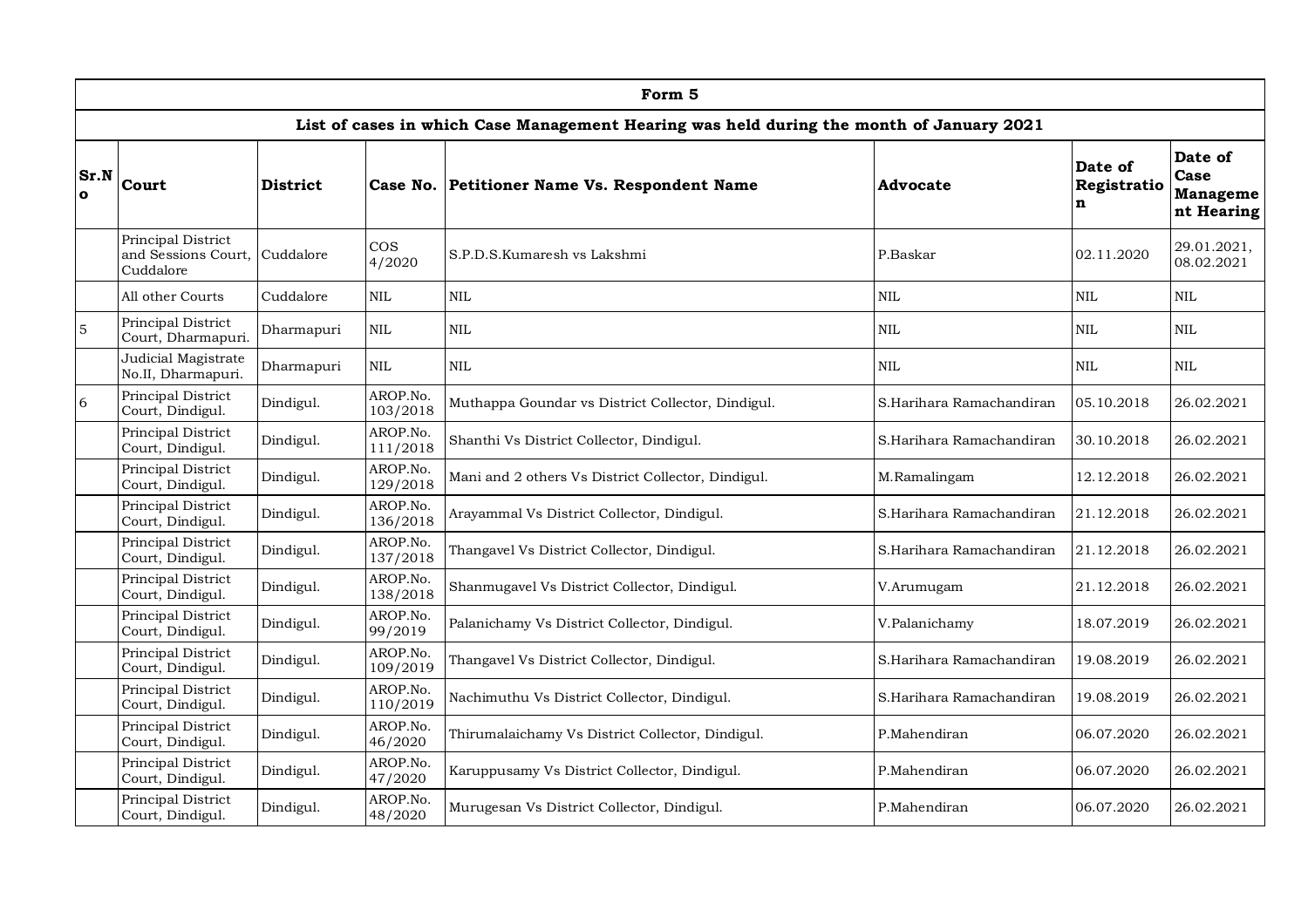|                      | Form 5                                 |                 |                     |                                                                                                        |                        |                             |                                                  |  |  |  |  |
|----------------------|----------------------------------------|-----------------|---------------------|--------------------------------------------------------------------------------------------------------|------------------------|-----------------------------|--------------------------------------------------|--|--|--|--|
|                      |                                        |                 |                     | List of cases in which Case Management Hearing was held during the month of January 2021               |                        |                             |                                                  |  |  |  |  |
| Sr.N<br>$\mathbf{o}$ | Court                                  | <b>District</b> | Case No.            | Petitioner Name Vs. Respondent Name                                                                    | Advocate               | Date of<br>Registratio<br>n | Date of<br>Case<br><b>Manageme</b><br>nt Hearing |  |  |  |  |
|                      | Principal District<br>Court, Dindigul. | Dindigul.       | AROP.No.<br>55/2020 | Sabapathi Vs District Collector, Dindigul.                                                             | P.Mahendiran           | 14.08.2020                  | 26.02.2021                                       |  |  |  |  |
|                      | Principal District<br>Court, Dindigul. | Dindigul.       | AROP.No.<br>56/2020 | Selvaraj Vs District Collector, Dindigul.                                                              | P.Mahendiran           | 14.08.2020                  | 26.02.2021                                       |  |  |  |  |
|                      | Principal District<br>Court, Dindigul. | Dindigul.       | O.S.49/20<br>15     | Samiyappa Gounter Vs The Superintendent engineer & 2 others                                            | S.M.Loganathan         | 07.07.2015                  | 19.02.2021                                       |  |  |  |  |
|                      | Principal District<br>Court, Dindigul. | Dindigul.       | 0. S. 50/20<br>15   | Samiyappa Gounter Vs The Superintendent engineer & 2 others                                            | S.M.Loganathan         | 16.02.2015                  | 19.02.2021                                       |  |  |  |  |
|                      | Principal District<br>Court, Dindigul. | Dindigul.       | O.S.58/20<br>18     | Fathima Beevi Vs M/s Sura Leathers                                                                     | S.Krishnakumar         | 09.03.2018                  | 10.02.2021                                       |  |  |  |  |
|                      | Principal District<br>Court, Dindigul. | Dindigul.       | 0. S. 73/20<br>18   | Saleem Raja Vs M/s Sura Leathers                                                                       | S.Krishnakumar         | 09.04.2018                  | 22.02.2021                                       |  |  |  |  |
|                      | Principal District<br>Court, Dindigul. | Dindigul.       | 0. S. 247/2<br>018  | Hindu Nadar Uravin Murai & Others Vs The Commissioner<br>Hindu Religious Charitable endoment, Chennai. | P.S.Nirmalkumar        | 20.12.2018                  | 04.02.2021                                       |  |  |  |  |
|                      | Principal District<br>Court, Dindigul. | Dindigul.       | 0. S. 86 / 20<br>20 | M/s. Sivaraj Spinning Mills Pvt., Ltd., Vs M/s Sri Dhanalakshmi<br>Enterprises                         | T.Manikandan           | 02.07.2020                  | 23.02.2021                                       |  |  |  |  |
|                      | Principal District<br>Court, Dindigul. | Dindigul.       | O.S.<br>131/2020    | Canara Bank Batlagundu Branch Vs 1.Selvameena<br>2. Thangapandian                                      | S.Krishnakumar         | 18.08.2020                  | 01.04.2021                                       |  |  |  |  |
|                      | Principal District<br>Court, Dindigul. | Dindigul.       | O.S.<br>139/2020    | Canara Bank Batlagundu Branch Vs Muneeswarar Sirpi<br>magaleer self help group                         | S.Krishnakumar         | 25.08.2020                  | 01.03.2021                                       |  |  |  |  |
|                      | Principal District<br>Court, Dindigul. | Dindigul.       | O.S<br>153/2020     | Canara Bank Dindigul Branch Vs 1.Shri Krishna General Stores<br>2.Kanagavalli                          | A.S.Ratha Krishnan     | 09.09.2020                  | 01.03.2021                                       |  |  |  |  |
|                      | Principal District<br>Court, Dindigul. | Dindigul.       | O.S.<br>156/2020    | Canara Bank SME Branch Dindigul Vs 1. Chiristy 2. Jayarani                                             | V.S.Gandhimathi Nathan | 08.09.2020                  | 01.03.2021                                       |  |  |  |  |
|                      | Principal District<br>Court, Dindigul. | Dindigul.       | O.S.<br>159/2020    | Canara Bank Batlagundu Branch Vs 1.Raman @<br>GopalaKrishnan 2.Ravi                                    | S.Krishnakumar         | 08.09.2020                  | 23.02.2021                                       |  |  |  |  |
|                      | Principal District<br>Court, Dindigul. | Dindigul.       | 0. S. 161/2<br>020  | Canara Bank, Nehrugi Nagar Branch, Dindigul Vs Lourdhu Boss                                            | V.S.Gandhimathi Nathan | 08.09.2020                  | 25.02.2021                                       |  |  |  |  |
|                      | Principal District<br>Court, Dindigul. | Dindigul.       | 0. S. 181/2<br>020  | Canara Bank, Batlagundu Branch Vs Pitchaimani @another                                                 | S.Krishnakumar         | 17.09.2020                  | 18.02.2021                                       |  |  |  |  |
|                      | Principal District<br>Court, Dindigul. | Dindigul.       | O.S.<br>196/2020    | Canara Bank, Batlagundu Branch Vs Ashok Kumar and another   N. Arumugam                                |                        | 28.09.2020                  | 08.03.2021                                       |  |  |  |  |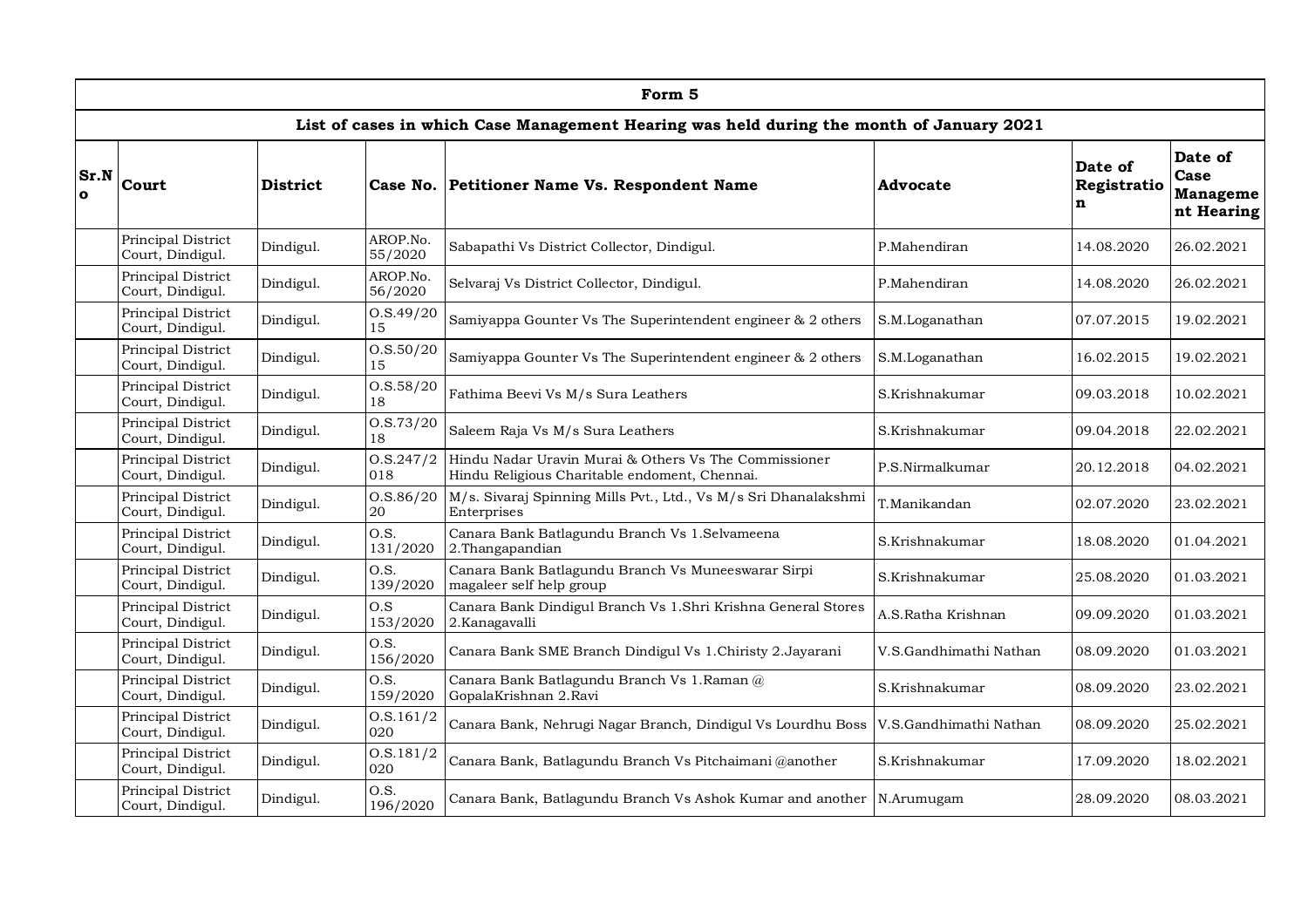|                      | Form 5                                 |                 |                      |                                                                                                    |                        |                             |                                                  |  |  |  |  |
|----------------------|----------------------------------------|-----------------|----------------------|----------------------------------------------------------------------------------------------------|------------------------|-----------------------------|--------------------------------------------------|--|--|--|--|
|                      |                                        |                 |                      | List of cases in which Case Management Hearing was held during the month of January 2021           |                        |                             |                                                  |  |  |  |  |
| Sr.N<br>$\mathbf{o}$ | Court                                  | <b>District</b> | Case No.             | Petitioner Name Vs. Respondent Name                                                                | Advocate               | Date of<br>Registratio<br>n | Date of<br>Case<br><b>Manageme</b><br>nt Hearing |  |  |  |  |
|                      | Principal District<br>Court, Dindigul. | Dindigul.       | 0. S. 197/2<br>020   | Canara Bank, Batlagundu Branch Vs Hithayathullah and<br>another                                    | S.Krishnakumar         | 28.09.2020                  | 01.02.2021                                       |  |  |  |  |
|                      | Principal District<br>Court, Dindigul. | Dindigul.       | O.S.199/2<br>020     | Bank of India Vs M. Karthick Kumar                                                                 | A.S.Radha Krishnan     | 01.10.2020                  | 08.02.2021                                       |  |  |  |  |
|                      | Principal District<br>Court, Dindigul. | Dindigul.       | 0. S. 201/2<br>020   | Canara Bank Vs Selvam and another                                                                  | S.Krishnakumar         | 01.10.2020                  | 23.02.2021                                       |  |  |  |  |
|                      | Principal District<br>Court, Dindigul. | Dindigul.       | 0. S. 203/2<br>020   | Canara Bank Vs Vijaya                                                                              | S.Krishnakumar         | 01.10.2020                  | 22.02.2021                                       |  |  |  |  |
|                      | Principal District<br>Court, Dindigul. | Dindigul.       | O.S.205/2<br>020     | Canara Bank Vs Ramakrishnan and another                                                            | S.Krishnakumar         | 01.10.2020                  | 08.03.2021                                       |  |  |  |  |
|                      | Principal District<br>Court, Dindigul. | Dindigul.       | O.S.206/2<br>020     | Canara Bank Vs Sathik Batcha and another                                                           | S.Krishnakumar         | 05.10.2020                  | 13.02.2021                                       |  |  |  |  |
|                      | Principal District<br>Court, Dindigul. | Dindigul.       | 0. S. 207/2<br>020   | Canara Bank Vs Kumaresan and another                                                               | S.Krishnakumar         | 05.10.2020                  | 13.02.2021                                       |  |  |  |  |
|                      | Principal District<br>Court, Dindigul. | Dindigul.       | O.S.208/2<br>020     | Canara Bank Vs Vaigai Magalir Self Help Group through its<br>president Tmt.B.Thangam and another   | S.Krishnakumar         | 05.10.2020                  | 26.03.2021                                       |  |  |  |  |
|                      | Principal District<br>Court, Dindigul. | Dindigul.       | 0. S. 209/2<br>020   | Indian Bank Vs Rainbow Aangal self help group through its<br>Animator T.Chandrasekar and another   | V.S.Gandhi Mathinathan | 05.10.2020                  | 16.02.2021                                       |  |  |  |  |
|                      | Principal District<br>Court, Dindigul. | Dindigul.       | 0. S. 211/2<br>020   | Indian Overseas Bank Vs M/s.Amman Agri clinic represented<br>through its proprietor I.Singadurai   | D.C.Centhil            | 06.10.2020                  | 22.02.2021                                       |  |  |  |  |
|                      | Principal District<br>Court, Dindigul. | Dindigul.       | 0. S. 214/2<br>020   | Canara Bank Vs Syed Abuthaheer and another                                                         | S.Krishnakumar         | 07.10.2020                  | 02.02.2021                                       |  |  |  |  |
|                      | Principal District<br>Court, Dindigul. | Dindigul.       | 0. S. 217/2<br>020   | Canara Bank Vs Kavitha and another                                                                 | S.Krishnakumar         | 07.10.2020                  | 23.02.2021                                       |  |  |  |  |
|                      | Principal District<br>Court, Dindigul. | Dindigul.       | 0. S. 219/2<br>020   | Canara Bank Vs M/s.S.P.Grawals represented by its proprietor<br>P.Ashokkumar and another           | S.Krishnakumar         | 07.10.2020                  | 23.02.2021                                       |  |  |  |  |
|                      | Principal District<br>Court, Dindigul. | Dindigul.       | 0. S. 221/2<br>020   | Canara Bank Vs E.Poonkothai and another                                                            | S.Krishnakumar         | 07.10.2020                  | 24.02.2021                                       |  |  |  |  |
|                      | Principal District<br>Court, Dindigul. | Dindigul.       | 0. S. 222/2<br>020   | Canara Bank Vs Kavimalar Magalir Mandram Represented by its<br>Animator R.Muthulakshmi and another | S.Krishnakumar         | 07.10.2020                  | 17.02.2021                                       |  |  |  |  |
|                      | Principal District<br>Court, Dindigul. | Dindigul.       | 0. S. 225 / 2<br>020 | State Bank of Indian Vs N.Gobikrishnan                                                             | G.Ilampooranan         | 08.10.2020                  | 02.02.2021                                       |  |  |  |  |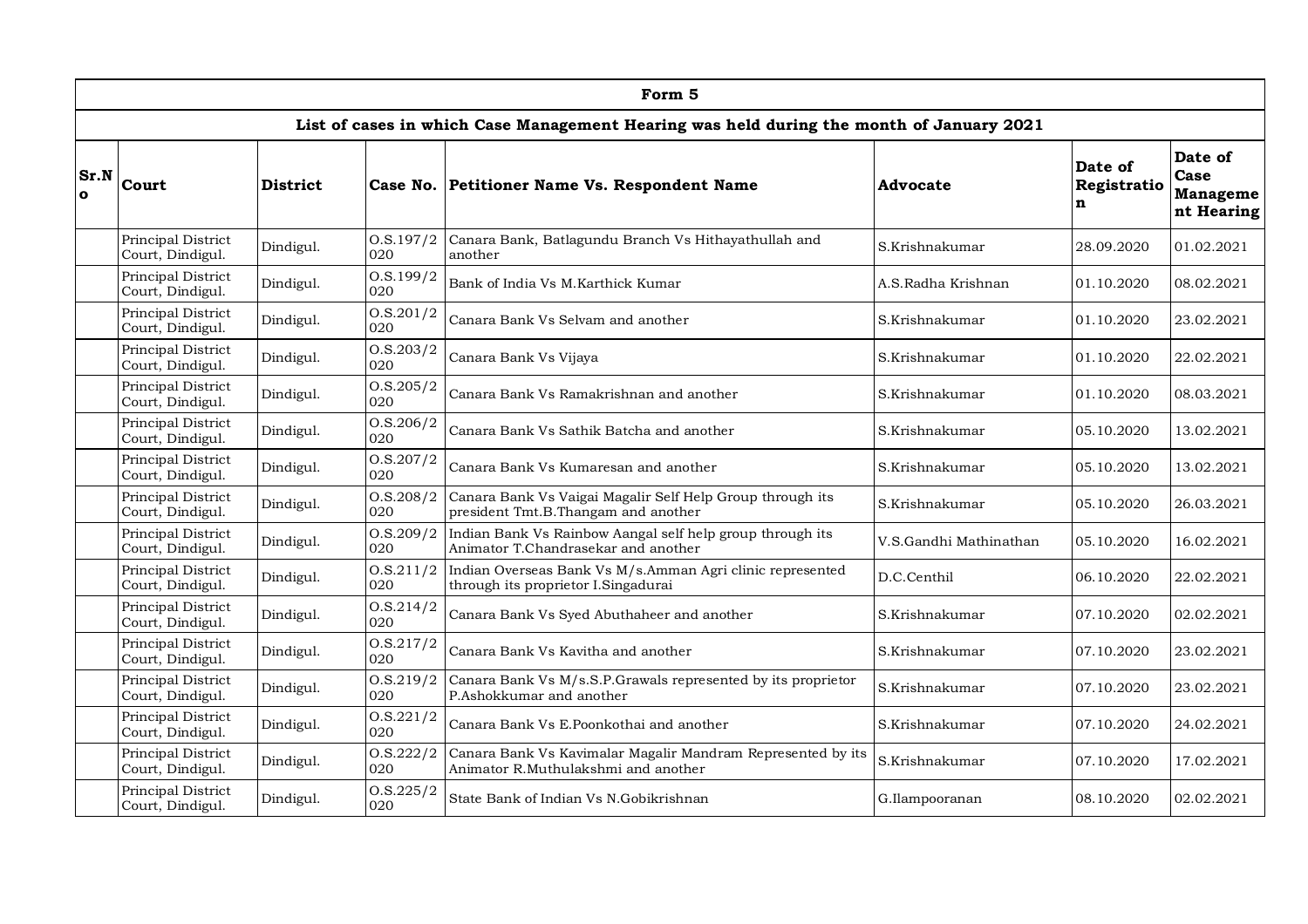|                      |                                        |                 |                    | Form 5                                                                                                                                                                       |                        |                             |                                                  |
|----------------------|----------------------------------------|-----------------|--------------------|------------------------------------------------------------------------------------------------------------------------------------------------------------------------------|------------------------|-----------------------------|--------------------------------------------------|
|                      |                                        |                 |                    | List of cases in which Case Management Hearing was held during the month of January 2021                                                                                     |                        |                             |                                                  |
| Sr.N<br>$\mathbf{o}$ | Court                                  | <b>District</b> | Case No.           | Petitioner Name Vs. Respondent Name                                                                                                                                          | Advocate               | Date of<br>Registratio<br>n | Date of<br>Case<br><b>Manageme</b><br>nt Hearing |
|                      | Principal District<br>Court, Dindigul. | Dindigul.       | 0. S. 227/2<br>020 | Canara Bank Vs Arockia Ananda Kulandaisamy                                                                                                                                   | S.Krishnakumar         | 08.10.2020                  | 02.02.2021                                       |
|                      | Principal District<br>Court, Dindigul. | Dindigul.       | 0. S. 231/2<br>020 | Canara Bank Vs Sakthi Mariyamman Magalir Sangam through<br>its President Jeyanthi and another                                                                                | S.Krishnakumar         | 13.10.2020                  | 08.02.2021                                       |
|                      | Principal District<br>Court, Dindigul. | Dindigul.       | 0. S. 238/2<br>020 | Indian Overseas Bank Vs G, Ganesan and another                                                                                                                               | S.Krishnakumar         | 15.10.2020                  | 10.02.2021                                       |
|                      | Principal District<br>Court, Dindigul. | Dindigul.       | O.S<br>247/2020    | Canara Bank, Batlagundu Branch Vs Amaladevi @another                                                                                                                         | S.Krishnakumar         | 02.11.2020                  | 25.03.2021                                       |
|                      | Principal District<br>Court, Dindigul. | Dindigul.       | O.S<br>248/2020    | Canara Bank, Batlagundu Branch Vs Sakayaraj @another                                                                                                                         | S.Krishnakumar         | 02.11.2020                  | 19.02.2021                                       |
|                      | Principal District<br>Court, Dindigul. | Dindigul.       | O.S<br>249/2020    | Indian Overses Bank, Dindigul Branch Vs Ramanathan<br>@another                                                                                                               | S.Krishnakumar         | 03.11.2020                  | 26.02.2021                                       |
|                      | Principal District<br>Court, Dindigul. | Dindigul.       | O.S<br>251/2020    | Canara Bank, Batlagundu Branch Vs Amutha                                                                                                                                     | S.Krishnakumar         | 05.11.2020                  | 26.02.2021                                       |
|                      | Principal District<br>Court, Dindigul. | Dindigul.       | O.S<br>256/2020    | Union Bank, Meddupatti Branch Vs Ayyappan                                                                                                                                    | A.S.Radha Krishnan     | 06.11.2020                  | 15.02.2021                                       |
|                      | Principal District<br>Court, Dindigul. | Dindigul.       | O.S<br>259/2020    | Canara Bank, Batlagundu Branch Vs Amutha                                                                                                                                     | V.S.Gandhi Mathinathan | 07.11.2020                  | 15.02.2021                                       |
|                      | Principal District<br>Court, Dindigul. | Dindigul.       | O.S<br>277/2020    | M/s.Malayaan integrated Builders, Partnership firm throrugh its<br>Partner A.M.Arumugam Vs Institute of Management Technology,<br>Hyderabad through its President and others | N.Sivakumar            | 19.11.2020                  | 01.03.2021                                       |
|                      | Principal District<br>Court, Dindigul. | Dindigul.       | O.S<br>286/2020    | Canara Bank, Batlagundu Branch Vs Meenakshi Sripi Self Help<br>Group                                                                                                         | S.Krishnakumar         | 20.11.2020                  | 18.02.2021                                       |
|                      | Principal District<br>Court, Dindigul. | Dindigul.       | O.S<br>292/2020    | Canara Bank, Dindigul Branch Vs Selvi @another                                                                                                                               | D.C.Centhil            | 21.11.2020                  | 02.02.2021                                       |
|                      | Principal District<br>Court, Dindigul. | Dindigul.       | O.S<br>293/2020    | Union Bank, Medduppatti Branch Vs Varadharaj                                                                                                                                 | A.S.Radha Krishnan     | 21.11.2020                  | 02.02.2021                                       |
|                      | Principal District<br>Court, Dindigul. | Dindigul.       | O.S<br>296/2020    | State Bank of India, Nilakottai Branch Vs Saravanan                                                                                                                          | G.Ilampooranan         | 23.11.2020                  | 03.02.2021                                       |
|                      | Principal District<br>Court, Dindigul. | Dindigul.       | O.S<br>297/2020    | State Bank of India, Nilakottai Branch Vs Mariyappan                                                                                                                         | G.Ilampooranan         | 23.11.2020                  | 03.02.2021                                       |
|                      | Principal District<br>Court, Dindigul. | Dindigul.       | O.S<br>298/2020    | State Bank of India, Nilakottai Branch Vs Saravanan                                                                                                                          | G.Ilampooranan         | 23.11.2020                  | 03.02.2021                                       |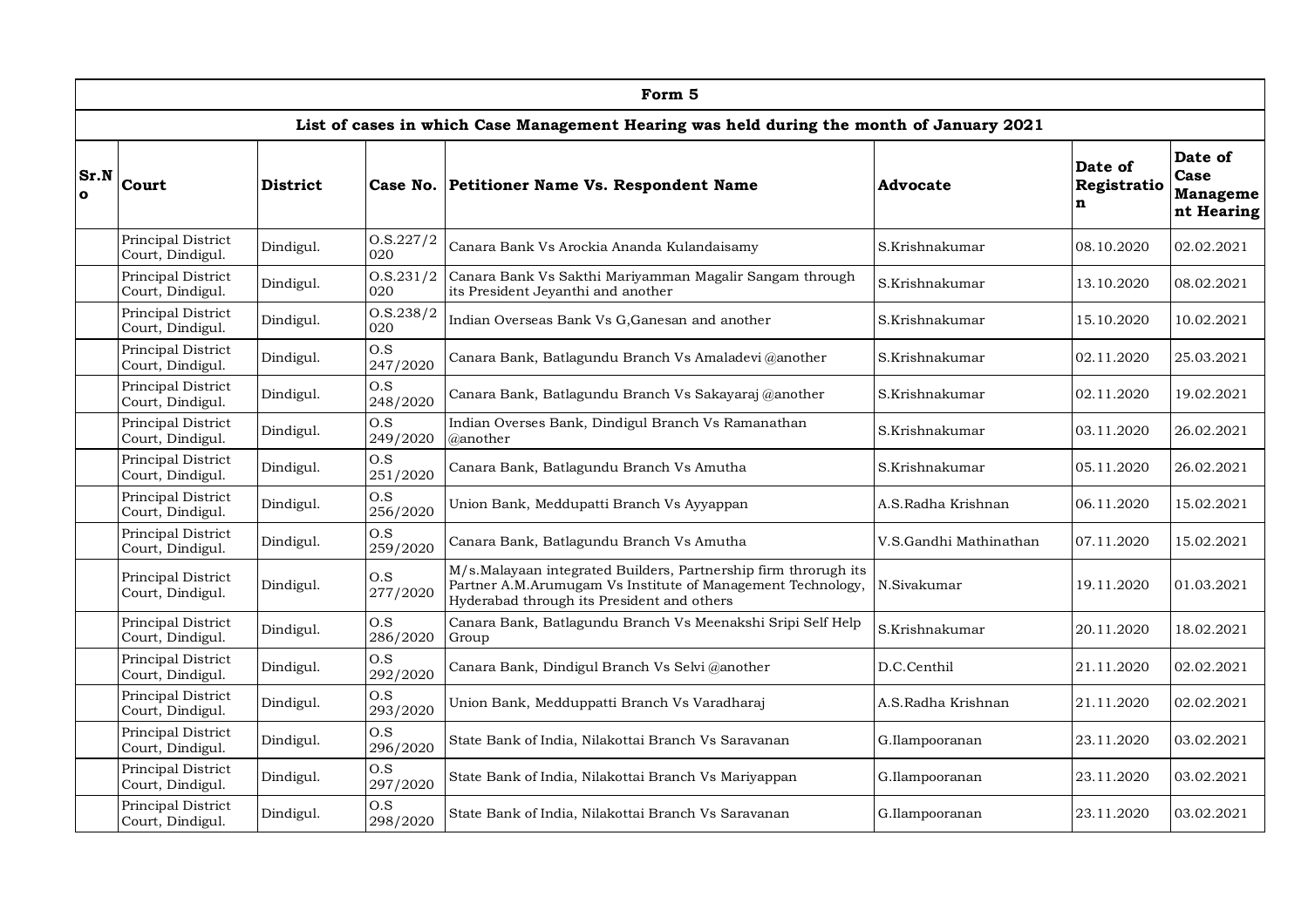|                      |                                                                   |                 |                 | Form 5                                                                                                            |                        |                             |                                                  |
|----------------------|-------------------------------------------------------------------|-----------------|-----------------|-------------------------------------------------------------------------------------------------------------------|------------------------|-----------------------------|--------------------------------------------------|
|                      |                                                                   |                 |                 | List of cases in which Case Management Hearing was held during the month of January 2021                          |                        |                             |                                                  |
| Sr.N<br>$\mathbf{o}$ | Court                                                             | <b>District</b> |                 | Case No. Petitioner Name Vs. Respondent Name                                                                      | Advocate               | Date of<br>Registratio<br>n | Date of<br>Case<br><b>Manageme</b><br>nt Hearing |
|                      | Principal District<br>Court, Dindigul.                            | Dindigul.       | O.S<br>301/2020 | Canara Bank, Batlagundu Branch Vs M/s Anitha Textiles<br>through its Proprietor Ramesh, Ahamed Tajeeen and others | S.Krishnakumar         | 23.11.2020                  | 04.02.2021                                       |
|                      | Principal District<br>Court, Dindigul.                            | Dindigul.       | O.S<br>300/2020 | Canara Bank, Batlagundu Branch Vs M/s Anitha Textiles<br>through its Proprietor Ramesh, Ahamed Tajeeen and others | S.Krishnakumar         | 23.11.2020                  | 04.02.2021                                       |
|                      | Principal District<br>Court, Dindigul.                            | Dindigul.       | O.S<br>328/2020 | Canara Bank Main Branch Vs Karthikeyan                                                                            | G.Ilampooranan         | 14.12.2020                  | 10.02.2021                                       |
|                      | Principal District<br>Court, Dindigul.                            | Dindigul.       | O.S<br>329/2020 | Canara Bank Main Branch Vs Murugesan                                                                              | G.Ilampooranan         | 14.12.2020                  | 10.02.2021                                       |
|                      | Principal District<br>Court, Dindigul.                            | Dindigul.       | O.S<br>337/2020 | Canara Bank Batlagundu Branch Vs Niraimathi Magalir<br>Mandram through its President Selvi and another            | S.Krishnakumar         | 16.12.2020                  | 11.02.2021                                       |
|                      | Principal District<br>Court, Dindigul.                            | Dindigul.       | O.S<br>338/2020 | Canara Bank Batlagundu Branch Vs Sigaram Magalir Mandram<br>through its President Palaniyammali and another       | S.Krishnakumar         | 16.12.2020                  | 11.02.2021                                       |
|                      | Principal District<br>Court, Dindigul.                            | Dindigul.       | O.S<br>347/2020 | Canara Bank Sendurai Branch Vs Sankaran and another                                                               | V.S.Gandhi Mathinathan | 22.12.2020                  | 15.02.2021                                       |
|                      | Principal District<br>Court, Dindigul.                            | Dindigul.       | O.S<br>351/2020 | Canara Bank Sendurai Branch Vs Karthikeyan and another                                                            | V.S.Gandhi Mathinathan | 23.12.2020                  | 15.02.2021                                       |
|                      | Principal District<br>Court, Dindigul.                            | Dindigul.       | O.S<br>12/2021  | Canara Bank K.Keeranur Branch Vs Murugesan and another                                                            | A.Devendran            | 07.01.2021                  | 17.02.2021                                       |
|                      | Principal District<br>Court, Dindigul.                            | Dindigul.       | O.S<br>25/2021  | Canara Bank Kottanatham Branch Vs Periyasamy                                                                      | S.Krishnakumar         | 11.01.2021                  | 23.02.2021                                       |
| $\overline{7}$       | Principal District<br>Court, Erode                                | Erode           | $\textsc{NIL}$  | $\mbox{NIL}$                                                                                                      | $\mbox{NIL}$           | $\mbox{NIL}$                | $\mbox{NIL}$                                     |
|                      | <b>I</b> Additional District<br>Court, Erode                      | Erode           | NIL             | NIL                                                                                                               | <b>NIL</b>             | $\text{NIL}$                | NIL                                              |
|                      | <b>II</b> Additional District<br>Court, Erode                     | Erode           | <b>NIL</b>      | <b>NIL</b>                                                                                                        | <b>NIL</b>             | <b>NIL</b>                  | NIL                                              |
|                      | <b>III</b> Additional<br>District<br>Court, Gobichettipal<br>avam | Erode           | <b>NIL</b>      | <b>NIL</b>                                                                                                        | <b>NIL</b>             | <b>NIL</b>                  | <b>NIL</b>                                       |
|                      | <b>IV</b> Additional<br>District Court,<br>Bhavani.               | Erode           | <b>NIL</b>      | <b>NIL</b>                                                                                                        | <b>NIL</b>             | NIL                         | <b>NIL</b>                                       |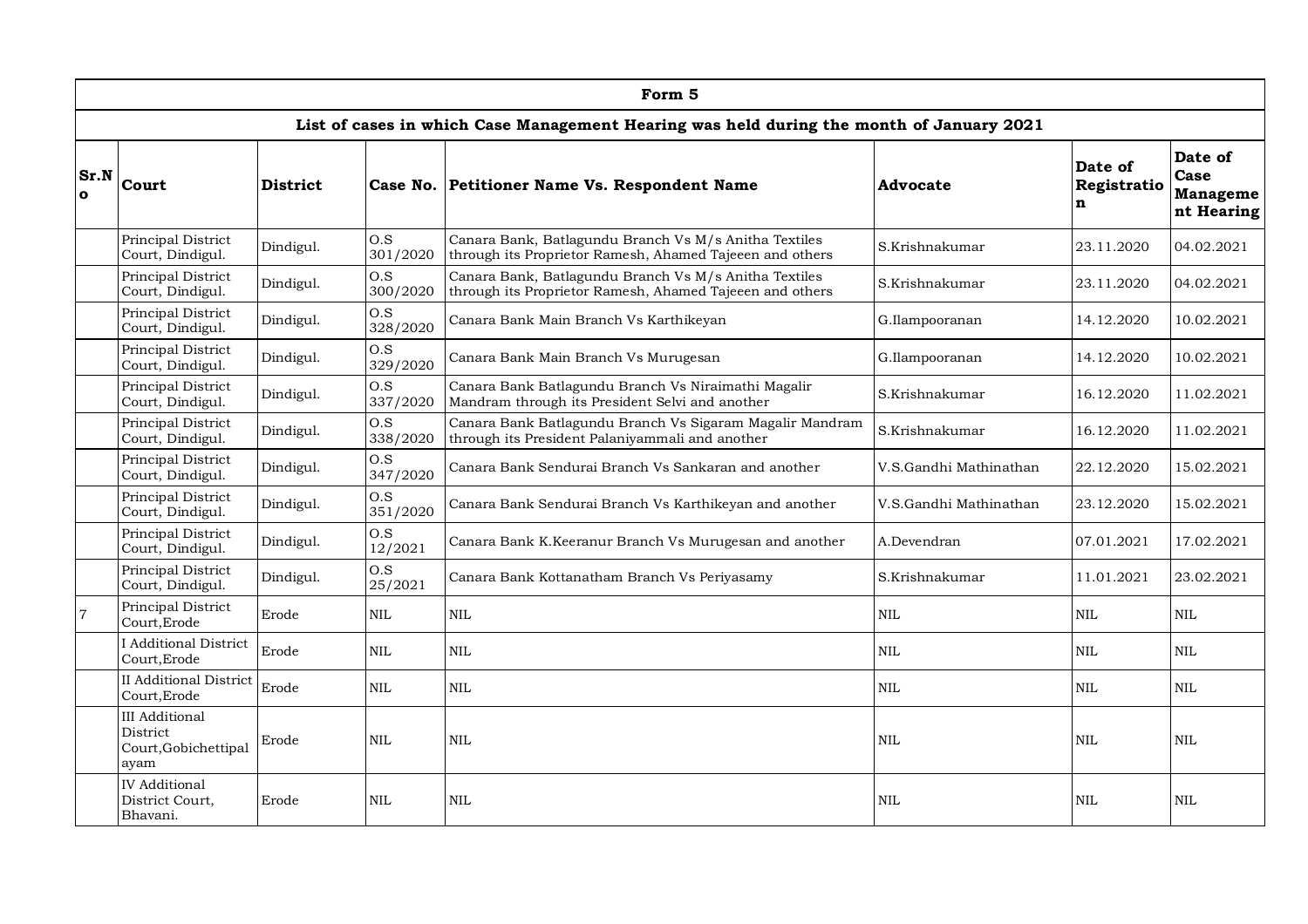|                      | Form 5                                       |                   |              |                                                                                                                                                                                                                                                                                                                       |                                  |                             |                                                  |  |  |  |  |  |
|----------------------|----------------------------------------------|-------------------|--------------|-----------------------------------------------------------------------------------------------------------------------------------------------------------------------------------------------------------------------------------------------------------------------------------------------------------------------|----------------------------------|-----------------------------|--------------------------------------------------|--|--|--|--|--|
|                      |                                              |                   |              | List of cases in which Case Management Hearing was held during the month of January 2021                                                                                                                                                                                                                              |                                  |                             |                                                  |  |  |  |  |  |
| Sr.N<br>$\mathbf{o}$ | <b>Court</b>                                 | <b>District</b>   |              | Case No. Petitioner Name Vs. Respondent Name                                                                                                                                                                                                                                                                          | <b>Advocate</b>                  | Date of<br>Registratio<br>n | Date of<br>Case<br><b>Manageme</b><br>nt Hearing |  |  |  |  |  |
|                      | Principal<br>Subordinate Court,<br>Erode     | Erode             | <b>NIL</b>   | $\mbox{NIL}$                                                                                                                                                                                                                                                                                                          | <b>NIL</b>                       | $\mbox{NIL}$                | <b>NIL</b>                                       |  |  |  |  |  |
|                      | I Additional<br>Subordinate Court,<br>Erode  | Erode             | $\mbox{NIL}$ | <b>NIL</b>                                                                                                                                                                                                                                                                                                            | $\mbox{NIL}$                     | NIL                         | <b>NIL</b>                                       |  |  |  |  |  |
|                      | II Additional<br>Subordinate Court,<br>Erode | Erode             | <b>NIL</b>   | <b>NIL</b>                                                                                                                                                                                                                                                                                                            | <b>NIL</b>                       | <b>NIL</b>                  | <b>NIL</b>                                       |  |  |  |  |  |
|                      | Sub Court,<br>Gobichettipalayam              | Erode             | $\mbox{NIL}$ | <b>NIL</b>                                                                                                                                                                                                                                                                                                            | $\mbox{NIL}$                     | <b>NIL</b>                  | <b>NIL</b>                                       |  |  |  |  |  |
| $\,8\,$              | Principal District<br>Court, Chengalpattu    | Kancheepuram      | $\mbox{NIL}$ | $\mbox{NIL}$                                                                                                                                                                                                                                                                                                          | $\mbox{NIL}$                     | NIL                         | <b>NIL</b>                                       |  |  |  |  |  |
| $\overline{9}$       | Principal District<br>Court                  | Kanniya<br>Kumari | <b>NIL</b>   | $\mbox{NIL}$                                                                                                                                                                                                                                                                                                          | <b>NIL</b>                       | <b>NIL</b>                  | <b>NIL</b>                                       |  |  |  |  |  |
| 10                   | Principal District<br>Court                  | Karur             | 03/2018      | Alaska Export USA Inc., Illinois, United State of America, rep. by<br>its Vice President, Dr.Veerasikku Bommiasamy, Illinois.<br>Plaintiff Vs "1. M/s. Alaska Exports, rep. by its Managing<br>partner, Karur.<br>2. J.M.Ramalingam<br>3. S.Thirunavakarasu<br>Defendants"                                            | N.Thirumoorthy/E.K.Kumare<br>san | 10.10.2018                  | 04.01.2021,<br>18.01.2021,<br>22.01.2021         |  |  |  |  |  |
|                      | Principal District<br>Court                  | Karur             | 01/2019      | M/s. Master Linens INC., a partnership firm, represented by<br>Manager cum Power of Attorney M.Kumaravel  Plaintiff Vs M/s.<br>SANECO SAS., a Limited Liablity Company by shares,<br>incorporated under the laws of France, rep by its General<br>Director, Mr.Benoit Dalle and President Ms.Alix Pollet<br>Defendant | K.Suresh/N.Kumaresan             | 27.04.2019                  | 19.01.2021                                       |  |  |  |  |  |
|                      | Principal District<br>Court                  | Karur             | 01/2020      | Thirunavukarasu<br>Proprietor M/s. Best Blue metals, Aravakurichi  Plaintiff Vs<br>"Ponnusamy, Proprietor M/s. MSP Readymix Concrete,<br>Namakkal.<br>Defendant"                                                                                                                                                      | K.Ramesh/A.Prabakaran            | 22.01.2020                  | 29.01.20201                                      |  |  |  |  |  |
|                      | Principal District<br>Court                  | Karur             | 02/2020      | M/s. Shobika Impex Private Ltd., Karur rep. by its Managing<br>Director M.Sivasamy  Plaintiff Vs "1. M/s. Real Relief Health<br>Aps, rep. by its Director, Esbjergvej, 6000 Kolding, Denmark.                                                                                                                         | R.Anbaiya                        | 25.06.2020                  | 22.01.2021                                       |  |  |  |  |  |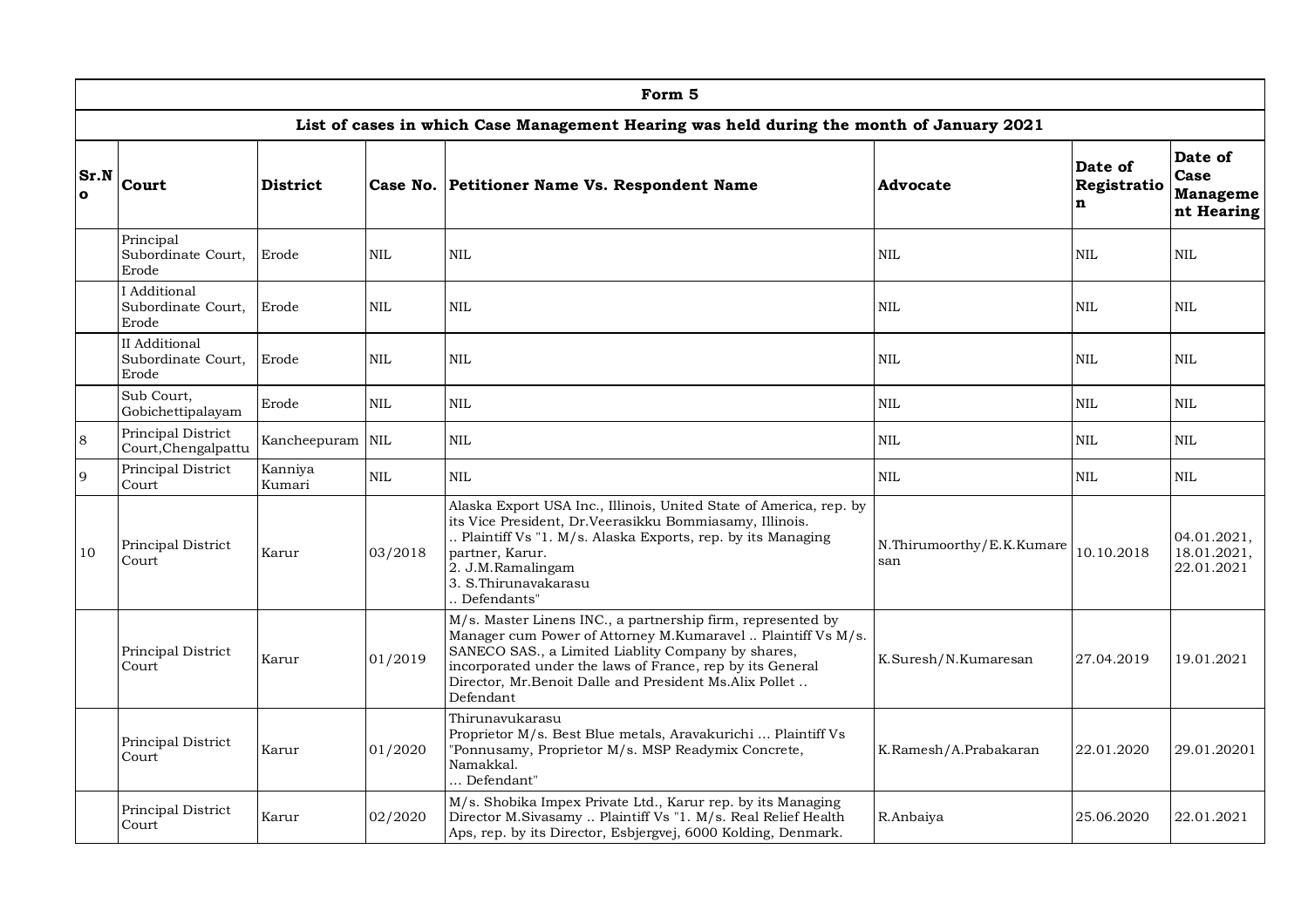|                  | Form 5                                    |                 |                          |                                                                                                                                                                                                                                                                                                                                                               |                                    |                                        |                                           |  |  |  |  |
|------------------|-------------------------------------------|-----------------|--------------------------|---------------------------------------------------------------------------------------------------------------------------------------------------------------------------------------------------------------------------------------------------------------------------------------------------------------------------------------------------------------|------------------------------------|----------------------------------------|-------------------------------------------|--|--|--|--|
|                  |                                           |                 |                          | List of cases in which Case Management Hearing was held during the month of January 2021                                                                                                                                                                                                                                                                      |                                    |                                        |                                           |  |  |  |  |
| Sr.N<br>$\Omega$ | Court                                     | <b>District</b> |                          | Case No. Petitioner Name Vs. Respondent Name                                                                                                                                                                                                                                                                                                                  | Advocate                           | Date of<br>Registratio<br>$\mathbf{n}$ | Date of<br>Case<br>Manageme<br>nt Hearing |  |  |  |  |
|                  |                                           |                 |                          | 2. M/s. Sun Pack Company Limited, rep by its General Manager,<br>Changzhou, Jiangsu, China.  Defendants"                                                                                                                                                                                                                                                      |                                    |                                        |                                           |  |  |  |  |
|                  | Principal District<br>Court               | Karur           | 03/2020                  | M/s. Pon Vinayaga Blue Metals, rep. by its partner Ponnusamy,<br>S/o Subbarayan, having business office at S.F. No. 434/4,<br>Karudaiyampalayam Village and post, Aravakurichi Taluk, Karur<br>District.  Plaintiff Vs Ponnusamy S\o. Marappa Gounder,<br>Proprietor of M/s. MSP Readymix Concrete, No. 85-J, MSP<br>Building Salem Road, Namakkal. Defendant | K.Ramesh                           | 26.11.2020                             | 08.01.2021,<br>27.01.2021                 |  |  |  |  |
| 11               | Principal District<br>Court, Krishnagiri  | Krishnagiri     | <b>SFCOP</b><br>111/2011 | M/s. Tamil Nadu Industrial Investment Corporation Ltd.<br>Dharmapuri.<br>/VS/<br>1. M/s. Lakshmi Bakeries,<br>2. Thiru. G. Argunan, Krishnagiri.<br>3. Tmt. A. Tamilarasi, Krishnagiri.<br>4. Secretary Krishnagiri Co-op Housing Society, Co-operative<br>colony, Krishnagiri                                                                                | Tr. A. R. Chakrapani<br>Vs.<br>Nil | 19.11.2011                             | 02.02.2021                                |  |  |  |  |
|                  | Principal District<br>Court, Krishnagiri  | Krishnagiri     | 0.S.<br>60/2020          | Bank of Baroda, Krishnagiri Branch<br>/Vs/<br>1. M/s. Boys Xerox, Krishnagiri.<br>2. K. Suresh.                                                                                                                                                                                                                                                               | Tr. K. Velayudam<br>Vs.<br>Ni1     | 24.02.2020                             | 16.02.2021                                |  |  |  |  |
|                  | Principal District<br>Court, Krishnagiri  | Krishnagiri     | O.S.<br>62/2020          | Bank of Baroda, Krishnagiri Branch<br>/Vs/<br>1. K. Santhi<br>2. N. Jayapal Krishnagiri                                                                                                                                                                                                                                                                       | Tr. K. Velayudam<br>Vs.<br>Nil     | 24.02.2020                             | 16.02.2021                                |  |  |  |  |
|                  | Additional District<br>Court, Krishnagiri | Krishnagiri     | O.S.<br>65/2020          | Bank of Baroda,<br>Krishnagiri Branch<br>/Vs/<br>1. M/S. Boys Stickers & Arts, Rep. By its prop. K. Suresh<br>2. K. Suresh                                                                                                                                                                                                                                    | Tr. K. Velayudam<br>Vs.<br>Nil     | 24.02.2020                             | 03.02.2021                                |  |  |  |  |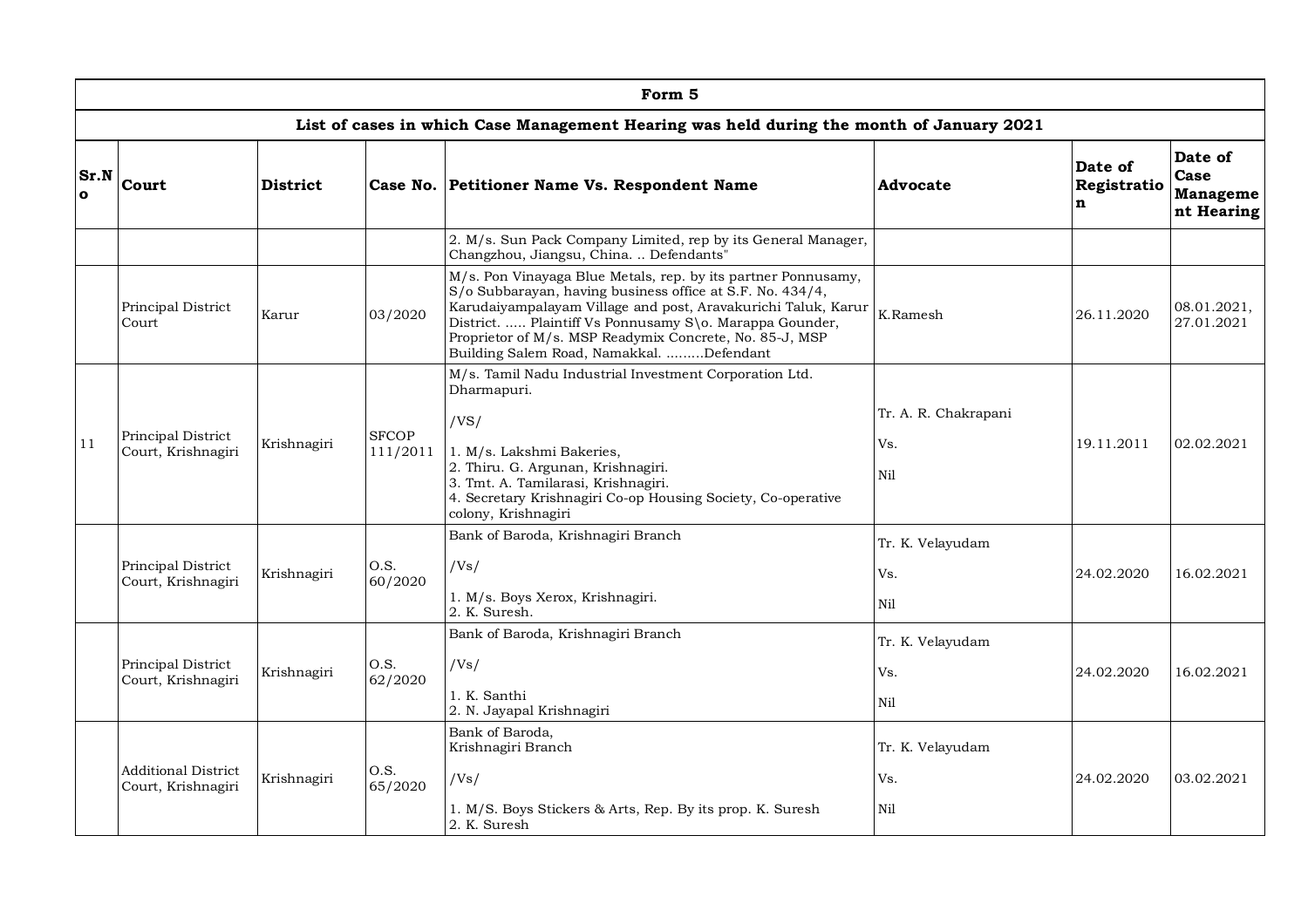|                  |                                            |                 |                     | Form 5                                                                                                                                                                                                                                                                              |                                                   |                                       |                                                  |
|------------------|--------------------------------------------|-----------------|---------------------|-------------------------------------------------------------------------------------------------------------------------------------------------------------------------------------------------------------------------------------------------------------------------------------|---------------------------------------------------|---------------------------------------|--------------------------------------------------|
|                  |                                            |                 |                     | List of cases in which Case Management Hearing was held during the month of January 2021                                                                                                                                                                                            |                                                   |                                       |                                                  |
| Sr.N<br>$\Omega$ | Court                                      | <b>District</b> |                     | Case No. Petitioner Name Vs. Respondent Name                                                                                                                                                                                                                                        | <b>Advocate</b>                                   | Date of<br>Registratio<br>$\mathbf n$ | Date of<br>Case<br><b>Manageme</b><br>nt Hearing |
|                  |                                            |                 |                     | 3. P. Suresh Kumar Periyaswamy                                                                                                                                                                                                                                                      |                                                   |                                       |                                                  |
|                  |                                            |                 |                     | M/s.Rathna Packaging<br>India (P) Ltd, Rep.by S.Arumugam                                                                                                                                                                                                                            | Mr.M.Rajendran                                    |                                       |                                                  |
|                  | <b>Additional District</b><br>Court, Hosur | Krishnagiri     | O.S.No.<br>40/2014  | //vs//                                                                                                                                                                                                                                                                              | /Vs/                                              | 16.04.2014                            | 11.02.2021                                       |
|                  |                                            |                 |                     | M/S.Rajaram Flour Mill (P) Ltd, rep.by M.D.<br>G.Balasubramaniam                                                                                                                                                                                                                    | Mr.K.Nanjegowdu                                   |                                       |                                                  |
|                  | <b>Additional District</b><br>Court, Hosur | Krishnagiri     | O.S.No<br>07/2017   | M/s.Harita Seating<br>Systems Ltd, Belagondapalli, Hosur Rep.by Senion Executive<br>Mr.Nagina Singh<br>//VS//                                                                                                                                                                       | Mr.N.S.Vidhya Baskar<br>/VS/<br>Mr.K.N.Chakradhar | 27.01.2017                            | 09.02.2021                                       |
|                  |                                            |                 |                     | M/s.Jaico Automobile Engineering Co.Pvt, Ltd, rep.by M.D.,<br>Mr.Bupinder Singh Chandha, Bangalore and 4 others                                                                                                                                                                     |                                                   |                                       |                                                  |
|                  |                                            |                 |                     | M/s.Global Actives Pvt., Ltd.,<br>Rep.by its Chief financial officer M.S.Chandra Narayana now<br>Rep.by Director Mr.Satish Hebbar                                                                                                                                                   |                                                   |                                       |                                                  |
|                  |                                            |                 |                     | $/$ /Vs//                                                                                                                                                                                                                                                                           | Tr.P.Vijayaragavan                                |                                       |                                                  |
|                  | <b>Additional District</b><br>Court, Hosur | Krishnagiri     | O.S.No.<br>56/2017  | 1.M/s.Techpro Systems Ltd, Chennai, Rep.by its Managing                                                                                                                                                                                                                             | Vs.                                               | 12.04.2017                            | 11.03.2021                                       |
|                  |                                            |                 |                     | Director<br>2. M/s.NTPC Ltd, New Delhi Pakri Barwadhih Coal Mining<br>Project, Jharkhand Rep.by it Managing Director<br>3. M/s. NTPC Ltd, (A Govt.of India Enterprise), Coal mining<br>projects, Hazaribag duly rep.by its Agm, Mr. Gautam Sen                                      | Nil                                               |                                       |                                                  |
|                  | <b>Additional District</b><br>Court, Hosur | Krishnagiri     | O.S.No.<br>117/2017 | 1. M/s.TVS Motor Compay<br>Ltd, Haritha, Hosur rep.by power of attorney agent M/s United<br>India Insurance Co., Ltd, rep.by Senior Divisional Manager<br>Hosur<br>2. M/s. United India Insurance Co., Ltd, Divisional Office, Hosur<br>Rep.by Senior Divisional Manager.<br>//Vs// | Mr.M.Jayakumar<br>/VS/<br>Mrs.T.Aabeetha          | 10.11.2017                            | 10.03.2021                                       |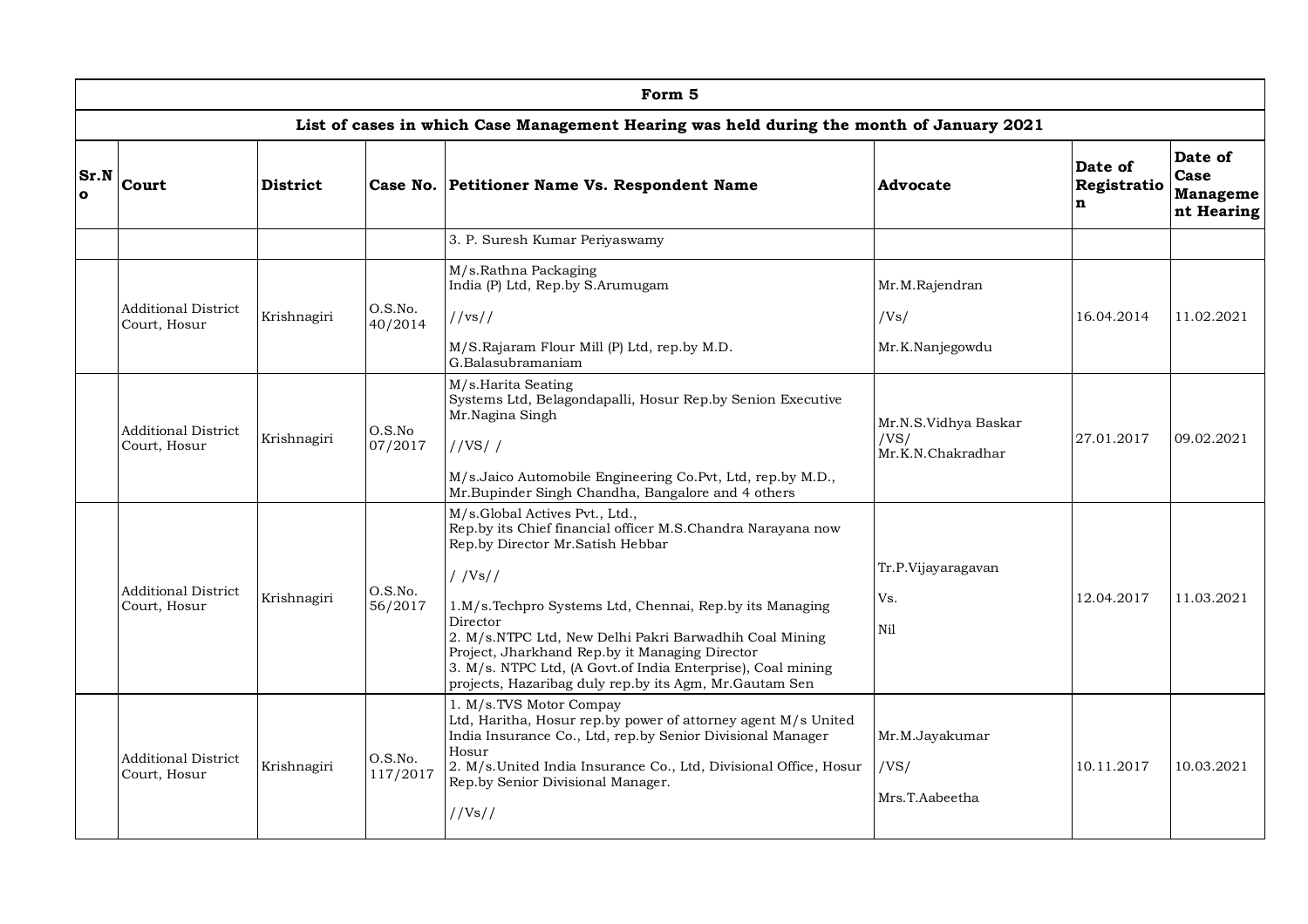|                      |                                            |             |                     | Form 5                                                                                                   |                            |                             |                                           |
|----------------------|--------------------------------------------|-------------|---------------------|----------------------------------------------------------------------------------------------------------|----------------------------|-----------------------------|-------------------------------------------|
|                      |                                            |             |                     | List of cases in which Case Management Hearing was held during the month of January 2021                 |                            |                             |                                           |
| Sr.N<br>$\mathbf{o}$ | Court                                      | District    |                     | Case No. Petitioner Name Vs. Respondent Name                                                             | <b>Advocate</b>            | Date of<br>Registratio<br>n | Date of<br>Case<br>Manageme<br>nt Hearing |
|                      |                                            |             |                     | M/s Khaitan Logistics Pvt, Ltd, A-37, RIICO, Industrial Area,<br>Kukas, NH-8, Jaipur                     |                            |                             |                                           |
|                      |                                            |             |                     | Express Service Stations,<br>Rep.by its Working Partner M.Suresh                                         | Mr.K.Krishna               |                             |                                           |
|                      | <b>Additional District</b><br>Court, Hosur | Krishnagiri | O.S.No.<br>65/2018  | //Vs//                                                                                                   | /Vs/                       | 17.05.2018                  | 22.03.2021                                |
|                      |                                            |             |                     | Viswas concrete products Private Limited Rep. Its Managing<br>Dirctor.B.R.Vishwas And Other              | Sri.ArunBhat               |                             |                                           |
|                      | <b>Additional District</b><br>Court, Hosur | Krishnagiri | O.S.No.<br>133/2018 | Bio Safe Solutions,<br>Hosur rep.by its Prop. P.Srinivasan<br>/VS/                                       | Mr.S.Raja Mahendra<br>/Vs/ | 04.09.2018                  | 03.02.2021                                |
|                      |                                            |             |                     | M/S.Faively Transport Rail Techonologies Indian Limited, Hosur<br>Rep.by its General Manager             | Mr.T.Vijay                 |                             |                                           |
|                      |                                            |             |                     | M/s Endeka Ceramics Pvt Ltd., Rep.by Acconts Manager<br>Mr.Shenbaga vinayagam                            | Mr.S.Balaji                |                             |                                           |
|                      | <b>Additional District</b><br>Court, Hosur | Krishnagiri | O.S.No.<br>167/2018 | //VS//                                                                                                   | /VS/                       | 22.10.2018                  | 05.03.2021                                |
|                      |                                            |             |                     | M/s. Umbeto Ceramics International Pvt, Ltd., Mr. Vinay<br>Kumbhat (Chief financial Officer)             | Mr.E.Arunan                |                             |                                           |
|                      |                                            |             |                     | Canara Bank, SME Hosur Branch, Rep.by its Senior Manager                                                 | Mr.K.Velayudham,           |                             |                                           |
|                      | <b>Additional District</b><br>Court, Hosur | Krishnagiri | O.S.No.<br>175/2018 | //VS//                                                                                                   | /VS/                       | 08.11.2018                  | 06.02.2021                                |
|                      |                                            |             |                     | 1. Sri Balaji Printers, Rep.by its Prop. J.P.Santhosh,<br>2.Mr.J.P.Santhosh, Prop.of Sri Balaji Printers | Mr.A.Sathiya<br>Narayanan  |                             |                                           |
|                      |                                            |             |                     | R.Subramani                                                                                              | Mr.P.Karthekeyan           |                             |                                           |
|                      | <b>Additional District</b>                 | Krishnagiri | O.S.No.             | //VS//                                                                                                   | /Vs/                       | 01.12.2018                  | 04.03.2021                                |
|                      | Court, Hosur                               |             | 194/2018            | 1. N.Venkatasamy,<br>2. V.Venkatesh,<br>3. V.Vinay                                                       | Mr.M.S.Tamilnathan         |                             |                                           |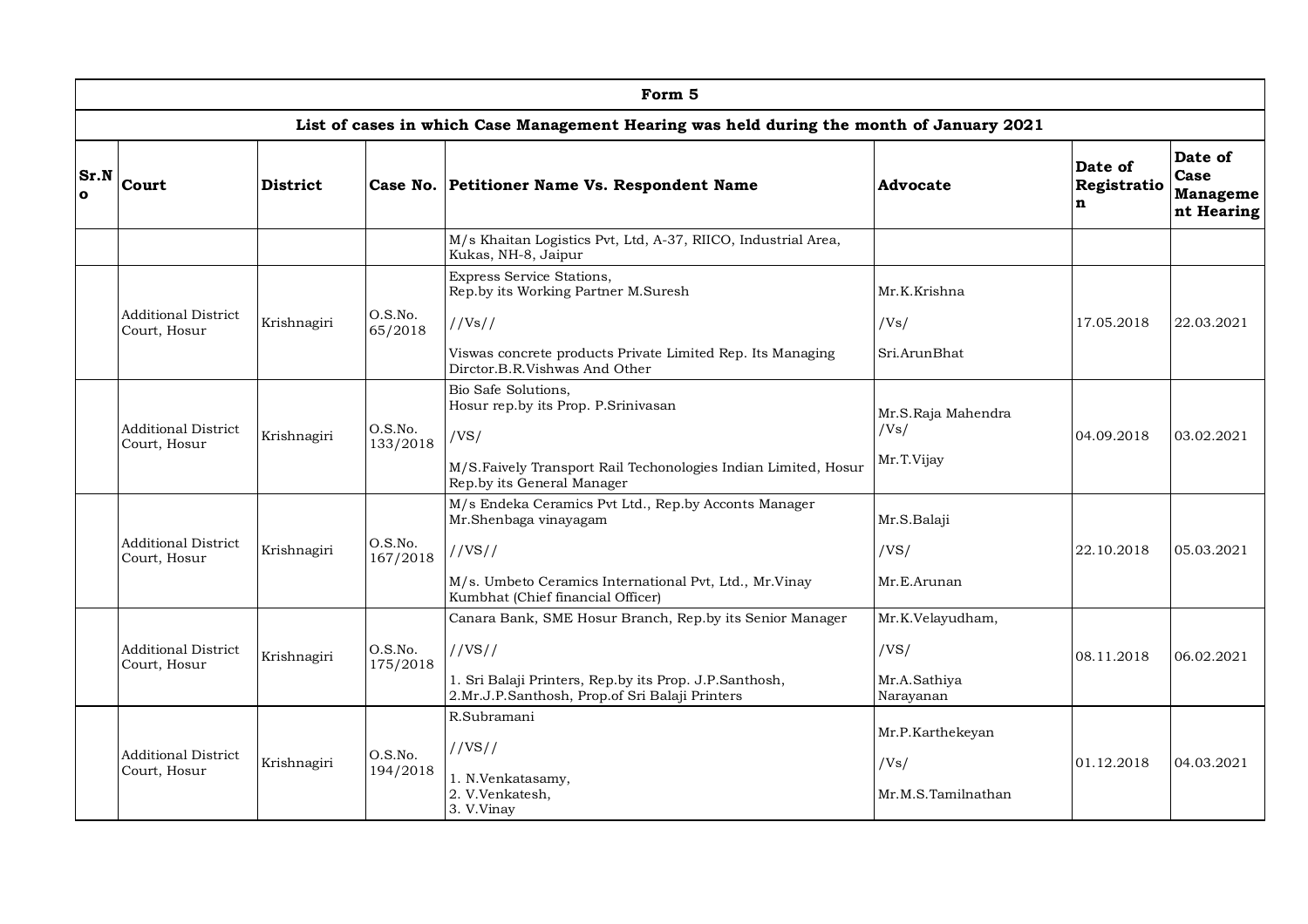|                     | Form 5                                     |                 |                     |                                                                                                                                                                                                     |                                             |                                       |                                                  |  |  |  |  |
|---------------------|--------------------------------------------|-----------------|---------------------|-----------------------------------------------------------------------------------------------------------------------------------------------------------------------------------------------------|---------------------------------------------|---------------------------------------|--------------------------------------------------|--|--|--|--|
|                     |                                            |                 |                     | List of cases in which Case Management Hearing was held during the month of January 2021                                                                                                            |                                             |                                       |                                                  |  |  |  |  |
| Sr.N<br>$\mathbf o$ | Court                                      | <b>District</b> |                     | Case No. Petitioner Name Vs. Respondent Name                                                                                                                                                        | Advocate                                    | Date of<br>Registratio<br>$\mathbf n$ | Date of<br>Case<br><b>Manageme</b><br>nt Hearing |  |  |  |  |
|                     | <b>Additional District</b><br>Court, Hosur | Krishnagiri     | O.S.No.<br>196/2018 | M/s Venkraft Paper Mills Pvt. Ltd., Rep.by Its SPA, Praksh<br>//VS//<br>1. Hemarani,<br>2. Minor. Roopashri,<br>3. Minor Chethan Minor Rep.by N.F Mother D1 Hemarani                                | Mr.C.Karthick<br>/VS/<br>Mrs.Shobha         | 03.12.2018                            | 06.02.2021                                       |  |  |  |  |
|                     | <b>Additional District</b><br>Court, Hosur | Krishnagiri     | O.S.No.<br>109/2019 | State Bank of India,<br>Tank Street Branch, Hosur Rep.by Its Manager<br>//VS//<br>1. M/s.Vinayaka Business Co.op rep.by its prop.Akila,<br>2. Mrs.Akila                                             | Mr.S.Raj Vivekanand<br>/VS/<br>Nil          | 07.06.2019                            | 26.03.2021                                       |  |  |  |  |
|                     | <b>Additional District</b><br>Court, Hosur | Krishnagiri     | O.S.No.<br>113/2019 | State Bank of India,<br>Tank Street Branch, Hsour rep.by Its Branch Manager<br>//VS//<br>1. M/s.Vinayaka concrete Products, rep.by its Prop. S.Aditya<br>2. S.Aditya                                | Mr.S.Raj Vivekanand<br>/VS/<br>Nil          | 10.06.2019                            | 08.03.2021                                       |  |  |  |  |
|                     | <b>Additional District</b><br>Court, Hosur | Krishnagiri     | O.S.No<br>135/2019  | M/s.Copral Insulated Conductors (P) Ltd, rep.by it Manager<br>Thiru.N.Arumugam<br>//VS//<br>1. Stanislaus Prabhakaran,<br>2. Suzan Zenitha<br>3. M/s.Annai Auto Accessories.                        | Mrs.T.Aabeetha<br>/VS/<br>J.K.Jayaseelan    | 19.06.2019                            | 04.02.2021                                       |  |  |  |  |
|                     | <b>Additional District</b><br>Court, Hosur | Krishnagiri     | O.S.No.<br>173/2019 | M/s.Poornimkumar, Concrete<br>Product, Rep.by its Prop. Meenakshi<br>$/$ /VS//<br>1. M/s. AB Rock Products Rep.by its prartners Anitha Nandha<br>Kumar and Baghya Kumar,<br>2. Anitha Nandha Kumar, | Mrs.R.Kokila<br>/VS/<br>Mr.M.S. Tamilnathan | 06.08.2019                            | 26.02.2021                                       |  |  |  |  |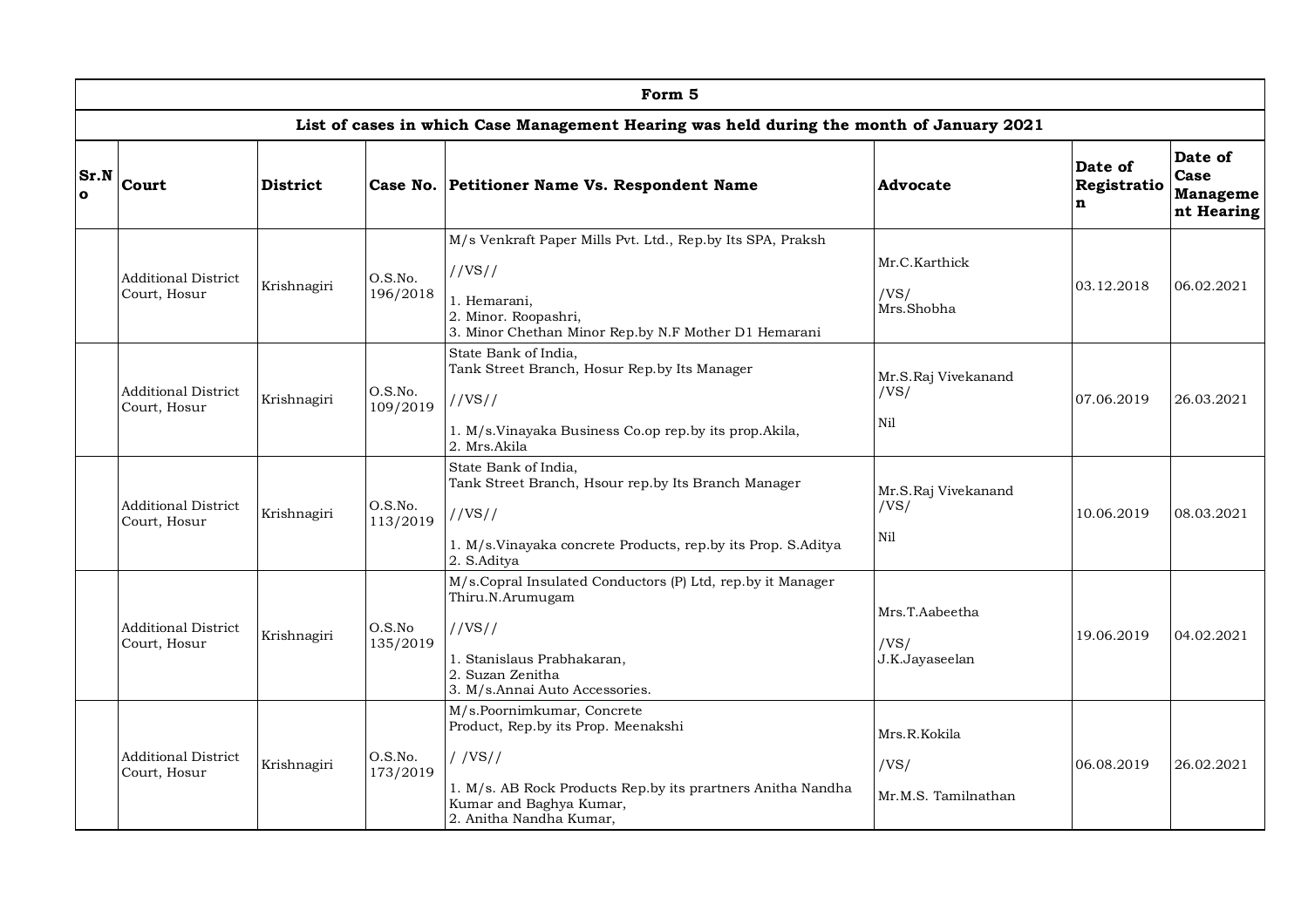|                  | Form 5                                     |                 |                     |                                                                                                                                                                                                                 |                                                      |                                       |                                           |  |  |  |  |
|------------------|--------------------------------------------|-----------------|---------------------|-----------------------------------------------------------------------------------------------------------------------------------------------------------------------------------------------------------------|------------------------------------------------------|---------------------------------------|-------------------------------------------|--|--|--|--|
|                  |                                            |                 |                     | List of cases in which Case Management Hearing was held during the month of January 2021                                                                                                                        |                                                      |                                       |                                           |  |  |  |  |
| Sr.N<br>$\Omega$ | Court                                      | <b>District</b> |                     | Case No. Petitioner Name Vs. Respondent Name                                                                                                                                                                    | <b>Advocate</b>                                      | Date of<br>Registratio<br>$\mathbf n$ | Date of<br>Case<br>Manageme<br>nt Hearing |  |  |  |  |
|                  |                                            |                 |                     | 3. Baghya Kumar                                                                                                                                                                                                 |                                                      |                                       |                                           |  |  |  |  |
|                  | <b>Additional District</b><br>Court, Hosur | Krishnagiri     | O.S.No.<br>183/2019 | M/s.MAA Silk Ltd, Gawhati,<br>Rep.by its Managing Director, Sailendra Kumar Bajoria,<br>//VS//<br>M/s S.K.Signature, Mumbai, Rep.by its Partner, Sagar Khanna                                                   | Mr.G.T.Karunagaran<br>/VS/<br>Mr.P.Jayaseelan        | 26.08.2019                            | 12.02.2021                                |  |  |  |  |
|                  | <b>Additional District</b><br>Court, Hosur | Krishnagiri     | O.S.No.<br>185/2019 | M/s.ION Exchange<br>(India) Ltd, Rep.by Mr.Madhava Rao<br>//VS//<br>M/s.OCB Engineers, Rep.by Mr.Chandrasekar Ogale                                                                                             | Mr.D.Jayapraksh<br>/VS/<br>Nil                       | 27.08.2019                            | 03.02.2021                                |  |  |  |  |
|                  | <b>Additional District</b><br>Court, Hosur | Krishnagiri     | O.S.No.<br>187/2019 | M/s.ION Exchange<br>(India) Ltd, Rep.by Mr.Madhava Rao (Divisional Manager<br>Finance)<br>//VS//<br>M/s.OCB Engineers, Rep.by Mr.Chandrasekar Ogale                                                             | Mr.D.Jayapraksh<br>/VS/<br>Exparte                   | 07.09.2019                            | 12.02.2021                                |  |  |  |  |
|                  | <b>Additional District</b><br>Court, Hosur | Krishnagiri     | OS.No<br>222/2019   | M/s.Neocol represented by its partner A.M.Sarathkumar,<br>//Vs. //<br>Nadesan S/o. Sampath Mooranapalli                                                                                                         | V.V.Venkateshan<br>//Vs. //<br>D.Thirunaukarasu      | 26.09.2019                            | 03.02.2021                                |  |  |  |  |
|                  | <b>Additional District</b><br>Court, Hosur | Krishnagiri     | OS.No<br>228/2019   | State bank of Inida, Represented by it manager RASMECC its<br>SARC stressed asset resolution center Sri vari building sipcot<br>hosur<br>//Vs//<br>1.M/s. Priasana Thimmarayasamy<br>2.G.Ramareddy<br>3.Anusuya | Tr.S.Rajvivekanand<br>//Vs. //<br>M.Venkataramareddy | 30.09.2019                            | 02.02.2021                                |  |  |  |  |
|                  | <b>Additional District</b><br>Court, Hosur | Krishnagiri     | OS.No<br>230/2019   | M/s. Sri Vinayaga Engineering Represented by Proprietor<br>M.Govindaraj S/o. Muniyappan Sipcot hosur                                                                                                            | R.Parathasarathi<br>//Vs. //                         | 03.10.2019                            | 11.02.2021                                |  |  |  |  |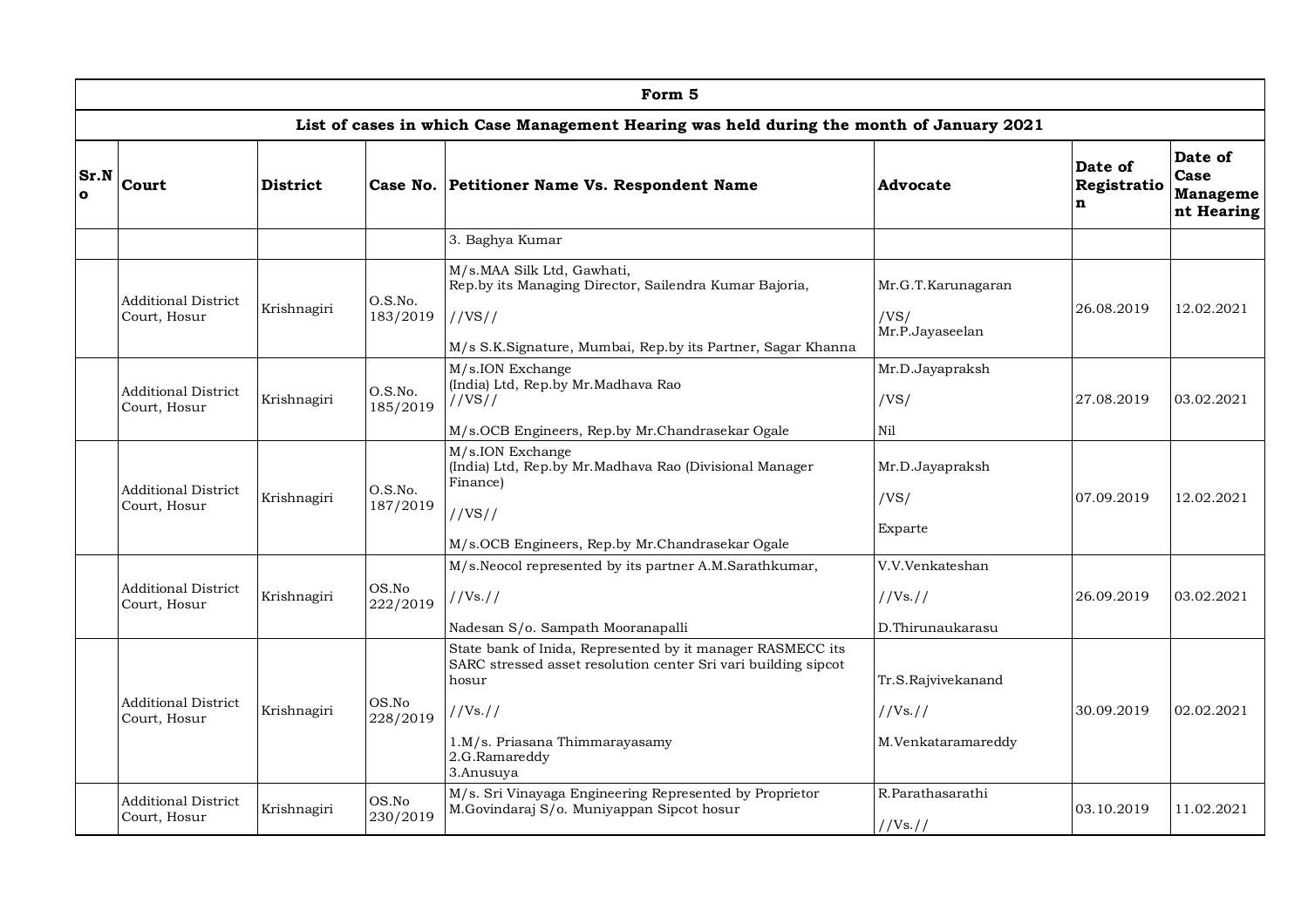|                  | Form 5                                                                                   |                 |                    |                                                                                                                                                                                                                         |                                                   |                                       |                                                  |  |  |  |  |  |
|------------------|------------------------------------------------------------------------------------------|-----------------|--------------------|-------------------------------------------------------------------------------------------------------------------------------------------------------------------------------------------------------------------------|---------------------------------------------------|---------------------------------------|--------------------------------------------------|--|--|--|--|--|
|                  | List of cases in which Case Management Hearing was held during the month of January 2021 |                 |                    |                                                                                                                                                                                                                         |                                                   |                                       |                                                  |  |  |  |  |  |
| Sr.N<br>$\Omega$ | Court                                                                                    | <b>District</b> |                    | Case No. Petitioner Name Vs. Respondent Name                                                                                                                                                                            | Advocate                                          | Date of<br>Registratio<br>$\mathbf n$ | Date of<br>Case<br><b>Manageme</b><br>nt Hearing |  |  |  |  |  |
|                  |                                                                                          |                 |                    | //Vs. //<br>1. M.S. Rasandik auto components pvt.ltd by its M.D.Rajivu<br>kapoor,<br>2.Gowtham Bhattacharya, New delhi<br>3. Krishnan Unit -2 Head<br>Nanjagud, Mysore                                                  | N.S.Vidhaya baskar                                |                                       |                                                  |  |  |  |  |  |
|                  | <b>Additional District</b><br>Court, Hosur                                               | Krishnagiri     | OS.No.<br>237/2019 | M/s.Ahya EXIM Rep. by its sole Propretior Kalivani<br>//Vs//<br>1.M/s.Sri Saravana Electronics Rep. by its Propretior Madhiyan<br>2.M/s. Sri Saravana TV Home Rep by its Propretior<br>Palaniyammal                     | Tr.K.Baskar<br>//Vs. //<br>T.Shankar              | 17.10.2019                            | 24.02.2021                                       |  |  |  |  |  |
|                  | <b>Additional District</b><br>Court, Hosur                                               | Krishnagiri     | OS.No.<br>241/2019 | Bank of Baroda, Branch at Hosur by its Senior Manager, Mrs.<br>Anitha, Hosur<br>//Vs//<br>Alcot wires Rep. by its Propriteor 1.P.Velmurgan<br>2.P.Velmurugan S/o. Pichaimuth, Hosur                                     | Tr.K.Velayutham<br>//Vs. //<br>A.Sathiyanarayanan | 22.10.2019                            | 19.02.2021                                       |  |  |  |  |  |
|                  | <b>Additional District</b><br>Court, Hosur                                               | Krishnagiri     | OS.No.<br>295/2019 | State Bank of Inida, Mookanandapalli Branch by its Manager<br>(SARC) Sipcot Hosur<br>//Vs//<br>Body Solid fitness center Gym, Rep. by it Proprietor<br>1.Siva basavaraj<br>2. Siva Basavaraj S/o. Basavaraj, Arasanatty | Mr.S.Raj Vivekanand<br>/VS/<br>Nil                | 12.12.2019                            | 06.02.2021                                       |  |  |  |  |  |
|                  | <b>Additional District</b><br>Court, Hosur                                               | Krishnagiri     | OS.No.<br>300/2019 | Bank of Baroda its by Properitor Mr.arun Kumar S/o. Narayana<br>//Vs. //<br>M/s.Vimose Technologies Rep.by its Prop. S.Sreevidhya having<br>business ARRS Silk, Hosur                                                   | Tr. K. Velayudam<br>Vs.<br>Nil                    | 19.12.2019                            | 02.02.2021                                       |  |  |  |  |  |
|                  | <b>Additional District</b><br>Court, Hosur                                               | Krishnagiri     | OS.No.<br>16/2020  | Syndicate Bank having it branch office sipcopt Phase-II by its<br>branch manager Ravi                                                                                                                                   | Tr. K. Velayudam                                  | 27.01.2020                            | 04.03.2021                                       |  |  |  |  |  |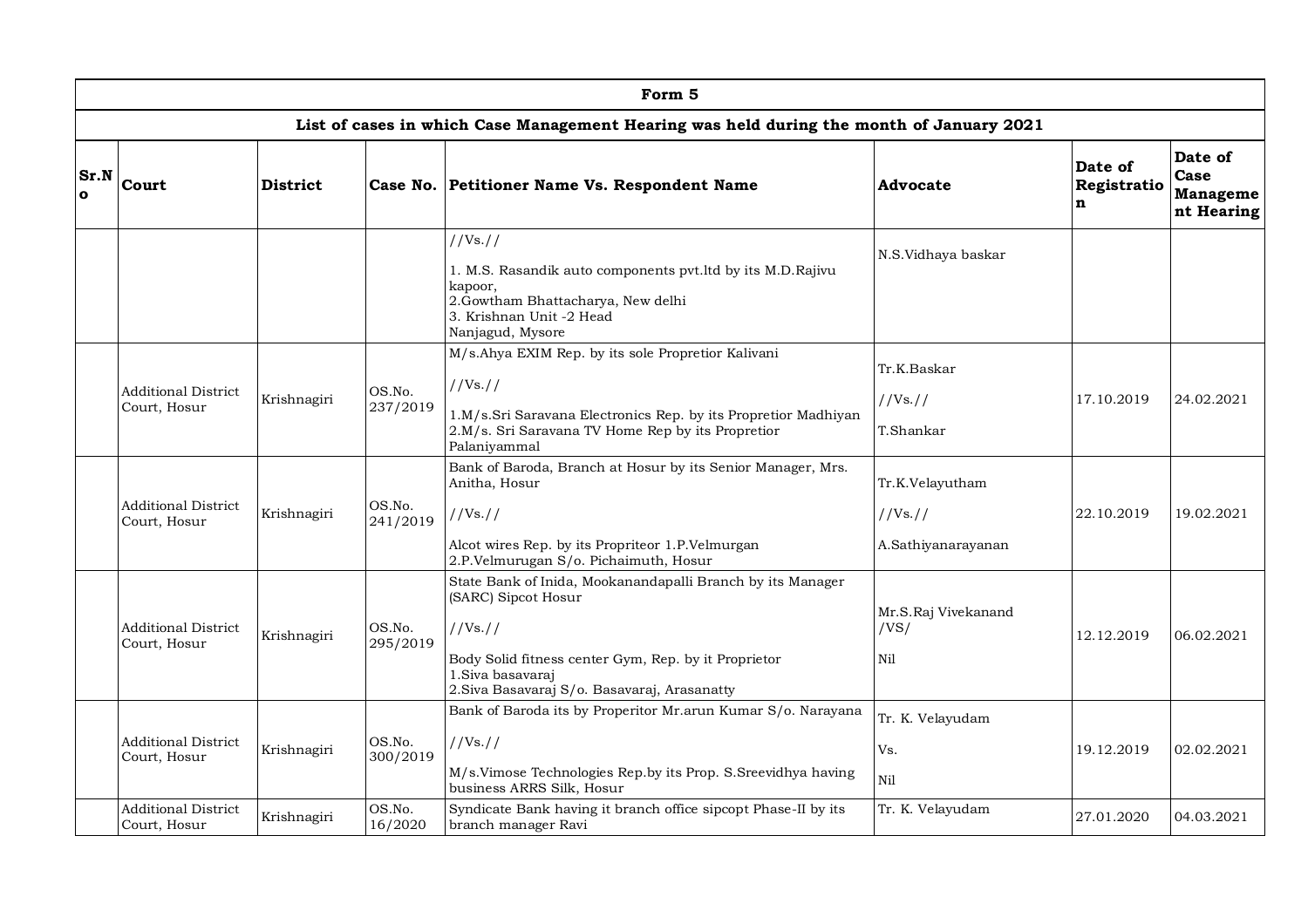|                     | Form 5                                     |                 |                   |                                                                                                                                                                                                                                                                                                                                                                                                                |                                |                             |                                           |  |  |  |  |
|---------------------|--------------------------------------------|-----------------|-------------------|----------------------------------------------------------------------------------------------------------------------------------------------------------------------------------------------------------------------------------------------------------------------------------------------------------------------------------------------------------------------------------------------------------------|--------------------------------|-----------------------------|-------------------------------------------|--|--|--|--|
|                     |                                            |                 |                   | List of cases in which Case Management Hearing was held during the month of January 2021                                                                                                                                                                                                                                                                                                                       |                                |                             |                                           |  |  |  |  |
| Sr.N<br>$\mathbf o$ | <b>Court</b>                               | <b>District</b> |                   | Case No. Petitioner Name Vs. Respondent Name                                                                                                                                                                                                                                                                                                                                                                   | Advocate                       | Date of<br>Registratio<br>n | Date of<br>Case<br>Manageme<br>nt Hearing |  |  |  |  |
|                     |                                            |                 |                   | //Vs. //<br>MYCAB, Rep. by its Proprietor<br>1. Balraj, Railway station Hosur<br>2.Balraj, S/o. Jayaraman, Periyar Nager Eas, Hosur                                                                                                                                                                                                                                                                            | Vs.<br>Nil                     |                             |                                           |  |  |  |  |
|                     | <b>Additional District</b><br>Court, Hosur | Krishnagiri     | OS.No.<br>17/2020 | Syndicate Bank having it branch office Sipcot Phase-II by its<br>Branch Manager Ravi<br>//Vs. //<br>L. Perumal, S/o. Lashmanan, Santhi Nagar, Hosur                                                                                                                                                                                                                                                            | Tr. K. Velavudam<br>Vs.<br>Nil | 27.01.2020                  | 04.02.2021                                |  |  |  |  |
|                     | <b>Additional District</b><br>Court, Hosur | Krishnagiri     | OS.No.<br>19/2020 | Corporation Bank by its branch at Yesodha Mahal, Hosur by its<br>Chief Manager G.K.Murugan<br>//Vs. //<br>1. Samana @ Munusamy, S/o. Munusamy @ Buddappa<br>2. Nandhish S/o. Samana @ Munusamy<br>3.S.Munjula D/o. Samana @ Munusamy, W/o. Suresh<br>4.Chowdeshwari, D/o. Samana @ munusamy<br>5.Shilpa D/o. Samana @ Munusamy<br>6. Jagadesh S/o. Samana @ Munusamy<br>7.Minor.Eswari, D/o. Samana @ Munusamy | Tr. K. Velayudam<br>Vs.<br>Nil | 29.01.2020                  | 15.02.2021                                |  |  |  |  |
|                     | <b>Additional District</b><br>Court, Hosur | Krishnagiri     | OS.No.<br>64/2020 | Bank of Baroda having its Head Office Rep. by its chief Manager<br>Mr.Anit Kumar singh S/o.Late.Chandstaka prasad singh R.K.G<br>op. Traffic polic station Bangalore, Bypass road hosur.<br>//Vs. //<br>M/S.Balaji silks Turisting works, by it Proprietor<br>1.Mrs.Kalavathi.<br>2.Mrs. Kalavathi W/o. Ragupathi, Therpetti road, Denkanikottai,<br>Krishnagiri                                               | Tr. K. Velavudam<br>Vs.<br>Nil | 24.02.2020                  | 03.02.2021                                |  |  |  |  |
|                     | <b>Additional District</b><br>Court, Hosur | Krishnagiri     | OS.No<br>68/2020  | M/S. Swathi Alloy Steels Rep. by its Managing Partner Mr.<br>Lokesh Sagtani                                                                                                                                                                                                                                                                                                                                    | Tr.K.Ananada Kumar<br>Vs.      | 25.02.2020                  | 26.02.2021                                |  |  |  |  |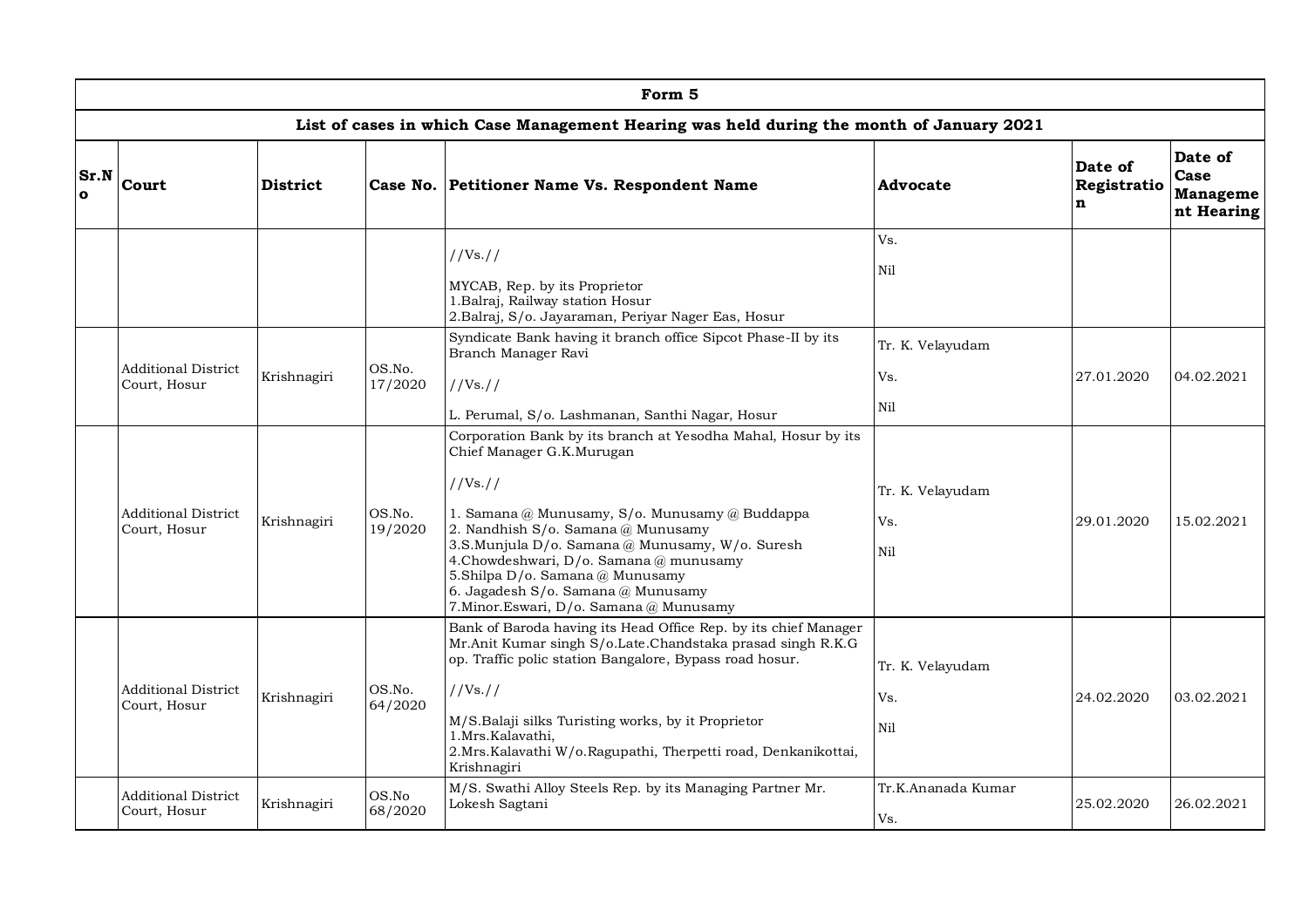|                     | Form 5                                     |             |                   |                                                                                                                                                                                                                                                                                                         |                                |                             |                                           |  |  |  |  |
|---------------------|--------------------------------------------|-------------|-------------------|---------------------------------------------------------------------------------------------------------------------------------------------------------------------------------------------------------------------------------------------------------------------------------------------------------|--------------------------------|-----------------------------|-------------------------------------------|--|--|--|--|
|                     |                                            |             |                   | List of cases in which Case Management Hearing was held during the month of January 2021                                                                                                                                                                                                                |                                |                             |                                           |  |  |  |  |
| Sr.N<br>$\mathbf o$ | <b>Court</b>                               | District    |                   | Case No. Petitioner Name Vs. Respondent Name                                                                                                                                                                                                                                                            | <b>Advocate</b>                | Date of<br>Registratio<br>n | Date of<br>Case<br>Manageme<br>nt Hearing |  |  |  |  |
|                     |                                            |             |                   | //Vs. //<br>Mr. R.Manjunath, S/o. Ramesh, Sipcot Housing colony, Hosur                                                                                                                                                                                                                                  | Nil                            |                             |                                           |  |  |  |  |
|                     | <b>Additional District</b><br>Court, Hosur | Krishnagiri | OS.No.<br>71/2020 | Syndicate Bank having its Branch Office at sipcot Phase-II<br>Mr.Ravi S/o. Thammaiah<br>//Vs. //<br>1.M/s.sudhakar Enterperiser, by its Proprietor T.Sudhakar,<br>Ganapathi Nagar, Hosur<br>2.T.Sudhakar S/o.Thiyagarajan, Meenachi nagar, Chithanapalli,<br>Hosur                                      | Tr. K. Velayudam<br>Vs.<br>Nil | 27.02.2020                  | 26.02.2021                                |  |  |  |  |
|                     | <b>Additional District</b><br>Court, Hosur | Krishnagiri | OS.No.<br>72/2020 | Syndicate Bank having its Branch Office at Sipcot Phase-II,<br>Branch Hosur.<br>Rep.by its Branch Manager<br>M.Ravi, S/o.Thammaiah<br>//Vs. //<br>1.M/s. ASM Travels Rep. by it Proprietor V.Madesh<br>2.V.Madesh, S/o.Venkatesh Thorapalli Agraharam vill, Hosur                                       | Tr. K. Velayudam<br>Vs.<br>Nil | 27.02.2020                  | 26.02.2021                                |  |  |  |  |
|                     | <b>Additional District</b><br>Court, Hosur | Krishnagiri | OS.No.<br>73/2020 | Synadicate Bank having its branch office at Sipcot Phase-II, Rep.<br>by its Branch Manager, Mr.Ravi, S/o. Thimmaiah<br>//Vs. //<br>1.M/s.Revathi Travels Rep. by it Proprietor B.Anusuya Bai,<br>Bedrapalli, Sipcot Post, Hosur.<br>2.B.Anusuya Bai, W/o. Balaji Sigh, Bedarapalli, Zuzuwadi,<br>Hosur. | Tr. K. Velayudam<br>Vs.<br>Nil | 27.02.2020                  | 19.02.2021                                |  |  |  |  |
|                     | <b>Additional District</b><br>Court, Hosur | Krishnagiri | OS.No.<br>91/2020 | M/s.GLOBAL CALCIUM Pvt. Ltd., Rep. by its Deputy General<br>Manager, S.R.Muni Rao S/o. Late.Rama Rao,Sipcot Industrial<br>company, Hosur<br>//Vs//<br>1.M/s.ALMAS Technologies Pvt.Ltd Rep. by its Proprietor<br>Mr.Sudan singh.<br>2.Mr.Sudan Singh, M/s.ACMAS Technologies Pvt.Ltd, having its        | Mt.T.Shankar<br>Vs.<br>Nil     | 09.03.2020                  | 01.03.2021                                |  |  |  |  |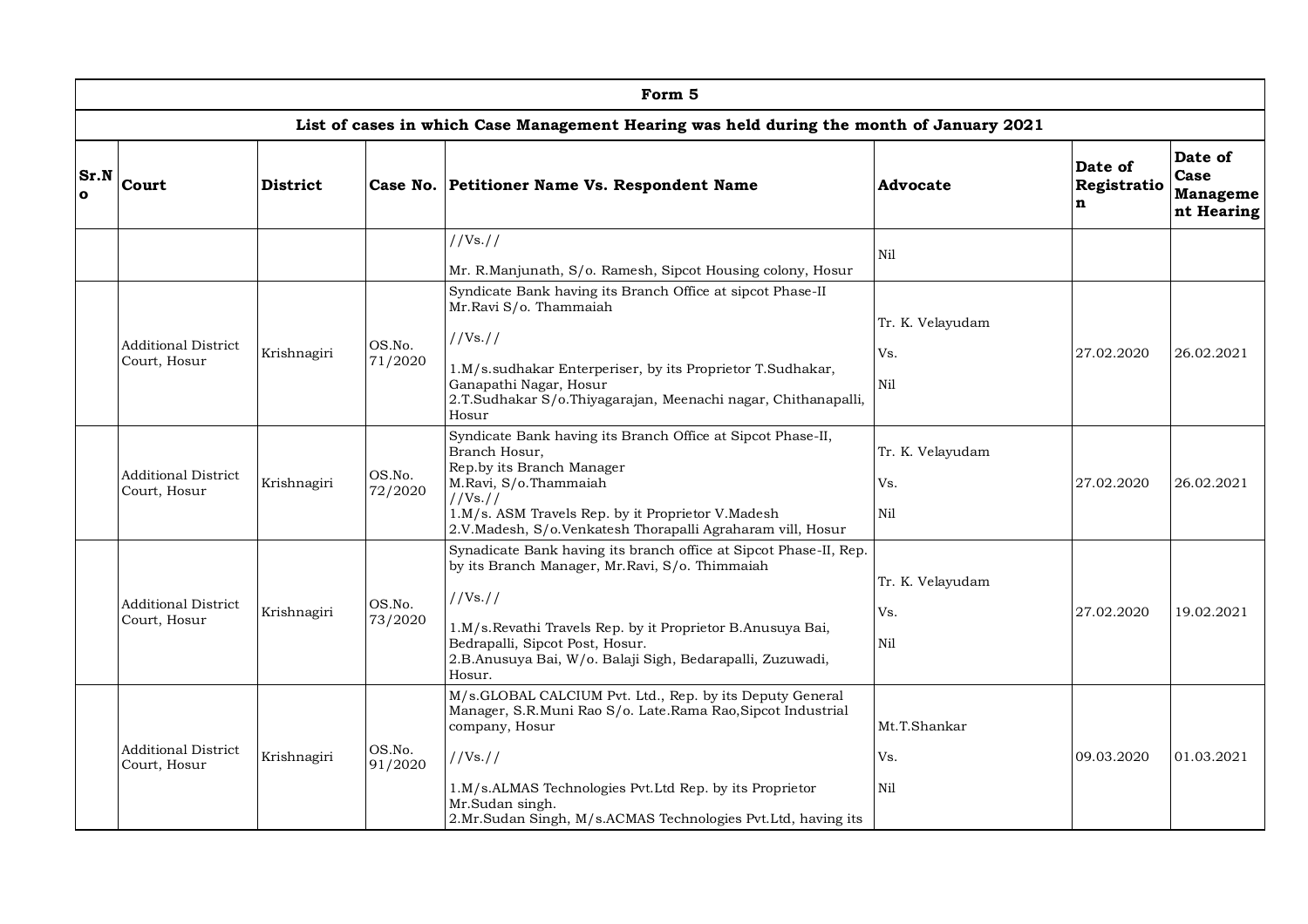|                      | Form 5                                     |                 |                    |                                                                                                                                                                                                          |                         |                             |                                           |  |  |  |  |
|----------------------|--------------------------------------------|-----------------|--------------------|----------------------------------------------------------------------------------------------------------------------------------------------------------------------------------------------------------|-------------------------|-----------------------------|-------------------------------------------|--|--|--|--|
|                      |                                            |                 |                    | List of cases in which Case Management Hearing was held during the month of January 2021                                                                                                                 |                         |                             |                                           |  |  |  |  |
| Sr.N<br>$\mathbf{o}$ | Court                                      | <b>District</b> |                    | Case No. Petitioner Name Vs. Respondent Name                                                                                                                                                             | Advocate                | Date of<br>Registratio<br>n | Date of<br>Case<br>Manageme<br>nt Hearing |  |  |  |  |
|                      |                                            |                 |                    | registered office at kundli, Sonepet, Hariyana.                                                                                                                                                          |                         |                             |                                           |  |  |  |  |
|                      |                                            |                 |                    | M/s. Barger paists India ltd represented by its Authroised<br>Mr.T.Srinivasan having Sipcot, Hosur.                                                                                                      | Tr.K.Ananda Kumar       |                             |                                           |  |  |  |  |
|                      | <b>Additional District</b><br>Court, Hosur | Krishnagiri     | OS.No.<br>94/2020  | //Vs. //                                                                                                                                                                                                 | Vs.                     | 10.03.2020                  | 03.02.2021                                |  |  |  |  |
|                      |                                            |                 |                    | M/s. SHREE Automaticity Industries C/o. Abishak Industrict by<br>its Proprietor M.RajaGowandr Mohanraj, Sipcot Hosur.                                                                                    | Nil                     |                             |                                           |  |  |  |  |
|                      |                                            |                 |                    | Andhra Bank having its branch ofice at Housr Represented by its<br>Branch Manager, Mr.G.Abhishek, S/o.Mr.G.Prabhakar David,                                                                              | Tr. K. Velayudam        |                             |                                           |  |  |  |  |
|                      | <b>Additional District</b><br>Court, Hosur | Krishnagiri     | OS.No.<br>102/2020 | //Vs. //                                                                                                                                                                                                 | Vs.                     | 24.03.2020                  | 19.02.2021                                |  |  |  |  |
|                      |                                            |                 |                    | 1.M/s.M.R.Automobiles, Res.by its Prop.R.Prabhakar<br>2.R.Prabhakar, S/o.Ramakrishnappa, Prop. Of<br>M/s.M.R.Automobiles Nothikuppam, Hosur                                                              | Nil                     |                             |                                           |  |  |  |  |
|                      | <b>Additional District</b><br>Court, Hosur | Krishnagiri     | OS.No.<br>103/2020 | Andhra Bank having its branch Office at Hosur represented by<br>its Branch Manager, Mr.G.Abhishek, S/o.Mr.G.Prabhakar David<br>//Vs. //                                                                  | Tr. K. Velayudam<br>Vs. | 24.03.2020                  | 23.03.2021                                |  |  |  |  |
|                      |                                            |                 |                    | 1.M/s.Sri Manjunatha Hardware & Paints, Rep.by its<br>Prop.K.Manjunatha, Bagalur Road, Hosur<br>2.K.Manjunatha, S/o.Kemparao, Prop.of M/s.Sri Manjunatha<br>Hardware & Paints, Kumbalam, Krishnagiri dt. | Nil                     |                             |                                           |  |  |  |  |
|                      | <b>Additional District</b>                 |                 | OS.No              | Hosur COIR Foams Pvt. Ltd. Rep. by its Manager (Account and<br>finance) Mr.M.V.R.K.Kishore S/o. M.V.Jaganmohan Rao, Sipcot<br>industrial East, Hosur.                                                    | Tr.M.S.Tamil Nathan     |                             |                                           |  |  |  |  |
|                      | Court, Hosur                               | Krishnagiri     | 110/2020           | //Vs. //                                                                                                                                                                                                 | Vs.                     | 06.06.2020                  | 01.03.2021                                |  |  |  |  |
|                      |                                            |                 |                    | Mrs.Ankita Mishra Proprietor M/s.Gayathiri Emporium,<br>Narayana Street, Leelamahal road, Vishakapatinam.                                                                                                | Nil                     |                             |                                           |  |  |  |  |
|                      | <b>Additional District</b><br>Court, Hosur | Krishnagiri     | OS.No.<br>111/2020 | Bank of India, having its head Office Res. by its consituent<br>Attorney Mr.T.Sivakumar, S/o. Thandavan at M.M.Reddy<br>complex old Bangalore road, Hosur.                                               | Tr. K. Velayudam<br>Vs. | 06.06.2020                  | 02.02.2021                                |  |  |  |  |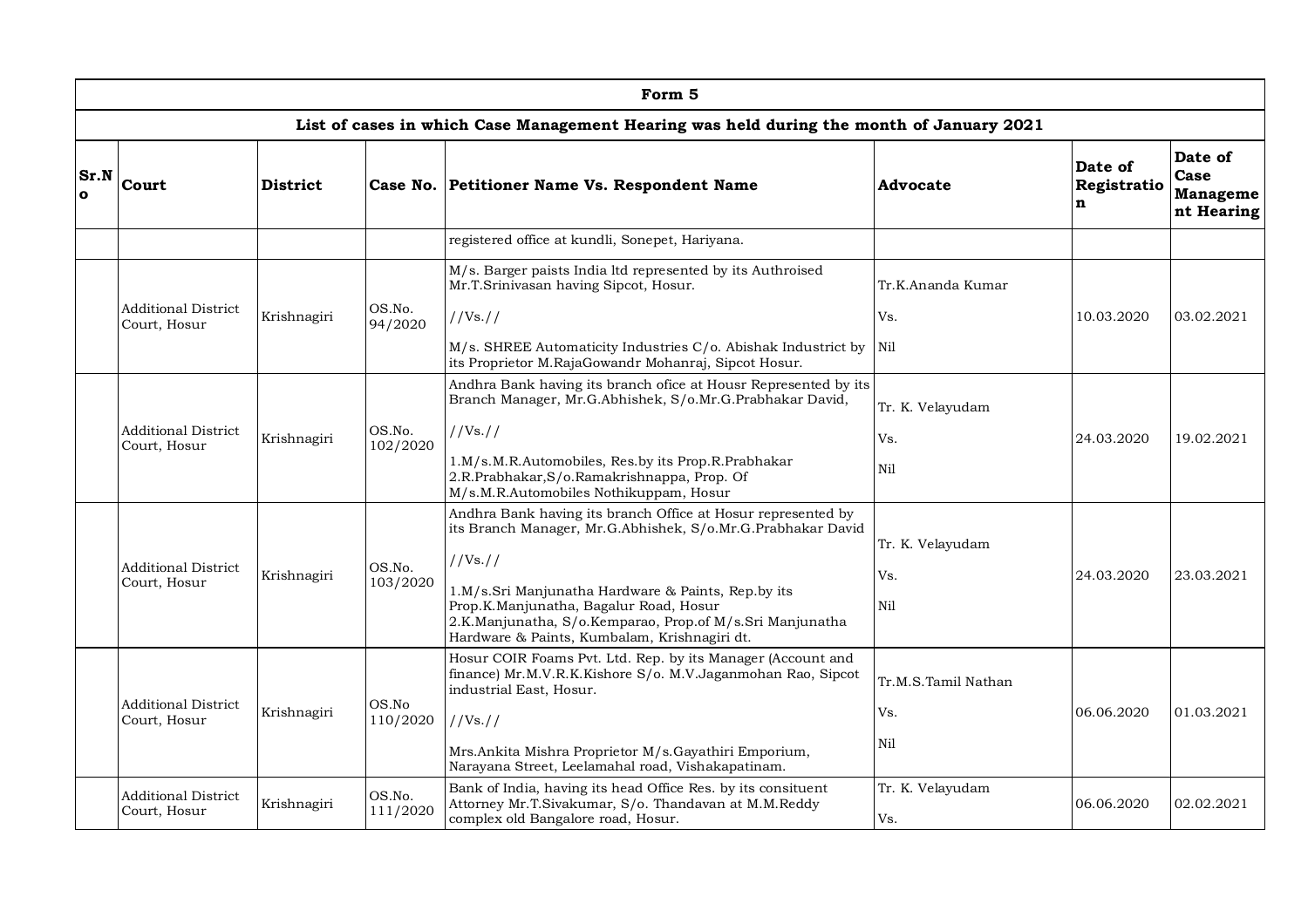|                         | Form 5                                                                                   |                 |                    |                                                                                                                                                                                                                                                                                                                                                                        |                                |                             |                                           |  |  |  |  |  |  |
|-------------------------|------------------------------------------------------------------------------------------|-----------------|--------------------|------------------------------------------------------------------------------------------------------------------------------------------------------------------------------------------------------------------------------------------------------------------------------------------------------------------------------------------------------------------------|--------------------------------|-----------------------------|-------------------------------------------|--|--|--|--|--|--|
|                         | List of cases in which Case Management Hearing was held during the month of January 2021 |                 |                    |                                                                                                                                                                                                                                                                                                                                                                        |                                |                             |                                           |  |  |  |  |  |  |
| <b>Sr.N</b><br>$\Omega$ | <b>Court</b>                                                                             | <b>District</b> |                    | Case No. Petitioner Name Vs. Respondent Name                                                                                                                                                                                                                                                                                                                           | Advocate                       | Date of<br>Registratio<br>n | Date of<br>Case<br>Manageme<br>nt Hearing |  |  |  |  |  |  |
|                         |                                                                                          |                 |                    | //Vs//<br>1.M/s.Easik Kumaran Auto Pats, Rep. by its Proprietor S.Jansi<br>Rani Rajeshwari layout, Sipcot, Hosur.<br>2.S.Jansi Rani W/o. Rathinam Bharathi Nagar, Mookandapalli,<br>Hosur                                                                                                                                                                              | Nil                            |                             |                                           |  |  |  |  |  |  |
|                         | <b>Additional District</b><br>Court, Hosur                                               | Krishnagiri     | OS.No.<br>112/2020 | Andhra Bank Having its Branch Office at Hosur. Rep. by its<br>Branch Managaer Mr.G.Adhishek S/o. Prabhakar David<br>//Vs//<br>Mr.H.Mahaboob Khan, So. Hassan khan, Thorrapalli vill.<br>Penandapalli post, Hosur.<br>2.M.Govinda Reddy Alasapalli vill. Hosur                                                                                                          | Tr. K. Velayudam<br>Vs.<br>Nil | 06.06.2020                  | 25.02.2021                                |  |  |  |  |  |  |
|                         | <b>Additional District</b><br>Court, Hosur                                               | Krishnagiri     | Os.No<br>114/2020  | Bank of India Having its head Office at Mumbai, Rep. by its<br>Mr.T.Sivakumar S/o. S.Thandvan, MM Reddy complex old<br>Bangalore road, Hosur.<br>//Vs//<br>1.M/s.Ganesh Engineering Rep. by it Prop. U.Muthu Kumar<br>Office at Kamaraj Nagar, Sipcot, Hosur.<br>2.U.Muthu Kumar S/o. Uthandyapillai, Kudiyana street, Muthal<br>kattalai, Pandurangapuram, Kumbakonam | Tr. K. Velayudam<br>Vs.<br>Nil | 06.06.2020                  | 24.03.2021                                |  |  |  |  |  |  |
| 12                      | Prl. Dist. & Sessions<br>Court                                                           | Madurai         | <b>NIL</b>         | $\mbox{NIL}$                                                                                                                                                                                                                                                                                                                                                           | $\mbox{NIL}$                   | <b>NIL</b>                  | <b>NIL</b>                                |  |  |  |  |  |  |
|                         | I Addl. Dist. &<br>Sessions Court                                                        | Madurai         | NIL                | <b>NIL</b>                                                                                                                                                                                                                                                                                                                                                             | NIL                            | NIL                         | <b>NIL</b>                                |  |  |  |  |  |  |
|                         | I Addl. Sub Court                                                                        | Madurai         | $\mbox{NIL}$       | <b>NIL</b>                                                                                                                                                                                                                                                                                                                                                             | $\mbox{NIL}$                   | $\mbox{NIL}$                | <b>NIL</b>                                |  |  |  |  |  |  |
|                         | II Addl. Sub Court                                                                       | Madurai         | $\mbox{NIL}$       | $\mbox{NIL}$                                                                                                                                                                                                                                                                                                                                                           | $\mbox{NIL}$                   | $\mbox{NIL}$                | $\mbox{NIL}$                              |  |  |  |  |  |  |
| 13                      | District Court,<br>Nagapattinam                                                          | Nagapattinam    | $\mbox{NIL}$       | $\mbox{NIL}$                                                                                                                                                                                                                                                                                                                                                           | $\mbox{NIL}$                   | NIL                         | $\text{NIL}$                              |  |  |  |  |  |  |
|                         | Fast Track Mahila<br>Court,                                                              | Nagapattinam    | <b>NIL</b>         | <b>NIL</b>                                                                                                                                                                                                                                                                                                                                                             | <b>NIL</b>                     | <b>NIL</b>                  | <b>NIL</b>                                |  |  |  |  |  |  |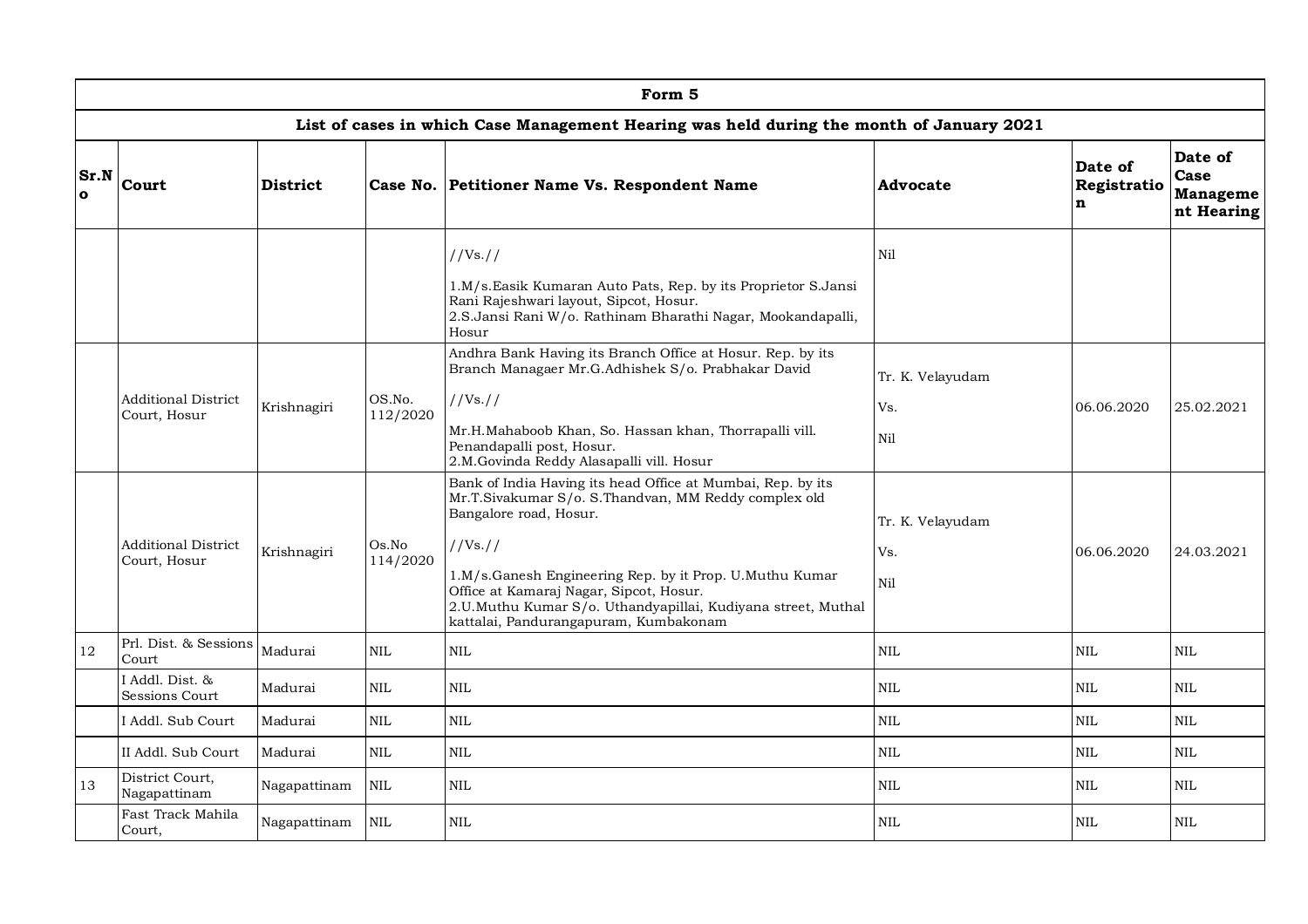|                         | Form <sub>5</sub>                                      |                 |                    |                                                                                                                                                     |                                        |                             |                                           |  |  |  |  |
|-------------------------|--------------------------------------------------------|-----------------|--------------------|-----------------------------------------------------------------------------------------------------------------------------------------------------|----------------------------------------|-----------------------------|-------------------------------------------|--|--|--|--|
|                         |                                                        |                 |                    | List of cases in which Case Management Hearing was held during the month of January 2021                                                            |                                        |                             |                                           |  |  |  |  |
| <b>Sr.N</b><br>$\Omega$ | <b>Court</b>                                           | <b>District</b> | Case No.           | Petitioner Name Vs. Respondent Name                                                                                                                 | Advocate                               | Date of<br>Registratio<br>n | Date of<br>Case<br>Manageme<br>nt Hearing |  |  |  |  |
|                         | Nagapattinam                                           |                 |                    |                                                                                                                                                     |                                        |                             |                                           |  |  |  |  |
|                         | <b>Additional District</b><br>Court.<br>Mayiladuthurai | Nagapattinam    | <b>NIL</b>         | <b>NIL</b>                                                                                                                                          | <b>NIL</b>                             | NIL                         | <b>NIL</b>                                |  |  |  |  |
|                         | Sub Court,<br>Nagapattinam                             | Nagapattinam    | $\mbox{NIL}$       | <b>NIL</b>                                                                                                                                          | $\mbox{NIL}$                           | $\mbox{NIL}$                | $\mbox{NIL}$                              |  |  |  |  |
|                         | Principal Sub Court,<br>Mayiladuthurai                 | Nagapattinam    | $\text{NIL}$       | <b>NIL</b>                                                                                                                                          | <b>NIL</b>                             | <b>NIL</b>                  | <b>NIL</b>                                |  |  |  |  |
|                         | <b>Additional Sub</b><br>Court.<br>Mayiladuthurai      | Nagapattinam    | $\mbox{NIL}$       | <b>NIL</b>                                                                                                                                          | $\mbox{NIL}$                           | $\rm NIL$                   | <b>NIL</b>                                |  |  |  |  |
| 14                      | The Principal<br>District Judge                        | Namakkal        | $\cos/2/20$<br>20  | Vishnu Sudha Textiles Rep by its Sole Properties TSudha Rep by<br>her Power Agent VRajagopalan Vs M/sKMS and Company Rep by<br>its Proprietor KBabu | Dakshinamoorthy.L(P),                  | 05-06-2018                  | 24-02-2021                                |  |  |  |  |
|                         | The Principal<br>District Judge                        | Namakkal        | $\cos/3/20$<br>20  | SSV Feeds rep by its Managing Partner Vs Mani Poultry Farm<br>rep by its Proprietor SMMani and another                                              | Raghu.T.V(P),                          | 19-06-2018                  | 25-02-2021                                |  |  |  |  |
|                         | The Principal<br>District Judge                        | Namakkal        | $\cos/5/20$<br>20  | Harin Feeds by its Manager MSenthilkumar Vs Paramasivam<br>Poultry Farm by its Manager Paramasivam                                                  | Shanmugam.K(P),<br>Yoganathan.S(R),    | 21-08-2018                  | 02-03-2021                                |  |  |  |  |
|                         | The Principal<br>District Judge                        | Namakkal        | $\cos/6/20$<br>20  | PePe Feeds by its Managing Partner PTamilarasan Vs Perianna<br>gounder and 8 others                                                                 | Shanmugam.K(P),                        | 18-12-2018                  | 23-02-2021                                |  |  |  |  |
|                         | The Principal<br>District Judge                        | Namakkal        | $\cos/7/20$<br>20  | NPA Foods and feeds by rep Patner of Velusamy Vs<br>Maruthappan                                                                                     | Rajasekaran.T(P),                      | 19-12-2018                  | 02-02-2021                                |  |  |  |  |
|                         | The Principal<br>District Judge                        | Namakkal        | $\cos/10/2$<br>020 | Senthamil Finance by its Managing partner Vs Valarmathi and 2<br>others                                                                             | Balakrishnan.R(P),<br>Chinnusamy.R(R), | 18-01-2019                  | 02-03-2021                                |  |  |  |  |
|                         | The Principal<br>District Judge                        | Namakkal        | $\cos/11/2$<br>020 | RDomnic Xavier Vs Fues Gupta M/sInnovittil church                                                                                                   | Raju.L(P),                             | 18-01-2019                  | 12-02-2021                                |  |  |  |  |
|                         | The Principal<br>District Judge                        | Namakkal        | $\cos/12/2$<br>020 | Mahindra Feeds and Foods by its partner Palanisamy Vs Selvaraj                                                                                      | Shanmugam.K(P),                        | 02-03-2019                  | 25-02-2021                                |  |  |  |  |
|                         | The Principal<br>District Judge                        | Namakkal        | $\cos/15/2$<br>020 | Saranya Spinning Mills Pvt Ltd rep by Technical Director<br>Ashokkumar Vs Om sakthi Textiles rep by Properitor<br>Arthanarisamy                     | Shanmugam.K(P),<br>Arthanari.K(R),     | 21-03-2019                  | 23-02-2021                                |  |  |  |  |
|                         | The Principal<br>District Judge                        | Namakkal        | $\cos/16/2$<br>020 | Sri Kumaran Finance by Managing Director MGanesan Vs<br>Sasikala and 2 others                                                                       | Murugesan.J.K(P),                      | 04-04-2019                  | 08-02-2021                                |  |  |  |  |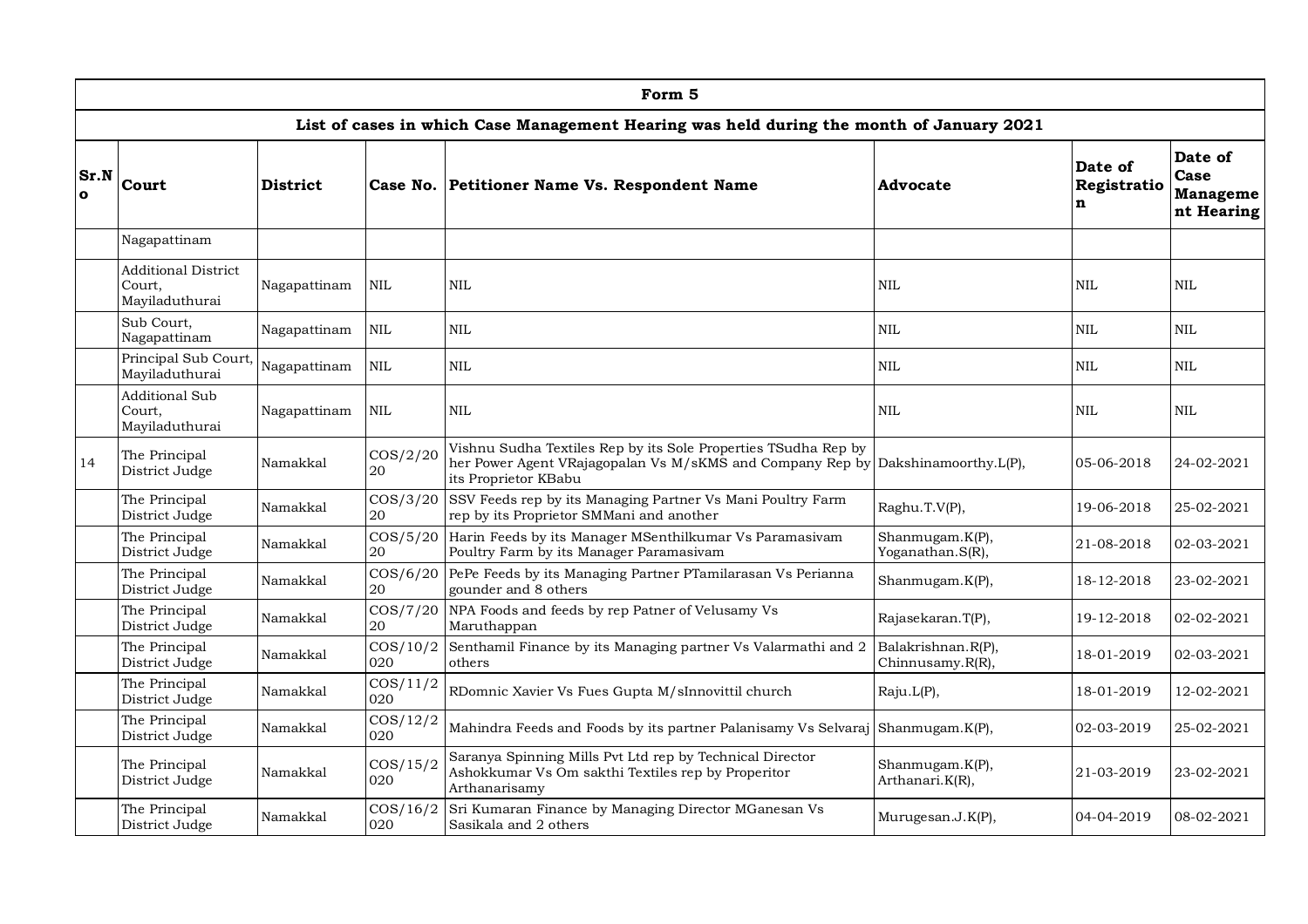|                      | Form 5                                                                                   |                                |                                                              |                                                                                                      |                                            |                             |                                                  |  |  |  |  |  |
|----------------------|------------------------------------------------------------------------------------------|--------------------------------|--------------------------------------------------------------|------------------------------------------------------------------------------------------------------|--------------------------------------------|-----------------------------|--------------------------------------------------|--|--|--|--|--|
|                      | List of cases in which Case Management Hearing was held during the month of January 2021 |                                |                                                              |                                                                                                      |                                            |                             |                                                  |  |  |  |  |  |
| Sr.N<br>$\mathbf{o}$ | Court                                                                                    | <b>District</b>                | Case No.                                                     | Petitioner Name Vs. Respondent Name                                                                  | Advocate                                   | Date of<br>Registratio<br>n | Date of<br>Case<br><b>Manageme</b><br>nt Hearing |  |  |  |  |  |
|                      | The Principal<br>District Judge                                                          | Namakkal                       | $\cos/17/2$<br>020                                           | Sree amman Finance Rep by its Managing partner RGanesan Vs<br>Kumaresan                              | Palanisamy. T.M.(P),<br>Ravi.M(R),         | 25-04-2019                  | 26-02-2021                                       |  |  |  |  |  |
|                      | The Principal<br>District Judge                                                          | Namakkal                       | $\cos(20/2)$<br>020                                          | Sri Lakshmi Finance by its Partner PKrishnamoorthi Vs PElango<br>and another                         | Krishnamoorthy.T.V(P),                     | 30-04-2019                  | 04-02-2021                                       |  |  |  |  |  |
|                      | The Principal<br>District Judge                                                          | Namakkal                       | $\cos/25/2$<br>020                                           | Mahendira feeds and foods by its Managing Partner Palanisamy<br>Vs MuthuKumar                        | Shanmugam.K(P),                            | 19-08-2019                  | 03-03-2021                                       |  |  |  |  |  |
|                      | The Principal<br>District Judge                                                          | Namakkal                       | $\cos/24/2$<br>020                                           | Indian over seas bank Vs KRKala                                                                      | Shanmugham.S.A(P),<br>Udhaya kumar.K(R),   | 19-08-2019                  | 26-02-2021                                       |  |  |  |  |  |
|                      | $\cos/23/2$<br>The Principal<br>Namakkal<br>District Judge<br>020                        |                                |                                                              | Syndicate bank Pallipalayam Branch Vs JKavinkumar                                                    | Shanmugham.S.A(P),                         | 19-08-2019                  | 15-02-2021                                       |  |  |  |  |  |
|                      | The Principal<br>District Judge                                                          | Namakkal                       | $\cos/27/2$<br>020                                           | NPA Foods and Feeds by its Managing Partner Velusamy Vs<br>Kandasamy                                 | Shanmugam.K(P),<br>Johnedwin.F(R),         | 21-08-2019                  | 25-02-2021                                       |  |  |  |  |  |
|                      | The Principal<br>District Judge                                                          | Namakkal                       | $\cos/28/2$<br>020                                           | Syndicate bank NPudupatti Branch Rep by its Branch Manager<br>Vs PIllaiyaraj and another             | Anbazhagan.P(P),                           | 10-09-2019                  | 23-02-2021                                       |  |  |  |  |  |
|                      | The Principal<br>District Judge                                                          | Namakkal                       | $\cos(29/2)$<br>020                                          | Syndicate bank NPudupatti Brach REp by its Branch Manager<br>Vs VMMadhuranthagai and another         | Anbazhagan.P(P),                           | 10-09-2019                  | 08-03-2021                                       |  |  |  |  |  |
|                      | The Principal<br>District Judge                                                          | Namakkal                       | $\cos/30/2$<br>020                                           | RDinesh Vs Gautham Kanunga                                                                           | Arthanari.K(P),                            | 04-10-2019                  | 03-02-2021                                       |  |  |  |  |  |
|                      | The Principal<br>District Judge                                                          | Namakkal                       | $\cos/34/2$<br>020                                           | Mahendira Feeds and Foods by its Managing Director<br>Palanisamy Vs Nallaiyan                        | Shanmugam.K(P),                            | 02-01-2020                  | 26-02-2021                                       |  |  |  |  |  |
|                      | The Principal<br>District Judge                                                          | Namakkal                       | $\cos/35/2$<br>020                                           | M/S Palls Association by Owner Radhakrishnan Vs KMS<br>Poultary Parm rep by its Latha @ Krishnalatha | SureshKumar.P(P),                          | 03-01-2020                  | 10-03-2021                                       |  |  |  |  |  |
|                      | The Principal<br>District Judge                                                          | Namakkal                       | $\cos/36/2$<br>020                                           | Harin Feeds by its Owner MSenthilkumar Vs Chinnusamy                                                 | Shanmugam.K(P),<br>Tamilselvan.R(R),       | 07-01-2020                  | 26-02-2021                                       |  |  |  |  |  |
|                      | The Principal<br>District Judge                                                          | $\cos/37/2$<br>Namakkal<br>020 |                                                              | Harin Feeds by its owner MSenthilkumar Vs Sengottuvel                                                | Shanmugam.K(P),<br>Kannan.C(R),            | 07-01-2020                  | 26-02-2021                                       |  |  |  |  |  |
|                      | $\cos/38/2$<br>The Principal<br>Namakkal<br>020<br>District Judge<br>manager             |                                | Selvaraj Vs United India Insurance company Ltd by its branch | Shanmugam.K(P),                                                                                      | 07-01-2020                                 | 24-02-2021                  |                                                  |  |  |  |  |  |
|                      | The Principal<br>COS/39/2<br>Namakkal<br>District Judge<br>020                           |                                |                                                              | Subramani Vs RSR Feeds by its Managing Partner Duraisamy<br>and 5 others                             | Shanmugam.K(P),                            | 08-01-2020                  | 22-02-2021                                       |  |  |  |  |  |
|                      | The Principal<br>District Judge                                                          | Namakkal                       | $\cos/40/2$<br>020                                           | M/sVictory Spinning Private Ltd by its Director TBalachandran<br>Vs M/sRitham Fibrarics and another  | Paraneedharan.C(P),<br>Palanisamy. K.K(R), | 21-01-2020                  | 15-02-2021                                       |  |  |  |  |  |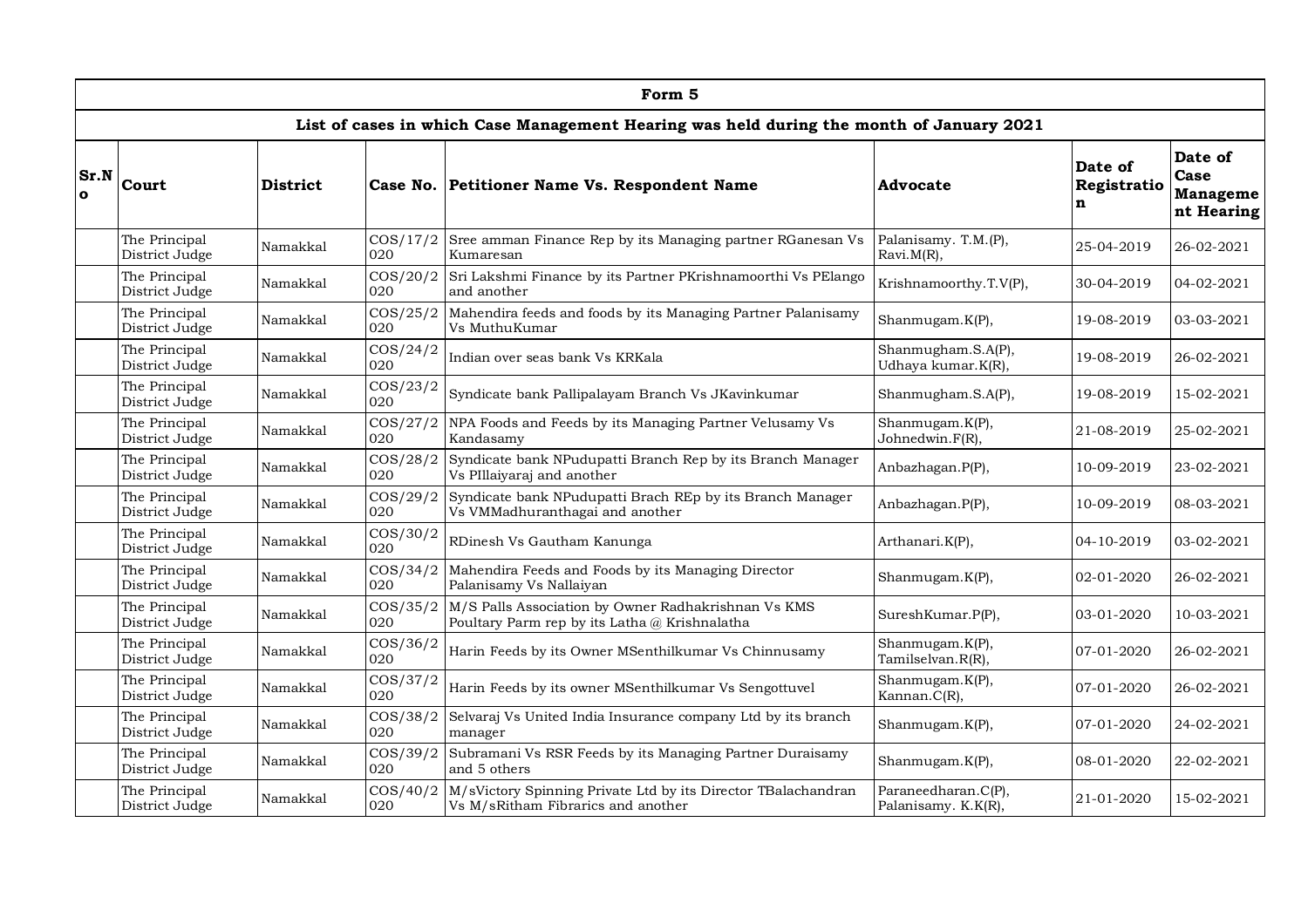|                      | Form 5                                                                                   |                                |                    |                                                                                                                                                                                       |                                     |                             |                                                  |  |  |  |  |  |
|----------------------|------------------------------------------------------------------------------------------|--------------------------------|--------------------|---------------------------------------------------------------------------------------------------------------------------------------------------------------------------------------|-------------------------------------|-----------------------------|--------------------------------------------------|--|--|--|--|--|
|                      | List of cases in which Case Management Hearing was held during the month of January 2021 |                                |                    |                                                                                                                                                                                       |                                     |                             |                                                  |  |  |  |  |  |
| Sr.N<br>$\mathbf{o}$ | Court                                                                                    | <b>District</b>                |                    | Case No. Petitioner Name Vs. Respondent Name                                                                                                                                          | Advocate                            | Date of<br>Registratio<br>n | Date of<br>Case<br><b>Manageme</b><br>nt Hearing |  |  |  |  |  |
|                      | The Principal<br>District Judge                                                          | Namakkal                       | $\cos/41/2$<br>020 | M/sVadivel Textiles rep by its Prop PVadivel Vs M/sSri Vaari<br>Fabrics rep by its prop SSelvan                                                                                       | Gunasekaran.P.M(P),                 | 29-01-2020                  | 26-02-2021                                       |  |  |  |  |  |
|                      | The Principal<br>District Judge                                                          | Namakkal                       | $\cos/42/2$<br>020 | Canara Bank Namakkal Branch by its Manager Vs KalaivaniK                                                                                                                              | Vinoth.S(P),                        | 30-01-2020                  | 23-02-2021                                       |  |  |  |  |  |
|                      | The Principal<br>District Judge                                                          | Namakkal                       | $\cos/43/2$<br>020 | M/sGlobalvet Enterprises by its Owner RGeetharanjani Vs KMS<br>Poultry Farm Latha @ Krishnalatha                                                                                      | Suresh Kumar.P(P),                  | 05-02-2020                  | 16-04-2021                                       |  |  |  |  |  |
|                      | The Principal<br>District Judge                                                          | Namakkal                       | $\cos/45/2$<br>020 | Sri Aruljothi murugan Fianance by its Managing Partner<br>KMuthusamy Vs SMuthukumaran                                                                                                 | Chinnusamy.R(P),                    | 12-03-2020                  | 22-02-2021                                       |  |  |  |  |  |
|                      | The Principal<br>District Judge                                                          | Namakkal                       | $\cos/44/2$<br>020 | Sri Sivaganga Capitals by its Managing Partner KGanesan Vs<br>BVijayasarathi and 2 others                                                                                             | Chinnusamy.R(P),                    | 12-03-2020                  | 11-02-2021                                       |  |  |  |  |  |
|                      | The Principal<br>Namakkal<br>District Judge<br>020                                       |                                | $\cos/47/2$        | Vijaya Bank (Bank of Baradoa) Rasipuram rep by its Branch<br>Manager Vs VTex rep by its proprieter Jayakumar and 2 others                                                             | Satthivel.A(P),                     | 11-06-2020                  | 22-02-2021                                       |  |  |  |  |  |
|                      | The Principal<br>District Judge                                                          | Namakkal                       | $\cos/48/2$<br>020 | Dhanlaxmi Bank ltd Vs Arun and another                                                                                                                                                | Anbazhagan.P(P),                    | 17-06-2020                  | 03-02-2021                                       |  |  |  |  |  |
|                      | The Principal<br>District Judge                                                          | Namakkal                       | $\cos/49/2$<br>020 | Mahendran Feeds Foods by its managing director Palanisamy<br>Power Egent Mohan Vs Poongodi                                                                                            | Shanmugam.K(P),                     | 29-06-2020                  | 01-03-2021                                       |  |  |  |  |  |
|                      | The Principal<br>District Judge                                                          | Namakkal                       | $\cos/50/2$<br>020 | Hain Feeds by its Owner MSenthilkumar by power Agent<br>PSellamuthu Vs Rajagopal                                                                                                      | Shanmugam.K(P),                     | 07-07-2020                  | 05-02-2021                                       |  |  |  |  |  |
|                      | The Principal<br>District Judge                                                          | Namakkal                       | $\cos/51/2$<br>020 | M/sLogical Agri Business India Private Limited rep by its<br>Managing Director Vs M/sSri Lakshmi Narasimha Poultry Farm<br>Pvt Itdrep by its Managing Director MrKalidindi and 4 othe | Shanmugam.K(P),                     | 29-07-2020                  | 15-02-2021                                       |  |  |  |  |  |
|                      | The Principal<br>District Judge                                                          | Namakkal                       | $\cos/53/2$<br>020 | Mahendran feeds and foods by rep partner palanisamy by rep<br>agent MMohan Vs Senthikumar                                                                                             | Shanmugam.K(P),<br>Vinoth. $S(R)$ , | 19-08-2020                  | 23-02-2021                                       |  |  |  |  |  |
|                      | The Principal<br>District Judge                                                          | Namakkal                       | $\cos/54/2$<br>020 | Subashree Feeds by its Owner Umamaheswari Vs Palanivel                                                                                                                                | Shanmugam.K(P),                     | 21-08-2020                  | 24-02-2021                                       |  |  |  |  |  |
|                      | The Principal<br>District Judge                                                          | $\cos/56/2$<br>Namakkal<br>020 |                    | Muthu Poultry Agencies by its Managing Partner Thiyagarajan by<br>power agent Tamilselvan Vs Kannan                                                                                   | Shanmugam.K(P),                     | 16-10-2020                  | 23-02-2021                                       |  |  |  |  |  |
|                      | $\cos/57/2$<br>The Principal<br>Namakkal<br>020<br>District Judge                        |                                |                    | Muthu poultary Egency by rep Managing partner thiyagarajan<br>power Egent Tamilselvan Vs Subramani                                                                                    | Shanmugam.K(P),                     | 16-10-2020                  | 23-02-2021                                       |  |  |  |  |  |
|                      | $\cos/58/2$<br>The Principal<br>Namakkal<br>020<br>District Judge                        |                                |                    | Hari Feeds by its Owner M.Senthilkumar Vs R.V.S.Poultry Farm<br>by owner Velappan                                                                                                     | Shanmugam.K(P),<br>Raghu.T.V(R),    | 08-10-2020                  | 16-02-2021                                       |  |  |  |  |  |
|                      | The Principal<br>District Judge                                                          | Namakkal                       | $\cos/59/2$<br>020 | Harin Feeds by Manager M.Senthilkumar Vs Krishnaveni Poultry<br>Farm by its Manager Periasamy                                                                                         | Shanmugam.K(P),<br>Krishnan.P(R),   | 30-09-2020                  | 16-02-2021                                       |  |  |  |  |  |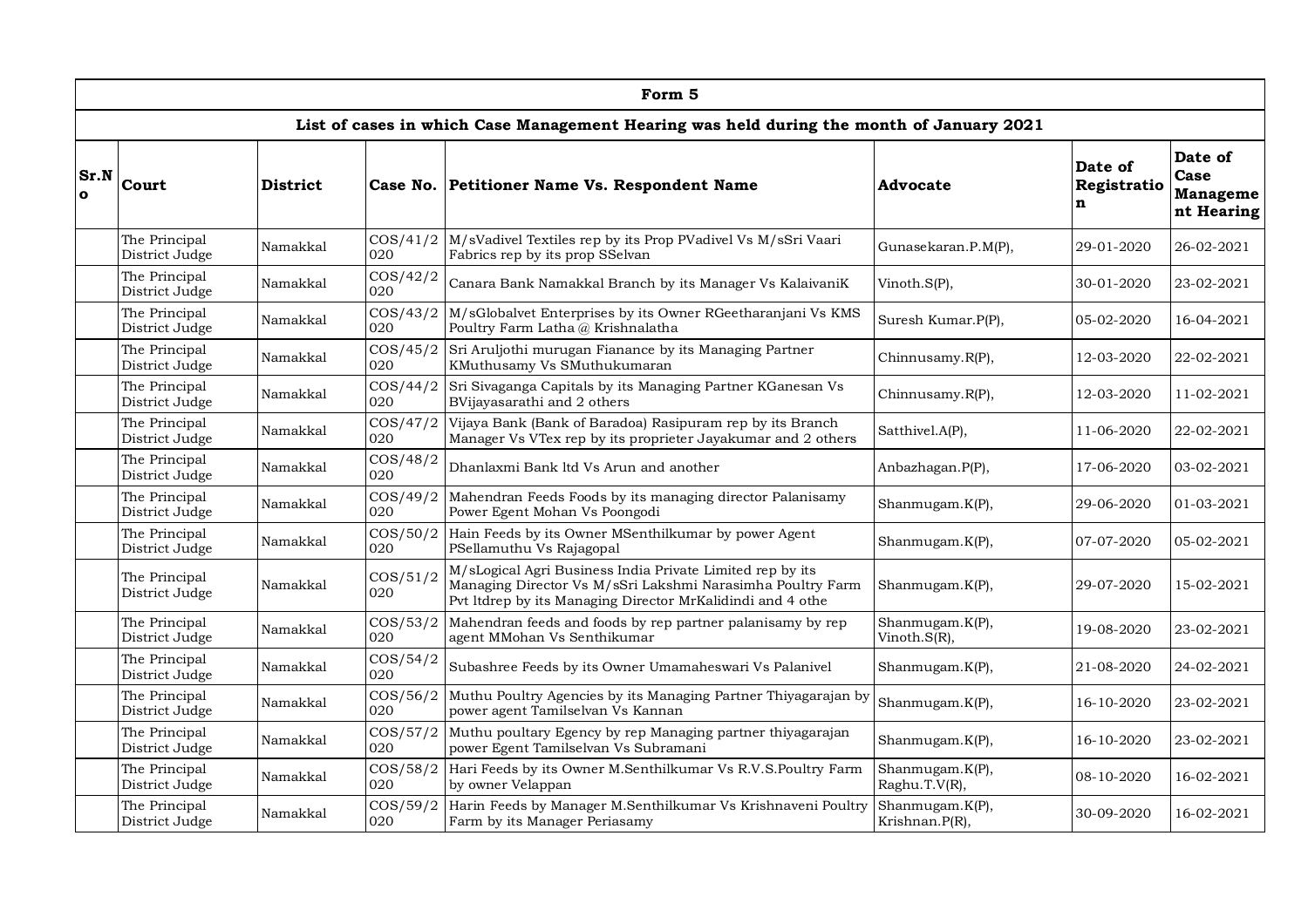|                      | Form 5                                                                                                                                            |                 |                                                                                                                               |                                                                                                                                                       |                              |                             |                                                  |  |  |  |  |  |
|----------------------|---------------------------------------------------------------------------------------------------------------------------------------------------|-----------------|-------------------------------------------------------------------------------------------------------------------------------|-------------------------------------------------------------------------------------------------------------------------------------------------------|------------------------------|-----------------------------|--------------------------------------------------|--|--|--|--|--|
|                      |                                                                                                                                                   |                 |                                                                                                                               | List of cases in which Case Management Hearing was held during the month of January 2021                                                              |                              |                             |                                                  |  |  |  |  |  |
| Sr.N<br>$\mathbf{o}$ | Court                                                                                                                                             | <b>District</b> |                                                                                                                               | Case No. Petitioner Name Vs. Respondent Name                                                                                                          | Advocate                     | Date of<br>Registratio<br>n | Date of<br>Case<br><b>Manageme</b><br>nt Hearing |  |  |  |  |  |
|                      | The Principal<br>District Judge                                                                                                                   | Namakkal        | $\cos$<br>60/2020                                                                                                             | Mahindra Feeds and Foods By its Managing Partner Palanisamy<br>by Power Agent                                                                         | K.Shanmugam                  | 30-11-2020                  | 15-02-2021                                       |  |  |  |  |  |
|                      | The Principal<br>District Judge                                                                                                                   | Namakkal        | $\cos$<br>61/2020                                                                                                             | Harin Feeds by its Manager M.Senthilkumar Vs K.B.S.Poultry<br>Farm by its Manager Poopathi                                                            | K.Shanmugam                  | 30-11-2020                  | 10-02-2021                                       |  |  |  |  |  |
|                      | The Principal<br>District Judge                                                                                                                   | Namakkal        | $\cos$<br>62/2020                                                                                                             | Harin Feeds by its owner M.Senthilkukmar Vs Thulasi Poultry<br>Farm by its owner Arul                                                                 | K.Shanmugam                  | 30-11-2020                  | 15-02-2021                                       |  |  |  |  |  |
|                      | The Principal<br>District Judge                                                                                                                   | Namakkal        | $\cos$<br>63/2020                                                                                                             | Harin Feeds by its Owner M.Senthilkumar Vs Jeyavel                                                                                                    | K.Shanmugam                  | 30-11-2020                  | 05-02-2021                                       |  |  |  |  |  |
|                      | The Principal<br>District Judge                                                                                                                   | Namakkal        | $\cos$<br>64/2020                                                                                                             | Dhanabaagayam Spinners Private Ltd, Rep by its M.Dhanasekar<br>Vs Leelavathi Textile Traders rep by ists proprietor Sukumar                           | K.Shanmugam                  | 30-11-2020                  | 22-02-2021                                       |  |  |  |  |  |
|                      | $\cos$<br>Harin feeds by its OwnerMSenthilkumar power Egent<br>The Principal<br>Namakkal<br>65/2020<br>PSellamuthu Vs Jayaraman<br>District Judge |                 | Shanmugam.K(P),                                                                                                               | 05-12-2020                                                                                                                                            | 08-02-2021                   |                             |                                                  |  |  |  |  |  |
|                      | The Principal<br>District Judge                                                                                                                   | Namakkal        | $\cos$<br>Muthu Poultry Agencies by its Managing Partner Thiyagarajan<br>66/2020<br>Power Agent Tamilselvan Vs Shanmugavadivu |                                                                                                                                                       | Shanmugam.K(P),              | 09-12-2020                  | 30-03-2021                                       |  |  |  |  |  |
|                      | The Principal<br>District Judge                                                                                                                   | Namakkal        | $\cos$<br>67/2020                                                                                                             | M/sHMTextiles Private Ltd rep by its Director MrKishore MSethia<br>Vs M/sJaihind Spinning Mills Ltd rep by its Director<br>PMRamakrishnan and another | Ramasamy.R(P),               | 14-12-2020                  | 05-03-2021                                       |  |  |  |  |  |
|                      | The Principal<br>District Judge                                                                                                                   | Namakkal        | $\cos$<br>68/2020                                                                                                             | Muthu Poultry Agencies by its Managing Partner Thiyagarajan by<br>Power Agent Thamilselvan Vs Palanisamy                                              | Shanmugam.K(P),              | 17-12-2020                  | 06-03-2021                                       |  |  |  |  |  |
| 15                   | District Court<br>Udhagamandalam,<br>Nilgris                                                                                                      | Nilgris         | $\mbox{NIL}$                                                                                                                  | $\rm NIL$                                                                                                                                             | NIL                          | <b>NIL</b>                  | $\rm NIL$                                        |  |  |  |  |  |
| 16                   | Principal District<br>Court                                                                                                                       | Perambalur      | NIL                                                                                                                           | <b>NIL</b>                                                                                                                                            | <b>NIL</b>                   | <b>NIL</b>                  | <b>NIL</b>                                       |  |  |  |  |  |
|                      | Mahila Court                                                                                                                                      | Perambalur      | NIL                                                                                                                           | NIL.                                                                                                                                                  | <b>NIL</b>                   | <b>NIL</b>                  | $\mbox{NIL}$                                     |  |  |  |  |  |
|                      | NIL<br>Sub Court<br>$\mbox{NIL}$<br>Perambalur                                                                                                    |                 | $\mbox{NIL}$                                                                                                                  | <b>NIL</b>                                                                                                                                            | $\mbox{NIL}$                 |                             |                                                  |  |  |  |  |  |
| 17                   | The Principal<br>OS 71/18<br>Pudukkottai<br>Subaithabegam Vs Balasubramanian<br>District Court                                                    |                 | M.Jeyanthan                                                                                                                   | 28.04.2018                                                                                                                                            | 22.02.2021                   |                             |                                                  |  |  |  |  |  |
|                      | The Principal<br>OS 43/20<br>Pudukkottai<br>Canara Bank, Pudukkottai Branch VS K.Rajendran<br>District Court                                      |                 |                                                                                                                               |                                                                                                                                                       | S.Dhananjeva<br>Ramachandran | 10.06.2020                  | 08.02.2021.                                      |  |  |  |  |  |
|                      | The Principal<br>District Court                                                                                                                   | Pudukkottai     |                                                                                                                               | OS 1/2020 Allahabad Bank VS VKM Fiber Industry and others                                                                                             | D.Dhanapal                   | 02.01.2020                  | 22.02.2021                                       |  |  |  |  |  |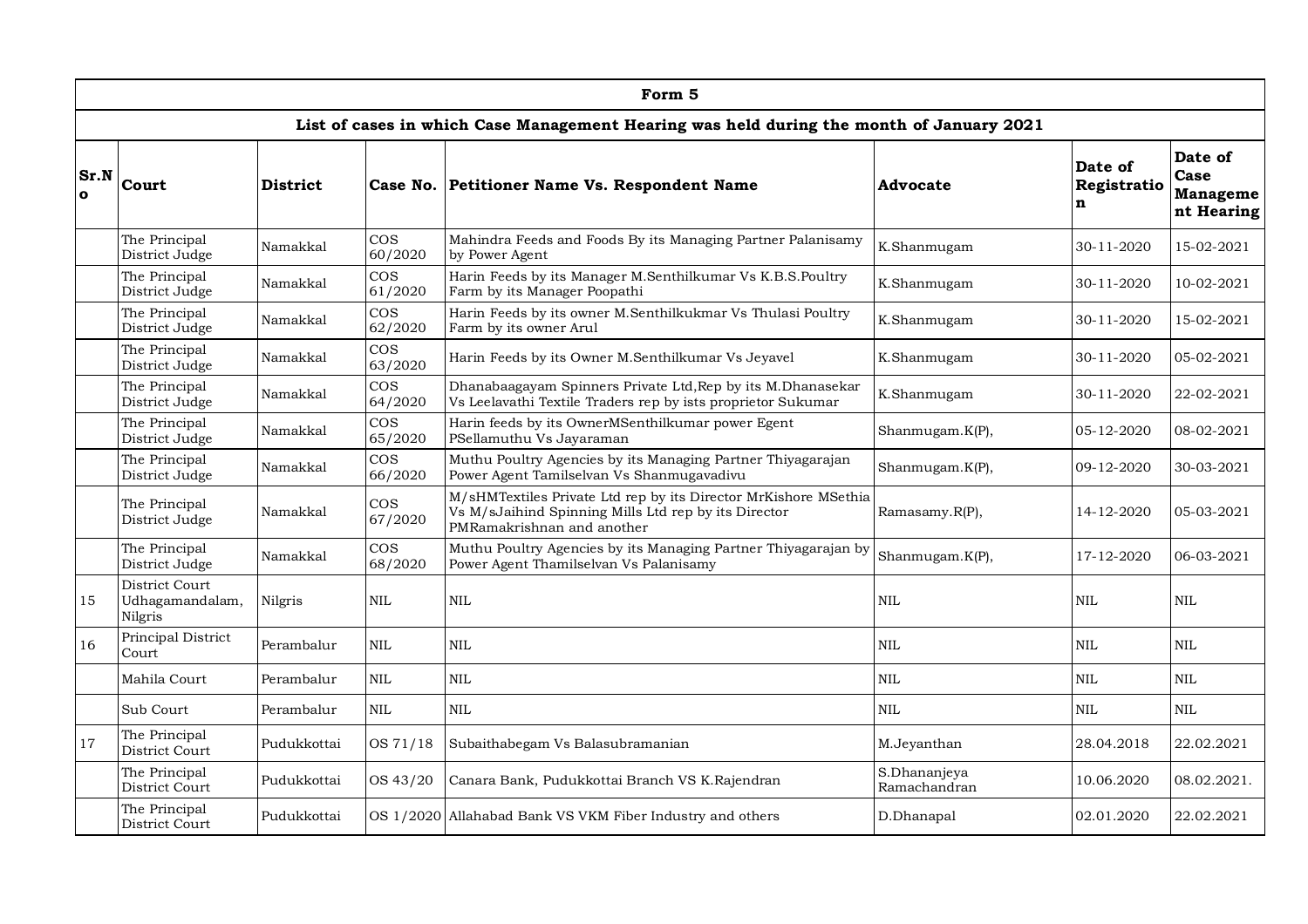|                      | Form 5                                                                   |                 |                    |                                                                                          |                               |                             |                                           |  |  |  |  |  |
|----------------------|--------------------------------------------------------------------------|-----------------|--------------------|------------------------------------------------------------------------------------------|-------------------------------|-----------------------------|-------------------------------------------|--|--|--|--|--|
|                      |                                                                          |                 |                    | List of cases in which Case Management Hearing was held during the month of January 2021 |                               |                             |                                           |  |  |  |  |  |
| Sr.N<br>$\mathbf{o}$ | Court                                                                    | <b>District</b> | Case No.           | Petitioner Name Vs. Respondent Name                                                      | Advocate                      | Date of<br>Registratio<br>n | Date of<br>Case<br>Manageme<br>nt Hearing |  |  |  |  |  |
|                      | The Principal<br>District Court                                          | Pudukkottai     | OS 5/21            | Canara Bank, Pudukkottai Branch Vs tmt.T.Shanthi and 1<br>another                        | S. Dhananjaya<br>Ramachandran | 21.1.2021                   | 22.2.2021.                                |  |  |  |  |  |
|                      | The Principal<br>District Court                                          | Pudukkottai     | OS 34/18           | S.Sultan Mohaiyadeen VS M.Mohammed Frook                                                 | G.RAmalingm                   | 22.06.2018                  | 28.01.2021                                |  |  |  |  |  |
|                      | The Principal<br>OS 64/18<br>Pudukkottai<br>District Court               |                 |                    | i) Gulgarini ii) Abdul Rahman Vs Rahamath Nisa and 8 others                              | K.Anbazhahan                  | 07.09.2018                  | 29.1.2021                                 |  |  |  |  |  |
|                      | <b>Additional District</b><br>OS No.<br>Pudukkottai<br>44/2010<br>Court, |                 |                    | M/S Raja & Company and 2 others Vs Pudukkottai Municipality,<br>Rep by its Commissioner  | S.Chockalingam                | 07.11.2009                  | 29.01.2021                                |  |  |  |  |  |
|                      | <b>Additional District</b><br>Court,                                     | Pudukkottai     | OS No.<br>134/2019 | The Branch manager, Oriental Bank of Commerce Vs K.Durairaj<br>and four others           | V.Kasirajan                   | 18.12.2019                  | 29.01.2021                                |  |  |  |  |  |
|                      | The Principal Sub<br>Court                                               | Pudukkottai     | O.S.<br>451/17     | Canarabank Thirumayam Branch Vs R. Vasanthi                                              | S. Dhananjaya<br>Ramachandran | 04.10.2017                  | 01.03.2021                                |  |  |  |  |  |
|                      | The Principal Sub<br>Court                                               | Pudukkottai     | O.S.<br>533/2017   | Canara Bank Thirumayam Branch Vs. K. Karuppaiah                                          | S. Dhananjaya<br>Ramachandran | 13.12.17                    | 08.03.2021                                |  |  |  |  |  |
|                      | The Principal Sub<br>Court                                               | Pudukkottai     | 0. S. 381/2<br>015 | Canara Bank Thirumayam Vs. U. Palanisamy                                                 | S. Meyappan                   | 24.08.15                    | 02.03.2021                                |  |  |  |  |  |
|                      | The Principal Sub<br>Court                                               | Pudukkottai     | 0. S. 231/2<br>018 | State Bank of India Main Branch Pudukkottai Vs. Pandiselvi                               | T. Kannadasan                 | 26.07.20                    | 06.04.2021                                |  |  |  |  |  |
|                      | Principal<br>Subordinate Court                                           | Pudukkottai     | O.S.<br>171/2018   | UCO Bank Pudukkottai Branch Vs. K. Palanisamy                                            | S. M Kumar                    | 21.06.18                    | 02.03.2021                                |  |  |  |  |  |
|                      | Principal<br>Subordinate Court                                           | Pudukkottai     | O.S.<br>201/2016   | Union Bank of India. Pudukkottai Vs. Rajendran                                           | K. Narayanan                  | 20.06.2016                  | 02.03.2021                                |  |  |  |  |  |
|                      | Principal<br>Subordinate Court                                           | Pudukkottai     | 0. S. 279/1        | Canara Bank Thirumayam Branch Vs. Rengasamy                                              | S. Dhananjaya<br>Ramachandran | 15.06.2017                  | 09.03.2021.                               |  |  |  |  |  |
|                      | Principal<br>Subordinate Court                                           | Pudukkottai     | O.S.<br>449/17     | canara Bank Thirumayam Branch Vs A. annadurai                                            | S. Dhananjaya<br>Ramachandran | 03.10.17                    | 09.03.2021                                |  |  |  |  |  |
|                      | Principal<br>Pudukkottai<br>Subordinate Court                            |                 | 0. S. 87/16        | canara Bank Thirumayam Branch Vs. A. Chellaiah                                           | M. Veerappan                  | 10.03.16                    | 01.03.2021                                |  |  |  |  |  |
|                      | Principal<br>Pudukkottai<br>Subordinate Court<br>8                       |                 | O.S.205/1          | R. Ravindran Vs. Namachivayam                                                            | S. Sagadevan                  | 09.07.18                    | 01.03.2021                                |  |  |  |  |  |
|                      | Principal<br>Subordinate Court                                           | Pudukkottai     |                    | O.S.25/18 Canara Bank Thirumayam Branch Vs. A. Sangeli                                   | S. Dhananjaya<br>Ramachandran | 30.01.18                    | 01.02.2021                                |  |  |  |  |  |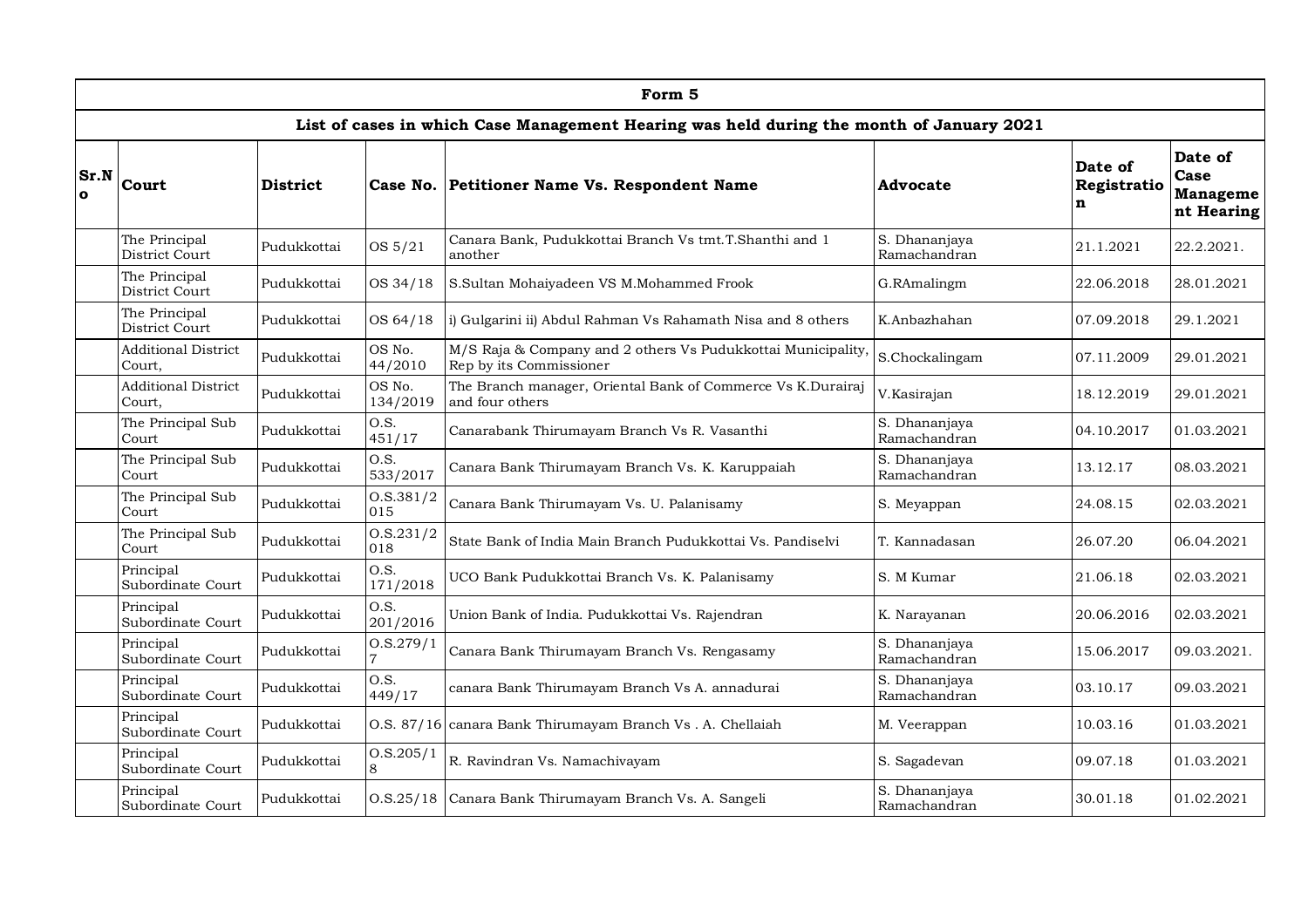|                      | Form 5                                                                                           |                                                                                                    |                 |                                                                                                                                                                                                                            |                                   |                             |                                           |  |  |  |  |
|----------------------|--------------------------------------------------------------------------------------------------|----------------------------------------------------------------------------------------------------|-----------------|----------------------------------------------------------------------------------------------------------------------------------------------------------------------------------------------------------------------------|-----------------------------------|-----------------------------|-------------------------------------------|--|--|--|--|
|                      |                                                                                                  |                                                                                                    |                 | List of cases in which Case Management Hearing was held during the month of January 2021                                                                                                                                   |                                   |                             |                                           |  |  |  |  |
| Sr.N<br>$\mathbf{o}$ | Court                                                                                            | <b>District</b>                                                                                    | Case No.        | Petitioner Name Vs. Respondent Name                                                                                                                                                                                        | Advocate                          | Date of<br>Registratio<br>n | Date of<br>Case<br>Manageme<br>nt Hearing |  |  |  |  |
|                      | Principal<br>Subordinate Court                                                                   | Pudukkottai                                                                                        | O.S.<br>303/18  | Veerammal Vs. Muthu @ Eenamuthu                                                                                                                                                                                            | K. Kulanthivel                    | 03.09.18                    | 2.02.2021                                 |  |  |  |  |
|                      | Principal<br>Subordinate Court                                                                   | Pudukkottai                                                                                        | 0. S. 275/1     | canara Bank Thirumayam Branch Vs S. Kannan                                                                                                                                                                                 | S. Dhananjaya<br>Ramachandran     | 14.06.17                    | 09.03.2021                                |  |  |  |  |
|                      | Principal<br>Subordinate Court                                                                   | Pudukkottai                                                                                        | 0. S.475/1      | Canara Bank Pudukkottai Vs. A. Muthu Rangiyam                                                                                                                                                                              | S. Dhananjaya<br>Ramachandran     | 26.11.19                    | 06.04.2021                                |  |  |  |  |
|                      | Principal<br>Subordinate Court                                                                   | O.S.<br>Indian Overseas Bank N arthamalai Branch vs<br>Pudukkottai<br>217/19<br>Navaneethakrishnan |                 |                                                                                                                                                                                                                            | G. Nangai                         | 12.06.20                    | 09.02.2021                                |  |  |  |  |
|                      | O.S.<br>Principal<br>Pudukkottai<br>Veerasekaran Vs. Ravichandran<br>Subordinate Court<br>149/19 |                                                                                                    | T. Palaninathan | 23.04.19                                                                                                                                                                                                                   | 09.02.2021                        |                             |                                           |  |  |  |  |
|                      | The Additional Sub<br>Court                                                                      | Pudukkottai                                                                                        |                 | OS 302/15 Canara Bank Thirumayam Vs. Arumugam                                                                                                                                                                              | M. Veerappan                      | 23.07.2015                  | 1.03.2021                                 |  |  |  |  |
|                      | The Additional Sub<br>Court                                                                      | Pudukkottai                                                                                        | OS 86/16        | Canara Bank Thirumayam Vs. Saranya                                                                                                                                                                                         | S. Dhananjaya<br>Ramachandran     | 10.04.2016                  | 04.01.2021                                |  |  |  |  |
|                      | The Additional Sub<br>Court                                                                      | Pudukkottai                                                                                        |                 | OS 224/17 City Union Bank, Pudukkottai Vs S.Babu                                                                                                                                                                           | K.Narayanan                       | 05.06.2017                  | 25.02.2021                                |  |  |  |  |
| 18                   | Principal District<br>Court                                                                      | Ramanathapur<br>am                                                                                 | <b>NIL</b>      | <b>NIL</b>                                                                                                                                                                                                                 | NIL.                              | <b>NIL</b>                  | <b>NIL</b>                                |  |  |  |  |
| 19                   | Principal District<br>Court, Salem.                                                              | Salem                                                                                              | <b>NIL</b>      | <b>NIL</b>                                                                                                                                                                                                                 | <b>NIL</b>                        | <b>NIL</b>                  | <b>NIL</b>                                |  |  |  |  |
| 20                   | Principal District<br>and Sessions Court                                                         | Sivagangai                                                                                         | $\text{NIL}$    | $\text{NIL}$                                                                                                                                                                                                               | $\mbox{NIL}$                      | <b>NIL</b>                  | $\mbox{NIL}$                              |  |  |  |  |
| $21\,$               | Prl. District Court                                                                              | Thanjavur                                                                                          | $\text{NIL}$    | $\text{NIL}$                                                                                                                                                                                                               | $\mbox{NIL}$                      | <b>NIL</b>                  | <b>NIL</b>                                |  |  |  |  |
|                      | <b>III</b> Additional<br>District Judge,<br>Pattukkottai.                                        | Thanjavur                                                                                          | <b>NIL</b>      | <b>NIL</b>                                                                                                                                                                                                                 | NIL                               | <b>NIL</b>                  | <b>NIL</b>                                |  |  |  |  |
| 22                   | Principal District<br>Court, Theni                                                               | Theni                                                                                              | 87/19           | Petitioner name: Shri Amsapriya Store (Through Proprietor S.<br>Sudhakar) Respondent Name: 1) T.Gurusamy Nadar and Sons<br>Maligai, Rep. by Managing Partener G. Vijayakumar Babu and<br>another<br>2) G. Vijayakumar Babu | Amarnathbabau.R.N.S/Anbu<br>raj.A | 13.11.2019                  | 06.01.2021,<br>20.01.2021                 |  |  |  |  |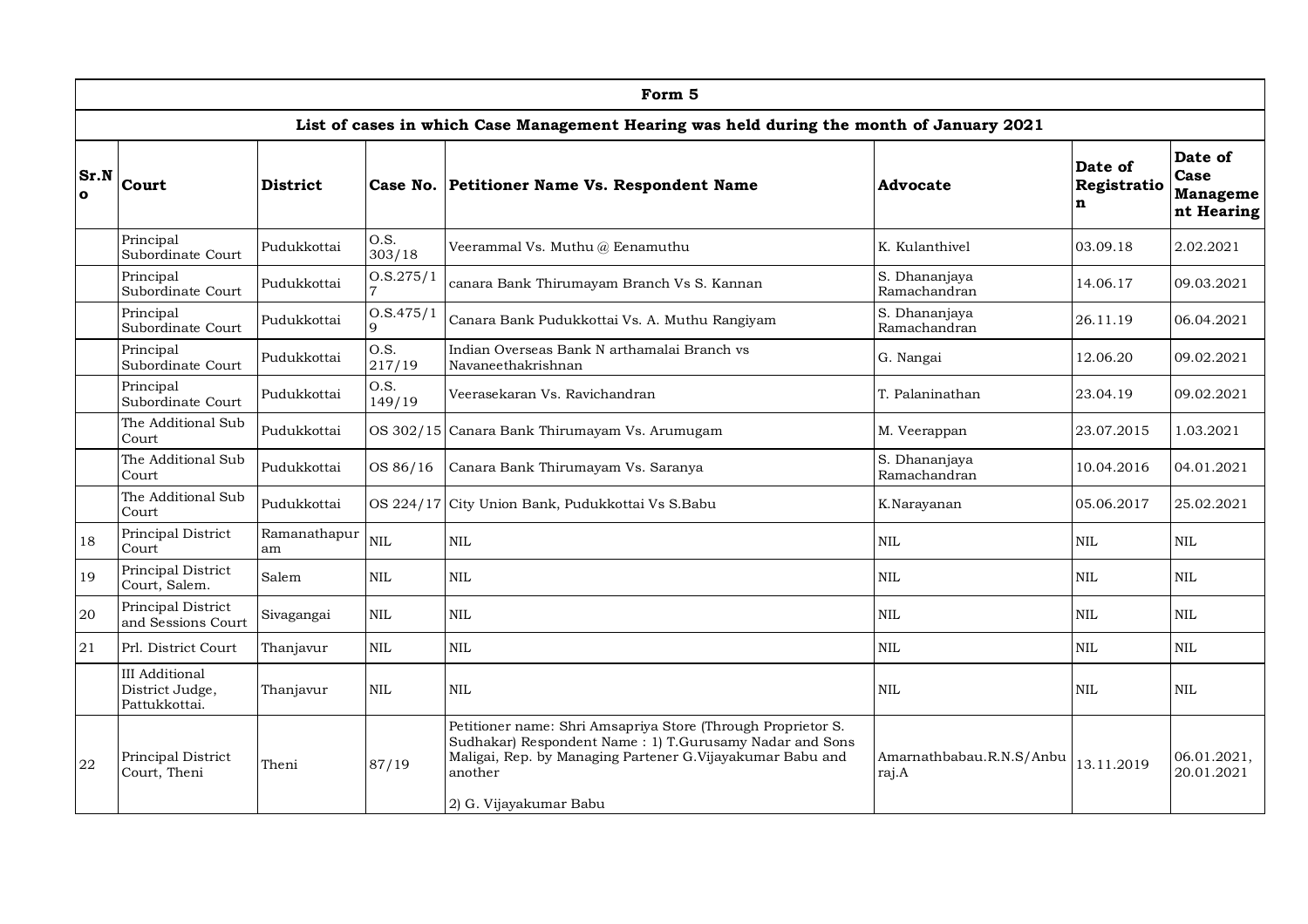|                      | Form 5                                                                                            |                 |            |                                                                                          |              |                             |                                                  |  |  |  |  |  |
|----------------------|---------------------------------------------------------------------------------------------------|-----------------|------------|------------------------------------------------------------------------------------------|--------------|-----------------------------|--------------------------------------------------|--|--|--|--|--|
|                      |                                                                                                   |                 |            | List of cases in which Case Management Hearing was held during the month of January 2021 |              |                             |                                                  |  |  |  |  |  |
| Sr.N<br>$\mathbf{o}$ | <b>Court</b>                                                                                      | <b>District</b> |            | Case No. Petitioner Name Vs. Respondent Name                                             | Advocate     | Date of<br>Registratio<br>n | Date of<br>Case<br><b>Manageme</b><br>nt Hearing |  |  |  |  |  |
|                      | Principal District<br>Court, Theni                                                                | Theni           | 87/20      | Guru.Rathakrishnan.G                                                                     | 29.06.2020   | 21.01.2021                  |                                                  |  |  |  |  |  |
| 23                   | Principal District<br>Thoothukudi<br>$\mbox{NIL}$<br>$\mbox{NIL}$<br>Court, Thoothukudi           |                 |            |                                                                                          | $\mbox{NIL}$ | $\mbox{NIL}$                | $\mbox{NIL}$                                     |  |  |  |  |  |
| 24                   | Principal District<br>Tiruchirappalli NIL<br>Court                                                |                 |            | <b>NIL</b>                                                                               | <b>NIL</b>   | <b>NIL</b>                  | <b>NIL</b>                                       |  |  |  |  |  |
|                      | <b>II</b> Additional District<br>Tiruchirappalli<br><b>NIL</b><br>$\mbox{NIL}$<br>Court           |                 |            | $\mbox{NIL}$                                                                             | $\mbox{NIL}$ | $\mbox{NIL}$                |                                                  |  |  |  |  |  |
| 25                   | Principal District<br>Court                                                                       | Tirunelveli     | <b>NIL</b> | <b>NIL</b>                                                                               | <b>NIL</b>   | <b>NIL</b>                  | <b>NIL</b>                                       |  |  |  |  |  |
| 26                   | Principal<br>Subordinate Court,<br>Tiruppur                                                       | Tiruppur        | <b>NIL</b> | $\mbox{NIL}$                                                                             | $\mbox{NIL}$ | <b>NIL</b>                  | <b>NIL</b>                                       |  |  |  |  |  |
|                      | <b>Additional Sub</b><br>Court, Tiruppur                                                          | Tiruppur        | <b>NIL</b> | <b>NIL</b>                                                                               | $\mbox{NIL}$ | <b>NIL</b>                  | <b>NIL</b>                                       |  |  |  |  |  |
| 27                   | Principal District<br>Court, Tiruvallur                                                           | Tiruvallur      | <b>NIL</b> | $\mbox{NIL}$                                                                             | <b>NIL</b>   | <b>NIL</b>                  | <b>NIL</b>                                       |  |  |  |  |  |
|                      | The I Additional<br>District and<br>Sessions Court,<br>Tiruvallur.                                | Tiruvallur      | <b>NIL</b> | $\mbox{NIL}$                                                                             | <b>NIL</b>   | <b>NIL</b>                  | <b>NIL</b>                                       |  |  |  |  |  |
|                      | The II Additional<br>District and<br><b>NIL</b><br>Tiruvallur<br>Sessions Court,<br>Poonamallee.  |                 |            | <b>NIL</b>                                                                               | $\mbox{NIL}$ | <b>NIL</b>                  | <b>NIL</b>                                       |  |  |  |  |  |
|                      | The III Additional<br>District and<br><b>NIL</b><br>Tiruvallur<br>Sessions Court,<br>Poonamallee. |                 |            | <b>NIL</b>                                                                               | <b>NIL</b>   | <b>NIL</b>                  | <b>NIL</b>                                       |  |  |  |  |  |
|                      | The IV Additional<br>District and                                                                 | Tiruvallur      | <b>NIL</b> | <b>NIL</b>                                                                               | <b>NIL</b>   | <b>NIL</b>                  | <b>NIL</b>                                       |  |  |  |  |  |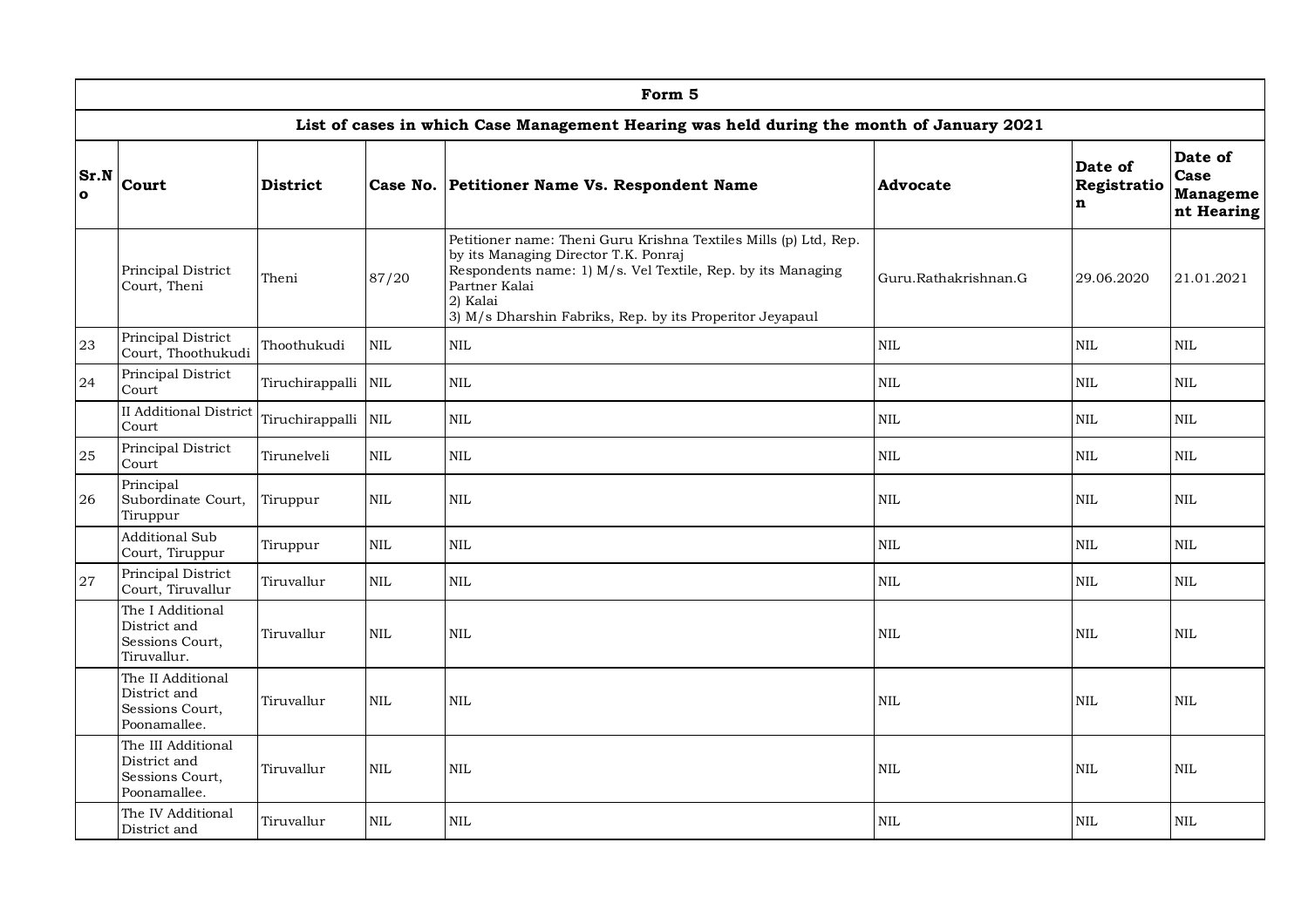|                      | Form 5                                                                                          |                 |                                    |                                                                                                                                                          |                                          |                             |                                                                    |  |  |  |  |  |
|----------------------|-------------------------------------------------------------------------------------------------|-----------------|------------------------------------|----------------------------------------------------------------------------------------------------------------------------------------------------------|------------------------------------------|-----------------------------|--------------------------------------------------------------------|--|--|--|--|--|
|                      |                                                                                                 |                 |                                    | List of cases in which Case Management Hearing was held during the month of January 2021                                                                 |                                          |                             |                                                                    |  |  |  |  |  |
| Sr.N<br>$\mathbf{o}$ | Court                                                                                           | <b>District</b> |                                    | Case No. Petitioner Name Vs. Respondent Name                                                                                                             | Advocate                                 | Date of<br>Registratio<br>n | Date of<br>Case<br><b>Manageme</b><br>nt Hearing                   |  |  |  |  |  |
|                      | Sessions Court,<br>Ponneri.                                                                     |                 |                                    |                                                                                                                                                          |                                          |                             |                                                                    |  |  |  |  |  |
|                      | The Sub Court,<br>Tiruvallur.                                                                   | Tiruvallur      | $\mbox{NIL}$                       | $\mbox{NIL}$                                                                                                                                             | $\mbox{NIL}$                             | $\mbox{NIL}$                | $\mbox{NIL}$                                                       |  |  |  |  |  |
|                      | The Sub Court,<br>Poonamallee.                                                                  | Tiruvallur      | <b>NIL</b>                         | <b>NIL</b>                                                                                                                                               | <b>NIL</b>                               | <b>NIL</b>                  | <b>NIL</b>                                                         |  |  |  |  |  |
|                      | The Sub Court,<br>Tiruttani.                                                                    | Tiruvallur      | $\textsc{NIL}$                     | $\mbox{NIL}$                                                                                                                                             | $\mbox{NIL}$                             | $\mbox{NIL}$                | $\mbox{NIL}$                                                       |  |  |  |  |  |
| 28                   | Principal District<br>Tiruvannamala<br><b>NIL</b><br>Court,<br>Tiruvannamalai.                  |                 |                                    | $\mbox{NIL}$                                                                                                                                             | $\mbox{NIL}$                             | $\mbox{NIL}$                | <b>NIL</b>                                                         |  |  |  |  |  |
|                      | <b>Additional District</b><br>Court (FTC), Arni                                                 | Tiruvannamala   | <b>NIL</b>                         | <b>NIL</b>                                                                                                                                               | $\mbox{NIL}$                             | <b>NIL</b>                  | <b>NIL</b>                                                         |  |  |  |  |  |
| 29                   | Principal District<br>Court                                                                     | Tiruvarur       | <b>NIL</b>                         | <b>NIL</b>                                                                                                                                               | $\mbox{NIL}$                             | $\mbox{NIL}$                | <b>NIL</b>                                                         |  |  |  |  |  |
| 30                   | Principal District<br>Court, Vellore                                                            | Vellore         | $\textsc{NIL}$                     | $\mbox{NIL}$                                                                                                                                             | $\mbox{NIL}$                             | $\mbox{NIL}$                | <b>NIL</b>                                                         |  |  |  |  |  |
| 31                   | Principal District<br>Court                                                                     | Villupuram      | <b>NIL</b>                         | <b>NIL</b>                                                                                                                                               | <b>NIL</b>                               | <b>NIL</b>                  | <b>NIL</b>                                                         |  |  |  |  |  |
| 32                   | Principal District<br>Court, Srivillliputtur                                                    | Virudhunagar    | NIL                                | <b>NIL</b>                                                                                                                                               | <b>NIL</b>                               | $\mbox{NIL}$                | <b>NIL</b>                                                         |  |  |  |  |  |
|                      | Sub Court, Sivakasi                                                                             | Virudhunagar    | NIL                                | NIL                                                                                                                                                      | $\mbox{NIL}$                             | $\mbox{NIL}$                | NIL                                                                |  |  |  |  |  |
| 33                   | M/s. Grace Infrastructure P. Ltd<br>PRINCIPAL<br>134/2019<br>Puducherry<br>Vs<br>DISTRICT JUDGE |                 | M/s. UltramaxHydrojet Pvt. Limited | Mr. Rajaprakash<br>Vs<br>Senthil Narayanan                                                                                                               | 21.06.2019                               | 07.01.2021<br>29.01.2021    |                                                                    |  |  |  |  |  |
|                      | <b>PRINCIPAL</b><br>DISTRICT JUDGE                                                              | Puducherry      | 242/2019                           | M/s. Strides Pharma Science Ltd Rep. by its sr. Manager A.<br>Maria Francis Xavier<br>Vs<br>Mr. K. Sudharsan The proprietor, M/s Trust India Pondicherry | Mr. L. Sathish                           | 05.12.2019                  | 04.01.2021<br>08.01.2021<br>19.01.2021<br>21.01.2021<br>27.01.2021 |  |  |  |  |  |
|                      | PRINCIPAL<br>83/2020<br>Puducherry<br>Vs<br>DISTRICT JUDGE                                      |                 |                                    | M/s. Prashanth Properties Pvt. Ltd., Rep. by its M.D., Premraja<br>1) Om Ganeshaya Food and Beverages Pvt. Ltd., Rep. by its                             | Mr. L. Sathish<br>Vs<br>Mr. P. Natarajan | 08.07.2020                  | 05.01.2021<br>11.01.2021<br>19.01.2021                             |  |  |  |  |  |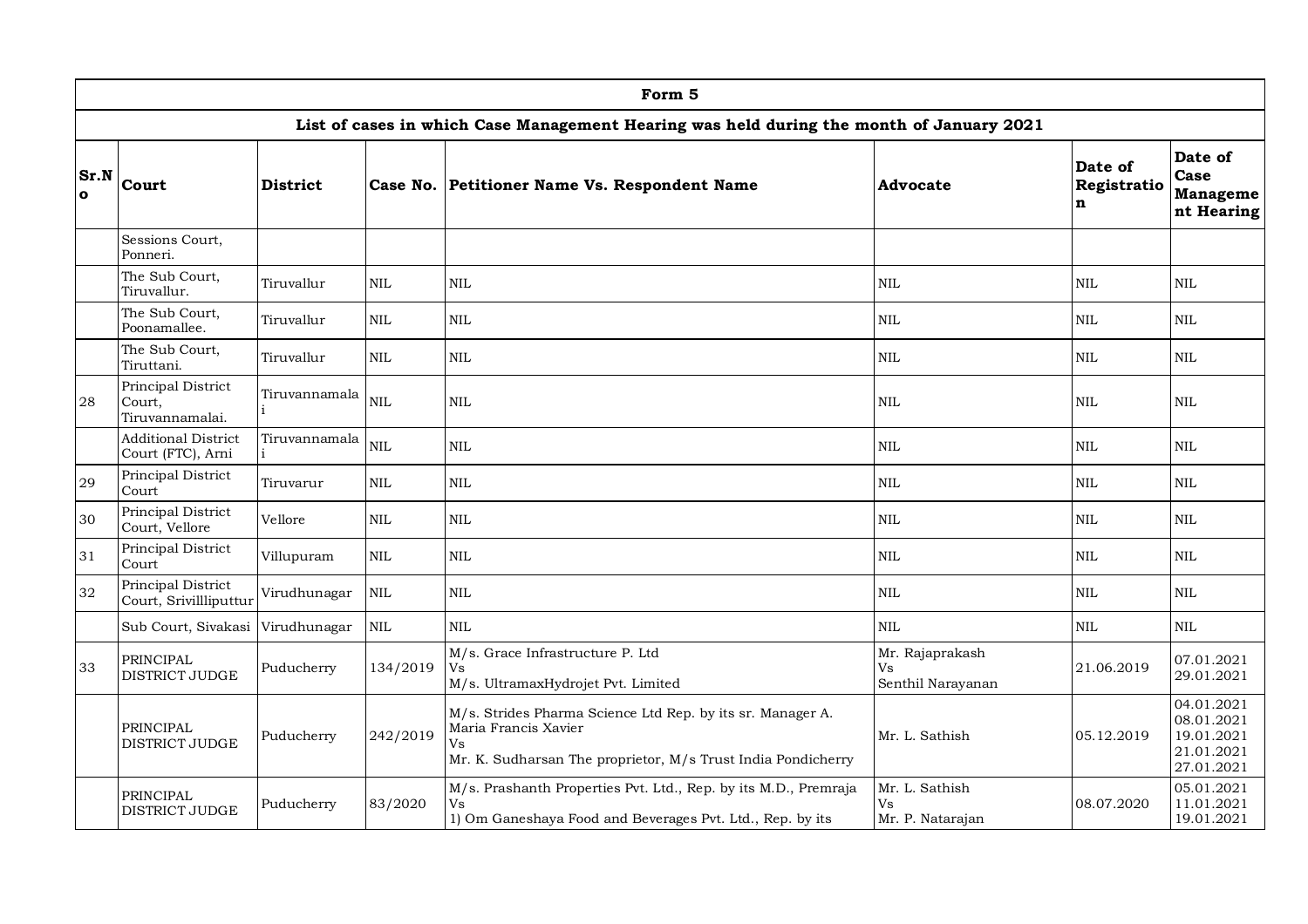|                  | Form 5                                                                                        |                 |          |                                                                                                                                                                                                                                                                                                                                                                                                                                                                                                                                                                                                                                                                                                                                                   |                        |                             |                                           |  |  |  |  |  |
|------------------|-----------------------------------------------------------------------------------------------|-----------------|----------|---------------------------------------------------------------------------------------------------------------------------------------------------------------------------------------------------------------------------------------------------------------------------------------------------------------------------------------------------------------------------------------------------------------------------------------------------------------------------------------------------------------------------------------------------------------------------------------------------------------------------------------------------------------------------------------------------------------------------------------------------|------------------------|-----------------------------|-------------------------------------------|--|--|--|--|--|
|                  |                                                                                               |                 |          | List of cases in which Case Management Hearing was held during the month of January 2021                                                                                                                                                                                                                                                                                                                                                                                                                                                                                                                                                                                                                                                          |                        |                             |                                           |  |  |  |  |  |
| Sr.N<br>$\Omega$ | Court                                                                                         | <b>District</b> |          | Case No. Petitioner Name Vs. Respondent Name                                                                                                                                                                                                                                                                                                                                                                                                                                                                                                                                                                                                                                                                                                      | <b>Advocate</b>        | Date of<br>Registratio<br>n | Date of<br>Case<br>Manageme<br>nt Hearing |  |  |  |  |  |
|                  |                                                                                               |                 |          | Director, SumitShital<br>2) Shreem Food and Beverages rp by Partner Mrs.<br>ShreedeviChandrasekaran                                                                                                                                                                                                                                                                                                                                                                                                                                                                                                                                                                                                                                               |                        |                             | 28.01.2021                                |  |  |  |  |  |
|                  | PRINCIPAL<br>Puducherry<br>DISTRICT JUDGE                                                     |                 | 166/2020 | Sri Venkatramana Paper Mills Pvt., ltd.,<br>Rep., by its director S. Kadarkarai<br>T.No. 15, SreeVatsa Square, MTP Road, Thudiyalur, Coimbatore-<br>641034<br><b>VS</b><br>1. M/S. Oil and Natural Gas Corporation ltd., Rep. by Group<br>General Manager (Chief Marketing-Corporate Marketing Group)<br>New Delhi-110070<br>2. M/s. Oil and Natural Gas Corporation of India ltd., Rep. by<br>Asset Manager- Executive Director, Cauvery Asset, Neravy,<br>Karaikal -609604<br>3. M/s. Oil and Natural GasCorporation of India ltd., rep., By<br>Deputy General Manager(Marketing), Cauvery Asset, Neravy-<br>609604<br>4. Tamilnadu Mercantile Bank ltd., Rep. by the Chief<br>Manager, Thiruvanmayur Branch, Thiruvanmayur, Chennai-<br>600041 | Mr.P. Rabindran        | 23.11.2020                  | 22.01.2021                                |  |  |  |  |  |
|                  | PRINCIPAL<br>Puducherry<br><b>DISTRICT JUDGE</b><br>PRINCIPAL<br>Puducherry<br>DISTRICT JUDGE |                 | 168/2020 | Rahul Industires rep. by its Proprietrix, M. Jeyashree<br>Address - R.S. No.37/1, Plot No.1,2,8 and 9, Perungalore Road,<br>Thanathumedu Village, Singirikudi Post, Puducherry<br>Vs<br>Fidelity Contracts and Services Pvt. Ltd., rep. by its Vice<br>President, Prasad<br>Address - No.9, Goplalakrishnan St., Parthasarathipuram,<br>T.Nagar, Chennai                                                                                                                                                                                                                                                                                                                                                                                          | Mr.K. Ranganathan      | 24.11.2020                  | 22.01.2021                                |  |  |  |  |  |
|                  |                                                                                               |                 | 171/2020 | 1) Subetha Begum rep by its power of attorney Karthikvijayraj<br>Address - No.2, Kalaivanar St., VOC Nagar, Muthialpet,<br>Pondicherry. KarthikvijayarajResisding No.149, Annammal 2nd<br>st., Thiruverkadu Co-Operative Nagar, Thiruverkadu, Chennai<br>2) ZareenBagum rep by Power of Attorney KarthikVijayaraj<br>No.2, Kalaivanar St., VOC Nagar, Muthialpet, Pondicherry.<br>KarthikvijayarajResisding No.149, Annammal 2nd st.,<br>Thiruverkadu Co-Operative Nagar, Thiruverkadu, Chennai<br>Vs<br>1) BashereyaBevi                                                                                                                                                                                                                         | Mr.P. Jesus Moris Ravi | 04.12.2020                  | 29.01.2021                                |  |  |  |  |  |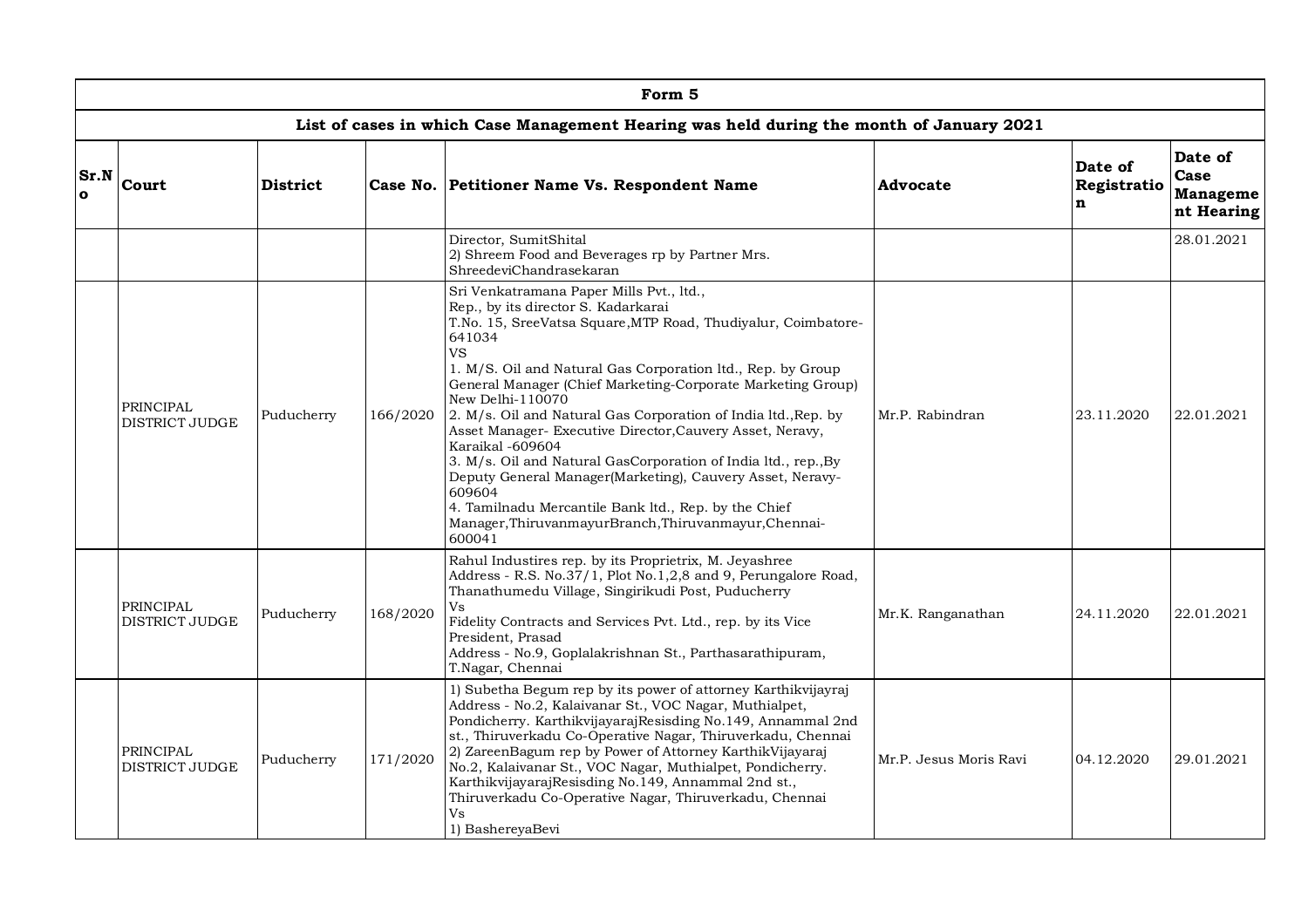|                      | Form 5                                                      |                 |         |                                                                                                                                                                                                                                                                                                                                                                                    |                                       |                             |                                           |  |  |  |  |  |
|----------------------|-------------------------------------------------------------|-----------------|---------|------------------------------------------------------------------------------------------------------------------------------------------------------------------------------------------------------------------------------------------------------------------------------------------------------------------------------------------------------------------------------------|---------------------------------------|-----------------------------|-------------------------------------------|--|--|--|--|--|
|                      |                                                             |                 |         | List of cases in which Case Management Hearing was held during the month of January 2021                                                                                                                                                                                                                                                                                           |                                       |                             |                                           |  |  |  |  |  |
| Sr.N<br>$\mathbf{o}$ | Court                                                       | <b>District</b> |         | Case No. Petitioner Name Vs. Respondent Name                                                                                                                                                                                                                                                                                                                                       | Advocate                              | Date of<br>Registratio<br>n | Date of<br>Case<br>Manageme<br>nt Hearing |  |  |  |  |  |
|                      |                                                             |                 |         | Address - 2-D, Big St., Nellikuppam, Cuddalore 607 105<br>2) Haji Ali<br>2-D, Big St., Nellikuppam, Cuddalore 607 105<br>3) Mohammed Zahir<br>2-D, Big St., Nellikuppam, Cuddalore 607 105<br>4) MouhamadSaly<br>Door No.7, Gajiyar St., Puducherry - 605 001<br>5) MohamadShahulHameed<br>Door No.7, Gajiyar St., Puducherry<br>6) Shamshia<br>Door No.7, Gajiyar St., Puducherry |                                       |                             |                                           |  |  |  |  |  |
|                      | <b>PRINCIPAL</b><br>DISTRICT JUDGE                          | Puducherry      | 31/2020 | Everest Travels, rep. by its ProperietorAhamedBahahudheen<br>Vs<br>The General Manager (MM), Oil and Natural Gas Corporation<br>Ltd.,                                                                                                                                                                                                                                              | Mr. Jayakandhan                       | 23.09.2020                  | 22.01.2021                                |  |  |  |  |  |
|                      | PRINCIPAL<br>DISTRICT JUDGE                                 | Puducherry      | 32/2020 | RadhikaPandian<br>Vs<br>Shri ram City Union Finance Company Ltd., rep by Branch<br>Manager                                                                                                                                                                                                                                                                                         | Mr. Selvaganapathy                    | 23.09.2020                  | 22.01.2021                                |  |  |  |  |  |
|                      | PRINCIPAL<br>DISTRICT JUDGE                                 | Puducherry      | 33/2020 | 1. Ayesha Banu<br>2. Mohamed Thamimual Ansari<br>3. SaburanJameela Alias YasminBanu<br>Vs<br>HDB Financial Services Ltd.,                                                                                                                                                                                                                                                          | Mr. Veerapandian<br>Mr. Thiruvengadam | 23.09.2020                  | 22.01.2021                                |  |  |  |  |  |
|                      | <b>PRINCIPAL</b><br>DISTRICT JUDGE                          | Puducherry      | 34/2020 | Pioneer Power Limited rep by its Director Mr. K.R. Ganti<br>Vs<br>Oil and Natural Gas Corporation Ltd., Karnataka Bank                                                                                                                                                                                                                                                             | Mrs. Radha                            | 23.09.2020                  | 22.01.2021                                |  |  |  |  |  |
|                      | PRINCIPAL<br>DISTRICT JUDGE                                 | Puducherry      | 35/2020 | Sai Regency Power Corporation Private Ltd., rep by R.<br>Kumaravelu<br>Vs<br>Oil and Natural Gas Corporation Ltd., Punjab National Bank                                                                                                                                                                                                                                            | Mrs. Radha                            | 23.09.2020                  | 22.01.2021                                |  |  |  |  |  |
|                      | PRINCIPAL<br>49/2020<br>Puducherry<br><b>DISTRICT JUDGE</b> |                 |         | 1. Union Of India, Rep. by the Chief Secretary,<br>Government of Puducherry, Puducherry.<br>2. The Chief Engineer, PWD, Puducherry.<br>3. The Superintending Engineer, Circle III, PWD, Karaikal.<br>4. The Executive Engineer, Buildings and Road (B&R), PWD,<br>Karaikal                                                                                                         | Mr. Government Pleader                | 23.11.2020                  | 22.01.2021                                |  |  |  |  |  |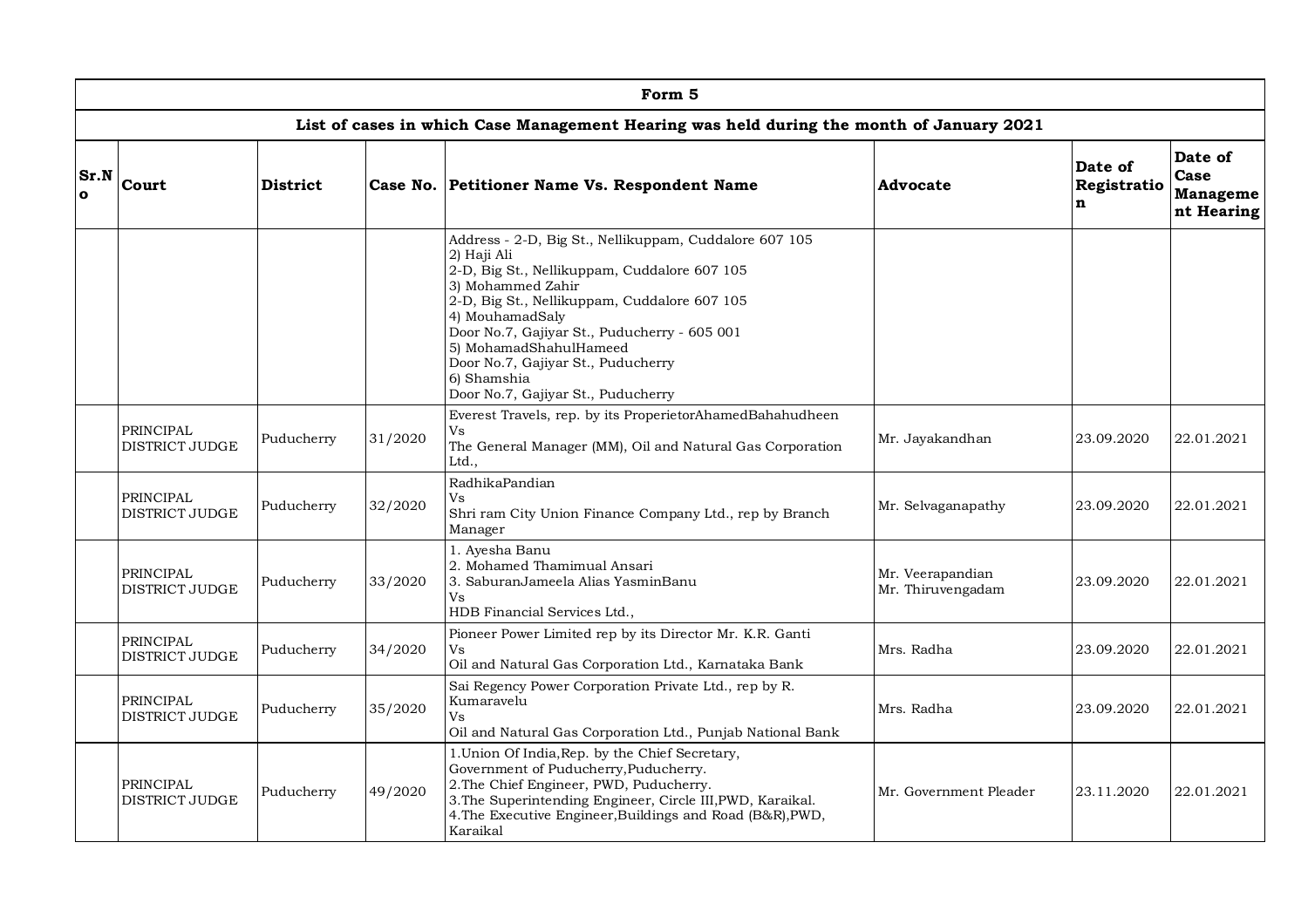|                      |                                                                                          |                       |                                              | Form 5                                                                                                                                                                                                                                                                                                                                                                                                                                                                                                                                                                              |                          |                             |                                           |  |  |  |  |  |
|----------------------|------------------------------------------------------------------------------------------|-----------------------|----------------------------------------------|-------------------------------------------------------------------------------------------------------------------------------------------------------------------------------------------------------------------------------------------------------------------------------------------------------------------------------------------------------------------------------------------------------------------------------------------------------------------------------------------------------------------------------------------------------------------------------------|--------------------------|-----------------------------|-------------------------------------------|--|--|--|--|--|
|                      | List of cases in which Case Management Hearing was held during the month of January 2021 |                       |                                              |                                                                                                                                                                                                                                                                                                                                                                                                                                                                                                                                                                                     |                          |                             |                                           |  |  |  |  |  |
| Sr.N<br>$\mathbf{o}$ | Court                                                                                    | <b>District</b>       | Case No. Petitioner Name Vs. Respondent Name |                                                                                                                                                                                                                                                                                                                                                                                                                                                                                                                                                                                     | <b>Advocate</b>          | Date of<br>Registratio<br>n | Date of<br>Case<br>Manageme<br>nt Hearing |  |  |  |  |  |
|                      |                                                                                          |                       |                                              | Vs<br>1.K.S. Mani Electricals rep. by its proprietor K. Subramanian<br>Address - No.50, III Cross, Velmurugan Nagar,<br>Kuyavarapalayam, Puducherry<br>2) The Executive Engineer, Buildings and Road (B and R), PWD,<br>Karaikal<br>3) Manickavasagam<br>Plot No.7, Door No.11a, Veekay Flat, Lakshmipuram main Road,<br>Chennai                                                                                                                                                                                                                                                    |                          |                             |                                           |  |  |  |  |  |
|                      | <b>PRINCIPAL</b><br>DISTRICT JUDGE                                                       | Puducherry<br>50/2020 |                                              | 1. Union Of India, Rep. by the Chief Secretary, Government of<br>Puducherry, Puducherry.<br>2. The Chief Engineer, PWD, Puducherry.<br>3. The Superintending Engineer, Circle III, PWD, Karaikal.<br>4. The Executive Engineer, Buildings and Road (B&R), PWD,<br>Karaikal<br>Vs<br>1.M/s. K.S. Mani Electricals, Rep. by its<br>Proprietor, K. Subramanian,<br>No.50, III Cross, Velmurugan Nagar, Kuyarvarpalayam,<br>Puducherry<br>2. Thiru. K. Balakrishnan, Sole Independent Arbitrator,<br>Plot.No.896-B, Maxworth Nagar, Sunnambukolathur,<br>Kovilampakkam, Chennai-600129. | Mr. Government Pleader   | 23.11.2020                  | 22.01.2021                                |  |  |  |  |  |
|                      | PRINCIPAL<br>DISTRICT JUDGE                                                              | Puducherry            | 51/2020                                      | 1.M/s. Oil and Natural GasCorporation of India ltd.,<br>Rep. by Asset Manager- Executive Director, Cauvery Asset,<br>Neravy, Karaikal<br>2.M/s. Oil and Natural GasCorporation of India ltd., rep., By<br>Deputy General Manager(Marketing), Cauvery Asset, Neravy,<br>Karaikal.<br>Vs<br>1.SriVenkatramana Paper Mills Pvt., ltd., Rep., by its director S.<br>KadarkaraiT.No. 15, SreeVatsa Square, MTP Road, Thudiyalur,<br>Coimbatore-641034<br>2. Tamilnadu Mercantile Bank ltd., Rep. by the Chief Manager,<br>Thiruvanmayur Branch, Thiruvanmayur, Chennai.                  | Mr. P. Chandrasegar (R2) | 23.11.2020                  | 22.01.2021                                |  |  |  |  |  |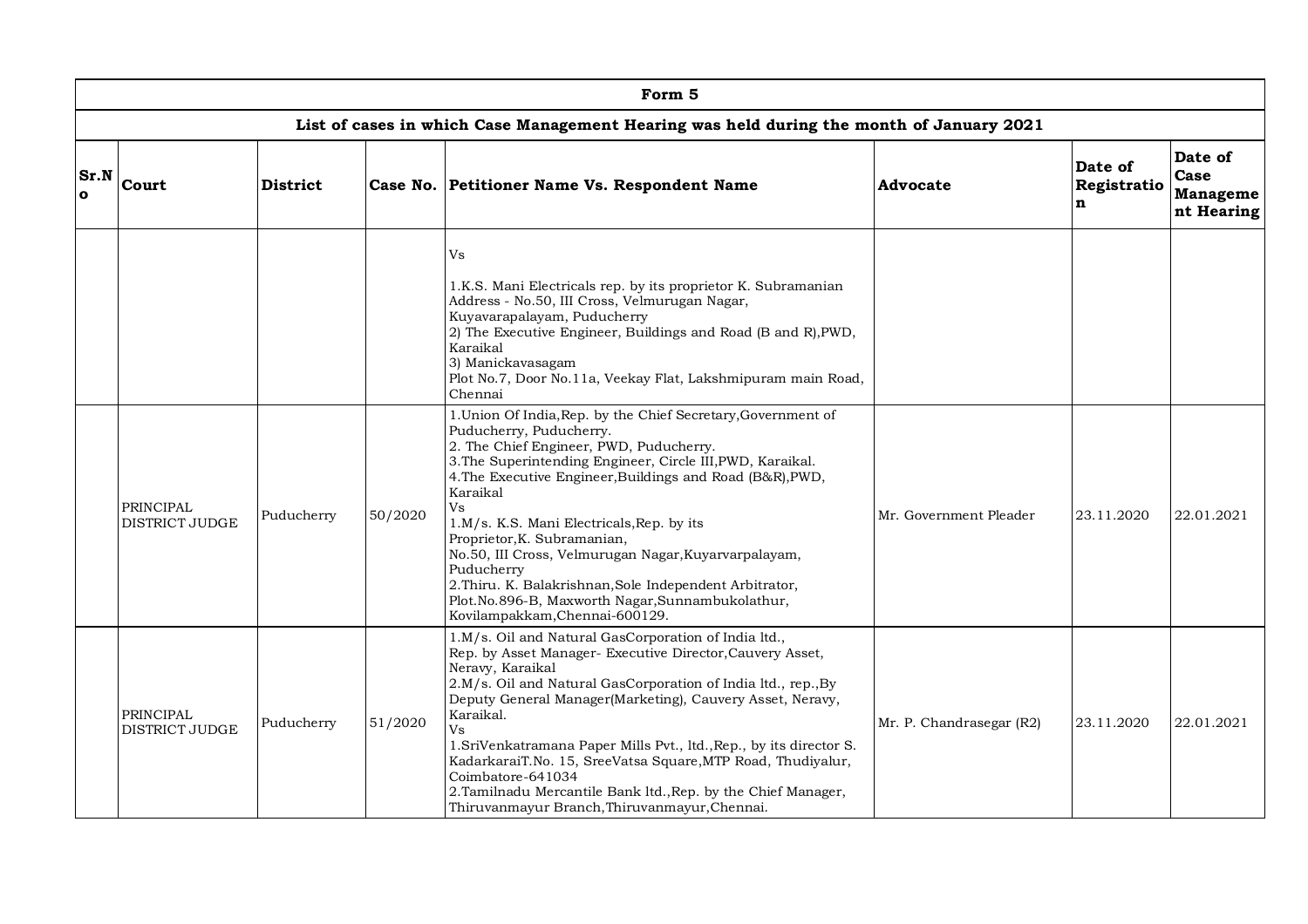|                      | Form 5                                                                                   |          |  |                                                                                                                                                                                                                                                                                                                                                |          |                        |                                                  |  |  |  |  |  |
|----------------------|------------------------------------------------------------------------------------------|----------|--|------------------------------------------------------------------------------------------------------------------------------------------------------------------------------------------------------------------------------------------------------------------------------------------------------------------------------------------------|----------|------------------------|--------------------------------------------------|--|--|--|--|--|
|                      | List of cases in which Case Management Hearing was held during the month of January 2021 |          |  |                                                                                                                                                                                                                                                                                                                                                |          |                        |                                                  |  |  |  |  |  |
| Sr.N<br>$\mathbf{o}$ | Court                                                                                    | District |  | Case No. Petitioner Name Vs. Respondent Name                                                                                                                                                                                                                                                                                                   | Advocate | Date of<br>Registratio | Date of<br><b>Case</b><br>Manageme<br>nt Hearing |  |  |  |  |  |
|                      | PRINCIPAL<br>52/2020<br>Puducherry<br>DISTRICT JUDGE                                     |          |  | 1.P.R.N. Thirumurugan S/o P.R. Nalamaharajan<br>No. 50, Porayar road, Kottucherry-609609, Karaikal District.<br>2.T. Susiritha W/o P.R.N. Thirumurugan,<br>No. 50, Porayar road, Kottucherry-609609, Karaikal District.<br>Vs<br>Shriram City Union Finance Ltd., Rep by Authorised Signatory<br>Address - No.123, angappaNaicken St., Chennai |          | 23.11.2020             | 22.01.2021                                       |  |  |  |  |  |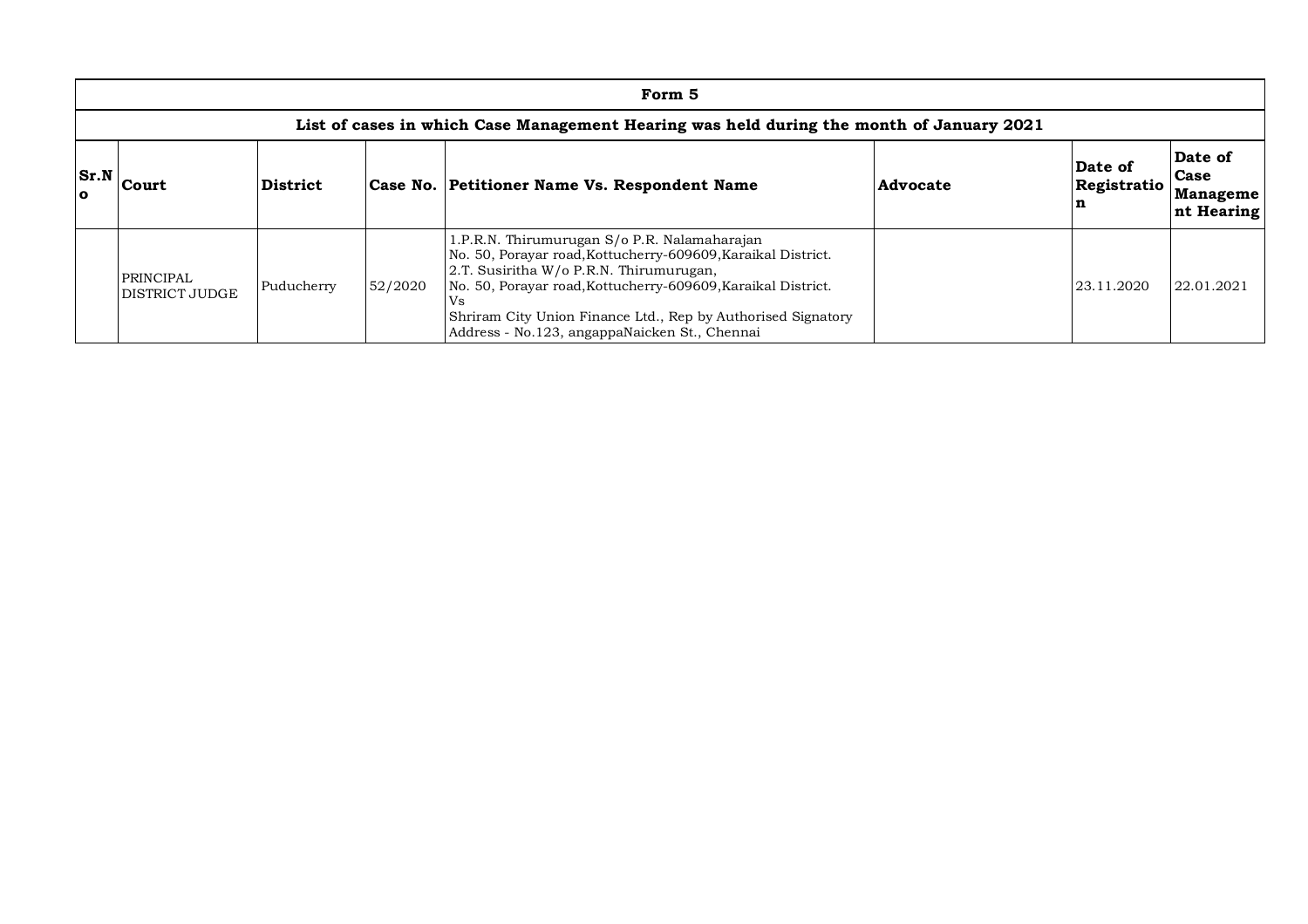|                      | Form 6                                                               |                 |                           |                                                                                        |                       |                             |                                                                                                                                                 |                                   |                                    |                                                              |                              |                                                                                              |                                     |
|----------------------|----------------------------------------------------------------------|-----------------|---------------------------|----------------------------------------------------------------------------------------|-----------------------|-----------------------------|-------------------------------------------------------------------------------------------------------------------------------------------------|-----------------------------------|------------------------------------|--------------------------------------------------------------|------------------------------|----------------------------------------------------------------------------------------------|-------------------------------------|
|                      | Contested commercial cases disposed during the month of January 2021 |                 |                           |                                                                                        |                       |                             |                                                                                                                                                 |                                   |                                    |                                                              |                              |                                                                                              |                                     |
| Sr.N<br>$\mathbf{o}$ | Court                                                                | <b>District</b> | Case<br>No.               | Petitioner<br>Name Vs.<br>Responde e<br>nt Name                                        | <b>Advocat</b>        | Date of<br>Registrati<br>on | Whether<br>Urgent<br><b>Relief</b><br>was<br>sought<br>and Pre-<br>Instituti<br>on<br><b>Mediatio</b><br>n did not<br>take<br>place<br>(Yes/No) | Date of<br>Decisio<br>$\mathbf n$ | <b>Days</b><br>for<br>dispos<br>a1 | Nature of<br><b>Disposal</b><br>Contested/Settl on of<br>ed) | Date of<br>executi<br>decree | <b>Number</b><br>of days<br>for<br>executi<br>on of<br>decree<br>from<br>date of<br>decision | Act<br><b>Sectio</b><br>$\mathbf n$ |
| $\mathbf{1}$         | Principal District<br>Court                                          | Ariyalur        | <b>NIL</b>                | <b>NIL</b>                                                                             | $\mbox{NIL}$          | $\mbox{NIL}$                | $\mbox{NIL}$                                                                                                                                    | <b>NIL</b>                        | <b>NIL</b>                         | NIL                                                          | NIL                          | $\mbox{NIL}$                                                                                 | $\mbox{NIL}$                        |
| $\,2$                | Principal Judge's<br>Court                                           | Chennai         | $\mbox{NIL}$              | $\mbox{NIL}$                                                                           | $\mbox{NIL}$          | $\mbox{NIL}$                | $\rm NIL$                                                                                                                                       | <b>NIL</b>                        | $\text{NIL}$                       | $\mbox{NIL}$                                                 | $\rm NIL$                    | <b>NIL</b>                                                                                   | NIL                                 |
| 3                    | Prl. District Court,<br>CBE.                                         | Coimbatore      | <b>OS</b><br>256/20<br>20 | <b>IDBI</b> Bank<br>Vs<br>AKS Cold<br>Storage rep.<br>By its<br>Director<br>Kalaiselvi | Tr.<br>K.Sethura<br>m | 19-06-2020                  | No                                                                                                                                              | $25 - 01 -$<br>2021               | 221                                | Rejected<br>(uncontested)                                    | <b>NIL</b>                   | <b>NIL</b>                                                                                   | <b>NIL</b>                          |
|                      | I Addl.District Court,<br>CBE                                        | Coimbatore      | $\text{NIL}$              | <b>NIL</b>                                                                             | $\mbox{NIL}$          | $\mbox{NIL}$                | $\rm NIL$                                                                                                                                       | <b>NIL</b>                        | $\rm NIL$                          | <b>NIL</b>                                                   | $\rm NIL$                    | <b>NIL</b>                                                                                   | NIL                                 |
|                      | III Addl. Dist. Court,<br>CBE                                        | Coimbatore      | $\text{NIL}$              | $\mbox{NIL}$                                                                           | $\mbox{NIL}$          | $\mbox{NIL}$                | <b>NIL</b>                                                                                                                                      | <b>NIL</b>                        | <b>NIL</b>                         | <b>NIL</b>                                                   | <b>NIL</b>                   | <b>NIL</b>                                                                                   | $\mbox{NIL}$                        |
|                      | IV Addl. Dist. Court,<br>CBE                                         | Coimbatore      | $\mbox{NIL}$              | $\mbox{NIL}$                                                                           | $\rm NIL$             | $\mbox{NIL}$                | $\rm NIL$                                                                                                                                       | $\mbox{NIL}$                      | $\rm NIL$                          | $\mbox{NIL}$                                                 | $\rm NIL$                    | $\rm NIL$                                                                                    | $\mbox{NIL}$                        |
|                      | V Addl. Dist. Court,<br>CBE                                          | Coimbatore      | $\mbox{NIL}$              | <b>NIL</b>                                                                             | <b>NIL</b>            | $\mbox{NIL}$                | $\rm NIL$                                                                                                                                       | <b>NIL</b>                        | <b>NIL</b>                         | <b>NIL</b>                                                   | <b>NIL</b>                   | <b>NIL</b>                                                                                   | <b>NIL</b>                          |
| 4                    | Principal District and<br>Sessions Court,<br>Cuddalore               | Cuddalore       | $\mbox{NIL}$              | NIL                                                                                    | <b>NIL</b>            | <b>NIL</b>                  | <b>NIL</b>                                                                                                                                      | <b>NIL</b>                        | $\text{NIL}$                       | $\mbox{NIL}$                                                 | <b>NIL</b>                   | <b>NIL</b>                                                                                   | $\mbox{NIL}$                        |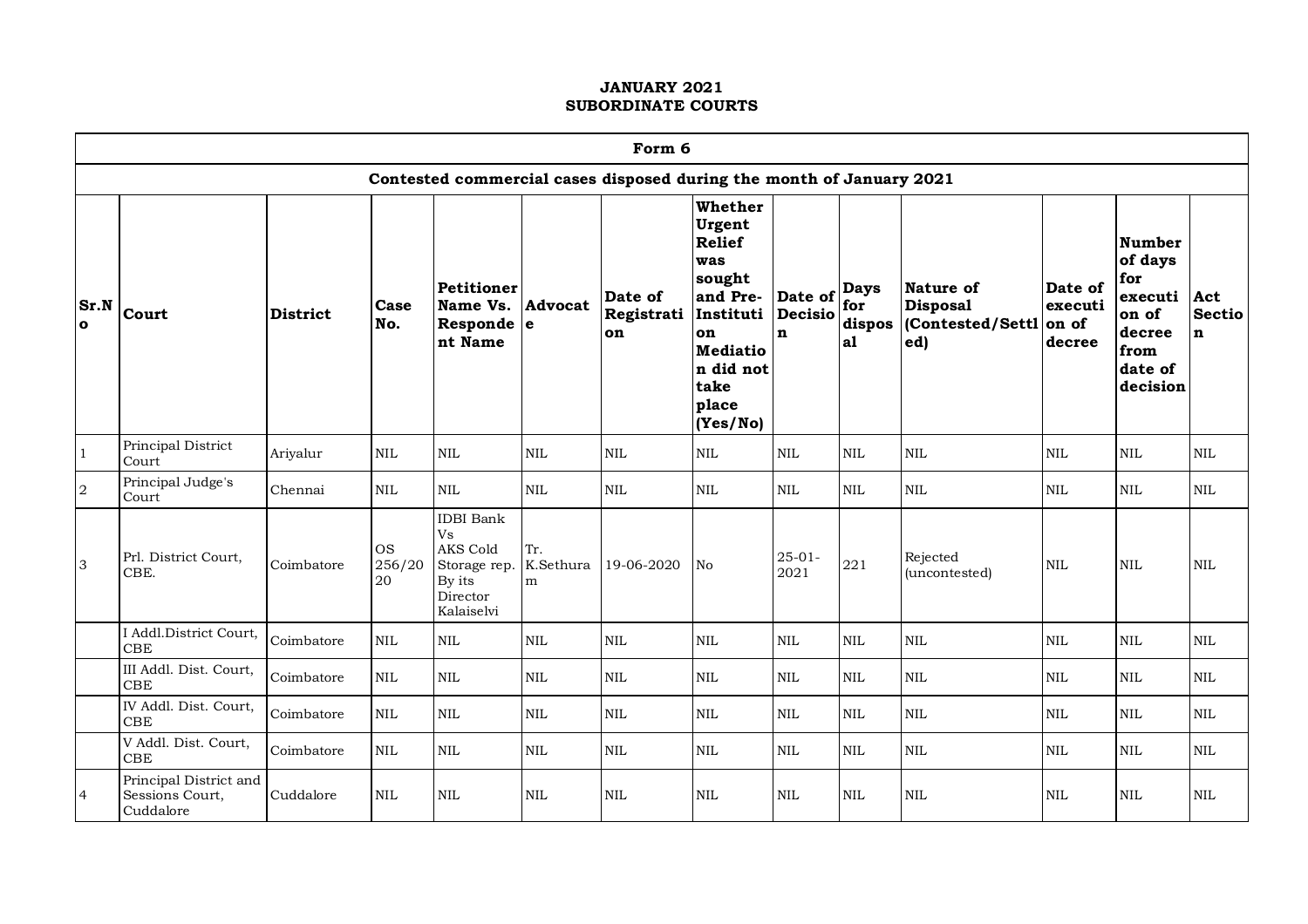|                      | Form 6                                                         |                 |              |                                                 |                |                                                                      |                                                                                                                                                 |                                   |                                    |                                                        |                                       |                                                                                       |                              |
|----------------------|----------------------------------------------------------------|-----------------|--------------|-------------------------------------------------|----------------|----------------------------------------------------------------------|-------------------------------------------------------------------------------------------------------------------------------------------------|-----------------------------------|------------------------------------|--------------------------------------------------------|---------------------------------------|---------------------------------------------------------------------------------------|------------------------------|
|                      |                                                                |                 |              |                                                 |                | Contested commercial cases disposed during the month of January 2021 |                                                                                                                                                 |                                   |                                    |                                                        |                                       |                                                                                       |                              |
| Sr.N<br>$\mathbf{o}$ | Court                                                          | <b>District</b> | Case<br>No.  | Petitioner<br>Name Vs.<br>Responde e<br>nt Name | Advocat        | Date of<br>Registrati<br>on                                          | Whether<br>Urgent<br><b>Relief</b><br>was<br>sought<br>and Pre-<br>Instituti<br>on<br><b>Mediatio</b><br>n did not<br>take<br>place<br>(Yes/No) | Date of<br>Decisio<br>$\mathbf n$ | <b>Days</b><br>for<br>dispos<br>a1 | Nature of<br><b>Disposal</b><br>Contested/Settl<br>ed) | Date of<br>executi<br>on of<br>decree | Number<br>of days<br>for<br>executi<br>on of<br>decree<br>from<br>date of<br>decision | Act<br>Sectio<br>$\mathbf n$ |
|                      | All other Courts                                               | Cuddalore       | $\mbox{NIL}$ | $\mbox{NIL}$                                    | $\mbox{NIL}$   | $\mbox{NIL}$                                                         | $\mbox{NIL}$                                                                                                                                    | <b>NIL</b>                        | $\mbox{NIL}$                       | $\text{NIL}$                                           | $\mbox{NIL}$                          | $\mbox{NIL}$                                                                          | $\mbox{NIL}$                 |
| $\mathbf 5$          | Principal District<br>Court, Dharmapuri.                       | Dharmapuri      | $\mbox{NIL}$ | $\mbox{NIL}$                                    | $\mbox{NIL}$   | $\mbox{NIL}$                                                         | $\mbox{NIL}$                                                                                                                                    | $\mbox{NIL}$                      | $\mbox{NIL}$                       | $\mbox{NIL}$                                           | $\mbox{NIL}$                          | $\rm NIL$                                                                             | $\mbox{NIL}$                 |
|                      | Judicial Magistrate<br>No.II, Dharmapuri.                      | Dharmapuri      | <b>NIL</b>   | $\mbox{NIL}$                                    | $\mbox{NIL}$   | NIL                                                                  | <b>NIL</b>                                                                                                                                      | <b>NIL</b>                        | $\text{NIL}$                       | NIL                                                    | <b>NIL</b>                            | $\rm NIL$                                                                             | <b>NIL</b>                   |
| $\sqrt{6}$           | Principal District<br>Court, Dindigul                          | Dindigul        | <b>NIL</b>   | $\mbox{NIL}$                                    | $\mbox{NIL}$   | $\mbox{NIL}$                                                         | NIL                                                                                                                                             | $\mbox{NIL}$                      | <b>NIL</b>                         | $\textsc{NIL}$                                         | NIL                                   | $\mbox{NIL}$                                                                          | $\mbox{NIL}$                 |
| $\,7$                | Principal District<br>Court, Erode                             | Erode           | <b>NIL</b>   | $\rm NIL$                                       | $\mbox{NIL}$   | NIL                                                                  | $\rm NIL$                                                                                                                                       | $\mbox{NIL}$                      | $\rm NIL$                          | $\text{NIL}$                                           | $\rm NIL$                             | $\rm NIL$                                                                             | $\mbox{NIL}$                 |
|                      | I Additional District<br>Court, Erode                          | Erode           | $\mbox{NIL}$ | $\text{NIL}$                                    | <b>NIL</b>     | NIL                                                                  | <b>NIL</b>                                                                                                                                      | $\mbox{NIL}$                      | <b>NIL</b>                         | NIL                                                    | <b>NIL</b>                            | $\rm NIL$                                                                             | <b>NIL</b>                   |
|                      | <b>II</b> Additional District<br>Court, Erode                  | Erode           | $\mbox{NIL}$ | $\mbox{NIL}$                                    | $\mbox{NIL}$   | $\mbox{NIL}$                                                         | $\mbox{NIL}$                                                                                                                                    | $\mbox{NIL}$                      | $\mbox{NIL}$                       | $\textsc{NIL}$                                         | NIL                                   | $\rm NIL$                                                                             | $\mbox{NIL}$                 |
|                      | <b>III</b> Additional District<br>Court, Gobichettipala<br>vam | Erode           | <b>NIL</b>   | $\rm NIL$                                       | $\mbox{NIL}$   | $\mbox{NIL}$                                                         | $\rm NIL$                                                                                                                                       | <b>NIL</b>                        | $\rm NIL$                          | $\mbox{NIL}$                                           | $\rm NIL$                             | $\rm NIL$                                                                             | <b>NIL</b>                   |
|                      | <b>IV Additional District</b><br>Court, Bhavani.               | Erode           | <b>NIL</b>   | $\mbox{NIL}$                                    | $\textsc{NIL}$ | NIL                                                                  | $\mbox{NIL}$                                                                                                                                    | $\textsc{NIL}$                    | $\text{NIL}$                       | <b>NIL</b>                                             | $\mbox{NIL}$                          | $\rm NIL$                                                                             | $\mbox{NIL}$                 |
|                      | Principal<br>Subordinate Court,<br>Erode                       | Erode           | <b>NIL</b>   | $\mbox{NIL}$                                    | <b>NIL</b>     | $\mbox{NIL}$                                                         | NIL                                                                                                                                             | <b>NIL</b>                        | $\mbox{NIL}$                       | $\mbox{NIL}$                                           | NIL                                   | $\mbox{NIL}$                                                                          | $\mbox{NIL}$                 |
|                      | I Additional<br>Subordinate Court.<br>Erode                    | Erode           | <b>NIL</b>   | <b>NIL</b>                                      | <b>NIL</b>     | <b>NIL</b>                                                           | NIL                                                                                                                                             | <b>NIL</b>                        | <b>NIL</b>                         | <b>NIL</b>                                             | NIL                                   | NIL                                                                                   | <b>NIL</b>                   |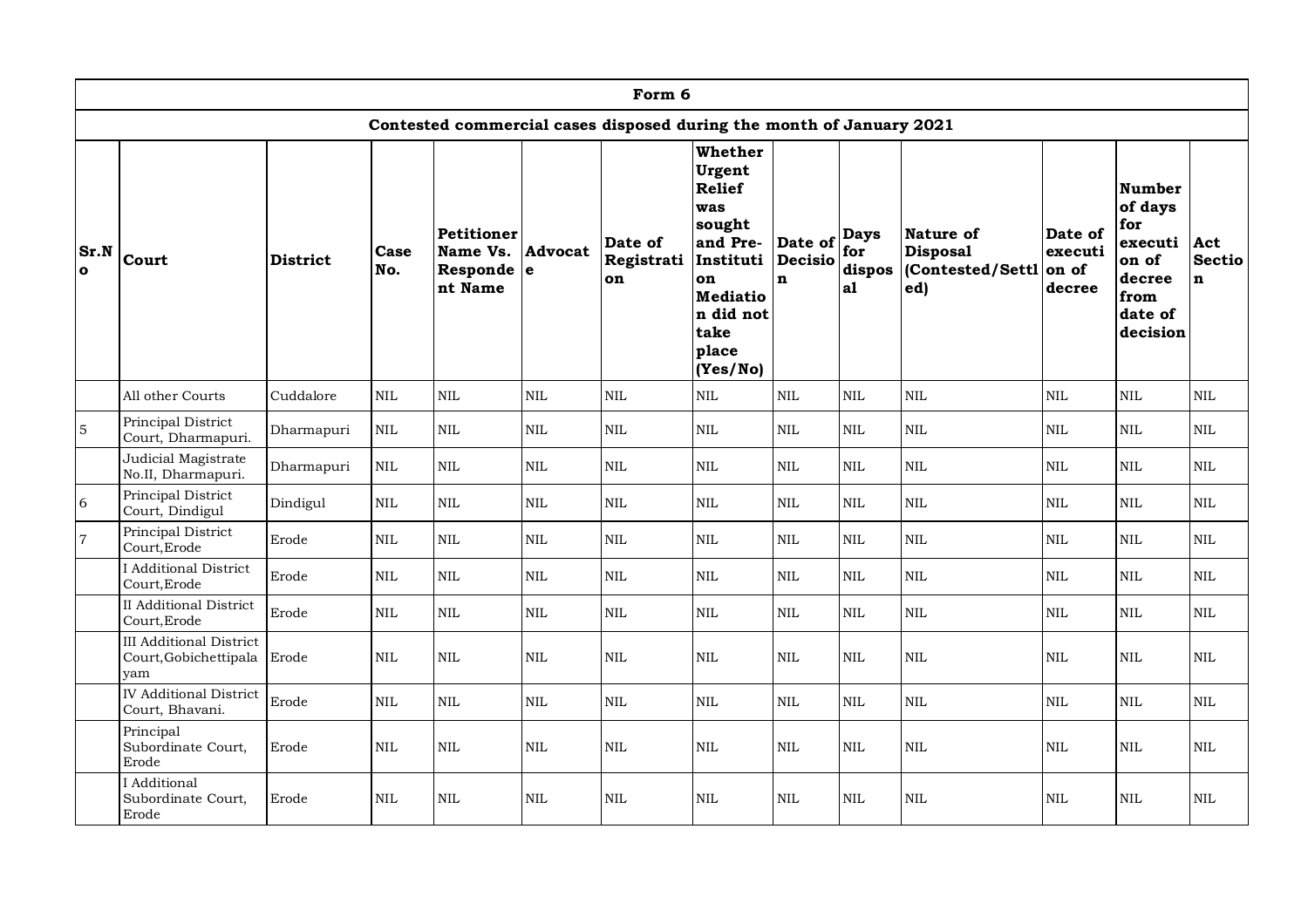|                  |                                                  |                   |                    |                                                                                                                                        |                     | Form 6                                                               |                                                                                                                                                 |                                    |                                     |                                                        |                                       |                                                                                                    |                              |
|------------------|--------------------------------------------------|-------------------|--------------------|----------------------------------------------------------------------------------------------------------------------------------------|---------------------|----------------------------------------------------------------------|-------------------------------------------------------------------------------------------------------------------------------------------------|------------------------------------|-------------------------------------|--------------------------------------------------------|---------------------------------------|----------------------------------------------------------------------------------------------------|------------------------------|
|                  |                                                  |                   |                    |                                                                                                                                        |                     | Contested commercial cases disposed during the month of January 2021 |                                                                                                                                                 |                                    |                                     |                                                        |                                       |                                                                                                    |                              |
| Sr.N<br>$\Omega$ | Court                                            | <b>District</b>   | Case<br>No.        | Petitioner<br>Name Vs.<br>Responde $ e $<br>nt Name                                                                                    | Advocat             | Date of<br>Registrati<br>on                                          | Whether<br>Urgent<br><b>Relief</b><br>was<br>sought<br>and Pre-<br>Instituti<br>on<br><b>Mediatio</b><br>n did not<br>take<br>place<br>(Yes/No) | Date of<br>Decisio<br>$\mathbf{n}$ | <b>Days</b><br>for<br>dispos<br> a1 | Nature of<br><b>Disposal</b><br>Contested/Settl<br>ed) | Date of<br>executi<br>on of<br>decree | <b>Number</b><br>of days<br>for<br>$executi$ Act<br>on of<br>decree<br>from<br>date of<br>decision | <b>Sectio</b><br>$\mathbf n$ |
|                  | II Additional<br>Subordinate Court,<br>Erode     | Erode             | $\mbox{NIL}$       | NIL                                                                                                                                    | $\mbox{NIL}$        | $\mbox{NIL}$                                                         | $\mbox{NIL}$                                                                                                                                    | $\mbox{NIL}$                       | $\mbox{NIL}$                        | $\mbox{NIL}$                                           | $\mbox{NIL}$                          | $\mbox{NIL}$                                                                                       | $\mbox{NIL}$                 |
|                  | Sub Court,<br>Gobichettipalayam                  | Erode             | <b>NIL</b>         | NIL                                                                                                                                    | $\mbox{NIL}$        | $\mbox{NIL}$                                                         | $\mbox{NIL}$                                                                                                                                    | $\mbox{NIL}$                       | <b>NIL</b>                          | <b>NIL</b>                                             | <b>NIL</b>                            | $\mbox{NIL}$                                                                                       | <b>NIL</b>                   |
| $\,8\,$          | Principal District<br>Court, Chengalpattu        | Kancheepura<br>m  | <b>NIL</b>         | $\mbox{NIL}$                                                                                                                           | $\rm NIL$           | $\mbox{NIL}$                                                         | $\mbox{NIL}$                                                                                                                                    | <b>NIL</b>                         | <b>NIL</b>                          | $\mbox{NIL}$                                           | $\mbox{NIL}$                          | $\mbox{NIL}$                                                                                       | <b>NIL</b>                   |
| 9                | Principal District<br>Court                      | Kanniya<br>Kumari | $\mbox{NIL}$       | $\mbox{NIL}$                                                                                                                           | $\mbox{NIL}$        | <b>NIL</b>                                                           | $\mbox{NIL}$                                                                                                                                    | $\mbox{NIL}$                       | $\rm NIL$                           | $\mbox{NIL}$                                           | $\mbox{NIL}$                          | $\mbox{NIL}$                                                                                       | $\mbox{NIL}$                 |
| 10               | Principal District<br>Court                      | Karur             | $\mbox{NIL}$       | $\mbox{NIL}$                                                                                                                           | $\mbox{NIL}$        | <b>NIL</b>                                                           | $\mbox{NIL}$                                                                                                                                    | $\mbox{NIL}$                       | <b>NIL</b>                          | <b>NIL</b>                                             | $\mbox{NIL}$                          | $\mbox{NIL}$                                                                                       | <b>NIL</b>                   |
| $1\,1$           | Principal District<br>Court, Krishnagiri         | Krishnagiri       | <b>NIL</b>         | $\mbox{NIL}$                                                                                                                           | NIL                 | $\mbox{NIL}$                                                         | $\mbox{NIL}$                                                                                                                                    | $\mbox{NIL}$                       | $\mbox{NIL}$                        | $\mbox{NIL}$                                           | $\mbox{NIL}$                          | $\mbox{NIL}$                                                                                       | $\mbox{NIL}$                 |
|                  | <b>Additional District</b><br>Court, Krishnagiri | Krishnagiri       | $\mbox{NIL}$       | <b>NIL</b>                                                                                                                             | NIL                 | <b>NIL</b>                                                           | $\mbox{NIL}$                                                                                                                                    | $\mbox{NIL}$                       | $\mbox{NIL}$                        | $\mbox{NIL}$                                           | $\mbox{NIL}$                          | $\mbox{NIL}$                                                                                       | $\mbox{NIL}$                 |
|                  | <b>Additional District</b><br>Court, Hosur.      | Krishnagiri       | 52/202<br>$\Omega$ | Bank of<br>India having<br>its Head<br>Office at<br>Mumbai<br>and also<br>having<br>Branch at<br>Hosur Rep.<br>by its Chife<br>Manager | Tr.K.Velay<br>udham | 13.02.20                                                             | N <sub>o</sub>                                                                                                                                  | 25.01.20                           | 25.01.2<br>$\Omega$                 | Settled                                                | Nil                                   | Nil                                                                                                | Nil                          |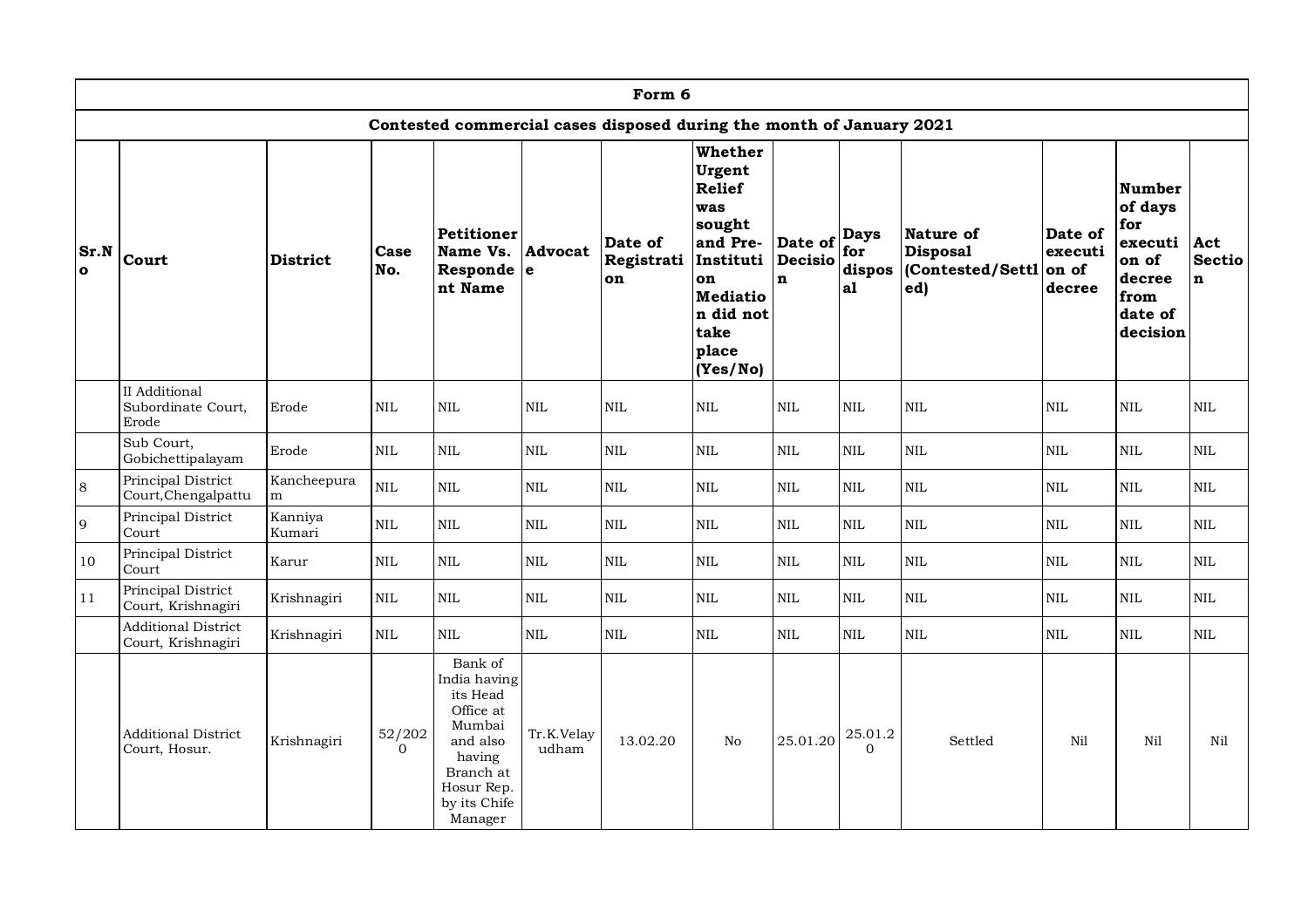|                      | Form 6                            |          |              |                                                                                                                                                                                                |                |                                                                      |                                                                                                                                   |                                   |                                    |                                                        |                                       |                                                                                              |                                     |
|----------------------|-----------------------------------|----------|--------------|------------------------------------------------------------------------------------------------------------------------------------------------------------------------------------------------|----------------|----------------------------------------------------------------------|-----------------------------------------------------------------------------------------------------------------------------------|-----------------------------------|------------------------------------|--------------------------------------------------------|---------------------------------------|----------------------------------------------------------------------------------------------|-------------------------------------|
|                      |                                   |          |              |                                                                                                                                                                                                |                | Contested commercial cases disposed during the month of January 2021 |                                                                                                                                   |                                   |                                    |                                                        |                                       |                                                                                              |                                     |
| Sr.N<br>$\mathbf{o}$ | Court                             | District | Case<br>No.  | Petitioner<br>Name Vs.<br>Responde $ e $<br>nt Name                                                                                                                                            | <b>Advocat</b> | Date of<br>Registrati<br>on                                          | Whether<br>Urgent<br>Relief<br>was<br>sought<br>and Pre-<br>Instituti<br>on<br>Mediatio<br>n did not<br>take<br>place<br>(Yes/No) | Date of<br>Decisio<br>$\mathbf n$ | <b>Days</b><br>for<br>dispos<br>a1 | Nature of<br><b>Disposal</b><br>Contested/Settl<br>ed) | Date of<br>executi<br>on of<br>decree | <b>Number</b><br>of days<br>for<br>executi<br>on of<br>decree<br>from<br>date of<br>decision | Act<br><b>Sectio</b><br>$\mathbf n$ |
|                      |                                   |          |              | Keshor<br>Kumar<br>//Vs. //<br>ENIMA PUT<br><b>AERO</b><br>SPECE Rep.<br>by it<br>Proprietor<br>1.M.Maniga<br>ndan<br>2.<br>Manigandan<br>$S/O$ .<br>Madhan,<br>Keel<br>kuppam,<br>Pochampalli |                |                                                                      |                                                                                                                                   |                                   |                                    |                                                        |                                       |                                                                                              |                                     |
| 12                   | Prl. Dist. & Sessions<br>Court    | Madurai  | $\mbox{NIL}$ | $\mbox{NIL}$                                                                                                                                                                                   | $\mbox{NIL}$   | $\mbox{NIL}$                                                         | $\mbox{NIL}$                                                                                                                      | $\mbox{NIL}$                      | $\mbox{NIL}$                       | $\mbox{NIL}$                                           | $\mbox{NIL}$                          | $\mbox{NIL}$                                                                                 | $\mbox{NIL}$                        |
|                      | I Addl. Dist. &<br>Sessions Court | Madurai  | $\mbox{NIL}$ | $\mbox{NIL}$                                                                                                                                                                                   | $\mbox{NIL}$   | $\mbox{NIL}$                                                         | $\mbox{NIL}$                                                                                                                      | $\mbox{NIL}$                      | $\mbox{NIL}$                       | $\mbox{NIL}$                                           | $\mbox{NIL}$                          | $\mbox{NIL}$                                                                                 | $\mbox{NIL}$                        |
|                      | I Addl. Sub Court                 | Madurai  | $\mbox{NIL}$ | $\mbox{NIL}$                                                                                                                                                                                   | $\mbox{NIL}$   | $\mbox{NIL}$                                                         | $\mbox{NIL}$                                                                                                                      | $\mbox{NIL}$                      | $\mbox{NIL}$                       | $\mbox{NIL}$                                           | $\mbox{NIL}$                          | $\mbox{NIL}$                                                                                 | $\mbox{NIL}$                        |
|                      | II Addl. Sub Court                | Madurai  | $\mbox{NIL}$ | $\mbox{NIL}$                                                                                                                                                                                   | $\mbox{NIL}$   | $\mbox{NIL}$                                                         | $\mbox{NIL}$                                                                                                                      | $\mbox{NIL}$                      | $\mbox{NIL}$                       | $\mbox{NIL}$                                           | NIL                                   | $\mbox{NIL}$                                                                                 | $\mbox{NIL}$                        |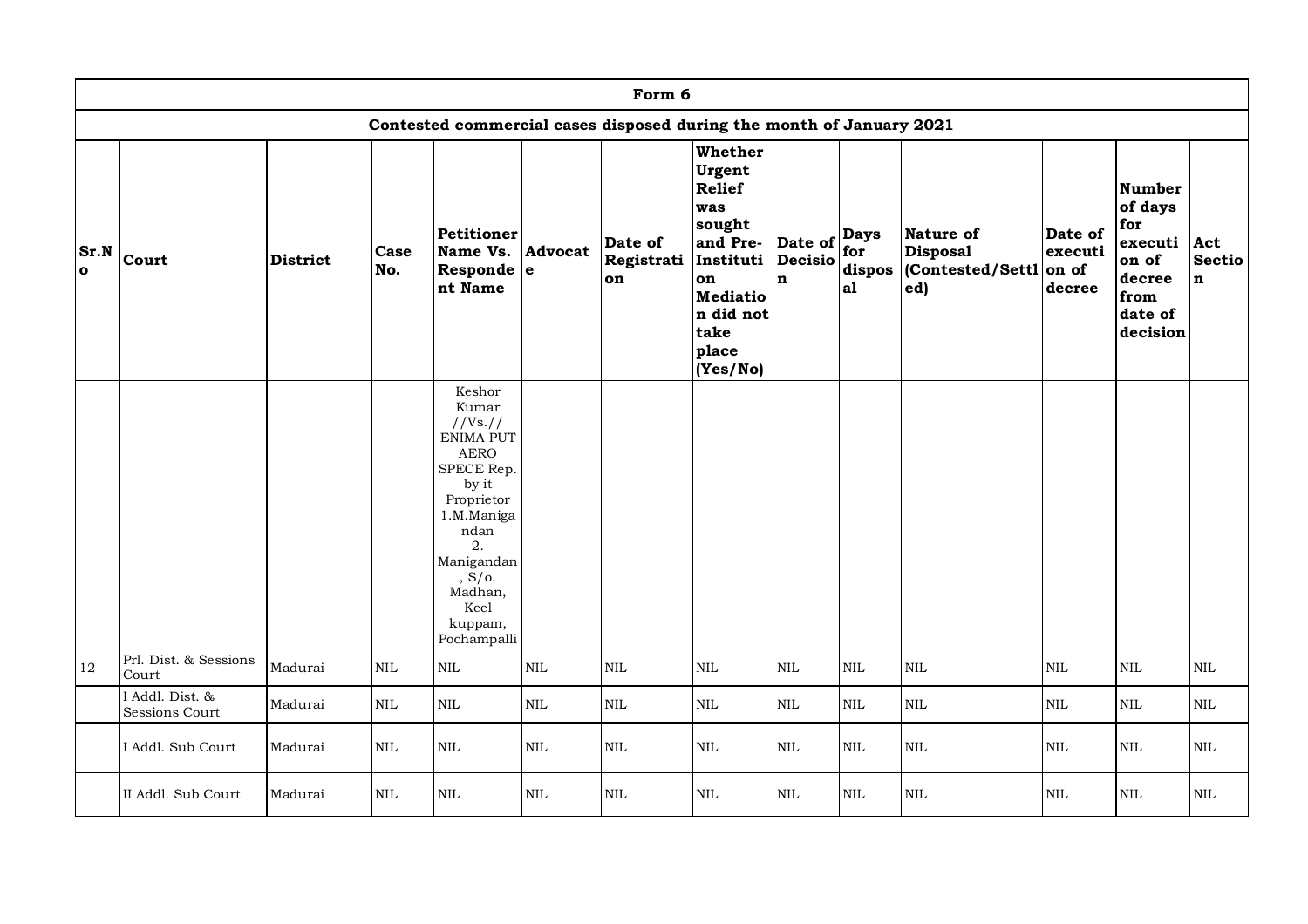|                  | Form 6                                                 |                 |              |                                                     |              |                                                                      |                                                                                                                                                 |                                          |                                    |                                                         |                                       |                                                                                              |                                     |
|------------------|--------------------------------------------------------|-----------------|--------------|-----------------------------------------------------|--------------|----------------------------------------------------------------------|-------------------------------------------------------------------------------------------------------------------------------------------------|------------------------------------------|------------------------------------|---------------------------------------------------------|---------------------------------------|----------------------------------------------------------------------------------------------|-------------------------------------|
|                  |                                                        |                 |              |                                                     |              | Contested commercial cases disposed during the month of January 2021 |                                                                                                                                                 |                                          |                                    |                                                         |                                       |                                                                                              |                                     |
| Sr.N<br>$\Omega$ | Court                                                  | <b>District</b> | Case<br>No.  | Petitioner<br>Name Vs.<br>Responde $ e $<br>nt Name | Advocat      | Date of<br>Registrati<br>on                                          | Whether<br>Urgent<br><b>Relief</b><br>was<br>sought<br>and Pre-<br>Instituti<br>on<br><b>Mediatio</b><br>n did not<br>take<br>place<br>(Yes/No) | Date of<br><b>Decisio</b><br>$\mathbf n$ | <b>Days</b><br>for<br>dispos<br>a1 | Nature of<br><b>Disposal</b><br>(Contested/Settl<br>ed) | Date of<br>executi<br>on of<br>decree | <b>Number</b><br>of days<br>for<br>executi<br>on of<br>decree<br>from<br>date of<br>decision | Act<br><b>Sectio</b><br>$\mathbf n$ |
| 13               | District Court,<br>Nagapattinam                        | Nagapattinam    | <b>NIL</b>   | $\mbox{NIL}$                                        | $\mbox{NIL}$ | NIL                                                                  | <b>NIL</b>                                                                                                                                      | $\mbox{NIL}$                             | <b>NIL</b>                         | <b>NIL</b>                                              | <b>NIL</b>                            | $\mbox{NIL}$                                                                                 | $\mbox{NIL}$                        |
|                  | Fast Track Mahila<br>Court, Nagapattinam               | Nagapattinam    | $\mbox{NIL}$ | $\mbox{NIL}$                                        | $\mbox{NIL}$ | <b>NIL</b>                                                           | <b>NIL</b>                                                                                                                                      | $\mbox{NIL}$                             | <b>NIL</b>                         | <b>NIL</b>                                              | <b>NIL</b>                            | <b>NIL</b>                                                                                   | $\mbox{NIL}$                        |
|                  | <b>Additional District</b><br>Court.<br>Mayiladuthurai | Nagapattinam    | <b>NIL</b>   | <b>NIL</b>                                          | NIL          | $\mbox{NIL}$                                                         | <b>NIL</b>                                                                                                                                      | $\mbox{NIL}$                             | <b>NIL</b>                         | <b>NIL</b>                                              | <b>NIL</b>                            | <b>NIL</b>                                                                                   | <b>NIL</b>                          |
|                  | Sub Court,<br>Nagapattinam                             | Nagapattinam    | $\mbox{NIL}$ | $\mbox{NIL}$                                        | $\mbox{NIL}$ | $\mbox{NIL}$                                                         | $\rm NIL$                                                                                                                                       | <b>NIL</b>                               | <b>NIL</b>                         | $\rm NIL$                                               | $\mbox{NIL}$                          | $\rm NIL$                                                                                    | $\mbox{NIL}$                        |
|                  | Principal Sub Court,<br>Mayiladuthurai                 | Nagapattinam    | $\mbox{NIL}$ | $\mbox{NIL}$                                        | $\mbox{NIL}$ | $\mbox{NIL}$                                                         | $\mbox{NIL}$                                                                                                                                    | $\mbox{NIL}$                             | <b>NIL</b>                         | $\mbox{NIL}$                                            | $\mbox{NIL}$                          | $\mbox{NIL}$                                                                                 | $\mbox{NIL}$                        |
|                  | <b>Additional Sub</b><br>Court,<br>Mayiladuthurai      | Nagapattinam    | $\rm NIL$    | $\mbox{NIL}$                                        | $\mbox{NIL}$ | $\rm NIL$                                                            | $\rm NIL$                                                                                                                                       | $\rm NIL$                                | <b>NIL</b>                         | <b>NIL</b>                                              | <b>NIL</b>                            | <b>NIL</b>                                                                                   | <b>NIL</b>                          |
| 14               | The Principal District<br>Judge                        | Namakkal        | <b>NIL</b>   | $\mbox{NIL}$                                        | $\mbox{NIL}$ | $\mbox{NIL}$                                                         | $\mbox{NIL}$                                                                                                                                    | $\mbox{NIL}$                             | <b>NIL</b>                         | $\mbox{NIL}$                                            | $\mbox{NIL}$                          | <b>NIL</b>                                                                                   | NIL                                 |
| 15               | District Court<br>Udhagamandalam,<br>Nilgris           | Nilgris         | <b>NIL</b>   | $\mbox{NIL}$                                        | $\mbox{NIL}$ | $\mbox{NIL}$                                                         | $\mbox{NIL}$                                                                                                                                    | <b>NIL</b>                               | <b>NIL</b>                         | $\mbox{NIL}$                                            | $\mbox{NIL}$                          | $\mbox{NIL}$                                                                                 | $\mbox{NIL}$                        |
| 16               | Principal District<br>Court                            | Perambalur      | <b>NIL</b>   | <b>NIL</b>                                          | NIL          | $\mbox{NIL}$                                                         | $\mbox{NIL}$                                                                                                                                    | $\mbox{NIL}$                             | <b>NIL</b>                         | $\text{NIL}$                                            | <b>NIL</b>                            | $\mbox{NIL}$                                                                                 | $\mbox{NIL}$                        |
|                  | Mahila Court                                           | Perambalur      | $\mbox{NIL}$ | $\mbox{NIL}$                                        | $\mbox{NIL}$ | $\mbox{NIL}$                                                         | $\rm NIL$                                                                                                                                       | $\mbox{NIL}$                             | $\rm NIL$                          | $\mbox{NIL}$                                            | $\mbox{NIL}$                          | $\mbox{NIL}$                                                                                 | $\mbox{NIL}$                        |
|                  | Sub Court                                              | Perambalur      | <b>NIL</b>   | $\mbox{NIL}$                                        | $\mbox{NIL}$ | $\mbox{NIL}$                                                         | <b>NIL</b>                                                                                                                                      | <b>NIL</b>                               | <b>NIL</b>                         | <b>NIL</b>                                              | <b>NIL</b>                            | $\mbox{NIL}$                                                                                 | NIL                                 |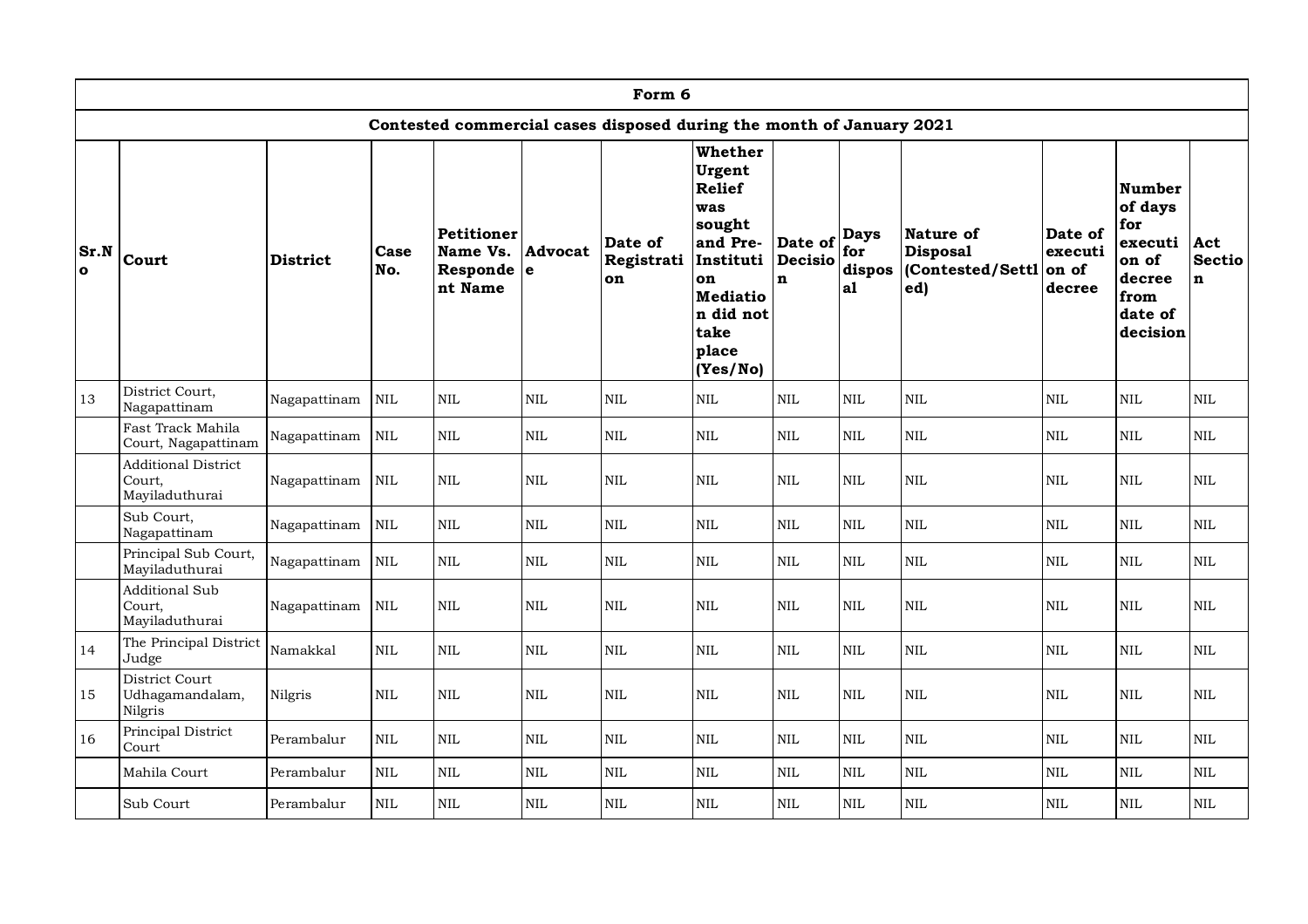|                      |                                                        |                     |              |                                                        |              | Form 6                                                               |                                                                                                                                                 |                                   |                                    |                                                        |                                       |                                                                                              |                              |
|----------------------|--------------------------------------------------------|---------------------|--------------|--------------------------------------------------------|--------------|----------------------------------------------------------------------|-------------------------------------------------------------------------------------------------------------------------------------------------|-----------------------------------|------------------------------------|--------------------------------------------------------|---------------------------------------|----------------------------------------------------------------------------------------------|------------------------------|
|                      |                                                        |                     |              |                                                        |              | Contested commercial cases disposed during the month of January 2021 |                                                                                                                                                 |                                   |                                    |                                                        |                                       |                                                                                              |                              |
| Sr.N<br>$\mathbf{o}$ | Court                                                  | <b>District</b>     | Case<br>No.  | <b>Petitioner</b><br>Name Vs.<br>Responde e<br>nt Name | Advocat      | Date of<br>Registrati<br>on                                          | Whether<br>Urgent<br><b>Relief</b><br>was<br>sought<br>and Pre-<br>Instituti<br>on<br><b>Mediatio</b><br>n did not<br>take<br>place<br>(Yes/No) | Date of<br>Decisio<br>$\mathbf n$ | <b>Days</b><br>for<br>dispos<br>a1 | Nature of<br><b>Disposal</b><br>Contested/Settl<br>ed) | Date of<br>executi<br>on of<br>decree | <b>Number</b><br>of days<br>for<br>executi<br>on of<br>decree<br>from<br>date of<br>decision | Act<br>Sectio<br>$\mathbf n$ |
| 17                   | The Principal District<br>Court                        | Pudukottai          | <b>NIL</b>   | $\mbox{NIL}$                                           | $\mbox{NIL}$ | $\mbox{NIL}$                                                         | $\mbox{NIL}$                                                                                                                                    | $\mbox{NIL}$                      | <b>NIL</b>                         | $\textsc{NIL}$                                         | $\mbox{NIL}$                          | $\mbox{NIL}$                                                                                 | $\mbox{NIL}$                 |
|                      | The Additional<br>District Court                       | Pudukottai          | <b>NIL</b>   | $\mbox{NIL}$                                           | $\mbox{NIL}$ | $\rm NIL$                                                            | $\mbox{NIL}$                                                                                                                                    | $\mbox{NIL}$                      | $\mbox{NIL}$                       | $\mbox{NIL}$                                           | $\mbox{NIL}$                          | $\rm NIL$                                                                                    | $\mbox{NIL}$                 |
|                      | The Principal Sub<br>Court                             | Pudukottai          | <b>NIL</b>   | $\text{NIL}$                                           | $\mbox{NIL}$ | NIL                                                                  | <b>NIL</b>                                                                                                                                      | <b>NIL</b>                        | $\text{NIL}$                       | NIL                                                    | <b>NIL</b>                            | $\rm NIL$                                                                                    | $\mbox{NIL}$                 |
|                      | The Additional Sub<br>Court                            | Pudukottai          | <b>NIL</b>   | $\mbox{NIL}$                                           | $\mbox{NIL}$ | $\rm NIL$                                                            | $\mbox{NIL}$                                                                                                                                    | $\mbox{NIL}$                      | $\mbox{NIL}$                       | <b>NIL</b>                                             | $\mbox{NIL}$                          | $\mbox{NIL}$                                                                                 | $\mbox{NIL}$                 |
| 18                   | Principal District<br>Court                            | Ramanathapur<br>am  | NIL          | $\text{NIL}$                                           | <b>NIL</b>   | NIL                                                                  | <b>NIL</b>                                                                                                                                      | $\mbox{NIL}$                      | $\text{NIL}$                       | NIL                                                    | <b>NIL</b>                            | $\rm NIL$                                                                                    | $\mbox{NIL}$                 |
| 19                   | Principal District<br>Court, Salem.                    | Salem               | <b>NIL</b>   | <b>NIL</b>                                             | $\mbox{NIL}$ | $\mbox{NIL}$                                                         | $\rm NIL$                                                                                                                                       | $\mbox{NIL}$                      | <b>NIL</b>                         | <b>NIL</b>                                             | <b>NIL</b>                            | <b>NIL</b>                                                                                   | $\mbox{NIL}$                 |
| 20                   | Principal District and<br>Sessions Court               | Sivagangai          | <b>NIL</b>   | $\mbox{NIL}$                                           | $\mbox{NIL}$ | $\rm NIL$                                                            | $\mbox{NIL}$                                                                                                                                    | $\mbox{NIL}$                      | $\mbox{NIL}$                       | $\mbox{NIL}$                                           | $\rm NIL$                             | $\mbox{NIL}$                                                                                 | $\mbox{NIL}$                 |
| 21                   | Prl. District Court                                    | Thanjavur           | $\mbox{NIL}$ | $\text{NIL}$                                           | NIL          | <b>NIL</b>                                                           | $\mbox{NIL}$                                                                                                                                    | $\mbox{NIL}$                      | $\text{NIL}$                       | NIL                                                    | $\mbox{NIL}$                          | $\rm NIL$                                                                                    | $\mbox{NIL}$                 |
|                      | <b>III</b> Additional District<br>Judge, Pattukkottai. | Thanjavur           | $\mbox{NIL}$ | $\rm NIL$                                              | $\mbox{NIL}$ | NIL                                                                  | $\rm NIL$                                                                                                                                       | $\mbox{NIL}$                      | $\mbox{NIL}$                       | NIL                                                    | $\rm NIL$                             | $\mbox{NIL}$                                                                                 | $\mbox{NIL}$                 |
| $22\,$               | Principal District<br>Court                            | Theni               | $\mbox{NIL}$ | $\mbox{NIL}$                                           | $\mbox{NIL}$ | $\rm NIL$                                                            | $\mbox{NIL}$                                                                                                                                    | $\mbox{NIL}$                      | $\mbox{NIL}$                       | $\mbox{NIL}$                                           | $\mbox{NIL}$                          | $\mbox{NIL}$                                                                                 | $\mbox{NIL}$                 |
| 23                   | Principal District<br>Court, Thoothukudi               | Thoothukudi         | $\mbox{NIL}$ | $\mbox{NIL}$                                           | $\mbox{NIL}$ | NIL                                                                  | $\rm NIL$                                                                                                                                       | $\mbox{NIL}$                      | $\rm NIL$                          | $\mbox{NIL}$                                           | $\rm NIL$                             | $\mbox{NIL}$                                                                                 | $\mbox{NIL}$                 |
| 24                   | Principal District<br>Court                            | Tiruchirappalli NIL |              | <b>NIL</b>                                             | $\mbox{NIL}$ | $\mbox{NIL}$                                                         | <b>NIL</b>                                                                                                                                      | $\mbox{NIL}$                      | <b>NIL</b>                         | NIL                                                    | <b>NIL</b>                            | $\rm NIL$                                                                                    | NIL                          |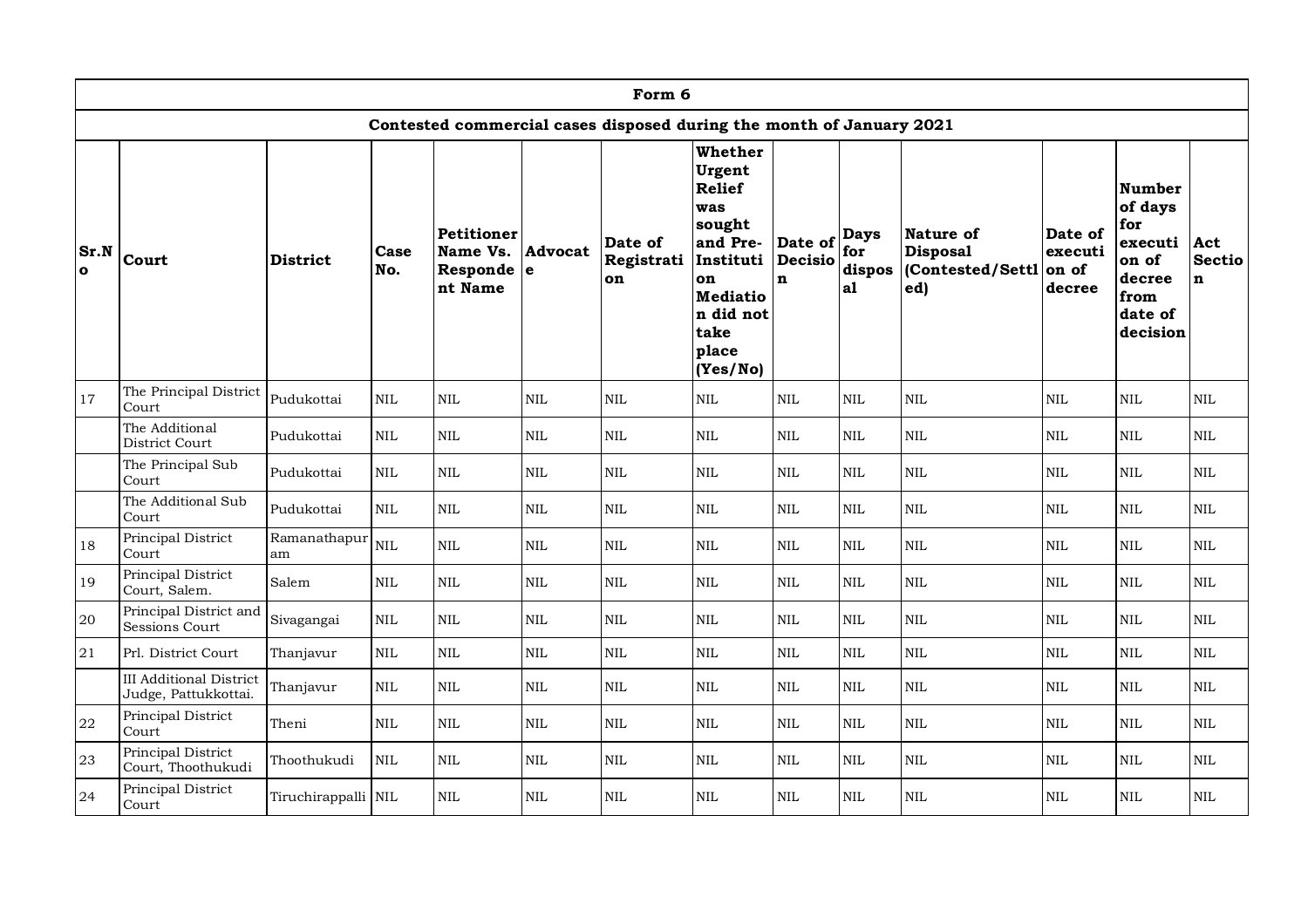|                  | Form 6                                                             |                     |                           |                                                                                   |                      |                                                                      |                                                                                                                                                 |                                   |                                    |                                                         |                                       |                                                                                              |                                     |
|------------------|--------------------------------------------------------------------|---------------------|---------------------------|-----------------------------------------------------------------------------------|----------------------|----------------------------------------------------------------------|-------------------------------------------------------------------------------------------------------------------------------------------------|-----------------------------------|------------------------------------|---------------------------------------------------------|---------------------------------------|----------------------------------------------------------------------------------------------|-------------------------------------|
|                  |                                                                    |                     |                           |                                                                                   |                      | Contested commercial cases disposed during the month of January 2021 |                                                                                                                                                 |                                   |                                    |                                                         |                                       |                                                                                              |                                     |
| Sr.N<br>$\Omega$ | Court                                                              | <b>District</b>     | Case<br>No.               | <b>Petitioner</b><br>Name Vs.<br>Responde e<br>nt Name                            | Advocat              | Date of<br>Registrati<br>on                                          | Whether<br>Urgent<br><b>Relief</b><br>was<br>sought<br>and Pre-<br>Instituti<br>on<br><b>Mediatio</b><br>n did not<br>take<br>place<br>(Yes/No) | Date of<br>Decisio<br>$\mathbf n$ | <b>Days</b><br>for<br>dispos<br>a1 | Nature of<br><b>Disposal</b><br>(Contested/Settl<br>ed) | Date of<br>executi<br>on of<br>decree | <b>Number</b><br>of days<br>for<br>executi<br>on of<br>decree<br>from<br>date of<br>decision | Act<br>Sectio<br>$\mathbf n$        |
|                  | <b>II</b> Additional District<br>Court                             | Tiruchirappalli NIL |                           | <b>NIL</b>                                                                        | <b>NIL</b>           | <b>NIL</b>                                                           | <b>NIL</b>                                                                                                                                      | $\mbox{NIL}$                      | <b>NIL</b>                         | NIL                                                     | <b>NIL</b>                            | NIL                                                                                          | $\mbox{NIL}$                        |
| 25               | Principal District<br>Court                                        | Tirunelveli         | <b>NIL</b>                | <b>NIL</b>                                                                        | <b>NIL</b>           | $\mbox{NIL}$                                                         | $\mbox{NIL}$                                                                                                                                    | <b>NIL</b>                        | <b>NIL</b>                         | <b>NIL</b>                                              | $\rm NIL$                             | $\rm NIL$                                                                                    | $\mbox{NIL}$                        |
| 26               | II Additional District<br>Court, Tiruppur                          | Tiruppur            | <b>OS</b><br>604/20<br>10 | M/s. Blue<br><b>Bull</b><br>Hosieries Vs<br>M/s. Padma<br>Hosieries &<br>3 others | S.<br>Ramamurt<br>hy | 08.09.2010                                                           | No                                                                                                                                              | $23 - 01 -$<br>2021               | $10Y -$<br>4M-15D                  | Contested                                               | Nil                                   | Nil                                                                                          | Or <sub>7</sub><br>Rule 1<br>of CPC |
| 27               | Principal District<br>Court, Tiruvallur                            | Tiruvallur          | <b>NIL</b>                | $\mbox{NIL}$                                                                      | $\mbox{NIL}$         | $\mbox{NIL}$                                                         | <b>NIL</b>                                                                                                                                      | $\mbox{NIL}$                      | <b>NIL</b>                         | NIL                                                     | <b>NIL</b>                            | NIL                                                                                          | <b>NIL</b>                          |
|                  | The I Additional<br>District and Sessions<br>Court, Tiruvallur.    | Tiruvallur          | <b>NIL</b>                | <b>NIL</b>                                                                        | <b>NIL</b>           | NIL                                                                  | <b>NIL</b>                                                                                                                                      | <b>NIL</b>                        | <b>NIL</b>                         | NIL                                                     | <b>NIL</b>                            | <b>NIL</b>                                                                                   | <b>NIL</b>                          |
|                  | The II Additional<br>District and Sessions<br>Court, Poonamallee.  | Tiruvallur          | <b>NIL</b>                | <b>NIL</b>                                                                        | $\mbox{NIL}$         | $\mbox{NIL}$                                                         | <b>NIL</b>                                                                                                                                      | <b>NIL</b>                        | <b>NIL</b>                         | <b>NIL</b>                                              | <b>NIL</b>                            | <b>NIL</b>                                                                                   | <b>NIL</b>                          |
|                  | The III Additional<br>District and Sessions<br>Court, Poonamallee. | Tiruvallur          | <b>NIL</b>                | $\mbox{NIL}$                                                                      | $\mbox{NIL}$         | $\mbox{NIL}$                                                         | $\mbox{NIL}$                                                                                                                                    | $\mbox{NIL}$                      | <b>NIL</b>                         | <b>NIL</b>                                              | <b>NIL</b>                            | $\rm NIL$                                                                                    | <b>NIL</b>                          |
|                  | The IV Additional<br>District and Sessions<br>Court, Ponneri.      | Tiruvallur          | <b>NIL</b>                | <b>NIL</b>                                                                        | <b>NIL</b>           | NIL                                                                  | <b>NIL</b>                                                                                                                                      | <b>NIL</b>                        | <b>NIL</b>                         | <b>NIL</b>                                              | <b>NIL</b>                            | <b>NIL</b>                                                                                   | <b>NIL</b>                          |
|                  | The Sub Court,<br>Tiruvallur.                                      | Tiruvallur          | <b>NIL</b>                | $\mbox{NIL}$                                                                      | $\mbox{NIL}$         | $\mbox{NIL}$                                                         | $\mbox{NIL}$                                                                                                                                    | $\mbox{NIL}$                      | $\text{NIL}$                       | NIL                                                     | $\mbox{NIL}$                          | $\rm NIL$                                                                                    | <b>NIL</b>                          |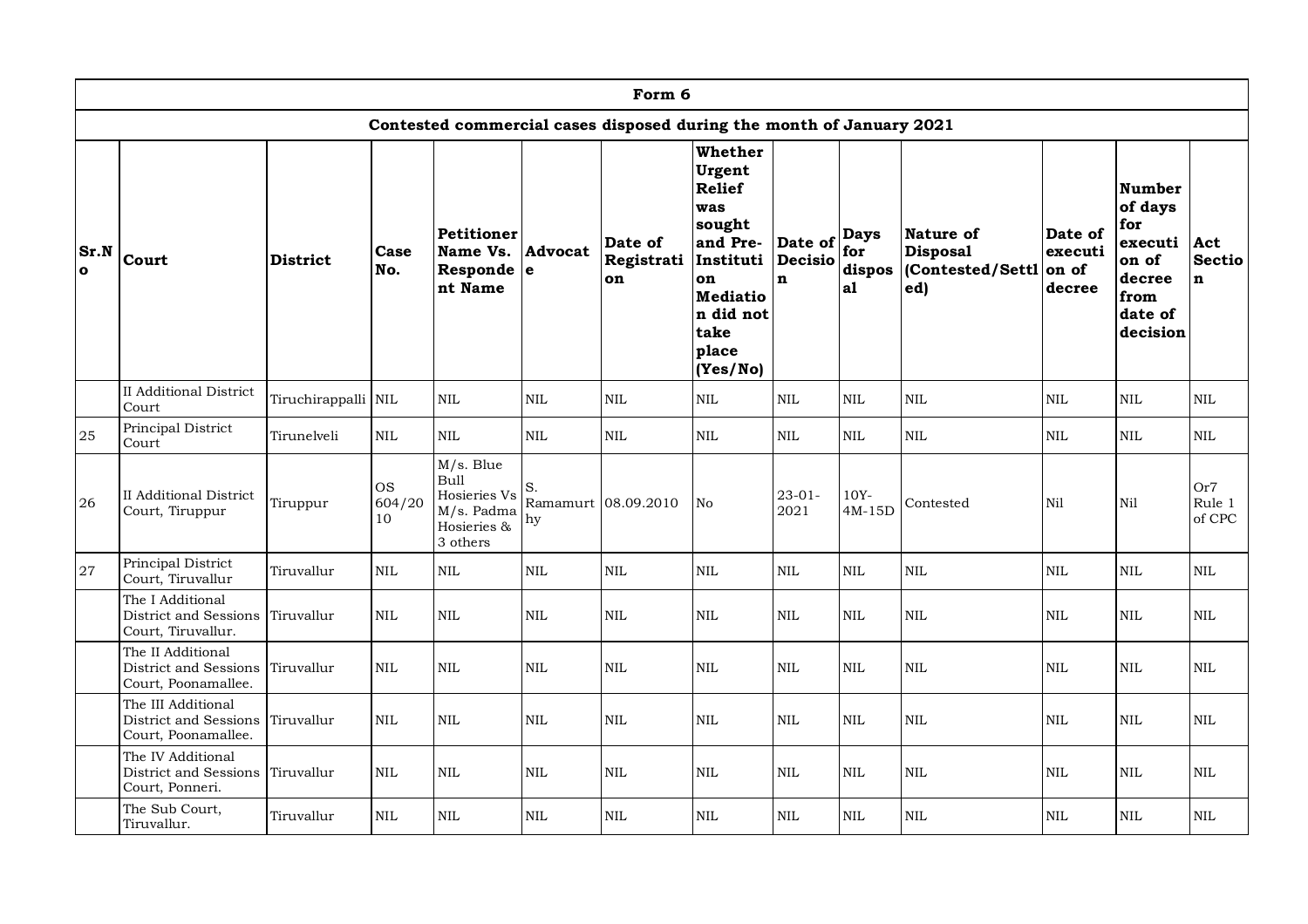|                  | Form 6                                          |                    |              |                                                 |                |                                                                      |                                                                                                                                                 |                                   |                                    |                                                        |                                       |                                                                                              |                                      |
|------------------|-------------------------------------------------|--------------------|--------------|-------------------------------------------------|----------------|----------------------------------------------------------------------|-------------------------------------------------------------------------------------------------------------------------------------------------|-----------------------------------|------------------------------------|--------------------------------------------------------|---------------------------------------|----------------------------------------------------------------------------------------------|--------------------------------------|
|                  |                                                 |                    |              |                                                 |                | Contested commercial cases disposed during the month of January 2021 |                                                                                                                                                 |                                   |                                    |                                                        |                                       |                                                                                              |                                      |
| Sr.N<br>$\Omega$ | Court                                           | <b>District</b>    | Case<br>No.  | Petitioner<br>Name Vs.<br>Responde e<br>nt Name | <b>Advocat</b> | Date of<br>Registrati<br>on                                          | Whether<br>Urgent<br><b>Relief</b><br>was<br>sought<br>and Pre-<br>Instituti<br>on<br><b>Mediatio</b><br>n did not<br>take<br>place<br>(Yes/No) | Date of<br>Decisio<br>$\mathbf n$ | <b>Days</b><br>for<br>dispos<br>a1 | Nature of<br><b>Disposal</b><br>Contested/Settl<br>ed) | Date of<br>executi<br>on of<br>decree | <b>Number</b><br>of days<br>for<br>executi<br>on of<br>decree<br>from<br>date of<br>decision | Act<br><b>Sectio</b><br>$\mathbf{n}$ |
|                  | The Sub Court,<br>Poonamallee.                  | Tiruvallur         | <b>NIL</b>   | $\mbox{NIL}$                                    | <b>NIL</b>     | $\mbox{NIL}$                                                         | $\mbox{NIL}$                                                                                                                                    | <b>NIL</b>                        | <b>NIL</b>                         | NIL                                                    | $\mbox{NIL}$                          | $\mbox{NIL}$                                                                                 | $\mbox{NIL}$                         |
|                  | The Sub Court,<br>Tiruttani.                    | Tiruvallur         | $\mbox{NIL}$ | $\mbox{NIL}$                                    | NIL            | $\mbox{NIL}$                                                         | $\mbox{NIL}$                                                                                                                                    | <b>NIL</b>                        | $\mbox{NIL}$                       | $\mbox{NIL}$                                           | $\mbox{NIL}$                          | $\mbox{NIL}$                                                                                 | $\mbox{NIL}$                         |
| 28               | Principal District<br>Court,<br>Tiruvannamalai. | Tiruvannamal<br>ai | $\mbox{NIL}$ | $\mbox{NIL}$                                    | <b>NIL</b>     | $\mbox{NIL}$                                                         | <b>NIL</b>                                                                                                                                      | <b>NIL</b>                        | <b>NIL</b>                         | $\text{NIL}$                                           | $\mbox{NIL}$                          | <b>NIL</b>                                                                                   | $\mbox{NIL}$                         |
|                  | <b>Additional District</b><br>Court (FTC), Arni | Tiruvannamal<br>ai | $\mbox{NIL}$ | $\mbox{NIL}$                                    | $\mbox{NIL}$   | $\mbox{NIL}$                                                         | $\mbox{NIL}$                                                                                                                                    | <b>NIL</b>                        | $\text{NIL}$                       | $\text{NIL}$                                           | $\mbox{NIL}$                          | $\mbox{NIL}$                                                                                 | $\mbox{NIL}$                         |
| 29               | Principal District<br>Court                     | Tiruvarur          | <b>NIL</b>   | <b>NIL</b>                                      | <b>NIL</b>     | $\mbox{NIL}$                                                         | <b>NIL</b>                                                                                                                                      | <b>NIL</b>                        | <b>NIL</b>                         | $\text{NIL}$                                           | $\rm NIL$                             | <b>NIL</b>                                                                                   | $\rm NIL$                            |
| 30               | Principal District<br>Court, Vellore            | Vellore            | $\mbox{NIL}$ | $\mbox{NIL}$                                    | <b>NIL</b>     | $\mbox{NIL}$                                                         | $\mbox{NIL}$                                                                                                                                    | <b>NIL</b>                        | $\mbox{NIL}$                       | <b>NIL</b>                                             | $\rm NIL$                             | <b>NIL</b>                                                                                   | $\rm NIL$                            |
| 31               | Principal District<br>Court                     | Villupuram         | <b>NIL</b>   | $\mbox{NIL}$                                    | <b>NIL</b>     | $\mbox{NIL}$                                                         | $\mbox{NIL}$                                                                                                                                    | <b>NIL</b>                        | $\text{NIL}$                       | <b>NIL</b>                                             | <b>NIL</b>                            | <b>NIL</b>                                                                                   | $\mbox{NIL}$                         |
| 32               | Principal District<br>Court, Srivillliputtur    | Virudhunagar       | <b>NIL</b>   | $\mbox{NIL}$                                    | <b>NIL</b>     | $\mbox{NIL}$                                                         | NIL                                                                                                                                             | <b>NIL</b>                        | <b>NIL</b>                         | <b>NIL</b>                                             | $\mbox{NIL}$                          | <b>NIL</b>                                                                                   | $\mbox{NIL}$                         |
|                  | Sub Court, Sivakasi                             | Virudhunagar       | <b>NIL</b>   | $\mbox{NIL}$                                    | $\mbox{NIL}$   | $\mbox{NIL}$                                                         | $\rm NIL$                                                                                                                                       | $\mbox{NIL}$                      | $\mbox{NIL}$                       | $\mbox{NIL}$                                           | $\mbox{NIL}$                          | $\mbox{NIL}$                                                                                 | $\mbox{NIL}$                         |
| 33               | PDJ                                             | Puducherry         | $\mbox{NIL}$ | $\mbox{NIL}$                                    | <b>NIL</b>     | $\mbox{NIL}$                                                         | $\mbox{NIL}$                                                                                                                                    | $\rm NIL$                         | $\rm NIL$                          | $\mbox{NIL}$                                           | $\rm NIL$                             | $\rm NIL$                                                                                    | $\mbox{NIL}$                         |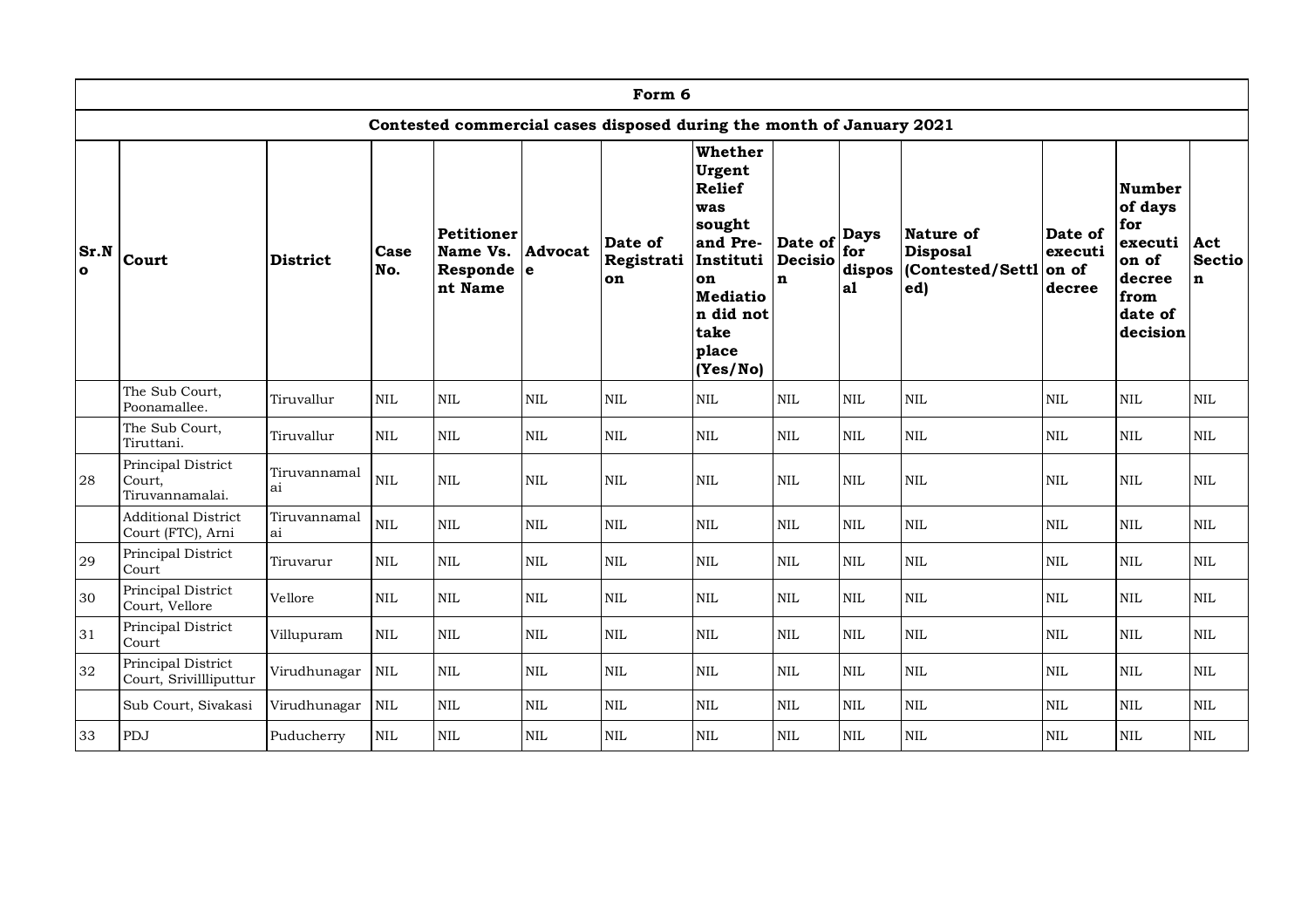|                | Form 7                                           |                                              |                                                                              |                                                                      |                                             |                                                                                |  |  |  |  |  |
|----------------|--------------------------------------------------|----------------------------------------------|------------------------------------------------------------------------------|----------------------------------------------------------------------|---------------------------------------------|--------------------------------------------------------------------------------|--|--|--|--|--|
|                |                                                  | Summary of Commercial Cases during the month |                                                                              |                                                                      |                                             |                                                                                |  |  |  |  |  |
| Sr.No          | Court                                            | <b>District</b>                              | <b>Total number</b><br>of cases<br>pending on<br>the 1st day of<br>the month | <b>Total number</b><br>of cases<br>instituted<br>during the<br>month | of cases<br>disposed<br>during the<br>month | Total number Total number<br>of cases<br>pending at<br>the end of<br>the month |  |  |  |  |  |
| $\mathbf{1}$   | Principal District Court                         | Ariyalur                                     | $\overline{0}$                                                               | $\mathbf{O}$                                                         | $\overline{0}$                              | $\Omega$                                                                       |  |  |  |  |  |
|                |                                                  | <b>Ariyalur Total</b>                        | $\mathbf 0$                                                                  | $\mathbf 0$                                                          | $\mathbf{o}$                                | $\mathbf 0$                                                                    |  |  |  |  |  |
| $\overline{2}$ | Principal City Civil Court                       | Chennai                                      | 6                                                                            | $\overline{0}$                                                       | $\Omega$                                    | $\overline{6}$                                                                 |  |  |  |  |  |
|                |                                                  | <b>Chennai Total</b>                         | 6                                                                            | $\mathbf 0$                                                          | $\mathbf 0$                                 | $\overline{\mathbf{6}}$                                                        |  |  |  |  |  |
| 3              | Prl. District Court, CBE.                        | Coimbatore                                   | 158                                                                          | 10                                                                   | $\mathbf{1}$                                | 167                                                                            |  |  |  |  |  |
|                | I Addl.District Court, CBE                       | Coimbatore                                   | 10                                                                           | $\mathbf{0}$                                                         | $\mathbf{0}$                                | 10                                                                             |  |  |  |  |  |
|                | III Addl. Dist. Court, CBE                       | Coimbatore                                   | 26                                                                           | $\mathbf 0$                                                          | $\mathbf{0}$                                | $26\,$                                                                         |  |  |  |  |  |
|                | IV Addl. Dist. Court, CBE                        | Coimbatore                                   | 35                                                                           | $\mathbf 0$                                                          | $\overline{0}$                              | 35                                                                             |  |  |  |  |  |
|                | V Addl. Dist. Court, CBE                         | Coimbatore                                   | $\overline{34}$                                                              | $\overline{0}$                                                       | $\mathbf{0}$                                | 34                                                                             |  |  |  |  |  |
|                |                                                  | <b>Coimbatore Total</b>                      | 263                                                                          | 10                                                                   | $\mathbf 1$                                 | 272                                                                            |  |  |  |  |  |
| $\overline{4}$ | Principal District and Sessions Court, Cuddalore | Cuddalore                                    | 6                                                                            | $\mathbf{1}$                                                         | $\overline{0}$                              | $\overline{7}$                                                                 |  |  |  |  |  |
|                | All other Courts                                 | Cuddalore                                    | $\mathbf{0}$                                                                 | $\overline{0}$                                                       | $\overline{0}$                              | $\boldsymbol{0}$                                                               |  |  |  |  |  |
|                |                                                  | <b>Cuddalore Total</b>                       | 6                                                                            | $\mathbf{1}$                                                         | $\mathbf 0$                                 | $\mathbf 7$                                                                    |  |  |  |  |  |
| 5              | Principal District Court, Dharmapuri.            | Dharmapuri                                   | $\overline{11}$                                                              | $\boldsymbol{0}$                                                     | $\overline{0}$                              | $\overline{11}$                                                                |  |  |  |  |  |
|                | Judicial Magistrate No.II, Dharmapuri.           | Dharmapuri                                   | $\mathbf{O}$                                                                 | $\overline{0}$                                                       | $\overline{0}$                              | $\overline{0}$                                                                 |  |  |  |  |  |
|                |                                                  | Dharmapuri Total                             | 11                                                                           | $\mathbf 0$                                                          | $\mathbf{0}$                                | $\overline{11}$                                                                |  |  |  |  |  |
| 6              | Principal District Court, Dindigul               | Dindigul                                     | 68                                                                           | $\mathbf 2$                                                          | $\overline{0}$                              | 70                                                                             |  |  |  |  |  |
|                |                                                  | <b>Dindigul Total</b>                        | 68                                                                           | $\overline{\mathbf{2}}$                                              | $\mathbf 0$                                 | 70                                                                             |  |  |  |  |  |
| $\overline{7}$ | Principal District Court, Erode                  | Erode                                        | 31                                                                           | $\mathbf{1}$                                                         | $\overline{0}$                              | 32                                                                             |  |  |  |  |  |
|                | I Additional District Court, Erode               | Erode                                        | $\mathbf{1}$                                                                 | $\overline{0}$                                                       | $\mathbf 0$                                 | $\overline{1}$                                                                 |  |  |  |  |  |
|                | II Additional District Court, Erode              | Erode                                        | $\overline{0}$                                                               | $\boldsymbol{0}$                                                     | $\mathbf{0}$                                | $\overline{0}$                                                                 |  |  |  |  |  |
|                | III Additional District Court, Gobichettipalayam | Erode                                        | $\mathbf 0$                                                                  | $\overline{0}$                                                       | $\overline{0}$                              | $\boldsymbol{0}$                                                               |  |  |  |  |  |
|                | IV Additional District Court, Bhavani.           | Erode                                        | $\Omega$                                                                     | $\overline{0}$                                                       | $\mathbf{0}$                                | $\boldsymbol{0}$                                                               |  |  |  |  |  |
|                | Principal Subordinate Court, Erode               | Erode                                        | 18                                                                           | $\boldsymbol{0}$                                                     | $\mathbf 0$                                 | 18                                                                             |  |  |  |  |  |
|                | I Additional Subordinate Court, Erode            | Erode                                        | 13                                                                           | $\boldsymbol{0}$                                                     | $\mathbf{0}$                                | 13                                                                             |  |  |  |  |  |
|                | II Additional Subordinate Court, Erode           | Erode                                        | $\overline{4}$                                                               | $\overline{0}$                                                       | $\mathbf 0$                                 | $\overline{4}$                                                                 |  |  |  |  |  |
|                | Sub Court, Gobichettipalayam                     | Erode                                        | $\mathbf{1}$                                                                 | $\overline{0}$                                                       | $\Omega$                                    | $\overline{1}$                                                                 |  |  |  |  |  |
|                |                                                  | <b>Erode Total</b>                           | 68                                                                           | $\mathbf{1}$                                                         | $\mathbf 0$                                 | 69                                                                             |  |  |  |  |  |
| 8              | Principal District Court, Chengalpattu           | Kancheepuram                                 | 42                                                                           | $\mathbf{1}$                                                         | $\mathbf{1}$                                | 42                                                                             |  |  |  |  |  |
|                |                                                  | Kancheepuram Total                           | 42                                                                           | $\mathbf 1$                                                          | $\mathbf{1}$                                | 42                                                                             |  |  |  |  |  |
| 9              | Principal District Court                         | Kanniya Kumari                               | 33                                                                           | $\overline{4}$                                                       | $\mathbf{1}$                                | 36                                                                             |  |  |  |  |  |
|                |                                                  | Kanniya Kumari Total                         | 33                                                                           | 4                                                                    | $\overline{1}$                              | 36                                                                             |  |  |  |  |  |
| 10             | Principal District Court                         | Karur                                        | $\overline{5}$                                                               | $\overline{0}$                                                       | $\Omega$                                    | $\overline{5}$                                                                 |  |  |  |  |  |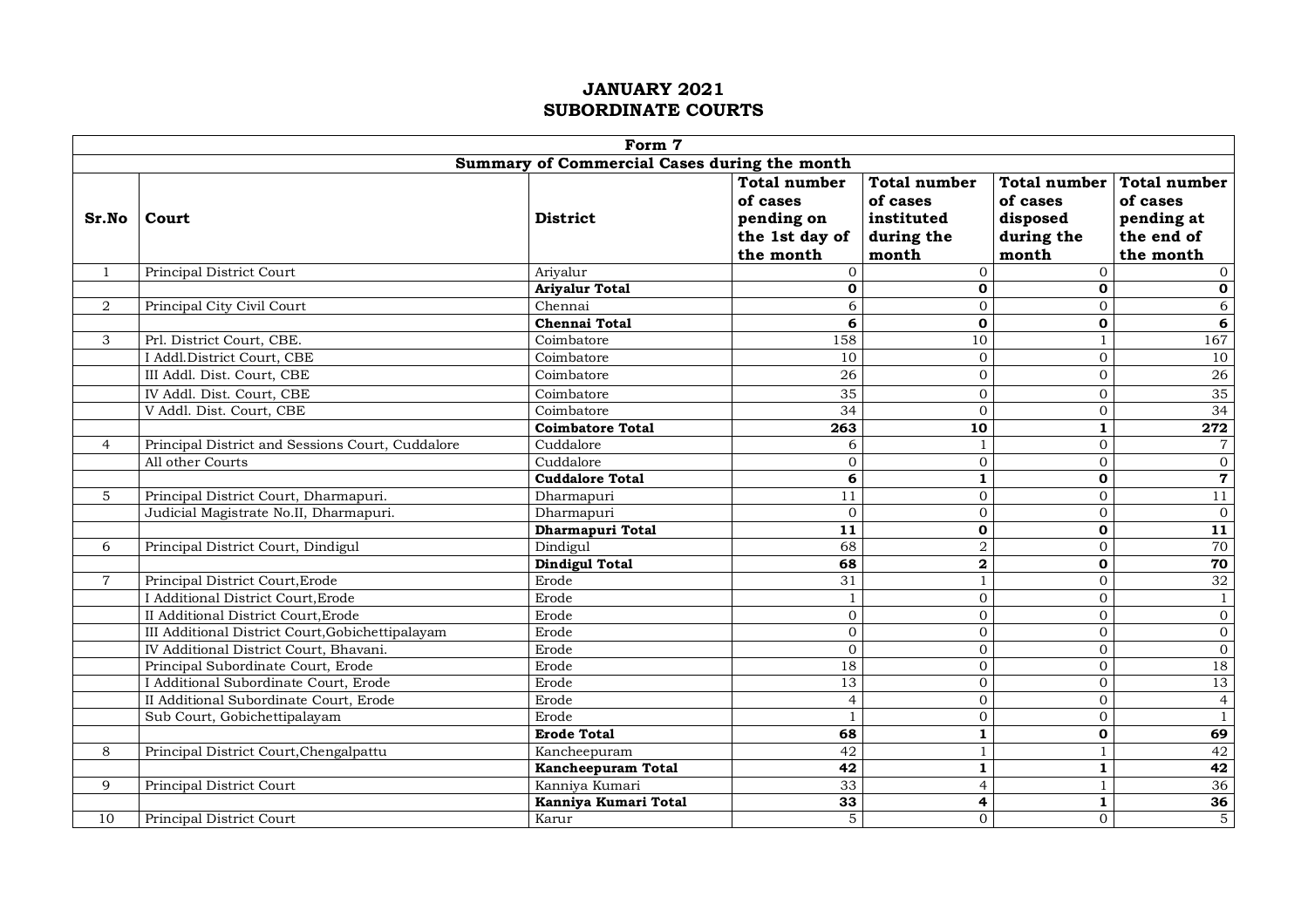|       | Form 7                                    |                                              |                                                                              |                                                                      |                                                             |                                                                          |  |  |  |  |  |
|-------|-------------------------------------------|----------------------------------------------|------------------------------------------------------------------------------|----------------------------------------------------------------------|-------------------------------------------------------------|--------------------------------------------------------------------------|--|--|--|--|--|
|       |                                           | Summary of Commercial Cases during the month |                                                                              |                                                                      |                                                             |                                                                          |  |  |  |  |  |
| Sr.No | Court                                     | District                                     | <b>Total number</b><br>of cases<br>pending on<br>the 1st day of<br>the month | <b>Total number</b><br>of cases<br>instituted<br>during the<br>month | Total number<br>of cases<br>disposed<br>during the<br>month | <b>Total number</b><br>of cases<br>pending at<br>the end of<br>the month |  |  |  |  |  |
|       |                                           | <b>Karur Total</b>                           | 5                                                                            | $\mathbf 0$                                                          | $\mathbf 0$                                                 | ${\bf 5}$                                                                |  |  |  |  |  |
| 11    | Principal District Court, Krishnagiri     | Krishnagiri                                  | $\overline{3}$                                                               | $\Omega$                                                             | $\Omega$                                                    | $\overline{3}$                                                           |  |  |  |  |  |
|       | Additional District Court, Krishnagiri    | Krishnagiri                                  | $\mathbf{1}$                                                                 | $\mathbf 0$                                                          | $\mathbf{0}$                                                | $\mathbf{1}$                                                             |  |  |  |  |  |
|       | Additional District Court, Hosur.         | Krishnagiri                                  | 41                                                                           | $\overline{0}$                                                       | $\,1\,$                                                     | 40                                                                       |  |  |  |  |  |
|       |                                           | Krishnagiri Total                            | 45                                                                           | $\mathbf 0$                                                          | $\mathbf{1}$                                                | 44                                                                       |  |  |  |  |  |
| 12    | Prl. Dist. & Sessions Court               | Madurai                                      | $\overline{46}$                                                              | 13                                                                   | $\mathbf{0}$                                                | 59                                                                       |  |  |  |  |  |
|       | I Addl. Dist. & Sessions Court            | Madurai                                      | $\,2$                                                                        | $\boldsymbol{0}$                                                     | $\mathbf 0$                                                 | $\overline{2}$                                                           |  |  |  |  |  |
|       | I Addl. Sub Court                         | Madurai                                      | 3                                                                            | $\overline{0}$                                                       | $\mathbf 0$                                                 | $\overline{3}$                                                           |  |  |  |  |  |
|       | II Addl. Sub Court                        | Madurai                                      | $\overline{2}$                                                               | $\Omega$                                                             | $\mathbf{0}$                                                | $\overline{2}$                                                           |  |  |  |  |  |
|       |                                           | Madurai Total                                | $\overline{53}$                                                              | $\overline{13}$                                                      | $\mathbf 0$                                                 | 66                                                                       |  |  |  |  |  |
| 13    | District Court, Nagapattinam              | Nagapattinam                                 | $\overline{0}$                                                               | $\boldsymbol{0}$                                                     | $\overline{0}$                                              | $\overline{0}$                                                           |  |  |  |  |  |
|       | Fast Track Mahila Court, Nagapattinam     | Nagapattinam                                 | $\overline{0}$                                                               | $\overline{0}$                                                       | $\overline{0}$                                              | $\overline{0}$                                                           |  |  |  |  |  |
|       | Additional District Court, Mayiladuthurai | Nagapattinam                                 | $\overline{0}$                                                               | $\overline{0}$                                                       | $\mathbf{0}$                                                | $\overline{0}$                                                           |  |  |  |  |  |
|       | Sub Court, Nagapattinam                   | Nagapattinam                                 | $\overline{0}$                                                               | $\boldsymbol{0}$                                                     | $\mathbf{0}$                                                | $\overline{0}$                                                           |  |  |  |  |  |
|       | Principal Sub Court, Mayiladuthurai       | Nagapattinam                                 | $\overline{0}$                                                               | $\overline{0}$                                                       | $\overline{0}$                                              | $\overline{0}$                                                           |  |  |  |  |  |
|       | Additional Sub Court, Mayiladuthurai      | Nagapattinam                                 | $\overline{0}$                                                               | $\mathbf 0$                                                          | $\mathbf{0}$                                                | $\overline{0}$                                                           |  |  |  |  |  |
|       |                                           | <b>Nagapattinam Total</b>                    | $\overline{\mathbf{0}}$                                                      | $\mathbf{o}$                                                         | $\overline{\mathbf{o}}$                                     | $\overline{\mathbf{0}}$                                                  |  |  |  |  |  |
| 14    | The Principal District Judge              | Namakkal                                     | 51                                                                           | $\overline{0}$                                                       | $\overline{0}$                                              | 51                                                                       |  |  |  |  |  |
|       |                                           | Namakkal Total                               | 51                                                                           | $\mathbf 0$                                                          | $\mathbf 0$                                                 | $\overline{51}$                                                          |  |  |  |  |  |
| 15    | District Court Udhagamandalam, Nilgiris   | Nilgiris                                     | $\overline{2}$                                                               | $\overline{0}$                                                       | $\mathbf 0$                                                 | $\overline{2}$                                                           |  |  |  |  |  |
|       | District Court Udhagamandalam, Nilgiris   | Nilgiris                                     | $\mathbf{1}$                                                                 | $\overline{0}$                                                       | $\overline{0}$                                              | $\overline{1}$                                                           |  |  |  |  |  |
|       |                                           | <b>Nilgiris Total</b>                        | 3                                                                            | $\mathbf{o}$                                                         | $\mathbf 0$                                                 | $\overline{\mathbf{3}}$                                                  |  |  |  |  |  |
| 16    | Principal District Court                  | Perambalur                                   | $\boldsymbol{0}$                                                             | $\boldsymbol{0}$                                                     | $\Omega$                                                    | $\overline{0}$                                                           |  |  |  |  |  |
|       | Mahila Court                              | Perambalur                                   | $\mathbf{O}$                                                                 | $\overline{0}$                                                       | $\mathbf{0}$                                                | $\overline{0}$                                                           |  |  |  |  |  |
|       | Sub Court                                 | Perambalur                                   | $\overline{0}$                                                               | $\overline{0}$                                                       | $\mathbf{0}$                                                | $\overline{0}$                                                           |  |  |  |  |  |
|       |                                           | <b>Perambalur Total</b>                      | $\mathbf 0$                                                                  | $\mathbf 0$                                                          | $\mathbf 0$                                                 | $\mathbf 0$                                                              |  |  |  |  |  |
| 17    | The Principal District Court              | Pudukottai                                   | $\overline{5}$                                                               | $\mathbf{1}$                                                         | $\mathbf{0}$                                                | $\overline{6}$                                                           |  |  |  |  |  |
|       | The Additional District Court             | Pudukottai                                   | $\overline{2}$                                                               | $\overline{0}$                                                       | $\mathbf{0}$                                                | $\overline{2}$                                                           |  |  |  |  |  |
|       | The Principal Sub Court                   | Pudukottai                                   | $\overline{16}$                                                              | $\overline{0}$                                                       | $\mathbf{0}$                                                | 16                                                                       |  |  |  |  |  |
|       | The Additional Sub Court                  | Pudukottai                                   | 49                                                                           | $\mathbf 0$                                                          | $\mathbf{0}$                                                | 49                                                                       |  |  |  |  |  |
|       |                                           | Pudukottai Total *                           | $\overline{72}$                                                              | $\mathbf 1$                                                          | $\overline{\mathbf{o}}$                                     | 73                                                                       |  |  |  |  |  |
| 18    | Principal District Court                  | Ramanathapuram                               | $\mathbf{1}$                                                                 | $\overline{0}$                                                       | $\mathbf{0}$                                                | $\mathbf{1}$                                                             |  |  |  |  |  |
|       |                                           | Ramanathapuram Total                         | $\mathbf{1}$                                                                 | $\bf{0}$                                                             | $\mathbf 0$                                                 | $\mathbf{1}$                                                             |  |  |  |  |  |
| 19    | Principal District Court, Salem.          | Salem                                        | 88                                                                           | 6                                                                    | 6                                                           | 88                                                                       |  |  |  |  |  |
|       |                                           | <b>Salem Total</b>                           | 88                                                                           | 6                                                                    | 6                                                           | 88                                                                       |  |  |  |  |  |
| 20    | Principal District and Sessions Court     | Sivagangai                                   | $\mathbf{O}$                                                                 | $\overline{0}$                                                       | $\mathbf{0}$                                                | $\overline{0}$                                                           |  |  |  |  |  |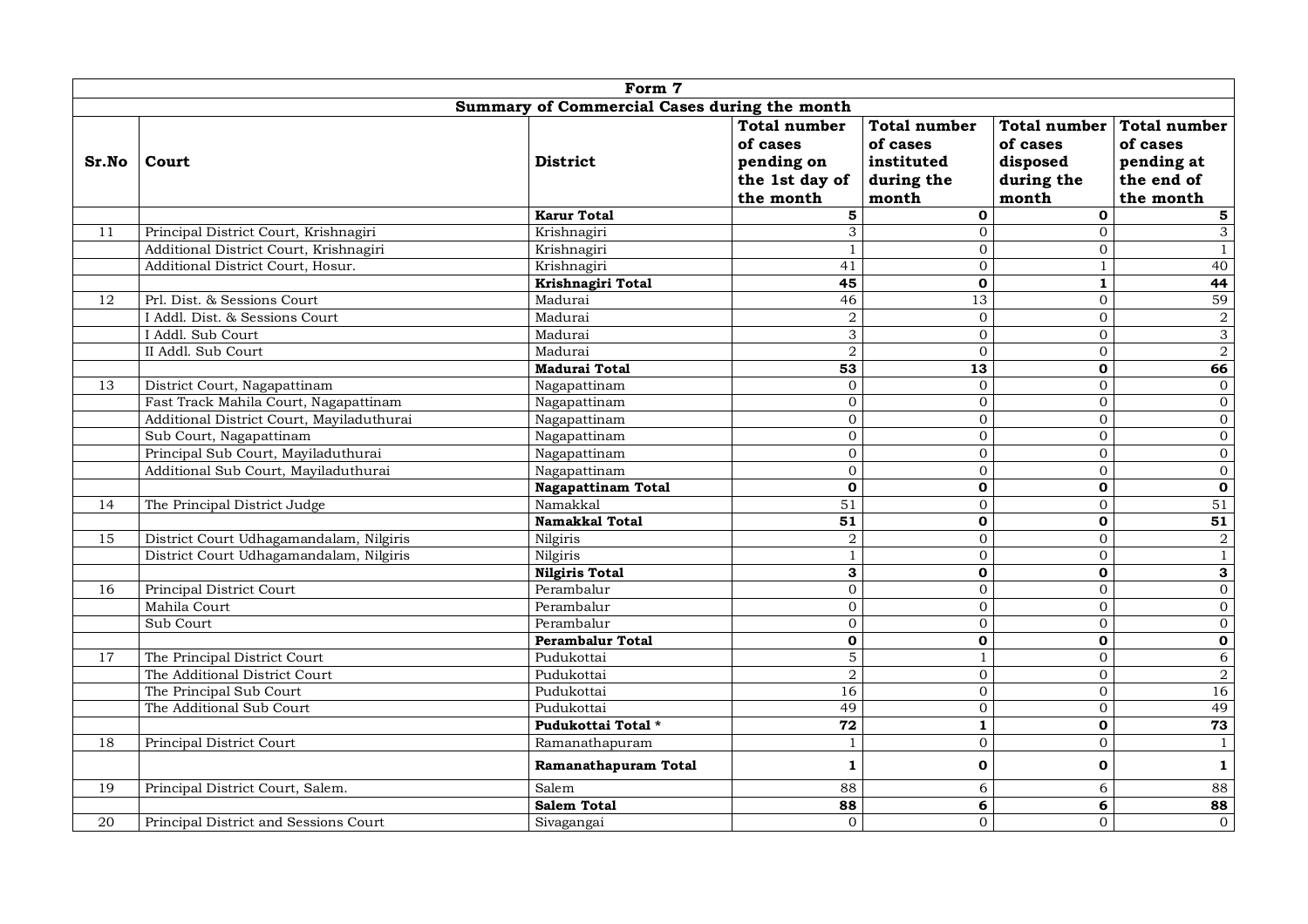|        |                                                                 | Form 7                                       |                                                                              |                                                                      |                                                                    |                                                                          |
|--------|-----------------------------------------------------------------|----------------------------------------------|------------------------------------------------------------------------------|----------------------------------------------------------------------|--------------------------------------------------------------------|--------------------------------------------------------------------------|
|        |                                                                 | Summary of Commercial Cases during the month |                                                                              |                                                                      |                                                                    |                                                                          |
| Sr.No  | Court                                                           | <b>District</b>                              | <b>Total number</b><br>of cases<br>pending on<br>the 1st day of<br>the month | <b>Total number</b><br>of cases<br>instituted<br>during the<br>month | <b>Total number</b><br>of cases<br>disposed<br>during the<br>month | <b>Total number</b><br>of cases<br>pending at<br>the end of<br>the month |
|        |                                                                 | Sivagangai Total                             | $\mathbf{0}$                                                                 | $\mathbf 0$                                                          | $\mathbf 0$                                                        | $\mathbf 0$                                                              |
| 21     | Prl. District Court                                             | Thanjavur                                    | 57                                                                           | $\overline{\mathcal{L}}$                                             | $\mathbf{0}$                                                       | 61                                                                       |
|        | III Additional District Judge, Pattukkottai.                    | Thanjavur                                    | 2                                                                            | $\overline{0}$                                                       | $\overline{0}$                                                     | $\boldsymbol{2}$                                                         |
|        |                                                                 | <b>Thanjavur Total</b>                       | 59                                                                           | $\overline{\mathbf{4}}$                                              | $\overline{\mathbf{0}}$                                            | 63                                                                       |
| $22\,$ | Principal District Court                                        | Theni                                        | $\,2$                                                                        | $\boldsymbol{0}$                                                     | $\mathbf{0}$                                                       | $\,2$                                                                    |
|        |                                                                 | <b>Theni Total</b>                           | $\overline{\mathbf{2}}$                                                      | $\mathbf{o}$                                                         | $\mathbf 0$                                                        | $\overline{\mathbf{2}}$                                                  |
| 23     | Principal District Court, Thoothukudi                           | Thoothukudi                                  | $\overline{25}$                                                              | $\mathbf 5$                                                          | $\Omega$                                                           | 30                                                                       |
|        |                                                                 | Thoothukudi Total                            | 25                                                                           | 5                                                                    | $\mathbf 0$                                                        | 30                                                                       |
| 24     | Principal District Court                                        | Tiruchirappalli                              | 23                                                                           | $\boldsymbol{0}$                                                     | $\mathbf{0}$                                                       | 23                                                                       |
|        | <b>II</b> Additional District Court                             | Tiruchirappalli                              | $\overline{0}$                                                               | $\overline{0}$                                                       | $\overline{0}$                                                     | $\overline{0}$                                                           |
|        |                                                                 | Tiruchirappalli Total                        | 23                                                                           | $\mathbf 0$                                                          | $\mathbf 0$                                                        | $\overline{23}$                                                          |
| 25     | Principal District Court                                        | Tirunelveli                                  | 18                                                                           | $\overline{0}$                                                       | $\overline{0}$                                                     | 18                                                                       |
|        |                                                                 | <b>Tirunelveli Total</b>                     | $\overline{18}$                                                              | $\mathbf 0$                                                          | $\mathbf 0$                                                        | $\overline{18}$                                                          |
| 26     | Principal District Court, Tiruppur                              | Tiruppur                                     | 20                                                                           | $\overline{2}$                                                       | $\overline{0}$                                                     | 22                                                                       |
|        | I Additional District Court, Tiruppur                           | Tiruppur                                     | 52                                                                           | $\mathbf 0$                                                          | $\mathbf{0}$                                                       | 52                                                                       |
|        | II Additional District Court, Tiruppur                          | Tiruppur                                     | 22                                                                           | $\overline{0}$                                                       | $\mathbf{1}$                                                       | $21\,$                                                                   |
|        | Principal Sub Court, Tiruppur                                   | Tiruppur                                     | 95                                                                           | $\boldsymbol{0}$                                                     | $\mathbf{0}$                                                       | 95                                                                       |
|        | Additional Sub Court, Tiruppur                                  | Tiruppur                                     | 74                                                                           | $\overline{0}$                                                       | $\overline{0}$                                                     | 74                                                                       |
|        | Sub Court, Udumalpet                                            | Tiruppur                                     | $\overline{8}$                                                               | $\overline{0}$                                                       | $\mathbf 0$                                                        | $\overline{8}$                                                           |
|        | Sub Court, Avinashi                                             | Tiruppur                                     | 13                                                                           | $\boldsymbol{0}$                                                     | $\mathbf{0}$                                                       | 13                                                                       |
|        |                                                                 | <b>Tiruppur Total</b>                        | 284                                                                          | $\mathbf{2}$                                                         | $\mathbf 1$                                                        | 285                                                                      |
| 27     | Principal District Court, Tiruvallur                            | Tiruvallur                                   | 12                                                                           | $\overline{a}$                                                       | $\mathbf 0$                                                        | 14                                                                       |
|        | The I Additional District and Sessions Court, Tiruvallur.       | Tiruvallur                                   | 12                                                                           | $\mathbf 0$                                                          | $\mathbf{0}$                                                       | 12                                                                       |
|        | The II Additional District and Sessions Court,<br>Poonamallee.  | Tiruvallur                                   | 13                                                                           | $\overline{0}$                                                       | $\overline{0}$                                                     | 13                                                                       |
|        | The III Additional District and Sessions Court,<br>Poonamallee. | Tiruvallur                                   | $\overline{4}$                                                               | $\overline{0}$                                                       | $\overline{0}$                                                     | $\overline{4}$                                                           |
|        | The IV Additional District and Sessions Court, Ponneri.         | Tiruvallur                                   | $\overline{4}$                                                               | $\boldsymbol{0}$                                                     | $\mathbf 0$                                                        | $\overline{4}$                                                           |
|        | The Sub Court, Tiruvallur.                                      | Tiruvallur                                   | 23                                                                           | $\overline{0}$                                                       | $\mathbf 0$                                                        | 23                                                                       |
|        | The Sub Court, Poonamallee.                                     | Tiruvallur                                   | $\mathbf{1}$                                                                 | $\mathbf 0$                                                          | $\Omega$                                                           | $\mathbf{1}$                                                             |
|        | The Sub Court, Tiruttani.                                       | Tiruvallur                                   | 59                                                                           | $\overline{0}$                                                       | $\mathbf{0}$                                                       | 59                                                                       |
|        |                                                                 | <b>Tiruvallur Total</b>                      | $\overline{128}$                                                             | $\bf 2$                                                              | $\mathbf 0$                                                        | 130                                                                      |
| 28     | Principal District Court, Tiruvannamalai.                       | Tiruvannamalai                               | $\overline{7}$                                                               | $\overline{0}$                                                       | $\Omega$                                                           | $\overline{7}$                                                           |
|        | Additional District Court (FTC), Arni                           | Tiruvannamalai                               | $\boldsymbol{0}$                                                             | $\overline{0}$                                                       | $\overline{0}$                                                     | $\boldsymbol{0}$                                                         |
|        |                                                                 | Tiruvannamalai Total                         | $\mathbf 7$                                                                  | $\mathbf{o}$                                                         | $\mathbf 0$                                                        | $\overline{\mathbf{7}}$                                                  |
| 29     | Principal District Court                                        | Tiruvarur                                    | $\overline{6}$                                                               | $\overline{0}$                                                       | $\overline{0}$                                                     | $\overline{6}$                                                           |